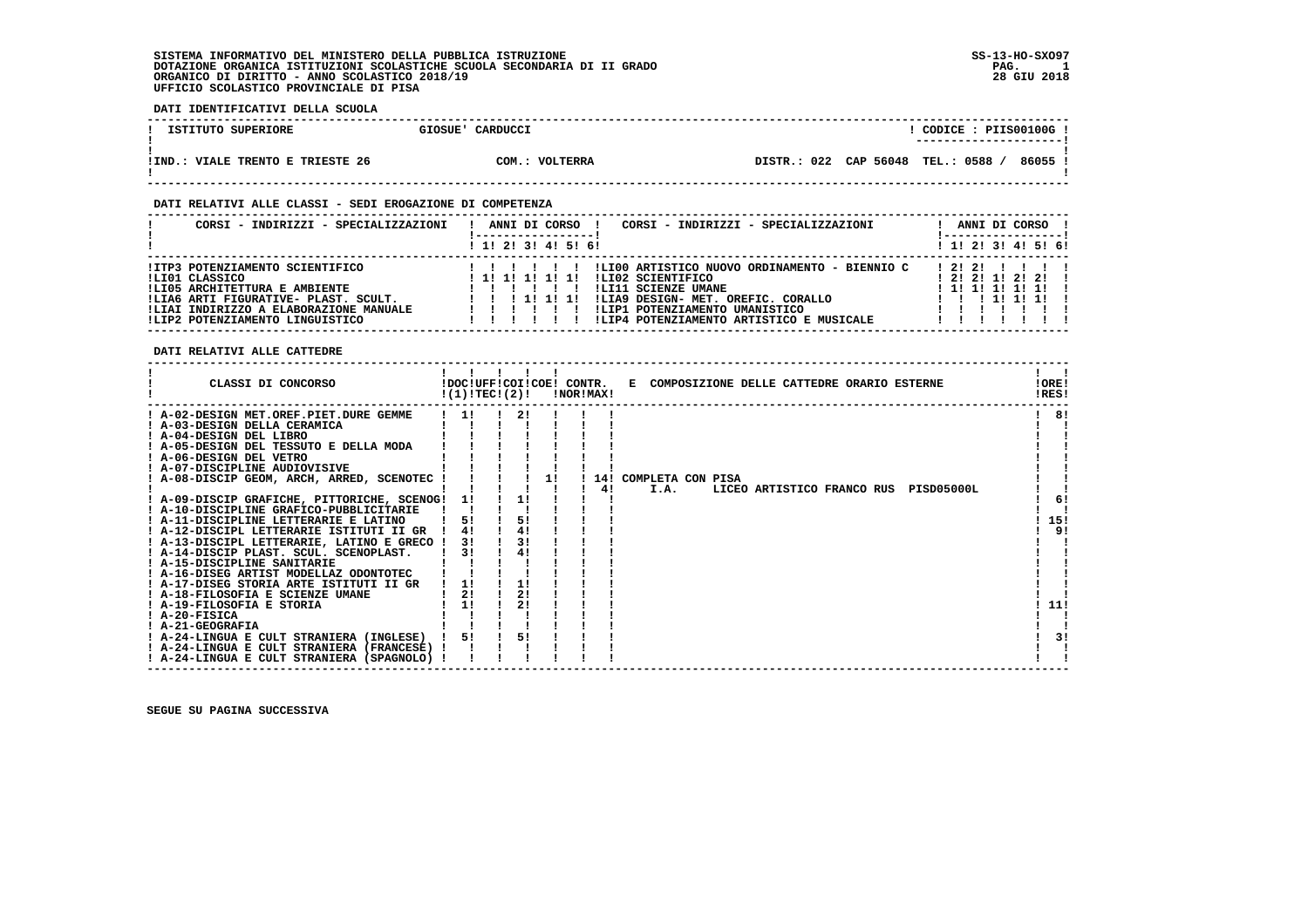**DATI IDENTIFICATIVI DELLA SCUOLA**

| ISTITUTO SUPERIORE        | CARDUCCI<br>GIOSUE' | CODICE: PIIS00100G!<br>---------------------- |
|---------------------------|---------------------|-----------------------------------------------|
| VIALE TRENTO E TRIESTE 26 | $COM.$ :            | DISTR.: 022 CAP 56048 TEL.: 0588              |
| IIND.                     | VOLTERRA            | 86055                                         |

 **------------------------------------------------------------------------------------------------------------------------------------**

#### **DATI RELATIVI ALLE CATTEDRE**

| CLASSI DI CONCORSO                                                                                                                                                                                                                                                                                                                                                                                                                                                                                            |          |                | $!(1)!TEC!(2)!$ $INORIMAX!$ | !DOC!UFF!COI!COE! CONTR. E COMPOSIZIONE DELLE CATTEDRE ORARIO ESTERNE | !ORE!<br>!RES! |          |
|---------------------------------------------------------------------------------------------------------------------------------------------------------------------------------------------------------------------------------------------------------------------------------------------------------------------------------------------------------------------------------------------------------------------------------------------------------------------------------------------------------------|----------|----------------|-----------------------------|-----------------------------------------------------------------------|----------------|----------|
| ! A-24-LINGUA E CULT STRANIERA (TEDESCO) !<br>! A-24-LINGUA E CULT STRANIERA (RUSSO)<br>! A-26-MATEMATICA<br>! A-27-MATEMATICA E FISICA<br>! A-29-MUSICA ISTITUTI II GRADO<br>! A-34-SCIENZE E TECNOLOGIE CHIMICHE<br>! A-37-COSTRUZ TECNOL E TECN RAPPR GRAFICA!<br>! A-46-SCIENZE GIURIDICO-ECONOMICHE<br>! A-47-SCIENZE MATEMATICHE APPLICATE                                                                                                                                                              | 11<br>31 | 1!<br>6!       |                             |                                                                       | 13!            | 6!<br>4! |
| ! A-48-SCIENZE MOTORIE E SPORTIVE II GRADO!<br>! A-50-SCIENZE NAT, CHIM E BIOLOG<br>! A-54-STORIA DELL'ARTE<br>! A-61-TECNOL E TECN COMUNICAZ MULTIMEDIA !<br>! A-62-TECNOL E TECNICHE PER LA GRAFICA<br>! B-02-CONV LINGUA STRANIERA (FRANCESE)<br>! B-02-CONV LINGUA STRANIERA (INGLESE)<br>! B-02-CONV LINGUA STRANIERA (TEDESCO)<br>! B-02-CONV LINGUA STRANIERA (RUSSO)<br>! B-08-LAB PRODUZ INDUSTR ARTIG CERAMICA<br>! B-18-LAB SC E TECNOL TESS ABBIGL MODA<br>! B-28-LABORATORIO DI TECNOLOGIE ORAFE | 2!<br>2! | 21<br>2!<br>21 |                             |                                                                       | 16!<br>13!     |          |

 **(1) TITOLARI/INCARICATI**

 **(2) CATTEDRE/POSTI POTENZ.**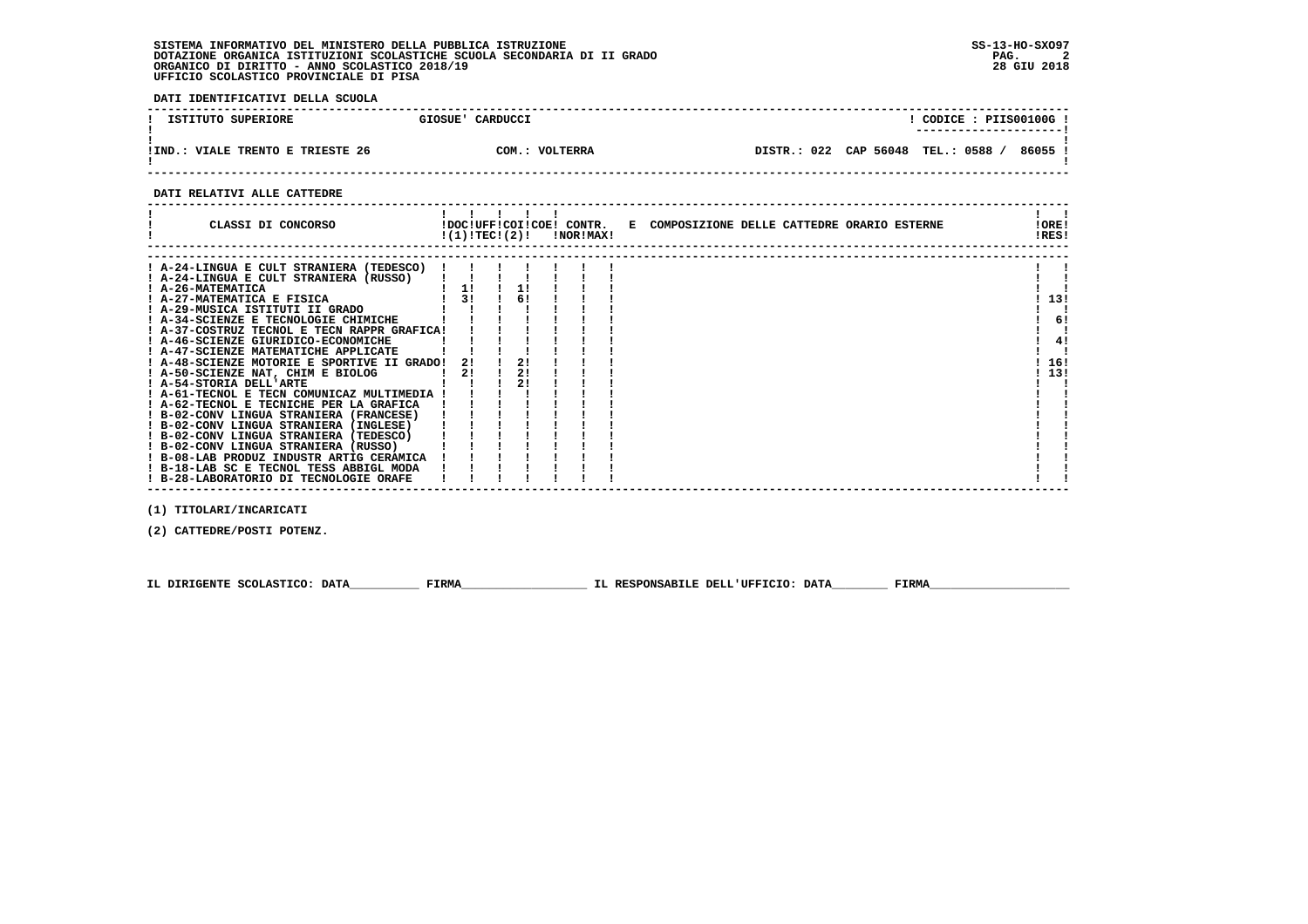**DATI IDENTIFICATIVI DELLA SCUOLA**

| ISTITUTO SUPERIORE    | LICEO XXV APRILE | CODICE: PIIS00200B !<br>________________________ |
|-----------------------|------------------|--------------------------------------------------|
| !IND.: VIA MILANO, 36 | COM.: PONTEDERA  | DISTR.: 023 CAP 56025 TEL.: 0587<br>212177!      |

 **------------------------------------------------------------------------------------------------------------------------------------**

#### **DATI RELATIVI ALLE CLASSI - SEDI EROGAZIONE DI COMPETENZA**

| CORSI - INDIRIZZI - SPECIALIZZAZIONI                                                                                                                    | CORSI - INDIRIZZI - SPECIALIZZAZIONI<br>ANNI DI CORSO !                                                                                                                   |  |  | ANNI DI CORSO    |                   |
|---------------------------------------------------------------------------------------------------------------------------------------------------------|---------------------------------------------------------------------------------------------------------------------------------------------------------------------------|--|--|------------------|-------------------|
|                                                                                                                                                         | 1 1 2 3 3 4 5 5 6                                                                                                                                                         |  |  |                  | 1 1 2 3 3 4 5 6 1 |
| !ITP3 POTENZIAMENTO SCIENTIFICO<br>ILIO1 CLASSICO<br>OPZIONE SCIENZE APPLICAT ! 2! 2! 2! 1! !<br>!LI03 SCIENTIFICO -<br>!LIP2 POTENZIAMENTO LINGUISTICO | !ITP5 POT. SOCIO ECONOMICO E PER LA LEGALITA'<br>ILI02 SCIENTIFICO<br>1 3 1 2 1 2 1 2 1 2 1<br>!LIP1 POTENZIAMENTO UMANISTICO<br>ILIP4 POTENZIAMENTO ARTISTICO E MUSICALE |  |  | 1 51 51 51 41 51 |                   |

 **DATI RELATIVI ALLE CATTEDRE**

| Ι.<br>$\mathbf{1}$<br>CLASSI DI CONCORSO<br>!DOC!UFF!COI!COE! CONTR.<br>E COMPOSIZIONE DELLE CATTEDRE ORARIO ESTERNE<br>!(1)!TECI(2)!<br>!NOR!MAX! | !ORE!<br>!RES! |
|----------------------------------------------------------------------------------------------------------------------------------------------------|----------------|
| ! A-02-DESIGN MET.OREF.PIET.DURE GEMME                                                                                                             |                |
| ! A-03-DESIGN DELLA CERAMICA                                                                                                                       |                |
| ! A-05-DESIGN DEL TESSUTO E DELLA MODA                                                                                                             |                |
| ! A-06-DESIGN DEL VETRO                                                                                                                            |                |
| ! A-07-DISCIPLINE AUDIOVISIVE                                                                                                                      |                |
| ! A-08-DISCIP GEOM, ARCH, ARRED, SCENOTEC !                                                                                                        |                |
| 1!<br>! A-09-DISCIP GRAFICHE, PITTORICHE, SCENOG! 1!                                                                                               |                |
| ! A-10-DISCIPLINE GRAFICO-PUBBLICITARIE                                                                                                            |                |
| 115!<br>! A-11-DISCIPLINE LETTERARIE E LATINO<br>113!                                                                                              | 91             |
| ! A-12-DISCIPL LETTERARIE ISTITUTI II GR<br>71                                                                                                     |                |
| A-13-DISCIPL LETTERARIE, LATINO E GRECO !<br>11<br>71<br>15! COMPLETA CON PISA<br>41                                                               |                |
| ISTITUTO SUPERIORE "GALILE PIIS00700E<br>! A-14-DISCIP PLAST. SCUL. SCENOPLAST.                                                                    |                |
| ! A-15-DISCIPLINE SANITARIE                                                                                                                        |                |
| ! A-16-DISEG ARTIST MODELLAZ ODONTOTEC                                                                                                             |                |
| 4!<br>4! 00!<br>! A-17-DISEG STORIA ARTE ISTITUTI II GR<br>8! CEDE A<br>PISA                                                                       |                |
| PIPM030002<br>I.M.<br>GIOSUE' CARDUCCI                                                                                                             |                |
| ! A-18-FILOSOFIA E SCIENZE UMANE                                                                                                                   |                |
| 61<br>71<br>! A-19-FILOSOFIA E STORIA                                                                                                              | 10!            |
| $I$ A-20-FISICA                                                                                                                                    |                |
| ! A-21-GEOGRAFIA                                                                                                                                   |                |
| 81<br>61<br>! A-24-LINGUA E CULT STRANIERA (INGLESE)                                                                                               |                |
| ! A-24-LINGUA E CULT STRANIERA (FRANCESE) !                                                                                                        |                |
| ! A-24-LINGUA E CULT STRANIERA (SPAGNOLO) !                                                                                                        |                |
| ! A-24-LINGUA E CULT STRANIERA (TEDESCO)                                                                                                           |                |
| ! A-24-LINGUA E CULT STRANIERA (RUSSO)                                                                                                             |                |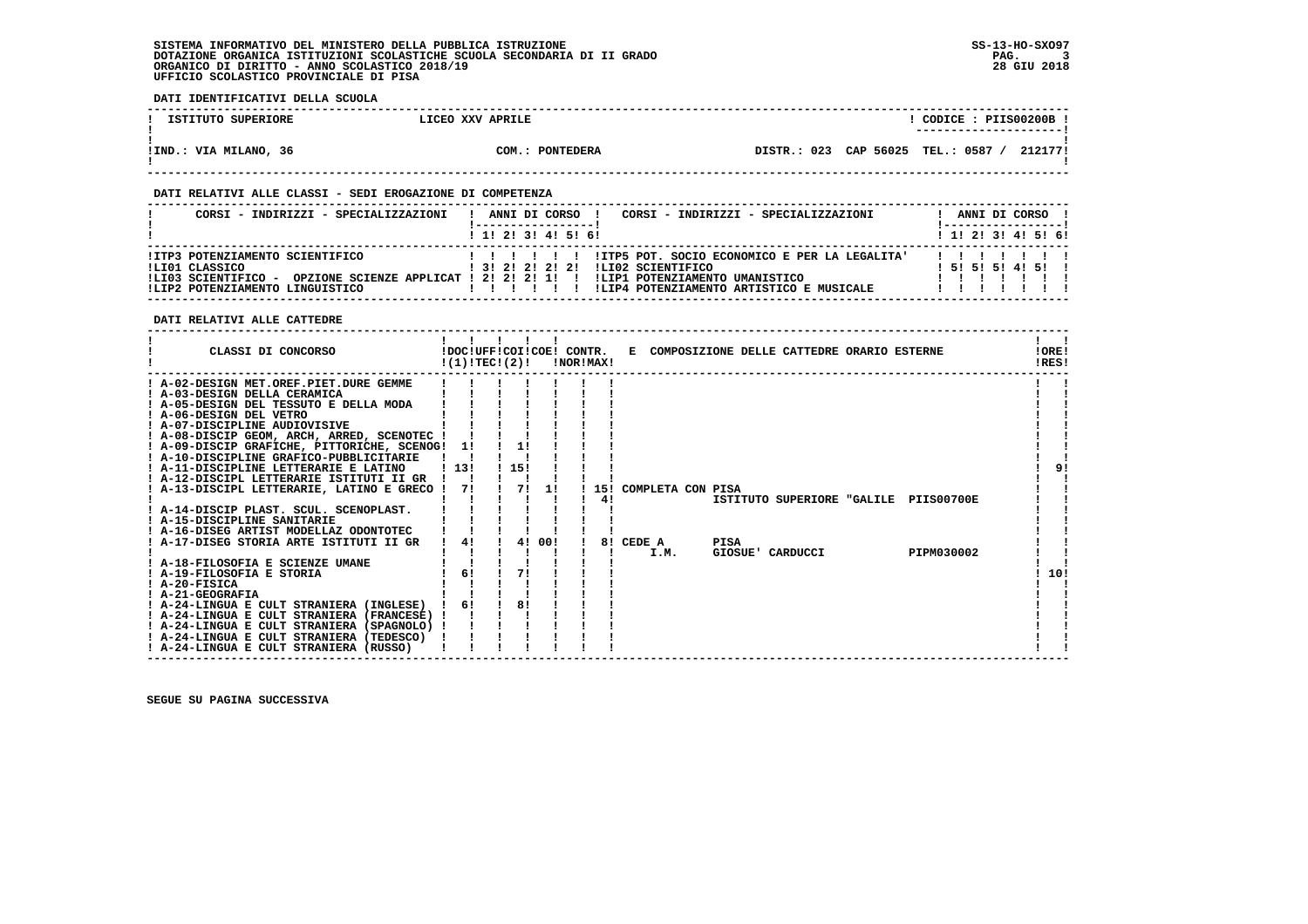**DATI IDENTIFICATIVI DELLA SCUOLA**

| ISTITUTO SUPERIORE    | LICEO XXV APRILE          | CODICE: PIIS00200B<br>---------------------- |
|-----------------------|---------------------------|----------------------------------------------|
| !IND.: VIA MILANO, 36 | COM.:<br><b>PONTEDERA</b> | DISTR.: 023 CAP 56025 TEL.: 0587<br>212177!  |

 **------------------------------------------------------------------------------------------------------------------------------------**

#### **DATI RELATIVI ALLE CATTEDRE**

| ! A-26-MATEMATICA<br>$1 \quad 11$<br>$1 \quad 31$<br>! 12!<br>110!<br>! A-27-MATEMATICA E FISICA<br>! A-29-MUSICA ISTITUTI II GRADO<br>! A-34-SCIENZE E TECNOLOGIE CHIMICHE<br>! A-37-COSTRUZ TECNOL E TECN RAPPR GRAFICA!<br>! A-40-TECNOLOGIE ELETTRICHE ELETTRONICHE !<br>A-41-SCIENZE E TECNOLOGIE INFORMATICHE<br>11<br>14!<br>COMPLETA CON PONTEDERA                                                                                                                                                                                                                                                                                                                                                                                                                                                                                                                              | CLASSI DI CONCORSO | !(1)!TEC!(2)! |  | !NOR!MAX! | !DOC!UFF!COI!COE! CONTR. E COMPOSIZIONE DELLE CATTEDRE ORARIO ESTERNE | !ORE!<br>IRES! |
|-----------------------------------------------------------------------------------------------------------------------------------------------------------------------------------------------------------------------------------------------------------------------------------------------------------------------------------------------------------------------------------------------------------------------------------------------------------------------------------------------------------------------------------------------------------------------------------------------------------------------------------------------------------------------------------------------------------------------------------------------------------------------------------------------------------------------------------------------------------------------------------------|--------------------|---------------|--|-----------|-----------------------------------------------------------------------|----------------|
| ! A-45-SCIENZE ECONOMICO-AZIENDALI<br>2!<br>2!<br>! A-46-SCIENZE GIURIDICO-ECONOMICHE<br>! A-47-SCIENZE MATEMATICHE APPLICATE<br>4!<br>12!<br>! A-48-SCIENZE MOTORIE E SPORTIVE II GRADO!<br>41<br>6!<br>A-50-SCIENZE NAT, CHIM E BIOLOG<br>5!<br>5! CEDE A<br>SAN MINIATO<br>PIPS010000<br>L.S.<br><b>MARCONI</b><br>1!<br>A-54-STORIA DELL'ARTE<br>1!<br>COMPLETA CON PONTEDERA<br>121<br>61<br><b>PITD03000R</b><br>I.T.C.G. ENRICO FERMI<br>! A-61-TECNOL E TECN COMUNICAZ MULTIMEDIA !<br>! A-62-TECNOL E TECNICHE PER LA GRAFICA<br>! A-65-TEORIA E TECNICA COMUNICAZIONE<br>! B-02-CONV LINGUA STRANIERA (FRANCESE)<br>! B-02-CONV LINGUA STRANIERA (INGLESE)<br>! B-02-CONV LINGUA STRANIERA (TEDESCO)<br>! B-02-CONV LINGUA STRANIERA (RUSSO)<br>! B-08-LAB PRODUZ INDUSTR ARTIG CERAMICA<br>! B-18-LAB SC E TECNOL TESS ABBIGL MODA<br>! B-28-LABORATORIO DI TECNOLOGIE ORAFE |                    |               |  | 41        | PITF030003<br>I.T.I.<br>G. MARCONI                                    |                |

 **(1) TITOLARI/INCARICATI**

 **(2) CATTEDRE/POSTI POTENZ.**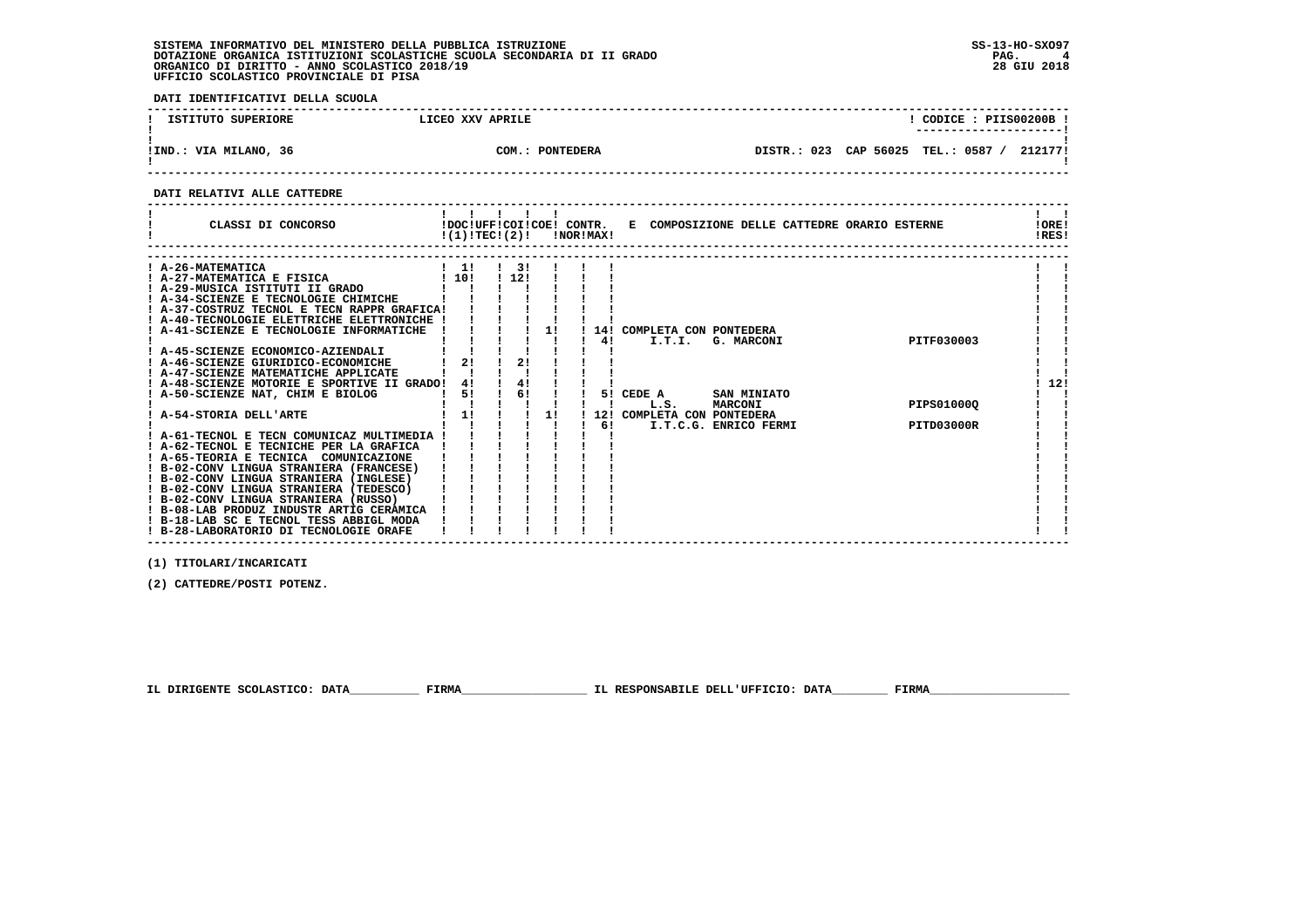**DATI IDENTIFICATIVI DELLA SCUOLA**

| ISTITUTO SUPERIORE                       | IS "E. SANTONI" | CODICE : PIIS003007 !<br>---------------------- |
|------------------------------------------|-----------------|-------------------------------------------------|
| $!$ IND.:<br>: LARGO CONCETTO MARCHESI 1 | COM.: PISA      | DISTR.: 019 CAP 56124 TEL.: 050<br>/ 570161 '   |

#### **DATI RELATIVI ALLE CLASSI - SEDI EROGAZIONE DI COMPETENZA**

| CORSI - INDIRIZZI - SPECIALIZZAZIONI                                                                                   | CORSI - INDIRIZZI - SPECIALIZZAZIONI<br>ANNI DI CORSO !<br>$\mathbf{I}$                                                                                                                                                                                                                                                                                                                                                                                                                               | ANNI DI CORSO !          |
|------------------------------------------------------------------------------------------------------------------------|-------------------------------------------------------------------------------------------------------------------------------------------------------------------------------------------------------------------------------------------------------------------------------------------------------------------------------------------------------------------------------------------------------------------------------------------------------------------------------------------------------|--------------------------|
|                                                                                                                        | ! 1! 2! 3! 4! 5! 6!                                                                                                                                                                                                                                                                                                                                                                                                                                                                                   | ! 1! 2! 3! 4! 5! 6!      |
| !ITGA GESTIONE DELL'AMBIENTE E DEL TERRITORIO ! ! ! 2! 2! 2!<br>!LIP4 POTENZIAMENTO ARTISTICO E MUSICALE   ! ! ! ! ! ! | IIPO2 SERVIZI SOCIO-SANITARI BIENNIO-TRIENNIO !! 2! 2! 1! 2! IIP19 SERVIZI SANITA' E ASSIST. SOC.<br>IPOV OPERATORE DEL BENESSERE 1999   21   21   21   21   21   11116 CHIM. MATER. BIOTECN. - BIENNIO COMUNE<br>IIT21 AGRARIA, AGROAL. E AGROIND.-BIENNIO COM ! 2! 2! ! ! ! !IT24 COSTR., AMB. E TERRITORIO - BIENNIO COM<br>!ITCA COSTR. AMB. TERRITORIO - TRIENNIO<br>IITP3 POTENZIAMENTO SCIENTIFICO<br>ITP5 POT. SOCIO ECONOMICO E PER LA LEGALITA' ! ! ! ! ! ! ILIP2 POTENZIAMENTO LINGUISTICO | 121111<br>141411<br>1111 |

#### **DATI RELATIVI ALLE CATTEDRE**

| CLASSI DI CONCORSO                          |      | !DOC!UFF!COI!COE! CONTR.<br>!(1)!TECI(2)! |    | !NOR!MAX! |     | E COMPOSIZIONE DELLE CATTEDRE ORARIO ESTERNE |                           |  |                                       | !ORE!<br>!RES! |
|---------------------------------------------|------|-------------------------------------------|----|-----------|-----|----------------------------------------------|---------------------------|--|---------------------------------------|----------------|
| ! A-02-DESIGN MET.OREF.PIET.DURE GEMME      |      |                                           |    |           |     |                                              |                           |  |                                       |                |
| ! A-03-DESIGN DELLA CERAMICA                |      |                                           |    |           |     |                                              |                           |  |                                       |                |
| ! A-05-DESIGN DEL TESSUTO E DELLA MODA      |      |                                           |    |           |     |                                              |                           |  |                                       |                |
| ! A-06-DESIGN DEL VETRO                     |      |                                           |    |           |     |                                              |                           |  |                                       |                |
| ! A-07-DISCIPLINE AUDIOVISIVE               |      |                                           |    |           |     |                                              |                           |  |                                       |                |
| ! A-08-DISCIP GEOM, ARCH, ARRED, SCENOTEC ! |      |                                           |    |           |     |                                              |                           |  |                                       |                |
| ! A-09-DISCIP GRAFICHE, PITTORICHE, SCENOG! | 11   |                                           |    |           |     |                                              |                           |  |                                       |                |
| ! A-10-DISCIPLINE GRAFICO-PUBBLICITARIE     |      |                                           |    |           |     |                                              |                           |  |                                       |                |
| ! A-12-DISCIPL LETTERARIE ISTITUTI II GR    | 114! | 15!                                       |    |           | 81  | CEDE A                                       | PISA                      |  |                                       |                |
|                                             |      |                                           |    |           |     |                                              |                           |  | ISTITUTO SUPERIORE "L.DA V PIIS00800A |                |
| ! A-14-DISCIP PLAST. SCUL. SCENOPLAST.      |      |                                           |    |           |     |                                              |                           |  |                                       |                |
| ! A-15-DISCIPLINE SANITARIE                 | 51   | 61                                        | 11 |           | 121 | COMPLETA CON PISA                            |                           |  |                                       |                |
|                                             |      |                                           |    |           | 61  |                                              |                           |  | ISTITUTO SUPERIORE "L.DA V PIIS00800A |                |
| ! A-16-DISEG ARTIST MODELLAZ ODONTOTEC      |      |                                           |    |           |     |                                              |                           |  |                                       |                |
| ! A-17-DISEG STORIA ARTE ISTITUTI II GR     | 11   |                                           |    |           |     |                                              |                           |  |                                       |                |
| ! A-18-FILOSOFIA E SCIENZE UMANE            | 2!   | 2!                                        |    |           |     |                                              |                           |  |                                       | 15!            |
| ! A-19-FILOSOFIA E STORIA                   | 1!   | 1!                                        |    |           |     |                                              |                           |  |                                       |                |
| ! A-20-FISICA                               | 1!   | 2!                                        |    |           | 61  | CEDE A                                       | PISA                      |  |                                       |                |
|                                             |      |                                           |    |           |     | <b>IPSAR</b>                                 | I.P.S.A.R. "G. MATTEOTTI" |  | PIRH01000D                            |                |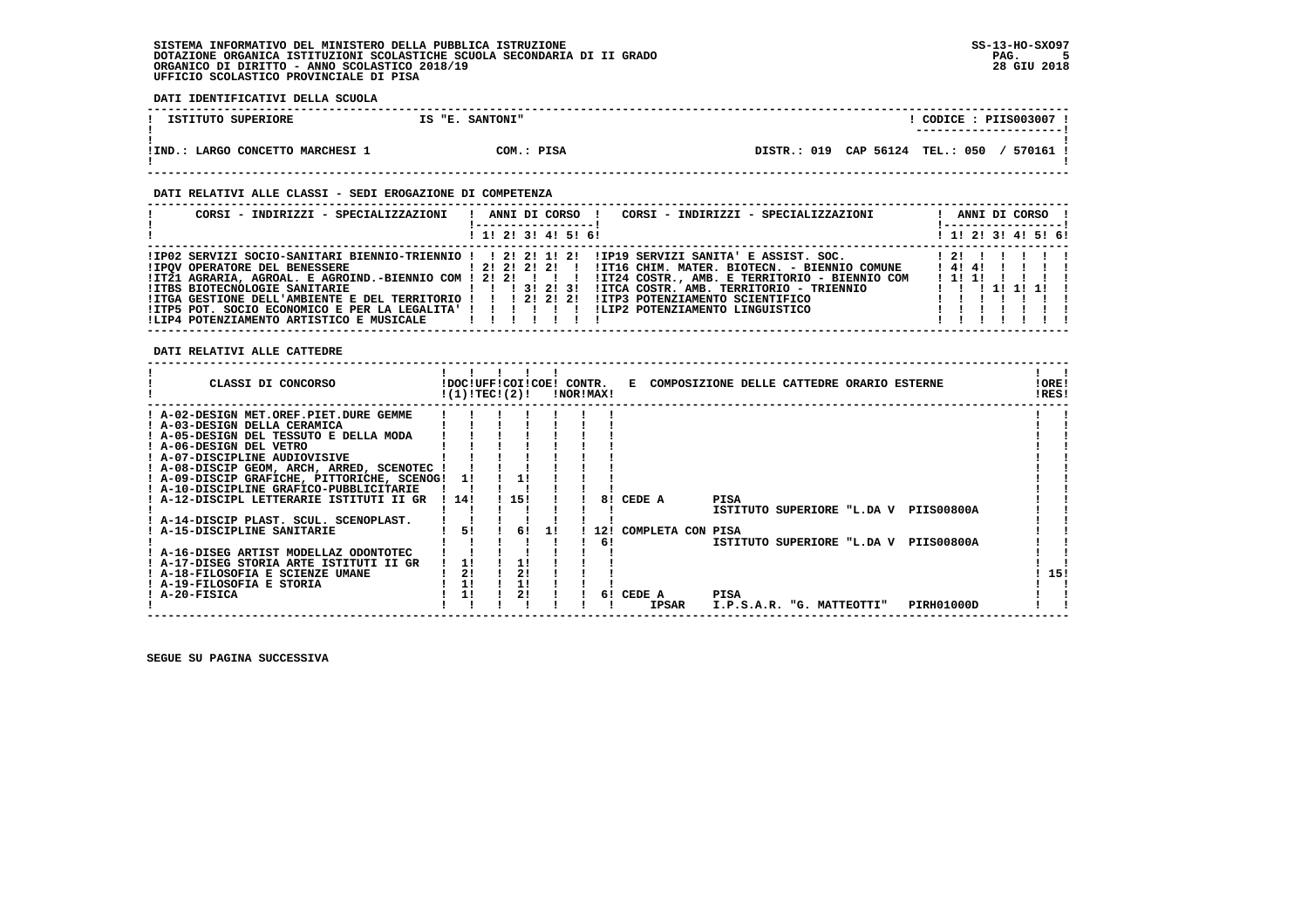**DATI IDENTIFICATIVI DELLA SCUOLA**

| ISTITUTO SUPERIORE                 | IS "E. SANTONI" | $\overline{COLICE}$ : PIIS003007<br>--------------------- |
|------------------------------------|-----------------|-----------------------------------------------------------|
| LARGO CONCETTO MARCHESI 1<br>!IND. | COM.: PISA      | DISTR.: 019 CAP 56124 TEL.: 050<br>570161 !               |

 **------------------------------------------------------------------------------------------------------------------------------------**

 **DATI RELATIVI ALLE CATTEDRE**

| CLASSI DI CONCORSO                                                                                             | !(1)!TECI(2)!      |                  |    | !NOR!MAX!                 |                       | !DOC!UFF!COI!COE! CONTR. E COMPOSIZIONE DELLE CATTEDRE ORARIO ESTERNE |                   | !ORE!<br>!RES! |
|----------------------------------------------------------------------------------------------------------------|--------------------|------------------|----|---------------------------|-----------------------|-----------------------------------------------------------------------|-------------------|----------------|
| ! A-21-GEOGRAFIA                                                                                               |                    |                  |    | $\mathbf{1}$ $\mathbf{1}$ | 9! CEDE A<br>IPSAR    | <b>PISA</b><br>I.P.S.A.R. "G. MATTEOTTI"                              | PIRH01000D        |                |
| ! A-24-LINGUA E CULT STRANIERA (FRANCESE) !                                                                    | 1!                 | 1!               |    |                           | 5! CEDE A<br>IPSAR    | PISA<br>G. MATTEOTTI                                                  | <b>PIRH01050V</b> |                |
| ! A-24-LINGUA E CULT STRANIERA (INGLESE) ! 7!                                                                  |                    | $\frac{1}{1}$ 81 |    |                           |                       |                                                                       |                   | 14!            |
| ! A-24-LINGUA E CULT STRANIERA (SPAGNOLO) !<br>! A-24-LINGUA E CULT STRANIERA (TEDESCO) !                      |                    |                  |    |                           |                       |                                                                       |                   |                |
| ! A-24-LINGUA E CULT STRANIERA (RUSSO)<br>! A-26-MATEMATICA<br>: A-20-MAIEMATICA<br>! A-27-MATEMATICA E FISICA | 4!                 | 4!               |    |                           |                       |                                                                       |                   | 3!             |
| ! A-29-MUSICA ISTITUTI II GRADO                                                                                | 51                 | 51               |    |                           |                       |                                                                       |                   | 14!<br>4!      |
| ! A-31-SCIENZE DEGLI ALIMENTI<br>! A-31-SCIENZE DEGLI ALIMENTI<br>! A-32-SCIENZE GEOLOGIA MINERALOGIA          | 1!                 |                  |    |                           |                       |                                                                       |                   |                |
| ! A-34-SCIENZE E TECNOLOGIE CHIMICHE                                                                           | 4!                 | 5!               |    |                           | 10! CEDE A            | PISA<br>ISTITUTO SUPERIORE "GALILE PIIS00700E                         |                   | 4!             |
| ! A-37-COSTRUZ TECNOL E TECN RAPPR GRAFICA!<br>! A-40-TECNOLOGIE ELETTRICHE ELETTRONICHE !                     | 4!                 | 51               |    |                           |                       |                                                                       |                   |                |
| ! A-41-SCIENZE E TECNOLOGIE INFORMATICHE                                                                       | 1!<br>$\mathbf{I}$ | 1!               | 1! | 71                        | 11! COMPLETA CON PISA | ISTITUTO SUPERIORE "GALILE PIIS00700E                                 |                   | 41             |
| ! A-42-SCIENZE E TECNOLOGIE MECCANICHE<br>! A-45-SCIENZE ECONOMICO-AZIENDALI                                   |                    | 1!               |    |                           |                       |                                                                       |                   |                |
| ! A-46-SCIENZE GIURIDICO-ECONOMICHE                                                                            | 41                 | 51               |    |                           | 2! CEDE A             | <b>PISA</b><br>ISTITUTO SUPERIORE "L.DA V PIIS00800A                  |                   |                |
|                                                                                                                |                    |                  |    |                           | 4! ED A<br>IPSAR      | PISA<br>G. MATTEOTTI                                                  | <b>PIRH01050V</b> |                |
| ! A-47-SCIENZE MATEMATICHE APPLICATE<br>! A-48-SCIENZE MOTORIE E SPORTIVE II GRADO!                            | 4!                 | 51               |    |                           |                       |                                                                       |                   | 2!             |
| ! A-50-SCIENZE NAT, CHIM E BIOLOG<br>! A-51-SCIENZE, TECNOL E TECN AGR                                         | 2!<br>4!           | 2!<br>5!         |    |                           |                       |                                                                       |                   | 4!<br>71       |
| ! A-52-SCIENZE, TECNOL E TECN PROD ANIMALI! 1!<br>! A-54-STORIA DELL'ARTE                                      |                    |                  |    |                           |                       |                                                                       |                   |                |
| ! A-61-TECNOL E TECN COMUNICAZ MULTIMEDIA !                                                                    |                    |                  |    |                           |                       |                                                                       |                   |                |
| ! A-62-TECNOL E TECNICHE PER LA GRAFICA<br>! A-65-TEORIA E TECNICA COMUNICAZIONE                               |                    |                  |    |                           |                       |                                                                       |                   |                |
| ! A-66-TRATT TESTI DATI APPLIC INFORMATICA!<br>! B-02-CONV LINGUA STRANIERA (FRANCESE)                         |                    |                  |    |                           |                       |                                                                       |                   |                |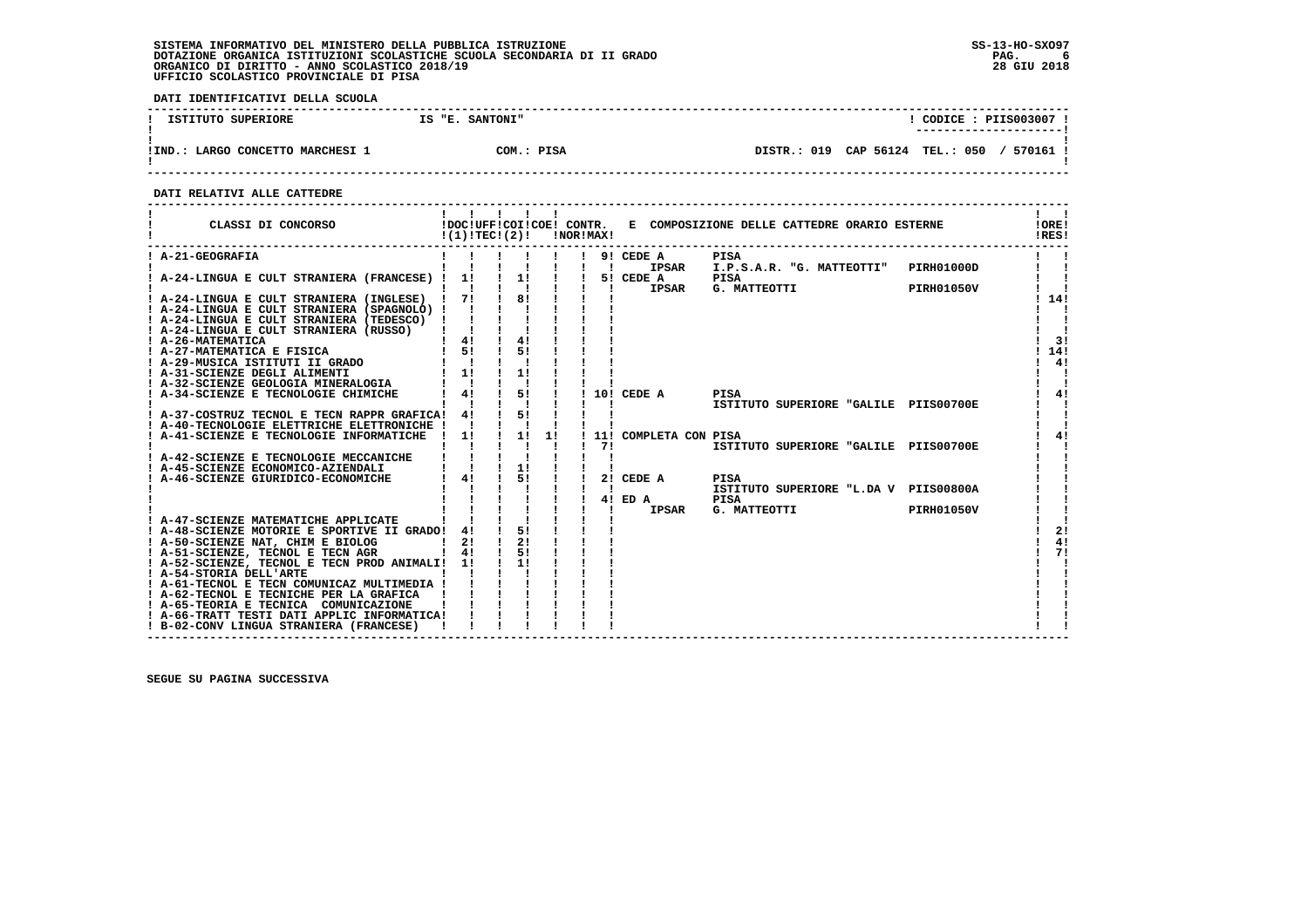**DATI IDENTIFICATIVI DELLA SCUOLA**

| ISTITUTO SUPERIORE               | IS "E. SANTONI" | CODICE : PIIS003007 !                       |
|----------------------------------|-----------------|---------------------------------------------|
| !IND.: LARGO CONCETTO MARCHESI 1 | COM.: PISA      | DISTR.: 019 CAP 56124 TEL.: 050<br>570161 ! |

 **------------------------------------------------------------------------------------------------------------------------------------**

 **DATI RELATIVI ALLE CATTEDRE**

| CLASSI DI CONCORSO                                                                                                                                                                                                                                                                                                                                                                                                                                                                                                                                                                                                     | !DOC!UFF!COI!COE! CONTR.<br>!(1)!TECI(2)! |    | INORIMAXI |           | E COMPOSIZIONE DELLE CATTEDRE ORARIO ESTERNE  | ! ORE!<br>!RES!                    |
|------------------------------------------------------------------------------------------------------------------------------------------------------------------------------------------------------------------------------------------------------------------------------------------------------------------------------------------------------------------------------------------------------------------------------------------------------------------------------------------------------------------------------------------------------------------------------------------------------------------------|-------------------------------------------|----|-----------|-----------|-----------------------------------------------|------------------------------------|
| ! B-02-CONV LINGUA STRANIERA (INGLESE)<br>! B-02-CONV LINGUA STRANIERA (TEDESCO)<br>! B-02-CONV LINGUA STRANIERA (RUSSO)<br>! B-03-LABORATORI DI FISICA<br>! B-07-LABORATORIO DI OTTICA<br>! B-08-LAB PRODUZ INDUSTR ARTIG CERAMICA<br>! B-11-LAB SCIENZE E TECNOL AGRARIE<br>! B-12-LAB SCIENZE E TECNOL CHIM MICROBIOL!<br>! B-14-LAB SCIENZE E TECNOL COSTRUZIONI<br>! B-16-LAB SCIENZE E TECNOL INFORMATICHE<br>! B-17-LAB SCIENZE E TECNOL MECCANICHE<br>! B-18-LAB SC E TECNOL TESS ABBIGL MODA<br>! B-23-LAB SERVIZI SOCIO-SANITARI<br>! B-28-LABORATORIO DI TECNOLOGIE ORAFE<br>! B-29-GABINETTO FISIOTERAPICO | 21<br>41<br>11                            | 31 |           | 3! CEDE A | PISA<br>ISTITUTO SUPERIORE "L.DA V PIIS00800A | 71<br>81<br>14!<br>9!<br>14!<br>8! |

 **------------------------------------------------------------------------------------------------------------------------------------**

 **(1) TITOLARI/INCARICATI**

 **(2) CATTEDRE/POSTI POTENZ.**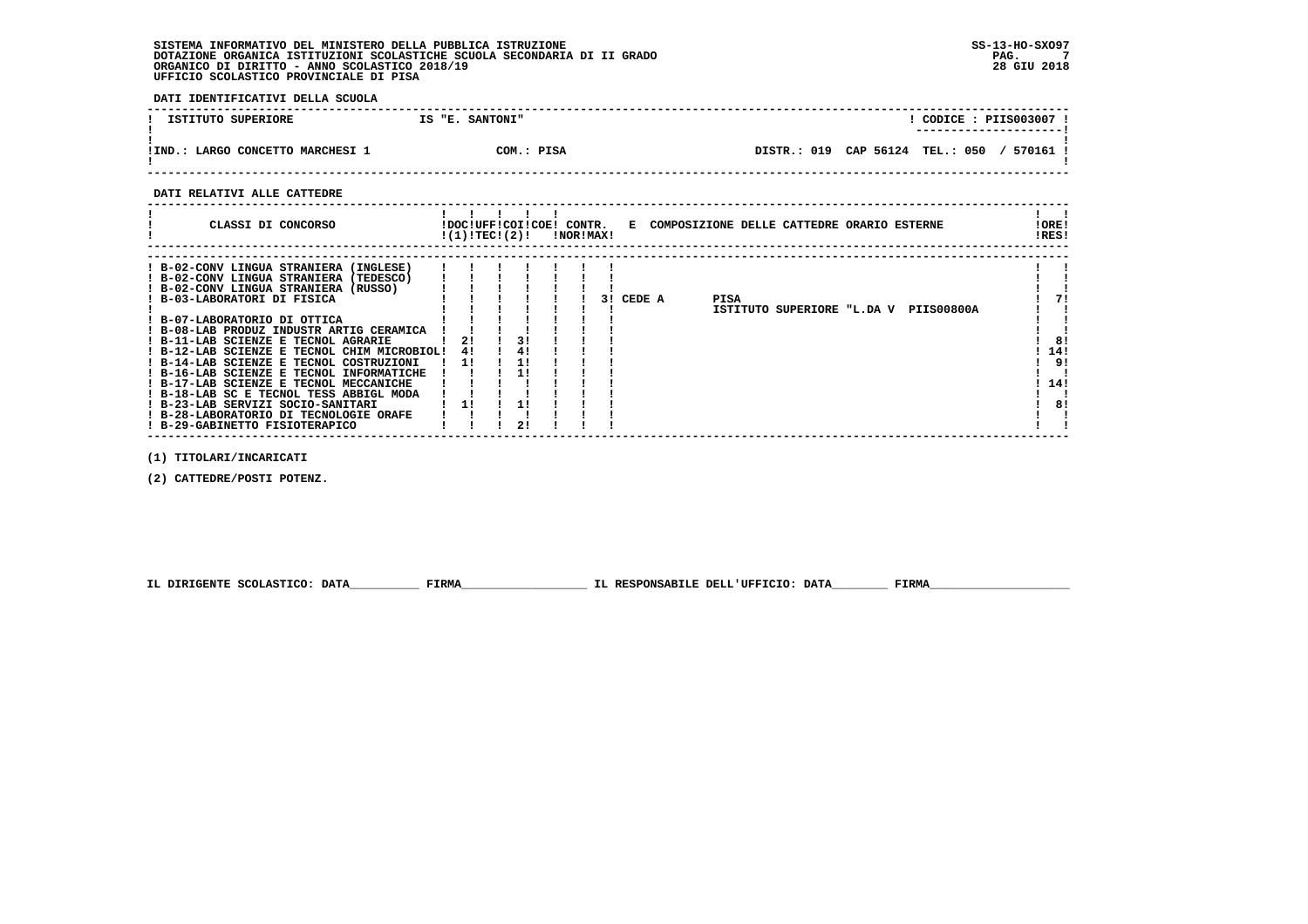**DATI IDENTIFICATIVI DELLA SCUOLA**

| ISTITUTO SUPERIORE      | "A.PESENTI"   | CODICE: PIIS004003 !<br>--------------------- |  |
|-------------------------|---------------|-----------------------------------------------|--|
| MORO 6<br>!IND.: VIA A. | COM.: CASCINA | DISTR.: 019 CAP 56021 TEL.: 050 /701903       |  |

 **------------------------------------------------------------------------------------------------------------------------------------**

#### **DATI RELATIVI ALLE CLASSI - SEDI EROGAZIONE DI COMPETENZA**

| CORSI - INDIRIZZI - SPECIALIZZAZIONI                                                                                                                                                                                                                                                                                        | ANNI DI CORSO<br>CORSI - INDIRIZZI - SPECIALIZZAZIONI<br>! 1! 2! 3! 4! 5! 6!                                                                                                                                                                                  | ANNI DI CORSO<br>! 1! 2! 3! 4! 5! 6!               |
|-----------------------------------------------------------------------------------------------------------------------------------------------------------------------------------------------------------------------------------------------------------------------------------------------------------------------------|---------------------------------------------------------------------------------------------------------------------------------------------------------------------------------------------------------------------------------------------------------------|----------------------------------------------------|
| !IT01 AMM. FINAN. MARKETING - BIENNIO COMUNE ! ! ! !<br>!ITP3 POTENZIAMENTO SCIENTIFICO<br>IITSI SISTEMI INFORMATIVI AZIENDALI<br>!LI03 SCIENTIFICO - OPZIONE SCIENZE APPLICAT ! 1! 1! 1! 1! 1!<br>!LI15 LICEO SCIENTIFICO - SEZIONE SPORTIVA<br>!LIP1 POTENZIAMENTO UMANISTICO<br>!LIP4 POTENZIAMENTO ARTISTICO E MUSICALE | !ITAF AMM.NE FINAN. E MARKETING - TRIENNIO<br>!ITP5 POT. SOCIO ECONOMICO E PER LA LEGALITA'<br>.<br>ILI02 SCIENTIFICO<br>ILI04 LINGUISTICO<br>1 3 1 3 1 2 1 2 1 2 1<br>ILILS LICEO SPORTIVO<br>!LIP2 POTENZIAMENTO LINGUISTICO<br>!LIP6 POTENZIAMENTO MOTORIO | 11111<br>$1$ 2! 2! 2! 2! 2! !<br>$1$ 21 21 21 21 1 |

 **DATI RELATIVI ALLE CATTEDRE**

| CLASSI DI CONCORSO                          | !(1)!TEC!(2)! |    | !DOC!UFF!COI!COE! CONTR.<br>!NOR!MAX! | E COMPOSIZIONE DELLE CATTEDRE ORARIO ESTERNE | !ORE!<br>!RES! |
|---------------------------------------------|---------------|----|---------------------------------------|----------------------------------------------|----------------|
| ! A-02-DESIGN MET.OREF.PIET.DURE GEMME      |               |    |                                       |                                              |                |
| ! A-03-DESIGN DELLA CERAMICA                |               |    |                                       |                                              |                |
| ! A-05-DESIGN DEL TESSUTO E DELLA MODA      |               |    |                                       |                                              |                |
| ! A-06-DESIGN DEL VETRO                     |               |    |                                       |                                              |                |
| ! A-07-DISCIPLINE AUDIOVISIVE               |               |    |                                       |                                              |                |
| ! A-08-DISCIP GEOM, ARCH, ARRED, SCENOTEC ! |               |    |                                       |                                              |                |
| ! A-09-DISCIP GRAFICHE, PITTORICHE, SCENOG! |               |    |                                       |                                              |                |
| ! A-10-DISCIPLINE GRAFICO-PUBBLICITARIE     |               |    |                                       |                                              |                |
| ! A-11-DISCIPLINE LETTERARIE E LATINO       | 8!            | 9! |                                       |                                              | 6!             |
| ! A-12-DISCIPL LETTERARIE ISTITUTI II GR    | 61            | 6! |                                       |                                              |                |
| ! A-13-DISCIPL LETTERARIE, LATINO E GRECO ! |               |    |                                       |                                              |                |
| ! A-14-DISCIP PLAST. SCUL. SCENOPLAST.      |               |    |                                       |                                              |                |
| ! A-15-DISCIPLINE SANITARIE                 |               |    |                                       |                                              |                |
| ! A-16-DISEG ARTIST MODELLAZ ODONTOTEC      |               |    |                                       |                                              |                |
| ! A-17-DISEG STORIA ARTE ISTITUTI II GR     | 31            | 31 |                                       |                                              |                |
| ! A-18-FILOSOFIA E SCIENZE UMANE            |               |    |                                       |                                              |                |
| ! A-19-FILOSOFIA E STORIA                   | 4!            | 4! |                                       |                                              |                |
| $I$ A-20-FISICA                             |               |    |                                       |                                              |                |
| ! A-21-GEOGRAFIA                            |               |    |                                       |                                              |                |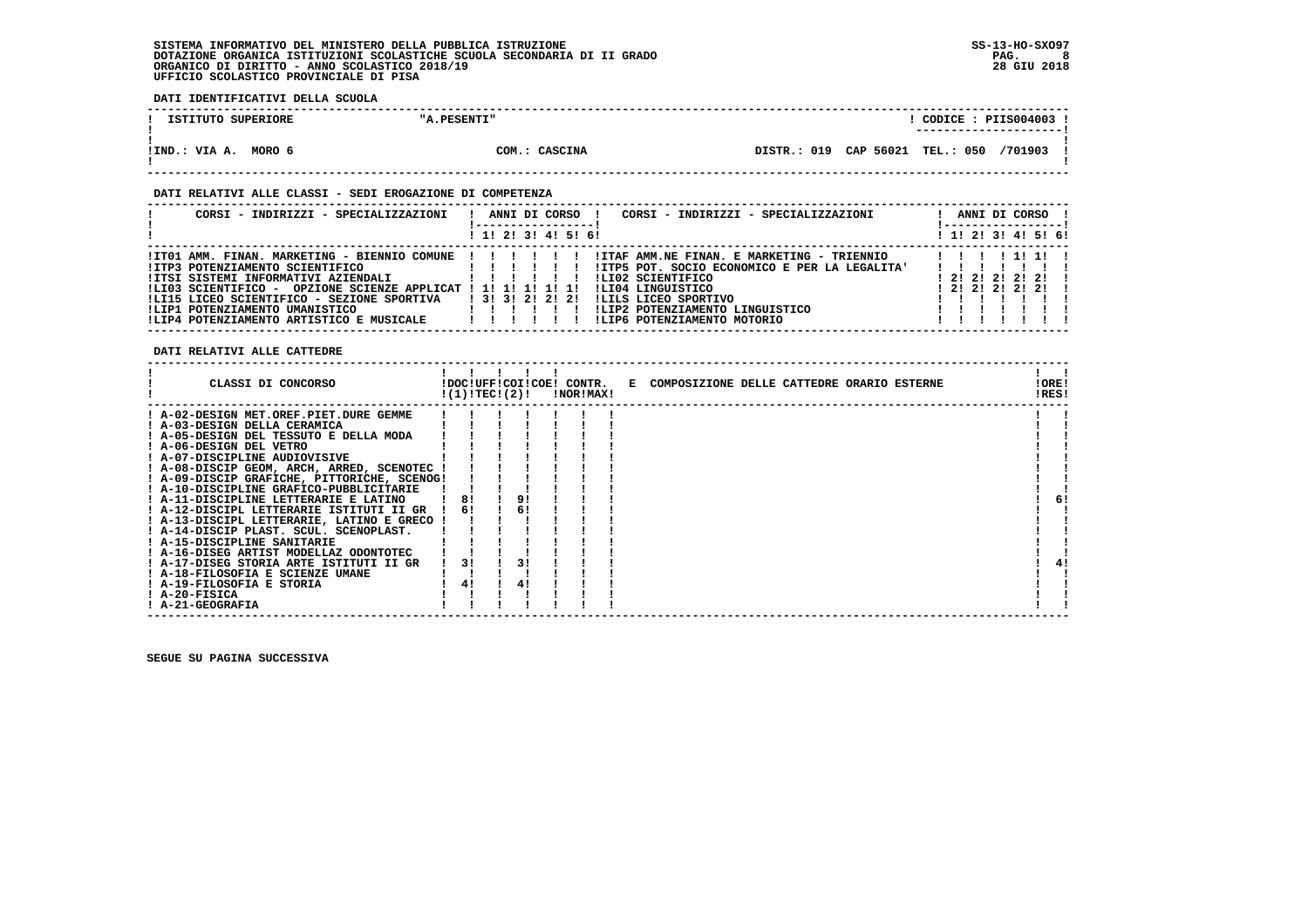**DATI IDENTIFICATIVI DELLA SCUOLA**

| ISTITUTO SUPERIORE      | "A.PESENTI"   | CODICE: PIIS004003<br>----------------------  |
|-------------------------|---------------|-----------------------------------------------|
| MORO 6<br>!IND.: VIA A. | COM.: CASCINA | CAP 56021 TEL.: 050<br>DISTR.: 019<br>/701903 |

 **------------------------------------------------------------------------------------------------------------------------------------**

 **DATI RELATIVI ALLE CATTEDRE**

| CLASSI DI CONCORSO                                                                                                                      |      | !DOC!UFF!COI!COE! CONTR.<br>!(1)!TEC!(2)! |    |    | !NOR!MAX!      |                                       | E COMPOSIZIONE DELLE CATTEDRE ORARIO ESTERNE |                   | !ORE!<br>!RES!     |
|-----------------------------------------------------------------------------------------------------------------------------------------|------|-------------------------------------------|----|----|----------------|---------------------------------------|----------------------------------------------|-------------------|--------------------|
| ! A-24-LINGUA E CULT STRANIERA (INGLESE) !                                                                                              | 71   | 71                                        |    |    | $\blacksquare$ | $!$ 9! CEDE A                         | <b>PONTEDERA</b><br>I.T.C.G. ENRICO FERMI    | PITD03000R        |                    |
| ! A-24-LINGUA E CULT STRANIERA (FRANCESE) ! 2!                                                                                          |      | 2!                                        |    |    | $\blacksquare$ | 3! CEDE A<br>L.S.                     | <b>PISA</b><br>U. DINI                       | <b>PIPS02000A</b> |                    |
|                                                                                                                                         | 21   | 21                                        |    |    | $\mathbf{I}$   | $3!$ ED $A$<br>L.S.                   | PISA<br>F. BUONARROTI                        | PIPS04000G        | 11                 |
| ! A-24-LINGUA E CULT STRANIERA (SPAGNOLO) !<br>! A-24-LINGUA E CULT STRANIERA (CINESE)<br>! A-24-LINGUA E CULT STRANIERA (TEDESCO) ! 2! |      | $\frac{1}{2}$                             | 1! |    |                | 15! COMPLETA CON PISA                 |                                              |                   | 31                 |
| A-24-LINGUA E CULT STRANIERA (RUSSO)                                                                                                    |      |                                           |    |    | 31             | L.S.                                  | PISA<br>U. DINI                              | <b>PIPS02000A</b> |                    |
| ! A-26-MATEMATICA<br>! A-27-MATEMATICA E FISICA                                                                                         | 1111 | 1121                                      |    |    |                |                                       |                                              |                   |                    |
| A-29-MUSICA ISTITUTI II GRADO<br>! A-34-SCIENZE E TECNOLOGIE CHIMICHE                                                                   |      |                                           |    |    |                |                                       |                                              |                   |                    |
| ! A-37-COSTRUZ TECNOL E TECN RAPPR GRAFICA!<br>! A-40-TECNOLOGIE ELETTRICHE ELETTRONICHE !<br>! A-41-SCIENZE E TECNOLOGIE INFORMATICHE  |      |                                           |    |    |                |                                       |                                              |                   | 12!                |
| A-45-SCIENZE ECONOMICO-AZIENDALI                                                                                                        | 1!   |                                           | 1! | 31 |                | 15! COMPLETA CON PISA<br><b>IPSAR</b> | SEZIONE "DON BOSCO" - CASA PIRH01001E        |                   |                    |
| A-46-SCIENZE GIURIDICO-ECONOMICHE                                                                                                       | 3!   | 31                                        |    |    |                | 4! CEDE A<br>I.M.                     | PISA<br>GIOSUE' CARDUCCI                     | PIPM030002        | 71<br>$\mathbf{I}$ |
| ! A-47-SCIENZE MATEMATICHE APPLICATE<br>! A-48-SCIENZE MOTORIE E SPORTIVE II GRADO!                                                     | 41   | 71<br>6!                                  |    |    |                |                                       |                                              |                   | 6!<br>10!          |
| ! A-50-SCIENZE NAT, CHIM E BIOLOG<br>! A-54-STORIA DELL'ARTE<br>! A-61-TECNOL E TECN COMUNICAZ MULTIMEDIA !                             | 61   |                                           |    |    |                |                                       |                                              |                   | 114!               |
| ! A-62-TECNOL E TECNICHE PER LA GRAFICA<br>! A-65-TEORIA E TECNICA COMUNICAZIONE                                                        |      |                                           |    |    |                |                                       |                                              |                   |                    |
| ! A-66-TRATT TESTI DATI APPLIC INFORMATICA!<br>! B-02-CONV LINGUA STRANIERA (FRANCESE)                                                  |      |                                           |    |    |                |                                       |                                              |                   | 51                 |
| ! B-02-CONV LINGUA STRANIERA (INGLESE)                                                                                                  |      |                                           | 1! |    | 10!<br>81      | COMPLETA CON PISA<br>L.S.             | <b>F. BUONARROTI</b>                         | PIPS04000G        |                    |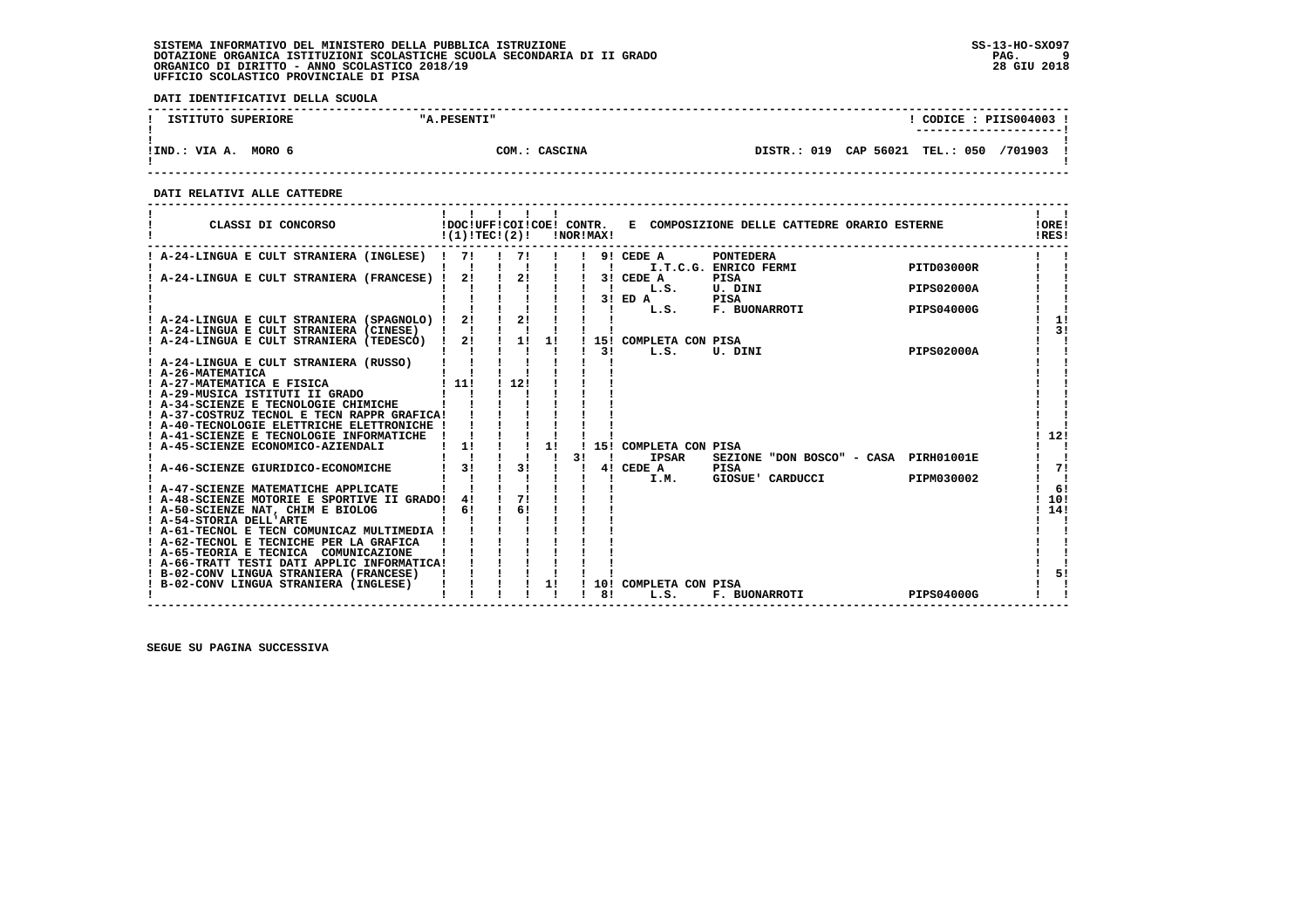**DATI IDENTIFICATIVI DELLA SCUOLA**

| ISTITUTO SUPERIORE      | "A.PESENTI"   | CODICE: PIIS004003!<br>---------------------- |
|-------------------------|---------------|-----------------------------------------------|
| MORO 6<br>!IND.: VIA A. | COM.: CASCINA | DISTR.: 019 CAP 56021 TEL.: 050<br>/701903    |

 **------------------------------------------------------------------------------------------------------------------------------------**

#### **DATI RELATIVI ALLE CATTEDRE**

| CLASSI DI CONCORSO                       | !DOC!UFF!COI!COE! CONTR.<br>!(1)!TECI(2)! |  |  | !NOR!MAX! | Е    |                   |                  | COMPOSIZIONE DELLE CATTEDRE ORARIO ESTERNE | !ORE!<br>!RES! |    |
|------------------------------------------|-------------------------------------------|--|--|-----------|------|-------------------|------------------|--------------------------------------------|----------------|----|
| ! B-02-CONV LINGUA STRANIERA (SPAGNOLO)  |                                           |  |  | 10!       |      | COMPLETA CON PISA |                  |                                            |                |    |
|                                          |                                           |  |  | 81        | I.M. |                   | GIOSUE' CARDUCCI | PIPM030002                                 |                |    |
| ! B-02-CONV LINGUA STRANIERA(CINESE)     |                                           |  |  |           |      |                   |                  |                                            |                |    |
| ! B-02-CONV LINGUA STRANIERA (TEDESCO)   |                                           |  |  |           |      |                   |                  |                                            |                | 4. |
| ! B-02-CONV LINGUA STRANIERA (RUSSO)     |                                           |  |  |           |      |                   |                  |                                            |                |    |
| ! B-08-LAB PRODUZ INDUSTR ARTIG CERAMICA |                                           |  |  |           |      |                   |                  |                                            |                |    |
| ! B-16-LAB SCIENZE E TECNOL INFORMATICHE |                                           |  |  |           |      |                   |                  |                                            |                |    |
| ! B-18-LAB SC E TECNOL TESS ABBIGL MODA  |                                           |  |  |           |      |                   |                  |                                            |                |    |
| ! B-28-LABORATORIO DI TECNOLOGIE ORAFE   |                                           |  |  |           |      |                   |                  |                                            |                |    |

 **(1) TITOLARI/INCARICATI**

 **(2) CATTEDRE/POSTI POTENZ.**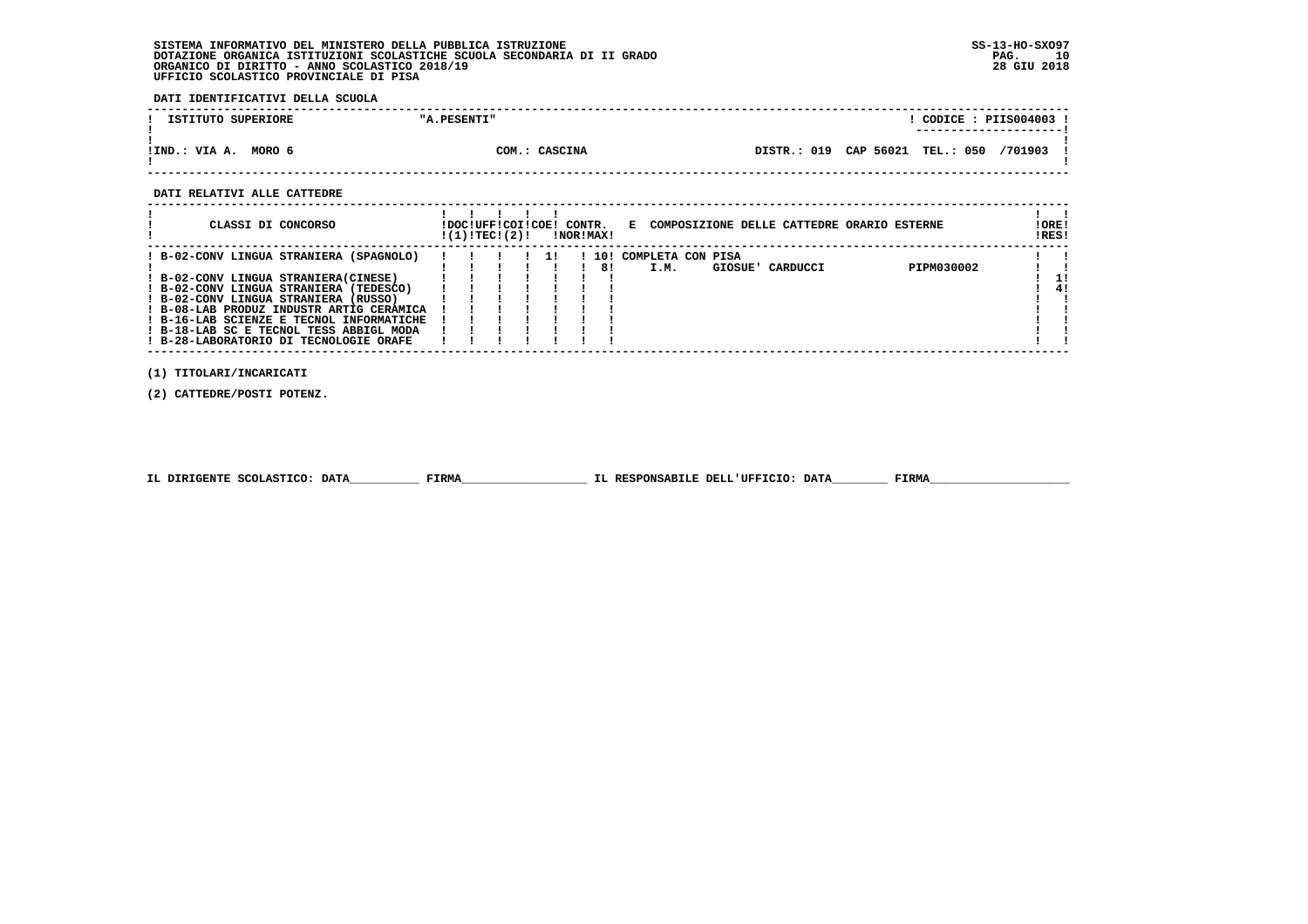**DATI IDENTIFICATIVI DELLA SCUOLA**

| ISTITUTO SUPERIORE               | ISTITUTO SUPERIORE "GALILEI-PACINOTTI" | CODICE: PIIS00700E!<br>---------------------- |
|----------------------------------|----------------------------------------|-----------------------------------------------|
| !IND.: VIA BENEDETTO CROCE 32/34 | COM.: PISA                             | DISTR.: 019 CAP 56125 TEL.: 050 /23230        |

#### **DATI RELATIVI ALLE CLASSI - SEDI EROGAZIONE DI COMPETENZA**

| CORSI - INDIRIZZI - SPECIALIZZAZIONI                                                                                                                                                                                                                                                                       | CORSI - INDIRIZZI - SPECIALIZZAZIONI<br>ANNI DI CORSO !                                                                                                                                 | ANNI DI CORSO !                            |
|------------------------------------------------------------------------------------------------------------------------------------------------------------------------------------------------------------------------------------------------------------------------------------------------------------|-----------------------------------------------------------------------------------------------------------------------------------------------------------------------------------------|--------------------------------------------|
|                                                                                                                                                                                                                                                                                                            | $1$ , 1! 2! 3! 4! 5! 6!                                                                                                                                                                 | $1$ , 1!, 2!, 3!, 4!, 5!, 6!               |
| !IT01 AMM. FINAN. MARKETING - BIENNIO COMUNE ! 4! 3! ! ! !<br>!ITAF AMM.NE FINAN. E MARKETING - TRIENNIO   !! ! 2! 2! 3!<br>!ITP5 POT. SOCIO ECONOMICO E PER LA LEGALITA' ! ! ! ! ! !<br>IITSI SISTEMI INFORMATIVI AZIENDALI<br>!LIP1 POTENZIAMENTO UMANISTICO<br>!LIP4 POTENZIAMENTO ARTISTICO E MUSICALE | IIT04 TURISMO BIENNIO - TRIENNIO<br>!ITP3 POTENZIAMENTO SCIENTIFICO<br>!ITRI REL. INTERNAZIONALI PER IL MARKETING<br>1 1 1 1 2 1 1<br>ILI01 CLASSICO<br>ILIP2 POTENZIAMENTO LINGUISTICO | 1 31 21 11 11 21 1<br>$1$ 4! 4! 3! 3! 4! ! |

 **DATI RELATIVI ALLE CATTEDRE**

| CLASSI DI CONCORSO                                       |     | !DOC!UFF!COI!COE! CONTR.<br>!(1)!TEC!(2)! |     |  | !NOR!MAX! |                   |  |                  | E COMPOSIZIONE DELLE CATTEDRE ORARIO ESTERNE |                   | !ORE!<br>!RES! |     |
|----------------------------------------------------------|-----|-------------------------------------------|-----|--|-----------|-------------------|--|------------------|----------------------------------------------|-------------------|----------------|-----|
| ! A-02-DESIGN MET.OREF.PIET.DURE GEMME                   |     |                                           |     |  |           |                   |  |                  |                                              |                   |                |     |
| ! A-03-DESIGN DELLA CERAMICA                             |     |                                           |     |  |           |                   |  |                  |                                              |                   |                |     |
| ! A-05-DESIGN DEL TESSUTO E DELLA MODA                   |     |                                           |     |  |           |                   |  |                  |                                              |                   |                |     |
| ! A-06-DESIGN DEL VETRO<br>! A-07-DISCIPLINE AUDIOVISIVE |     |                                           |     |  |           |                   |  |                  |                                              |                   |                |     |
| ! A-08-DISCIP GEOM, ARCH, ARRED, SCENOTEC                |     |                                           |     |  |           |                   |  |                  |                                              |                   |                |     |
| ! A-09-DISCIP GRAFICHE, PITTORICHE, SCENOG!              |     | 11                                        |     |  |           |                   |  |                  |                                              |                   |                |     |
| ! A-10-DISCIPLINE GRAFICO-PUBBLICITARIE                  |     |                                           |     |  |           |                   |  |                  |                                              |                   |                |     |
| ! A-11-DISCIPLINE LETTERARIE E LATINO                    |     | 3!                                        | 3!  |  |           |                   |  |                  |                                              |                   |                |     |
| ! A-12-DISCIPL LETTERARIE ISTITUTI II GR                 |     | 8!                                        | 91  |  |           |                   |  |                  |                                              |                   |                |     |
| ! A-13-DISCIPL LETTERARIE, LATINO E GRECO                | 11! |                                           | 12! |  | 41        | CEDE A            |  | <b>PONTEDERA</b> |                                              |                   |                |     |
|                                                          |     |                                           |     |  |           |                   |  |                  | LICEO XXV APRILE                             | <b>PIIS00200B</b> |                |     |
| ! A-14-DISCIP PLAST. SCUL. SCENOPLAST.                   |     |                                           |     |  |           |                   |  |                  |                                              |                   |                |     |
| ! A-15-DISCIPLINE SANITARIE                              |     |                                           |     |  |           |                   |  |                  |                                              |                   |                |     |
| ! A-16-DISEG ARTIST MODELLAZ ODONTOTEC                   |     |                                           |     |  |           |                   |  |                  |                                              |                   |                |     |
| ! A-17-DISEG STORIA ARTE ISTITUTI II GR                  |     | 1!                                        |     |  |           |                   |  |                  |                                              |                   |                |     |
| ! A-18-FILOSOFIA E SCIENZE UMANE                         |     |                                           |     |  |           |                   |  |                  |                                              |                   |                |     |
| ! A-19-FILOSOFIA E STORIA                                |     | 21                                        | 31  |  |           |                   |  |                  |                                              |                   |                | 6!  |
| ! A-20-FISICA                                            |     | 1!                                        |     |  | 141       | COMPLETA CON PISA |  |                  |                                              |                   |                |     |
| <b>A-21-GEOGRAFIA</b>                                    |     | 21                                        | 2!  |  | 4!        |                   |  |                  | ISTITUTO SUPERIORE "L.DA V                   | <b>PIIS00800A</b> |                | -51 |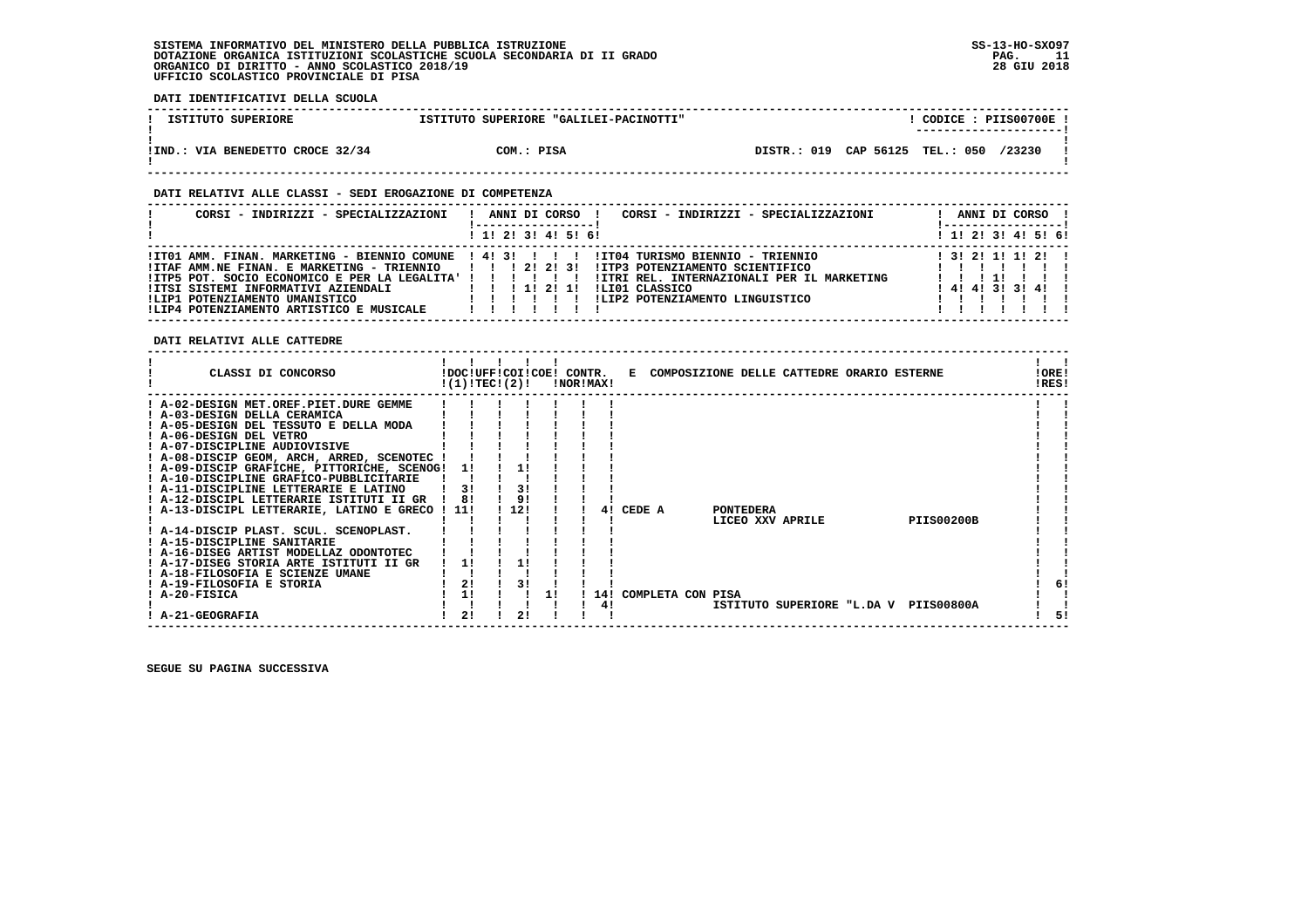**DATI IDENTIFICATIVI DELLA SCUOLA**

| ISTITUTO SUPERIORE                    | ISTITUTO SUPERIORE "GALILEI-PACINOTTI" | CODICE: PIIS00700E !<br>----------------------- |
|---------------------------------------|----------------------------------------|-------------------------------------------------|
| .: VIA BENEDETTO CROCE 32/34<br>!IND. | COM.: PISA                             | DISTR.: 019 CAP 56125 TEL.: 050<br>/23230       |

 **------------------------------------------------------------------------------------------------------------------------------------**

 **DATI RELATIVI ALLE CATTEDRE**

| CLASSI DI CONCORSO                                                                                                                                                                                                                          | $!(1)!TEC!(2)!$ $ NORIMAX $                                               |                                |                                   |              |              |                                       | !DOC!UFF!COI!COE! CONTR. E COMPOSIZIONE DELLE CATTEDRE ORARIO ESTERNE |                   | !ORE!<br>!RES! |
|---------------------------------------------------------------------------------------------------------------------------------------------------------------------------------------------------------------------------------------------|---------------------------------------------------------------------------|--------------------------------|-----------------------------------|--------------|--------------|---------------------------------------|-----------------------------------------------------------------------|-------------------|----------------|
| ! A-24-LINGUA E CULT STRANIERA (INGLESE) ! 8! ! 8! 1! ! 9! COMPLETA CON PISA                                                                                                                                                                |                                                                           |                                |                                   |              |              |                                       | LICEO ARTISTICO FRANCO RUS PISD05000L                                 |                   | $1 \quad 21$   |
| $\begin{array}{cccccccccccccc} 1 & A-24-LINGUA & E & CULT & STRANIERA & (FRANCESE) & 1 & 31 & 1 & 31 & 1 & 1 & 1\\ 1 & A-24-LINGUA & E & CULT & STRANIERA & (SPAGNOLO) & 1 & 21 & 1 & 21 & 1 & 1 & 61 & CEDE & A & & PONTEDERA \end{array}$ |                                                                           |                                |                                   |              |              |                                       |                                                                       |                   |                |
|                                                                                                                                                                                                                                             |                                                                           |                                |                                   |              |              |                                       |                                                                       |                   |                |
|                                                                                                                                                                                                                                             | $\sim$ 1 1 1 1 1 1 1 1 $\sim$                                             |                                |                                   |              |              | I.M.                                  | EUGENIO MONTALE                                                       | PIPM050007        |                |
| ! A-24-LINGUA E CULT STRANIERA (TEDESCO) ! 2! ! 1! 1! ! 12! COMPLETA CON PISA                                                                                                                                                               |                                                                           |                                |                                   |              |              |                                       |                                                                       |                   |                |
|                                                                                                                                                                                                                                             | $1 \quad 1 \quad 1 \quad 1 \quad 1$                                       |                                |                                   |              | $1 \quad 61$ | I.M.                                  | GIOSUE' CARDUCCI                                                      | PIPM030002        |                |
| ! A-24-LINGUA E CULT STRANIERA (RUSSO)                                                                                                                                                                                                      | $\mathbf{i}$ $\mathbf{i}$ $\mathbf{j}$ $\mathbf{k}$                       |                                |                                   |              |              |                                       |                                                                       |                   |                |
|                                                                                                                                                                                                                                             |                                                                           |                                |                                   |              |              |                                       |                                                                       |                   |                |
|                                                                                                                                                                                                                                             |                                                                           |                                |                                   |              |              | 11! COMPLETA CON PISA                 |                                                                       |                   |                |
| ! A-29-MUSICA ISTITUTI II GRADO                                                                                                                                                                                                             |                                                                           |                                |                                   |              | $1 \quad 71$ | L.S.                                  |                                                                       |                   |                |
|                                                                                                                                                                                                                                             |                                                                           |                                |                                   |              |              |                                       |                                                                       |                   |                |
|                                                                                                                                                                                                                                             |                                                                           |                                |                                   |              | 1101         |                                       | IS "E. SANTONI"                                                       | PIIS003007        |                |
| ! A-37-COSTRUZ TECNOL E TECN RAPPR GRAFICA! ! ! !                                                                                                                                                                                           |                                                                           |                                |                                   |              |              |                                       |                                                                       |                   |                |
| A-41-SCIENZE E TECNOLOGIE INFORMATICHE                                                                                                                                                                                                      | $\frac{1}{1}$                                                             |                                |                                   |              |              | ! 1! ! ! 7! CEDE A PISA               |                                                                       |                   |                |
|                                                                                                                                                                                                                                             |                                                                           |                                |                                   |              |              |                                       | IS "E. SANTONI"                                                       | PIIS003007        |                |
|                                                                                                                                                                                                                                             |                                                                           |                                |                                   |              |              | $18!$ ED A                            | PISA                                                                  |                   |                |
|                                                                                                                                                                                                                                             |                                                                           |                                |                                   |              |              | <b>IPSAR</b>                          | I.P.S.A.R. "G. MATTEOTTI"                                             | PIRH01000D        |                |
|                                                                                                                                                                                                                                             |                                                                           |                                |                                   |              |              | ! 10! COMPLETA CON PISA               |                                                                       |                   |                |
|                                                                                                                                                                                                                                             | $1 - 1 - 1 - 1$                                                           |                                | <b>Contract Contract Contract</b> | 81           | $\mathbf{r}$ | <b>IPSAR</b>                          | PISA<br>G. MATTEOTTI                                                  | <b>PIRH01050V</b> |                |
| ! A-46-SCIENZE GIURIDICO-ECONOMICHE   8! ! 7! 1!                                                                                                                                                                                            |                                                                           |                                |                                   | $\mathbf{I}$ |              | 9! COMPLETA CON PONTEDERA             |                                                                       |                   |                |
|                                                                                                                                                                                                                                             |                                                                           | $\sim 1$ , $\sim 1$ , $\sim 1$ |                                   |              | 110!         |                                       | I.P.I.A. IPSIA A.PACINOTTI PIRI02000G                                 |                   |                |
| A-47-SCIENZE MATEMATICHE APPLICATE                                                                                                                                                                                                          |                                                                           | $5!$ $1$ $5!$ $1$              |                                   |              |              |                                       |                                                                       |                   |                |
| A-48-SCIENZE MOTORIE E SPORTIVE II GRADO! 4!                                                                                                                                                                                                |                                                                           |                                |                                   |              |              | ! 4! 1! ! 16! COMPLETA CON PISA       |                                                                       |                   |                |
|                                                                                                                                                                                                                                             | 4!                                                                        | $\blacksquare$                 |                                   |              | $1 \quad 21$ | I.A.                                  | LICEO ARTISTICO FRANCO RUS PISD05000L                                 |                   |                |
| A-50-SCIENZE NAT, CHIM E BIOLOG                                                                                                                                                                                                             | $\mathbf{I}$                                                              |                                |                                   |              |              | 1 41 1 1 61 CEDE A<br><b>IPSAR</b>    | <b>PISA</b><br>I.P.S.A.R. "G. MATTEOTTI"                              | PIRH01000D        |                |
| ! A-54-STORIA DELL'ARTE                                                                                                                                                                                                                     |                                                                           |                                |                                   |              |              | $\vdots$ 1! $\vdots$ 1! ! ! 9! CEDE A | PISA                                                                  |                   | 11             |
|                                                                                                                                                                                                                                             | $\begin{array}{cccccccccccccc} 1 & 1 & 1 & 1 & 1 & 1 & 1 & 1 \end{array}$ |                                |                                   |              |              | I.A.                                  | LICEO ARTISTICO FRANCO RUS PISD05000L                                 |                   |                |
| A-61-TECNOL E TECN COMUNICAZ MULTIMEDIA !                                                                                                                                                                                                   |                                                                           |                                |                                   |              |              |                                       |                                                                       |                   |                |
| ! A-62-TECNOL E TECNICHE PER LA GRAFICA                                                                                                                                                                                                     |                                                                           |                                |                                   |              |              |                                       |                                                                       |                   |                |
| ! A-65-TEORIA E TECNICA COMUNICAZIONE                                                                                                                                                                                                       |                                                                           |                                |                                   |              |              |                                       |                                                                       |                   |                |
| ! A-66-TRATT TESTI DATI APPLIC INFORMATICA! 1!                                                                                                                                                                                              |                                                                           | 11                             |                                   |              |              |                                       |                                                                       |                   |                |
| ! B-02-CONV LINGUA STRANIERA (FRANCESE)                                                                                                                                                                                                     |                                                                           |                                |                                   |              |              |                                       |                                                                       |                   |                |
| ! B-02-CONV LINGUA STRANIERA (INGLESE)                                                                                                                                                                                                      |                                                                           |                                |                                   |              |              |                                       |                                                                       |                   |                |
|                                                                                                                                                                                                                                             |                                                                           |                                |                                   |              |              |                                       |                                                                       |                   |                |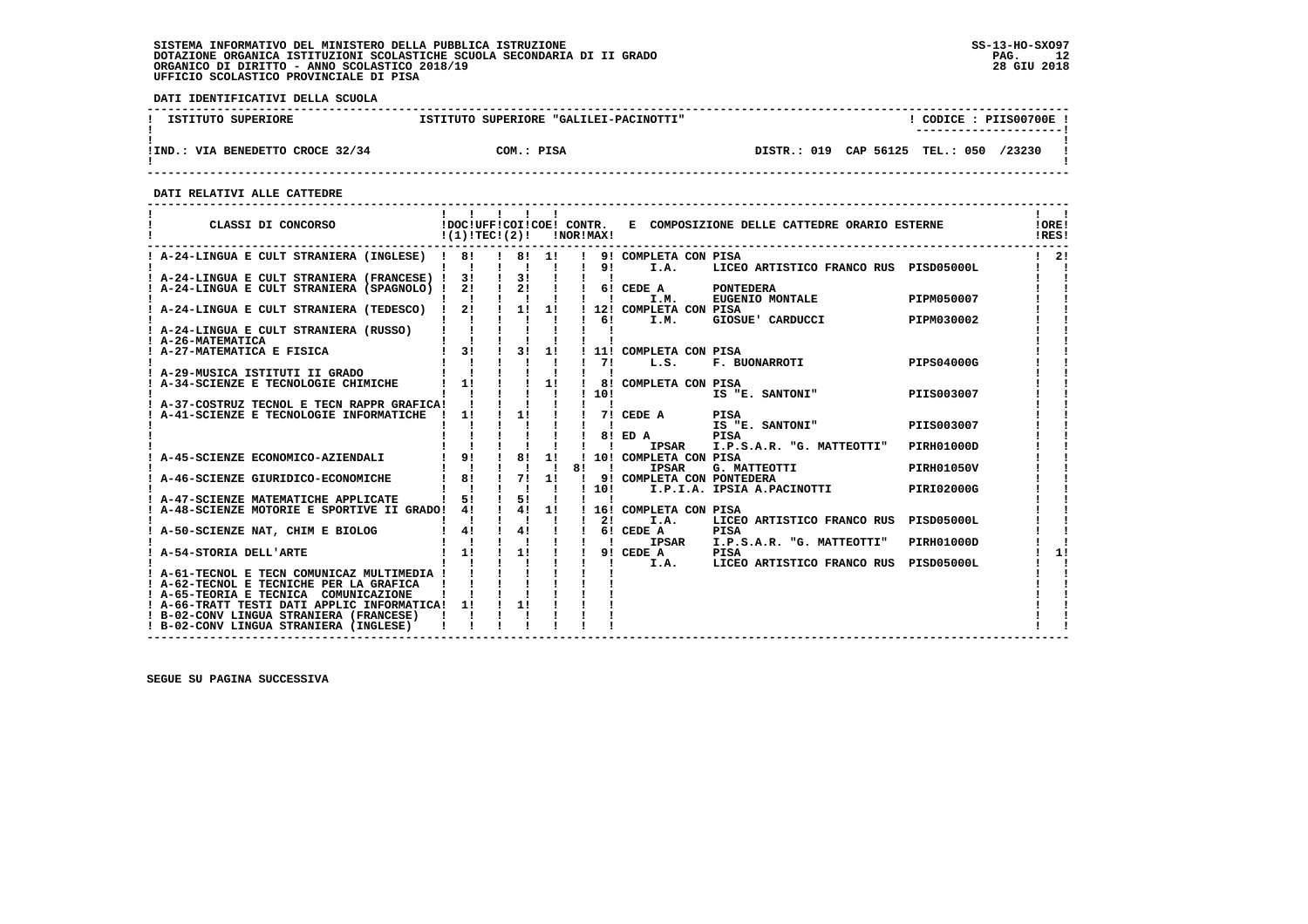**DATI IDENTIFICATIVI DELLA SCUOLA**

| ISTITUTO SUPERIORE                    | ISTITUTO SUPERIORE "GALILEI-PACINOTTI" |                                 | CODICE: PIIS00700E!<br>----------------------- |
|---------------------------------------|----------------------------------------|---------------------------------|------------------------------------------------|
| .: VIA BENEDETTO CROCE 32/34<br>!IND. | COM.: PISA                             | DISTR.: 019 CAP 56125 TEL.: 050 | /23230                                         |

 **------------------------------------------------------------------------------------------------------------------------------------**

 **DATI RELATIVI ALLE CATTEDRE**

| CLASSI DI CONCORSO                                                                                                                                                                                                                                          | !DOC!UFF!COI!COE! CONTR.<br>!(1)!TEC!(2)! |  |    | !NOR!MAX!   | E COMPOSIZIONE DELLE CATTEDRE ORARIO ESTERNE               | ! ORE!<br>IRES! |
|-------------------------------------------------------------------------------------------------------------------------------------------------------------------------------------------------------------------------------------------------------------|-------------------------------------------|--|----|-------------|------------------------------------------------------------|-----------------|
| ! B-02-CONV LINGUA STRANIERA (TEDESCO)<br>! B-02-CONV LINGUA STRANIERA (RUSSO)<br>! B-08-LAB PRODUZ INDUSTR ARTIG CERAMICA<br>! B-16-LAB SCIENZE E TECNOL INFORMATICHE<br>! B-18-LAB SC E TECNOL TESS ABBIGL MODA<br>! B-28-LABORATORIO DI TECNOLOGIE ORAFE | -11                                       |  | 11 | 1121<br>-61 | COMPLETA CON PISA<br>ISTITUTO SUPERIORE "L.DA V PIIS00800A |                 |

 **(1) TITOLARI/INCARICATI**

 **(2) CATTEDRE/POSTI POTENZ.**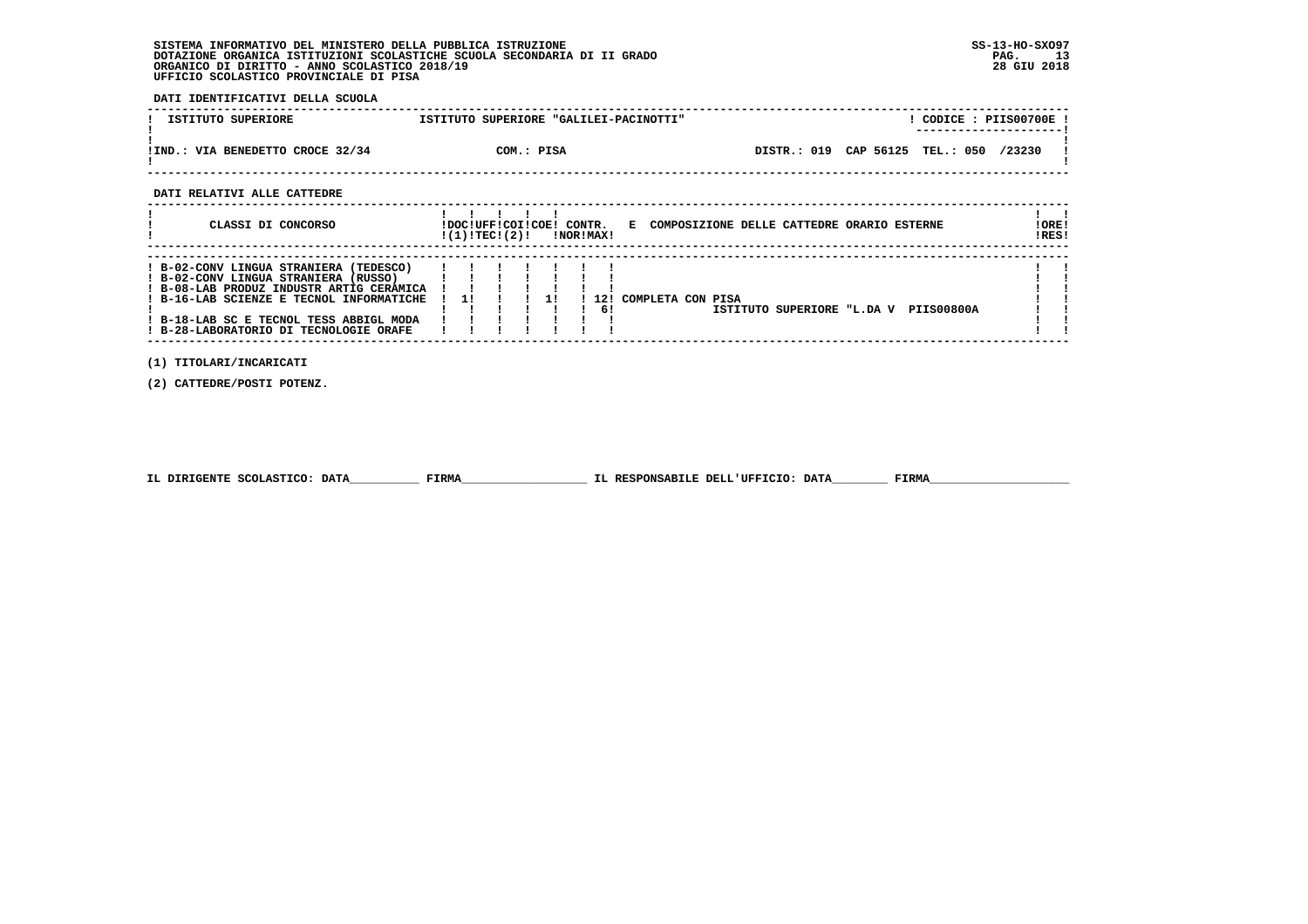**DATI IDENTIFICATIVI DELLA SCUOLA**

| ISTITUTO SUPERIORE             | ISTITUTO SUPERIORE "L.DA VINCI-FASCETTI" | CODICE: PIIS00800A<br>---------------------- |
|--------------------------------|------------------------------------------|----------------------------------------------|
| !IND.: VIA CONTESSA MATILDE 74 | COM.: PISA                               | DISTR.: 019 CAP 56123 TEL.: 050 /888420      |

#### **DATI RELATIVI ALLE CLASSI - SEDI EROGAZIONE DI COMPETENZA**

| CORSI - INDIRIZZI - SPECIALIZZAZIONI                 | ANNI DI CORSO !<br>CORSI - INDIRIZZI - SPECIALIZZAZIONI     | ANNI DI CORSO !           |
|------------------------------------------------------|-------------------------------------------------------------|---------------------------|
|                                                      | ! 1! 2! 3! 4! 5! 6!                                         | 1 1 1 2 1 3 1 4 1 5 1 6 1 |
| !IP03 ODONTOTECNICO BIENNIO- TRIENNIO                | IIP04 OTTICO BIENNIO - TRIENNIO                             |                           |
| !IP09 MAN.NE ASSIS.ZA TEC. BIENNIO - TRIENNIO !!!!!! | IIP14 MANUTENZ. E ASSIST. TECN.                             | $\cdot$ 11                |
| !IP20 ARTI AUS. PROF. SANIT.:ODONTOTECNICO           | !IP21 ARTI AUS. PROF. SANIT.:OTTICO<br>11111                | ! 1!                      |
| !IPAI APP. IMP. SER. TEC. IND. CIV. - OPZIONE !!!    | 1 11 11 21<br>!IPC1 INDIRIZZO A ELABORAZIONE MANUALE        |                           |
| !IPMM MAN.NE DEI MEZZI DI TRASPORTO - OPZIONE !      | !IT05 MECC. MECCATRON. ENER. - BIENNIO COMUNE<br>1 11 11 11 | ! 1! 2!                   |
| !IT09 TRASPORTI E LOGISTICA - BIENNIO COMUNE         | ! 1! 1!<br>!IT10 ELETTR. ED ELETTROTEC.- BIENNIO COMUNE     | ! 1! 1!                   |
| !IT13 INFOR. TELECOM. - BIENNIO COMUNE               | ! 4! 2!<br>!IT16 CHIM. MATER. BIOTECN. - BIENNIO COMUNE     | ! 1! 1!                   |
| !ITBA BIOTECNOLOGIE AMBIENTALI                       | <b>!ITCS COSTRUZIONE DEL MEZZO</b><br>11111                 |                           |
| !ITCT COSTRUZIONI AERONAUTICHE - OPZIONE             | 121111<br>!ITEC ELETTRONICA                                 |                           |
| !ITET ELETTROTECNICA                                 | !ITIA INFORMATICA<br>111111                                 | -21<br>21<br>21           |
| !ITMM MECCANICA E MECCATRONICA                       | 1 21 11 21<br>!ITP5 POT. SOCIO ECONOMICO E PER LA LEGALITA' |                           |
| !ITP7 POTENZIAMENTO LABORATORIALE                    | <b>!ITTL TELECOMUNICAZIONI</b>                              |                           |
| !LIP1 POTENZIAMENTO UMANISTICO                       | !LIP2 POTENZIAMENTO LINGUISTICO                             |                           |
| !LIP6 POTENZIAMENTO MOTORIO                          |                                                             |                           |

 **DATI RELATIVI ALLE CATTEDRE**

|               | CLASSI DI CONCORSO                          | !DOC!UFF!COI!COE!<br>!(1)!TEC!(2)! |     |     | CONTR. | !NOR!MAX! | к.                |      | COMPOSIZIONE DELLE CATTEDRE ORARIO ESTERNE |                   | ! ORE!<br>IRES! |    |
|---------------|---------------------------------------------|------------------------------------|-----|-----|--------|-----------|-------------------|------|--------------------------------------------|-------------------|-----------------|----|
|               | ! A-09-DISCIP GRAFICHE, PITTORICHE, SCENOG! |                                    |     |     |        |           |                   |      |                                            |                   |                 |    |
|               | ! A-10-DISCIPLINE GRAFICO-PUBBLICITARIE     |                                    |     |     |        |           |                   |      |                                            |                   |                 |    |
|               | ! A-11-DISCIPLINE LETTERARIE E LATINO       |                                    |     |     |        |           |                   |      |                                            |                   |                 |    |
|               | ! A-12-DISCIPL LETTERARIE ISTITUTI II GR    | 1171                               | 171 | -11 |        | 10!       | COMPLETA CON PISA |      |                                            |                   |                 | 21 |
|               |                                             |                                    |     |     |        | 81        |                   |      | IS "E. SANTONI"                            | PIIS003007        |                 |    |
|               | ! A-13-DISCIPL LETTERARIE, LATINO E GRECO   |                                    |     |     |        |           |                   |      |                                            |                   |                 |    |
|               | ! A-15-DISCIPLINE SANITARIE                 |                                    |     |     |        | 61        | CEDE A            | PISA |                                            |                   |                 |    |
|               |                                             |                                    |     |     |        |           |                   |      | IS "E. SANTONI"                            | PIIS003007        |                 |    |
|               | ! A-16-DISEG ARTIST MODELLAZ ODONTOTEC      |                                    |     |     |        |           |                   |      |                                            |                   |                 |    |
|               | ! A-18-FILOSOFIA E SCIENZE UMANE            |                                    |     |     |        |           |                   |      |                                            |                   |                 |    |
|               | ! A-19-FILOSOFIA E STORIA                   |                                    |     |     |        |           |                   |      |                                            |                   |                 |    |
| ! A-20-FISICA |                                             | 31                                 | 41  |     |        | 41        | CEDE A            | PISA |                                            |                   |                 |    |
|               |                                             |                                    |     |     |        |           |                   |      | ISTITUTO SUPERIORE "GALILE                 | <b>PIIS00700E</b> |                 |    |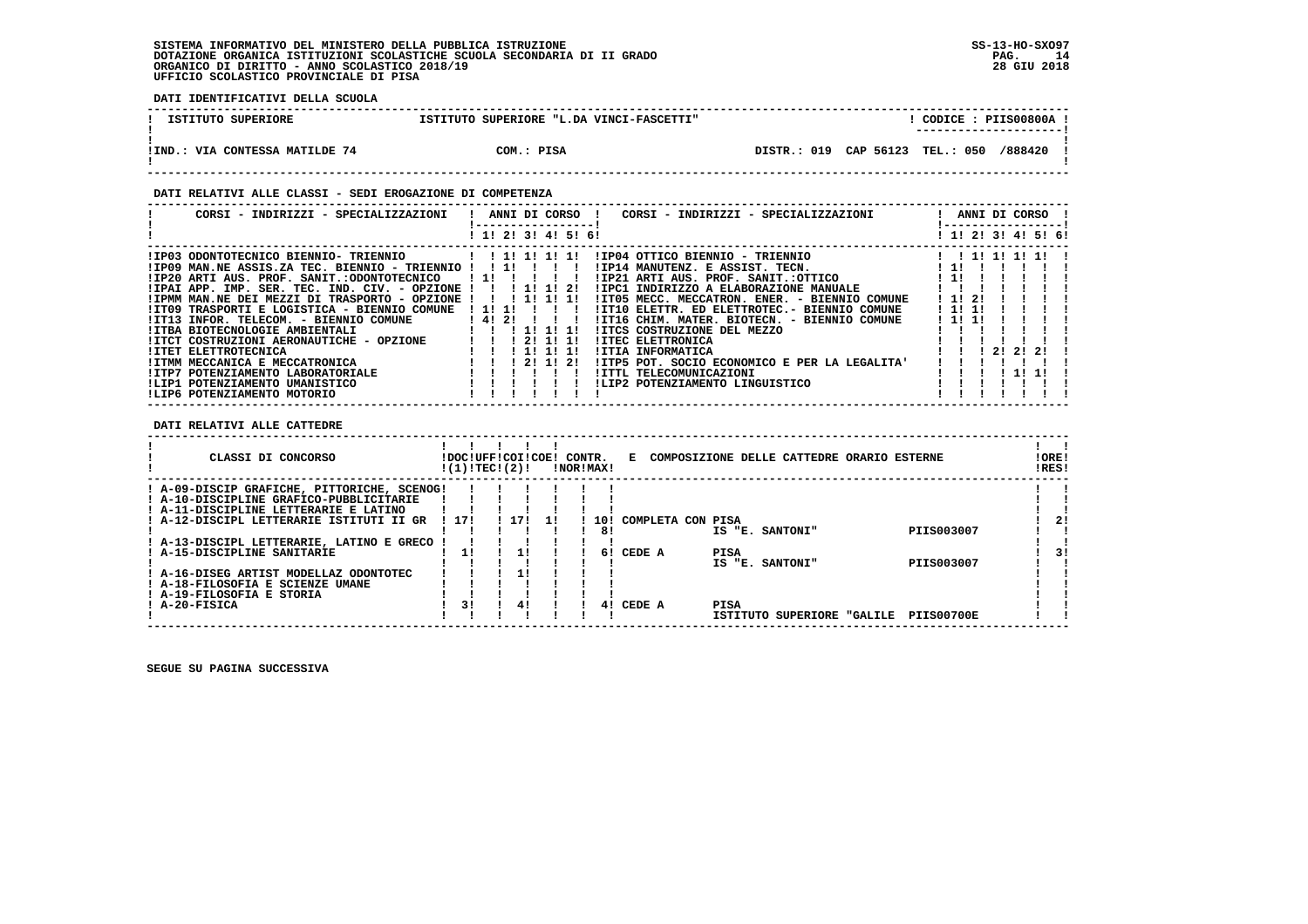**DATI IDENTIFICATIVI DELLA SCUOLA**

| ISTITUTO SUPERIORE             | ISTITUTO SUPERIORE "L.DA VINCI-FASCETTI" | CODICE: PIIS00800A !<br>_______________________ |
|--------------------------------|------------------------------------------|-------------------------------------------------|
| !IND.: VIA CONTESSA MATILDE 74 | COM.: PISA                               | /888420<br>DISTR.: 019 CAP 56123 TEL.: 050      |

 **DATI RELATIVI ALLE CATTEDRE**

| CLASSI DI CONCORSO                                                                         |                              |                                |    | $!(1)!TEC!(2)!$ $INORIMAX!$ |                                 | !DOC!UFF!COI!COE! CONTR. E COMPOSIZIONE DELLE CATTEDRE ORARIO ESTERNE |                   | !ORE!<br>IRES! |
|--------------------------------------------------------------------------------------------|------------------------------|--------------------------------|----|-----------------------------|---------------------------------|-----------------------------------------------------------------------|-------------------|----------------|
| ! A-21-GEOGRAFIA                                                                           |                              |                                |    | $\mathbf{1}$ $\mathbf{1}$   | ! 10! CEDE A                    | PONTEDERA<br>I.T.I. G. MARCONI PITF030003                             |                   |                |
| ! A-24-LINGUA E CULT STRANIERA (INGLESE) ! 11!                                             |                              | ! 10!                          | 11 | $\frac{1}{3}$               | ! 15! COMPLETA CON PISA<br>I.M. | GIOSUE' CARDUCCI                                                      | PIPM030002        |                |
| ! A-24-LINGUA E CULT STRANIERA (FRANCESE) !<br>! A-24-LINGUA E CULT STRANIERA (SPAGNOLO) ! |                              |                                |    |                             |                                 |                                                                       |                   |                |
| ! A-24-LINGUA E CULT STRANIERA (TEDESCO) !                                                 |                              |                                |    |                             |                                 |                                                                       |                   |                |
| ! A-24-LINGUA E CULT STRANIERA (RUSSO)<br>! A-26-MATEMATICA                                | 111                          | - 1 1 1 1 1                    |    |                             |                                 |                                                                       |                   | 51             |
| ! A-27-MATEMATICA E FISICA<br>! A-31-SCIENZE DEGLI ALIMENTI                                |                              |                                |    |                             |                                 |                                                                       |                   |                |
| ! A-33-SCIENZE E TECNOLOGIE AERONAUTICHE !<br>! A-34-SCIENZE E TECNOLOGIE CHIMICHE         | 61                           | 6!                             |    |                             |                                 |                                                                       |                   | 41             |
| ! A-36-SCIENZE E TECNOL LOGISTICA                                                          |                              |                                |    |                             |                                 |                                                                       |                   |                |
| ! A-37-COSTRUZ TECNOL E TECN RAPPR GRAFICA!<br>! A-38-TECNOL COSTR AERONAUTICHE            | 21<br>21                     | 21<br>21                       |    |                             |                                 |                                                                       |                   | 9!             |
| ! A-39-TECNOL COSTR NAVALI<br>! A-40-TECNOLOGIE ELETTRICHE ELETTRONICHE ! 11!              |                              | ! 10!                          |    |                             |                                 |                                                                       |                   | 1!             |
| ! A-41-SCIENZE E TECNOLOGIE INFORMATICHE                                                   | -51                          | $\frac{1}{6}$<br>$1 \quad 1$   |    | $\blacksquare$              | 6! CEDE A                       | PISA<br>L.S. F. BUONARROTI                                            | <b>PIPS04000G</b> |                |
| ! A-42-SCIENZE E TECNOLOGIE MECCANICHE                                                     | 81                           | $\frac{1}{1}$ 8!               |    |                             |                                 | 6! CEDE A PONTEDERA<br>! I.T.I. G. MARCONI                            |                   | 2!             |
| ! A-43-SCIENZE E TECNOLOGIE NAUTICHE                                                       |                              |                                |    |                             |                                 |                                                                       | PITF030003        |                |
| ! A-45-SCIENZE ECONOMICO-AZIENDALI<br>! A-46-SCIENZE GIURIDICO-ECONOMICHE                  | $1 \quad 21$<br>$1 \quad 71$ | $\frac{1}{2}$<br>$1 \t6! \t1!$ |    |                             | 16! COMPLETA CON PISA           |                                                                       |                   |                |
| ! A-47-SCIENZE MATEMATICHE APPLICATE                                                       |                              |                                |    | 21                          |                                 | IS "E. SANTONI"                                                       | PIIS003007        |                |
| A-48-SCIENZE MOTORIE E SPORTIVE II GRADO! 7!                                               |                              | 1 71                           | 1! | 2!                          | ! 16! COMPLETA CON PISA         |                                                                       |                   |                |
| ! A-50-SCIENZE NAT, CHIM E BIOLOG                                                          | $1 \quad 31$                 | 31                             |    |                             | I.A.                            | LICEO ARTISTICO FRANCO RUS PISD05000L                                 |                   | 51             |
| ! A-51-SCIENZE, TECNOL E TECN AGR<br>! A-65-TEORIA E TECNICA COMUNICAZIONE                 |                              |                                |    |                             |                                 |                                                                       |                   |                |
| ! A-66-TRATT TESTI DATI APPLIC INFORMATICA!<br>! B-02-CONV LINGUA STRANIERA (FRANCESE)     |                              |                                |    |                             |                                 |                                                                       |                   |                |
| ! B-02-CONV LINGUA STRANIERA (INGLESE)<br>! B-02-CONV LINGUA STRANIERA (TEDESCO)           |                              |                                |    |                             |                                 |                                                                       |                   |                |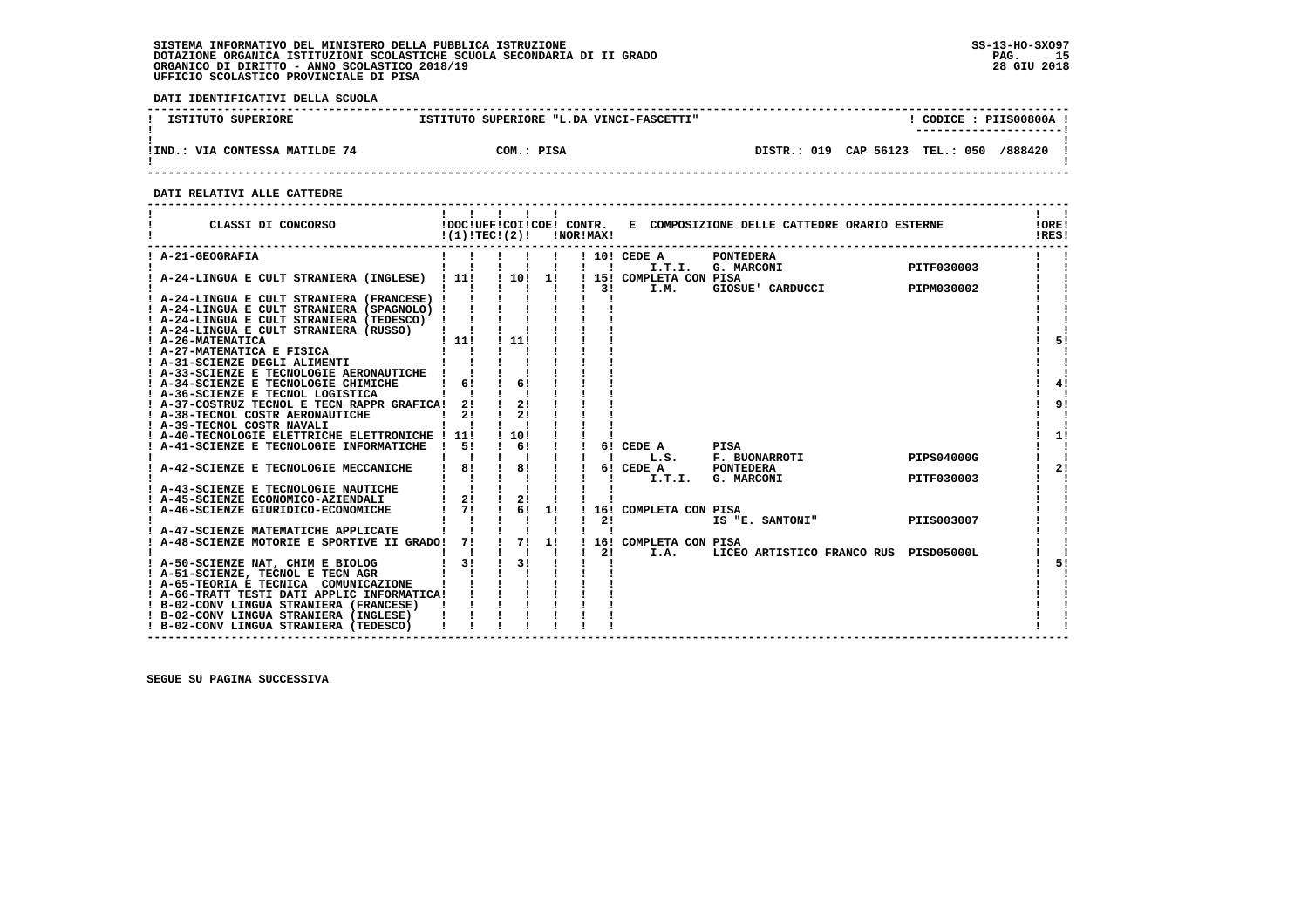**DATI IDENTIFICATIVI DELLA SCUOLA**

| ISTITUTO SUPERIORE             | ISTITUTO SUPERIORE "L.DA VINCI-FASCETTI" | CODICE: PIIS00800A<br>---------------------- |
|--------------------------------|------------------------------------------|----------------------------------------------|
| !IND.: VIA CONTESSA MATILDE 74 | COM.: PISA                               | DISTR.: 019 CAP 56123 TEL.: 050<br>/888420   |

 **------------------------------------------------------------------------------------------------------------------------------------**

 **DATI RELATIVI ALLE CATTEDRE**

| CLASSI DI CONCORSO                                                                                                                                                                                                                                               |                                       | .  |          |    | $!(1)!TEC!(2)!$ $INORIMAX!$ | !DOC!UFF!COI!COE! CONTR. E COMPOSIZIONE DELLE CATTEDRE ORARIO ESTERNE                            | !ORE!<br>!RES! |
|------------------------------------------------------------------------------------------------------------------------------------------------------------------------------------------------------------------------------------------------------------------|---------------------------------------|----|----------|----|-----------------------------|--------------------------------------------------------------------------------------------------|----------------|
| ! B-02-CONV LINGUA STRANIERA (RUSSO)<br>! B-03-LABORATORI DI FISICA<br>B-04-LABORATORI DI LIUTERIA<br>! B-05-LABORATORIO DI LOGISTICA<br>! B-06-LABORATORIO DI ODONTOTECNICA<br>! B-07-LABORATORIO DI OTTICA                                                     | $1 \quad 11$<br>31<br>! 1!            |    | 2!<br>2! | 11 | 31                          | ! 15! COMPLETA CON PISA<br>PIIS003007<br>IS "E. SANTONI"                                         | 14!<br>13!     |
| ! B-08-LAB PRODUZ INDUSTR ARTIG CERAMICA !<br>! B-10-LAB SCIENZE E TECNOL COSTR AERON<br>! B-11-LAB SCIENZE E TECNOL AGRARIE<br>! B-12-LAB SCIENZE E TECNOL CHIM MICROBIOL!<br>! B-14-LAB SCIENZE E TECNOL COSTRUZIONI<br>B-15-LAB SC E TECNOL ELETTR ELETTRONIC | 2!<br>71                              | 2! | 21<br>51 | 1! |                             | 7! COMPLETA CON PONTEDERA                                                                        | 15!            |
| - DI CUI UFFICIO TECNICO<br>! B-16-LAB SCIENZE E TECNOL INFORMATICHE<br>! B-17-LAB SCIENZE E TECNOL MECCANICHE                                                                                                                                                   | $\mathbf{I}$ $\mathbf{I}$<br>3!<br>51 | 21 | 3!<br>81 |    | 11!                         | PITF030003<br>I.T.I.<br>G. MARCONI<br>6! CEDE A<br>PISA<br>ISTITUTO SUPERIORE "GALILE PIIS00700E | 4!<br>11       |
| ! B-18-LAB SC E TECNOL TESS ABBIGL MODA<br>! B-19-LAB SERVIZI RICETTIVITA' ALBERGHIER!<br>! B-20-LAB SERV ENOGASTRON, SETT CUCINA<br>! B-21-LAB SERV ENOGASTRON, SETT SALA VEND!<br>! B-22-LAB TECNOL E TECN COMUNICAZ MULTIME!                                  |                                       |    |          |    |                             |                                                                                                  |                |
| ! B-23-LAB SERVIZI SOCIO-SANITARI<br>! B-24-LAB SCIENZE E TECNOL NAUTICHE<br>! B-25-LAB SCIENZE E TECNOLCOSTR NAVALI<br>! B-26-LABORATORIO DI TECNOLOGIE DEL LEGNO!<br>! B-27-LABORATORIO DI TECNOLOGIE DEL MARMO!                                               |                                       |    |          |    |                             |                                                                                                  |                |

 **------------------------------------------------------------------------------------------------------------------------------------**

 **(1) TITOLARI/INCARICATI**

 **(2) CATTEDRE/POSTI POTENZ.**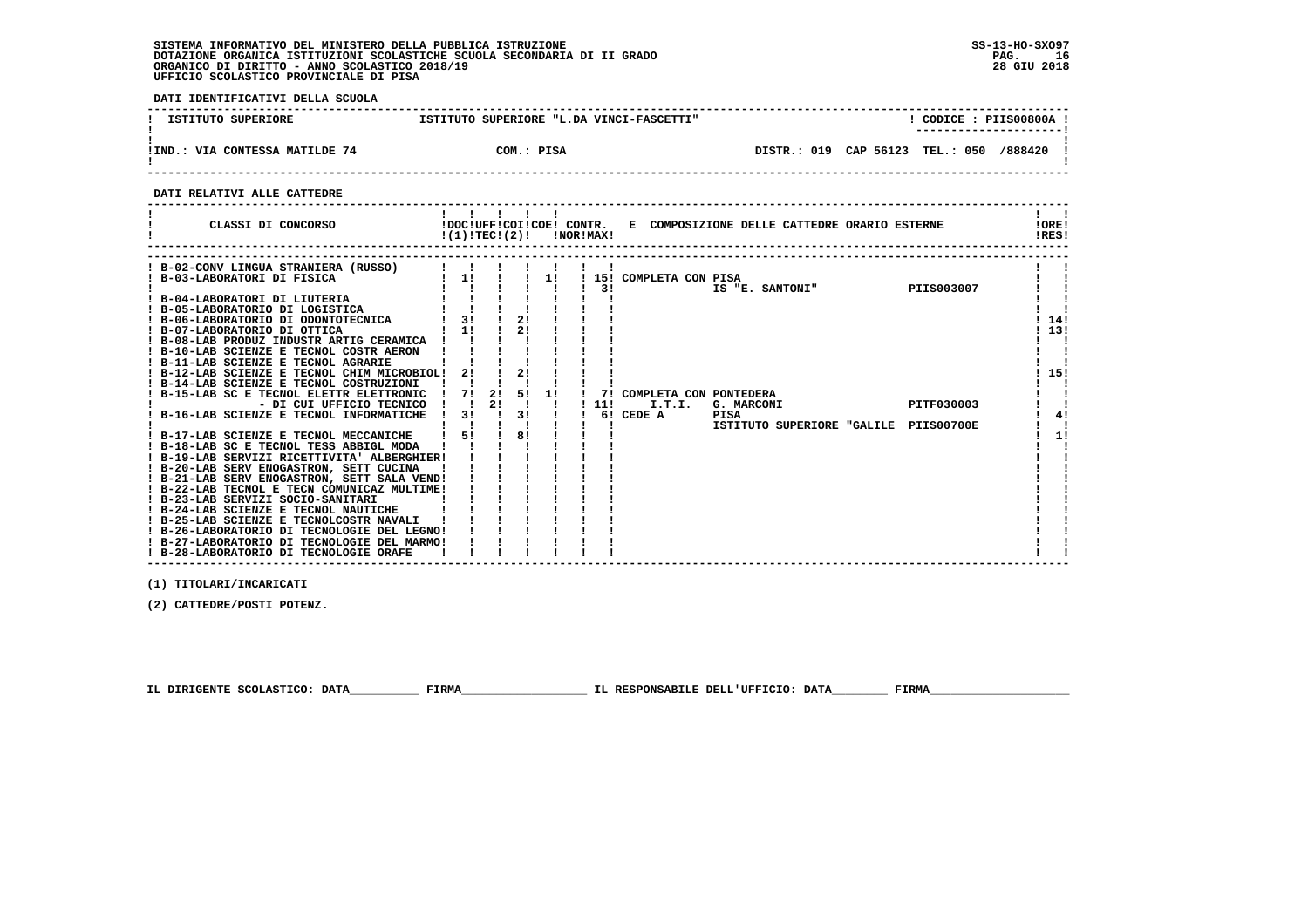**DATI IDENTIFICATIVI DELLA SCUOLA**

|                       |                                      |             |           | CODICE: PIPM030002      |         |  |
|-----------------------|--------------------------------------|-------------|-----------|-------------------------|---------|--|
|                       |                                      |             |           | ----------------------- |         |  |
|                       | ISTITUTO MAGISTRALE GIOSUE' CARDUCCI |             |           |                         |         |  |
| !IND.: VIA SAN ZENO 3 | COM.: PISA                           | DISTR.: 019 | CAP 56127 | <b>TEL.: 050</b>        | /555122 |  |
|                       |                                      |             |           |                         |         |  |

 **------------------------------------------------------------------------------------------------------------------------------------**

 **------------------------------------------------------------------------------------------------------------------------------------**

#### **DATI RELATIVI ALLE CLASSI - SEDI EROGAZIONE DI COMPETENZA**

| CORSI - INDIRIZZI - SPECIALIZZAZIONI                                       | ANNI DI CORSO !<br>CORSI - INDIRIZZI - SPECIALIZZAZIONI                                                                      | ANNI DI CORSO                               |
|----------------------------------------------------------------------------|------------------------------------------------------------------------------------------------------------------------------|---------------------------------------------|
|                                                                            | 1 1 1 2 1 3 1 4 1 5 1 6 1                                                                                                    | 1 1 1 2 1 3 1 4 1 5 1 6 1                   |
| ILI04 LINGUISTICO<br>!LI12 SCIENZE UMANE<br>ILIP1 POTENZIAMENTO UMANISTICO | ! 5! 4! 3! 3! 2! !LI11 SCIENZE UMANE<br>- OPZ. ECONOMICO SOCIALE ! 1! 1! 1! 2! 1! !LI13 MUSICALE E COREUTICO - SEZ. MUSICALE | $1$ 3! 4! 3! 3! 2! !<br>1 1 1 1 1 1 1 1 1 1 |

#### **DATI RELATIVI ALLE CATTEDRE**

| CLASSI DI CONCORSO                          | !(1)!TECI(2)! |       |    |    | !NOR!MAX! |                                  | !DOC!UFF!COI!COE! CONTR. E COMPOSIZIONE DELLE CATTEDRE ORARIO ESTERNE |                   | !ORE!<br>!RES! |
|---------------------------------------------|---------------|-------|----|----|-----------|----------------------------------|-----------------------------------------------------------------------|-------------------|----------------|
| ! A-11-DISCIPLINE LETTERARIE E LATINO       | $1 \; 141$    | ! 18! |    |    |           |                                  |                                                                       |                   |                |
| ! A-12-DISCIPL LETTERARIE ISTITUTI II GR    |               |       |    |    |           |                                  |                                                                       |                   |                |
| ! A-13-DISCIPL LETTERARIE, LATINO E GRECO ! | 21            |       | 2! |    |           |                                  |                                                                       |                   |                |
| ! A-17-DISEG STORIA ARTE ISTITUTI II GR     | 11            |       | 2! | 11 |           | 10! COMPLETA CON PONTEDERA       |                                                                       |                   |                |
|                                             |               |       |    |    | 81        |                                  | LICEO XXV APRILE                                                      | <b>PIIS00200B</b> |                |
|                                             |               |       |    |    |           | 2! CEDE A                        | PISA                                                                  |                   |                |
|                                             |               |       |    |    |           | L.S.                             | U. DINI                                                               | <b>PIPS02000A</b> |                |
| A-18-FILOSOFIA E SCIENZE UMANE              | 71            |       | 71 | 1! |           | 14! COMPLETA CON PISA            |                                                                       |                   |                |
|                                             |               |       |    |    | 41        | <b>IPSAR</b>                     | I.P.S.A.R. "G. MATTEOTTI"                                             | <b>PIRH01000D</b> |                |
| ! A-19-FILOSOFIA E STORIA                   |               |       |    |    |           |                                  |                                                                       |                   |                |
| ! A-24-LINGUA E CULT STRANIERA (FRANCESE) ! | 2!            |       | 2! |    |           |                                  |                                                                       |                   |                |
| ! A-24-LINGUA E CULT STRANIERA (INGLESE)    | 61            |       | 71 |    |           | 3! CEDE A                        | <b>PISA</b>                                                           |                   | 91             |
|                                             |               |       |    |    |           |                                  | ISTITUTO SUPERIORE "L.DA V PIIS00800A                                 |                   |                |
| A-24-LINGUA E CULT STRANIERA (SPAGNOLO) !   | 3!            |       | 4! |    |           | 3! CEDE A                        | <b>PISA</b>                                                           |                   | 21             |
|                                             |               |       |    |    |           | L.S.                             | F. BUONARROTI                                                         | PIPS04000G        |                |
| A-24-LINGUA E CULT STRANIERA (TEDESCO)      | 21            |       | 2! |    |           | 6! CEDE A                        | <b>PISA</b>                                                           |                   |                |
|                                             |               |       |    |    |           |                                  | ISTITUTO SUPERIORE "GALILE PIIS00700E                                 |                   |                |
| ! A-26-MATEMATICA                           |               |       |    |    |           |                                  |                                                                       |                   |                |
| ! A-27-MATEMATICA E FISICA                  | 6!            |       | 8! |    |           | 7! CEDE A                        | <b>PISA</b>                                                           |                   | 31             |
| A-46-SCIENZE GIURIDICO-ECONOMICHE           | 31            |       | 2! | 1! |           | L.S.<br>14! COMPLETA CON CASCINA | U. DINI                                                               | <b>PIPS02000A</b> |                |
|                                             |               |       |    |    | 4!        |                                  | "A.PESENTI"                                                           | PIIS004003        |                |
| A-48-SCIENZE MOTORIE E SPORTIVE II GRADO!   | 31            |       | 4! | 11 |           | 12! COMPLETA CON PISA            |                                                                       |                   |                |
|                                             |               |       |    |    | 61        | I.A.                             | LICEO ARTISTICO FRANCO RUS                                            | PISD05000L        |                |
| ! A-50-SCIENZE NAT, CHIM E BIOLOG           | 41            |       | 51 |    |           |                                  |                                                                       |                   |                |
| ! A-53-STORIA DELLA MUSICA                  |               |       |    |    |           |                                  |                                                                       |                   | 10!            |
| ! A-54-STORIA DELL'ARTE                     |               |       |    |    |           |                                  |                                                                       |                   |                |
|                                             |               |       |    |    |           |                                  |                                                                       |                   |                |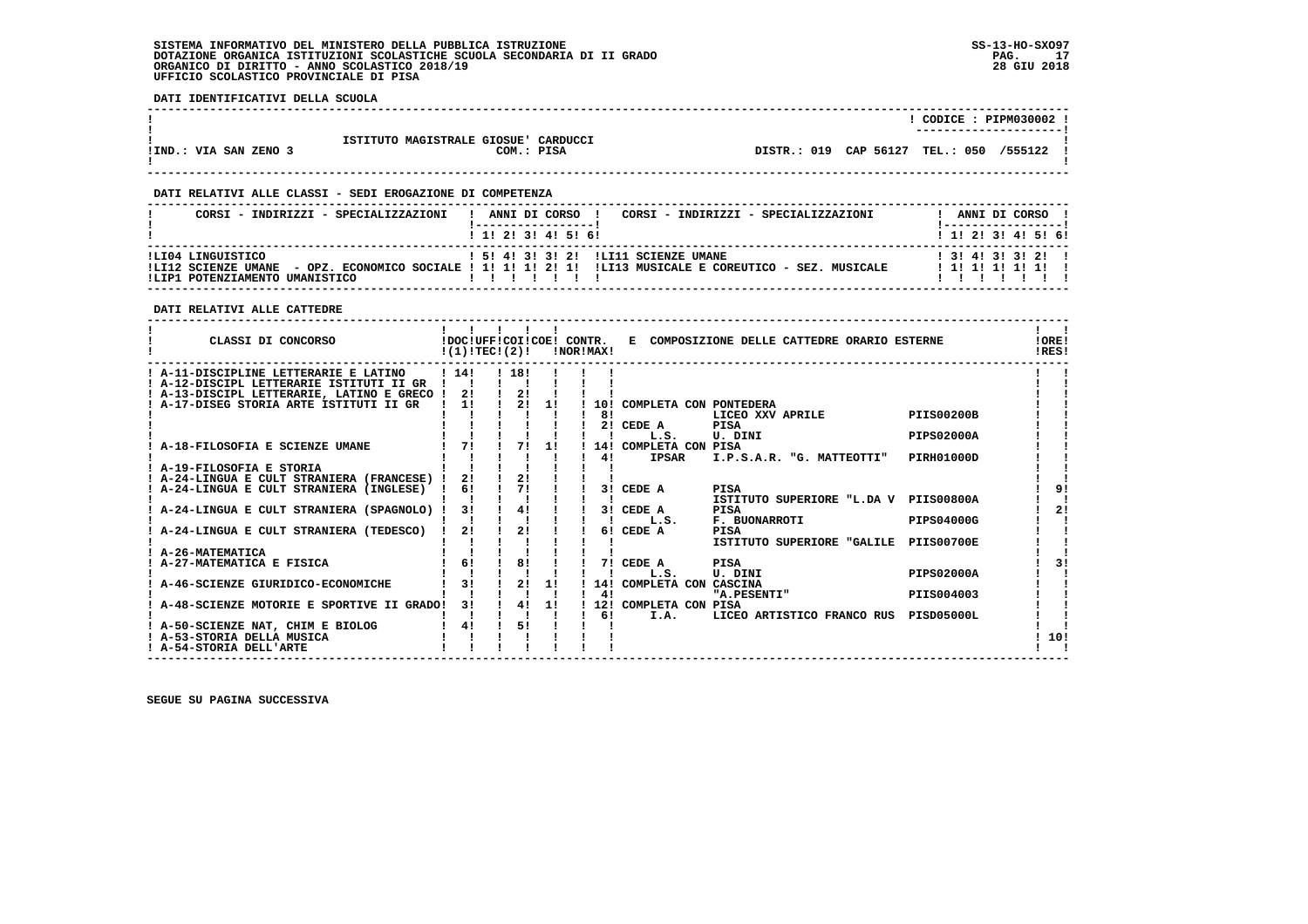**DATI IDENTIFICATIVI DELLA SCUOLA**

|                       |                                                    |                                 |  | CODICE: PIPM030002 ! |  |
|-----------------------|----------------------------------------------------|---------------------------------|--|----------------------|--|
| !IND.: VIA SAN ZENO 3 | ISTITUTO MAGISTRALE GIOSUE' CARDUCCI<br>COM.: PISA | DISTR.: 019 CAP 56127 TEL.: 050 |  | /555122              |  |

 **------------------------------------------------------------------------------------------------------------------------------------**

 **DATI RELATIVI ALLE CATTEDRE**

| CLASSI DI CONCORSO                                                             | !DOC!UFF!COI!COE!<br>!(1)!TEC!(2)! |  | CONTR. | !NOR!MAX! | Е      | COMPOSIZIONE DELLE CATTEDRE ORARIO ESTERNE |            | !ORE!<br>!RES! |
|--------------------------------------------------------------------------------|------------------------------------|--|--------|-----------|--------|--------------------------------------------|------------|----------------|
| ! A-63-TECNOLOGIE MUSICALI                                                     |                                    |  |        |           |        |                                            |            | 10!            |
| ! A-64-TEORIA, ANALISI E COMPOSIZIONE<br>B-02-CONV LINGUA STRANIERA (FRANCESE) |                                    |  |        | 91        | CEDE A | <b>PISA</b>                                |            | 15!<br>1!      |
| ! B-02-CONV LINGUA STRANIERA (INGLESE)                                         | 11                                 |  |        |           | L.S.   | <b>F. BUONARROTI</b>                       | PIPS04000G |                |
| ! B-02-CONV LINGUA STRANIERA (SPAGNOLO)                                        |                                    |  |        | 8!        | CEDE A | CASCINA<br>"A.PESENTI"                     | PIIS004003 |                |
|                                                                                |                                    |  |        | 91        | ED A   | PISA                                       |            |                |
| ! B-02-CONV LINGUA STRANIERA (TEDESCO)                                         |                                    |  |        |           | L.S.   | <b>F. BUONARROTI</b>                       | PIPS04000G |                |
|                                                                                |                                    |  |        |           |        |                                            |            |                |

 **(1) TITOLARI/INCARICATI**

 **(2) CATTEDRE/POSTI POTENZ.**

|  | IL DIRIGENTE SCOLASTICO: DATA | <b>FIRMA</b> | IL RESPONSABILE DELL'UFFICIO: DATA | FIRMZ |
|--|-------------------------------|--------------|------------------------------------|-------|
|--|-------------------------------|--------------|------------------------------------|-------|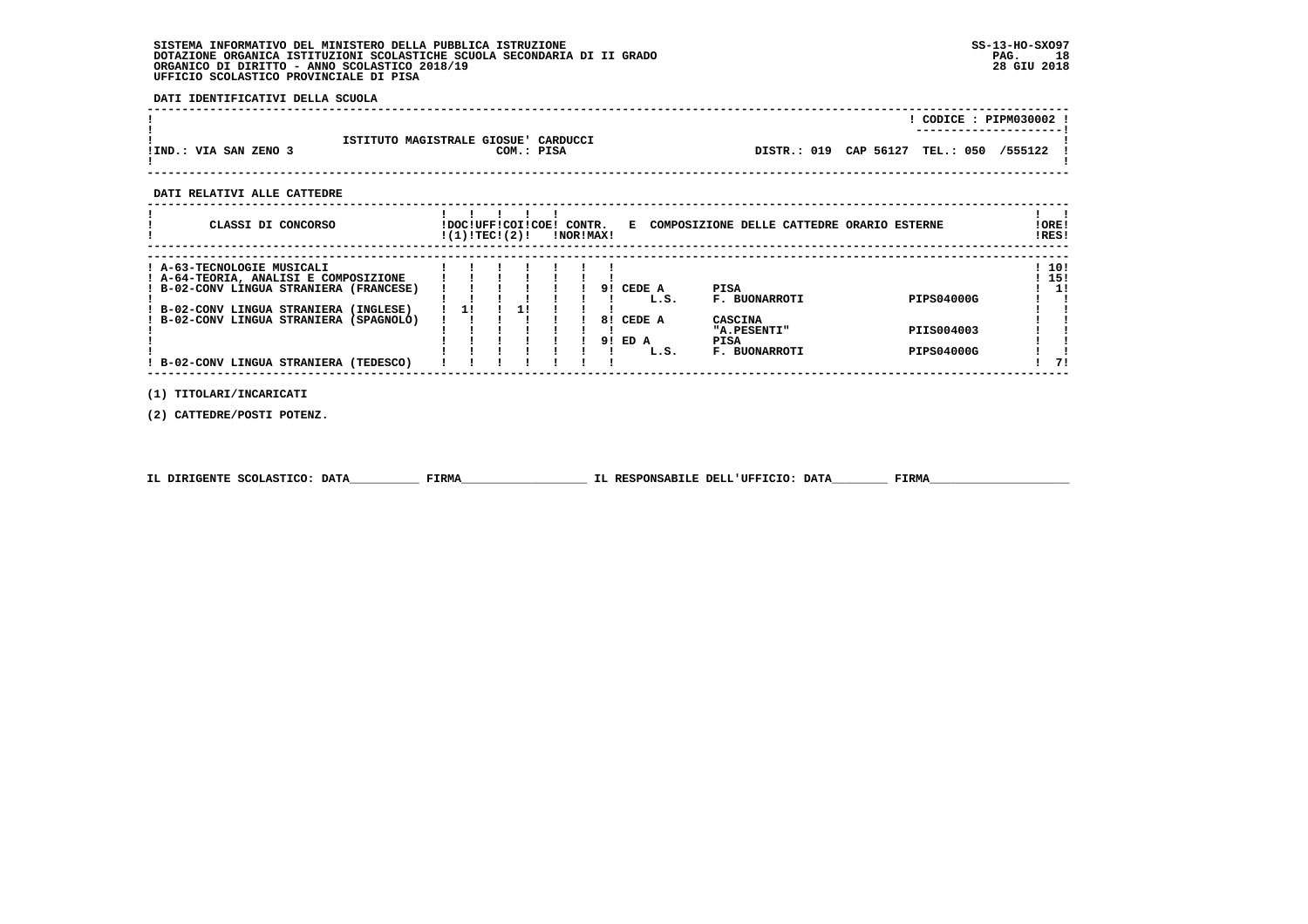**DATI IDENTIFICATIVI DELLA SCUOLA**

|                        |                                                        | CODICE: PIPM050007<br>--------------------- |  |
|------------------------|--------------------------------------------------------|---------------------------------------------|--|
| !IND.: VIA SALCIOLI, 1 | ISTITUTO MAGISTRALE EUGENIO MONTALE<br>COM.: PONTEDERA | TEL.: 0587 /54165<br>DISTR.: 023 CAP 56025  |  |

 **------------------------------------------------------------------------------------------------------------------------------------**

 **------------------------------------------------------------------------------------------------------------------------------------**

#### **DATI RELATIVI ALLE CLASSI - SEDI EROGAZIONE DI COMPETENZA**

| CORSI - INDIRIZZI - SPECIALIZZAZIONI                                                                                                                     | CORSI - INDIRIZZI - SPECIALIZZAZIONI<br>ANNI DI CORSO !                                                                                                                     |  |  | ANNI DI CORSO !         |
|----------------------------------------------------------------------------------------------------------------------------------------------------------|-----------------------------------------------------------------------------------------------------------------------------------------------------------------------------|--|--|-------------------------|
|                                                                                                                                                          | 1 1! 2! 3! 4! 5! 6!                                                                                                                                                         |  |  | $1$ , 1! 2! 3! 4! 5! 6! |
| !ITP3 POTENZIAMENTO SCIENTIFICO<br>ILI04 LINGUISTICO<br>!LI12 SCIENZE UMANE - OPZ. ECONOMICO SOCIALE ! 2! 1! 1! 1! 1!<br>!LIP2 POTENZIAMENTO LINGUISTICO | !ITP5 POT. SOCIO ECONOMICO E PER LA LEGALITA'<br>!LI11 SCIENZE UMANE<br>1 51 51 51 51 41<br>ILIP1 POTENZIAMENTO UMANISTICO<br>!LIP4 POTENZIAMENTO ARTISTICO E MUSICALE<br>. |  |  | 1 5 1 4 1 4 1 4 1 3 1 1 |

 **DATI RELATIVI ALLE CATTEDRE**

| CLASSI DI CONCORSO                             | !DOC!UFF!COI!COE! CONTR.<br>!(1)!TEC!(2)! |     | !NOR!MAX! |    |        | E COMPOSIZIONE DELLE CATTEDRE ORARIO ESTERNE |  |            | !ORE!<br>!RES! |
|------------------------------------------------|-------------------------------------------|-----|-----------|----|--------|----------------------------------------------|--|------------|----------------|
| ! A-02-DESIGN MET.OREF.PIET.DURE GEMME         |                                           |     |           |    |        |                                              |  |            |                |
| ! A-03-DESIGN DELLA CERAMICA                   |                                           |     |           |    |        |                                              |  |            |                |
| ! A-05-DESIGN DEL TESSUTO E DELLA MODA         |                                           |     |           |    |        |                                              |  |            |                |
| A-06-DESIGN DEL VETRO                          |                                           |     |           |    |        |                                              |  |            |                |
| ! A-07-DISCIPLINE AUDIOVISIVE                  |                                           |     |           |    |        |                                              |  |            |                |
| ! A-08-DISCIP GEOM, ARCH, ARRED, SCENOTEC !    |                                           |     |           |    |        |                                              |  |            |                |
| ! A-09-DISCIP GRAFICHE, PITTORICHE, SCENOG! 1! |                                           | 1!  |           |    |        |                                              |  |            |                |
| ! A-10-DISCIPLINE GRAFICO-PUBBLICITARIE        |                                           |     |           |    |        |                                              |  |            |                |
| ! A-11-DISCIPLINE LETTERARIE E LATINO          | ! 17!                                     | 18! |           |    |        |                                              |  |            |                |
| ! A-12-DISCIPL LETTERARIE ISTITUTI II GR       | -21                                       | 2!  |           |    |        |                                              |  |            |                |
| ! A-13-DISCIPL LETTERARIE, LATINO E GRECO !    |                                           |     |           |    |        |                                              |  |            |                |
| ! A-14-DISCIP PLAST. SCUL. SCENOPLAST.         | 11                                        | 1!  |           |    |        |                                              |  |            |                |
| ! A-15-DISCIPLINE SANITARIE                    |                                           |     |           |    |        |                                              |  |            |                |
| ! A-16-DISEG ARTIST MODELLAZ ODONTOTEC         |                                           |     |           |    |        |                                              |  |            |                |
| ! A-17-DISEG STORIA ARTE ISTITUTI II GR        | 31                                        | 3!  |           |    |        |                                              |  |            |                |
| ! A-18-FILOSOFIA E SCIENZE UMANE               | 6!                                        | 71  |           |    |        |                                              |  |            |                |
| ! A-19-FILOSOFIA E STORIA                      | 51                                        | 6!  |           |    |        |                                              |  |            |                |
| ! A-20-FISICA                                  |                                           |     |           |    |        |                                              |  |            |                |
| ! A-21-GEOGRAFIA                               |                                           |     |           |    |        |                                              |  |            |                |
| ! A-24-LINGUA E CULT STRANIERA (FRANCESE)      | 5!                                        | 5!  |           |    |        |                                              |  |            | -21            |
| A-24-LINGUA E CULT STRANIERA (INGLESE)         | 71                                        | 8!  |           | 61 | CEDE A | SAN MINIATO                                  |  |            | 10!            |
|                                                |                                           |     |           |    | I.T.C. | CARLO CATTANEO                               |  | PITD070007 |                |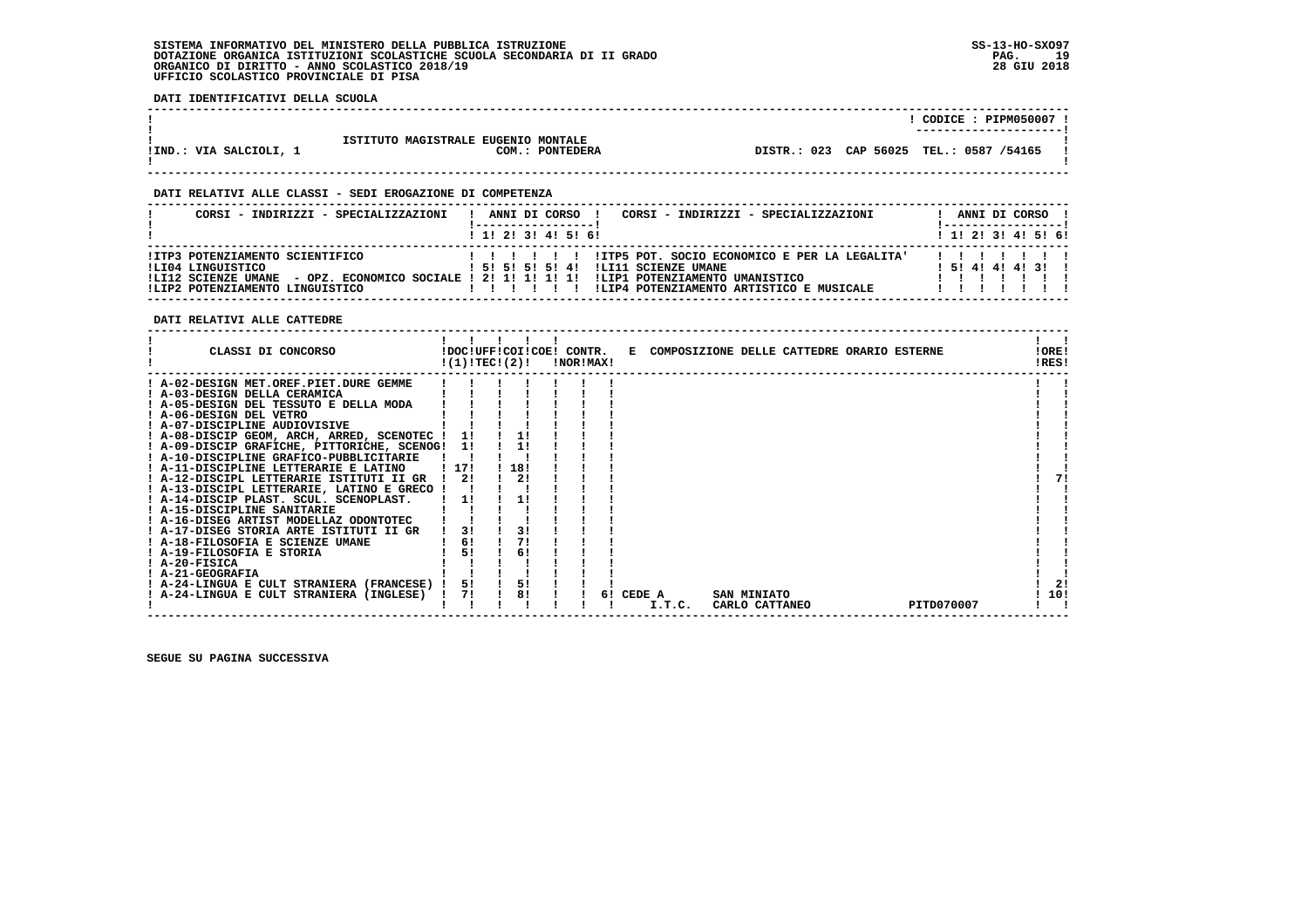**DATI IDENTIFICATIVI DELLA SCUOLA**

|                        |                                                        | CODICE: PIPM050007 !                                               |
|------------------------|--------------------------------------------------------|--------------------------------------------------------------------|
| !IND.: VIA SALCIOLI, 1 | ISTITUTO MAGISTRALE EUGENIO MONTALE<br>COM.: PONTEDERA | -----------------------<br>DISTR.: 023 CAP 56025 TEL.: 0587 /54165 |
|                        |                                                        |                                                                    |

 **------------------------------------------------------------------------------------------------------------------------------------**

 **DATI RELATIVI ALLE CATTEDRE**

| CLASSI DI CONCORSO                                                                     |    | $!(1)!TEC!(2)!$ $INORIMAX!$ |       |     |                         | !DOC!UFF!COI!COE! CONTR. E COMPOSIZIONE DELLE CATTEDRE ORARIO ESTERNE |            | !ORE!<br>!RES! |
|----------------------------------------------------------------------------------------|----|-----------------------------|-------|-----|-------------------------|-----------------------------------------------------------------------|------------|----------------|
| ! A-24-LINGUA E CULT STRANIERA (SPAGNOLO) !                                            | 51 |                             | 4! 1! | -61 | ! 12! COMPLETA CON PISA | ISTITUTO SUPERIORE "GALILE PIIS00700E                                 |            |                |
| ! A-24-LINGUA E CULT STRANIERA (TEDESCO) !                                             | 2! | 2!                          |       |     | 9! CEDE A<br>I.T.C.     | SAN MINIATO<br>CARLO CATTANEO                                         | PITD070007 | 51             |
| ! A-24-LINGUA E CULT STRANIERA (RUSSO)<br>! A-26-MATEMATICA                            | 11 | 1!                          |       |     |                         |                                                                       |            |                |
| ! A-27-MATEMATICA E FISICA                                                             | 9! | 110!                        |       |     |                         |                                                                       |            |                |
| ! A-29-MUSICA ISTITUTI II GRADO<br>A-34-SCIENZE E TECNOLOGIE CHIMICHE                  |    |                             |       |     |                         |                                                                       |            |                |
| ! A-37-COSTRUZ TECNOL E TECN RAPPR GRAFICA!<br>! A-45-SCIENZE ECONOMICO-AZIENDALI      |    |                             |       |     |                         |                                                                       |            |                |
| ! A-46-SCIENZE GIURIDICO-ECONOMICHE                                                    | 21 | 31                          |       |     |                         |                                                                       |            |                |
| A-47-SCIENZE MATEMATICHE APPLICATE<br>A-48-SCIENZE MOTORIE E SPORTIVE II GRADO!        | 4! | 5!                          | 11    | 101 | COMPLETA CON PONTEDERA  |                                                                       |            |                |
| ! A-50-SCIENZE NAT, CHIM E BIOLOG                                                      | 5! | 51                          |       | 81  | I.T.I.                  | G. MARCONI                                                            | PITF030003 | 41             |
| ! A-54-STORIA DELL'ARTE<br>! A-61-TECNOL E TECN COMUNICAZ MULTIMEDIA !                 |    |                             |       |     |                         |                                                                       |            |                |
| ! A-62-TECNOL E TECNICHE PER LA GRAFICA                                                |    |                             |       |     |                         |                                                                       |            |                |
| ! A-65-TEORIA E TECNICA COMUNICAZIONE<br>! B-02-CONV LINGUA STRANIERA (FRANCESE)       | 11 | 1!                          |       |     |                         |                                                                       |            |                |
| ! B-02-CONV LINGUA STRANIERA (INGLESE)<br>! B-02-CONV LINGUA STRANIERA (SPAGNOLO)   1! | 1! | 1!<br>1!                    |       |     |                         |                                                                       |            | 6!<br>3!       |
| ! B-02-CONV LINGUA STRANIERA (TEDESCO)                                                 | 11 | 1!                          |       |     |                         |                                                                       |            | 9!             |
| ! B-02-CONV LINGUA STRANIERA (RUSSO)<br>! B-08-LAB PRODUZ INDUSTR ARTIG CERAMICA       |    |                             |       |     |                         |                                                                       |            |                |
| ! B-18-LAB SC E TECNOL TESS ABBIGL MODA<br>! B-28-LABORATORIO DI TECNOLOGIE ORAFE      |    |                             |       |     |                         |                                                                       |            |                |

 **(1) TITOLARI/INCARICATI**

 **(2) CATTEDRE/POSTI POTENZ.**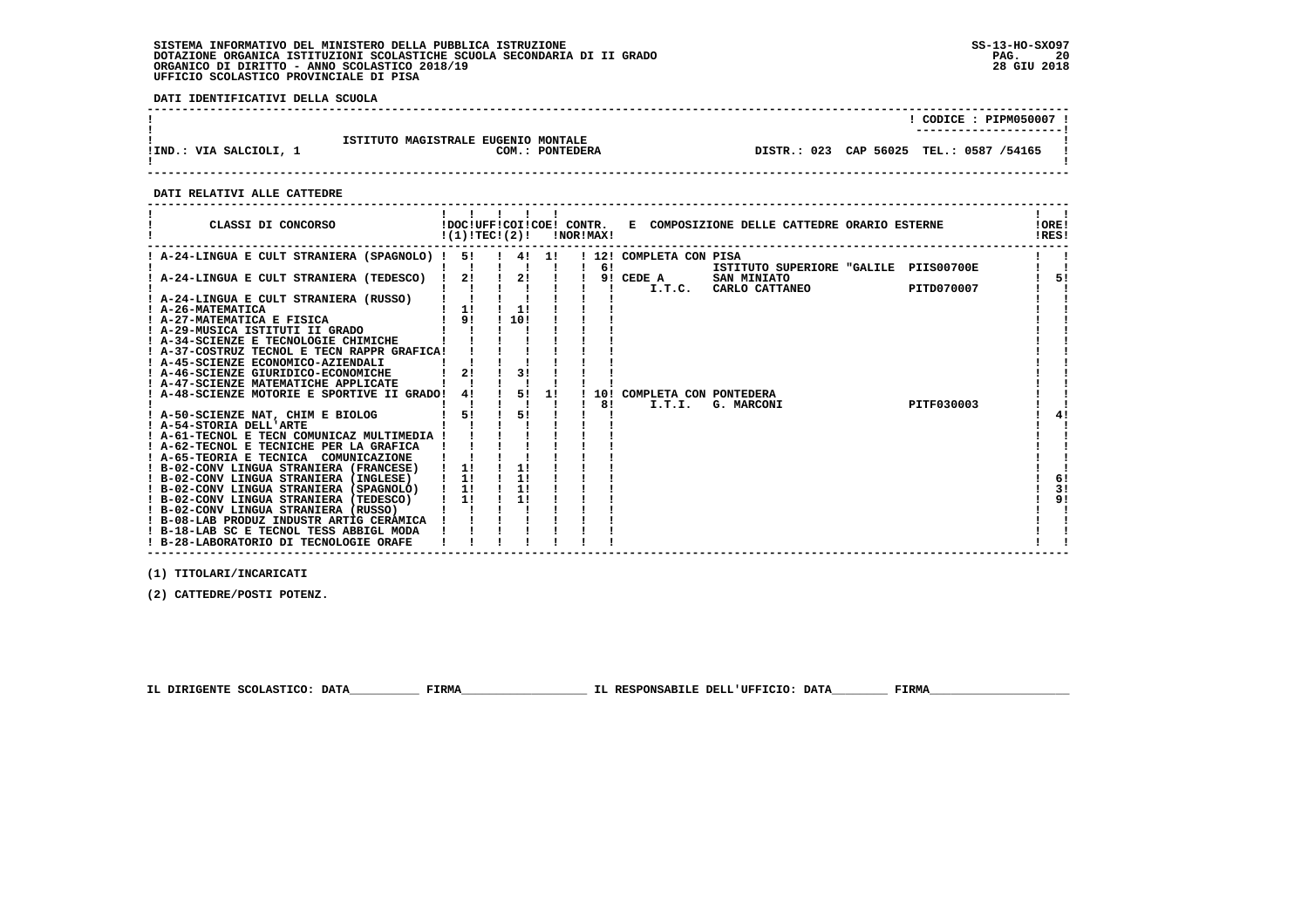**DATI IDENTIFICATIVI DELLA SCUOLA**

| CODICE : PIPS01000Q !                                                                    |  |
|------------------------------------------------------------------------------------------|--|
| -----------------------                                                                  |  |
|                                                                                          |  |
| LICEO SCIENTIFICO MARCONI                                                                |  |
| DISTR.: 024 CAP 56028 TEL.: 0571 /418392<br>!IND.: VIA TRENTO N. 74<br>COM.: SAN MINIATO |  |
|                                                                                          |  |
|                                                                                          |  |

 **------------------------------------------------------------------------------------------------------------------------------------**

#### **DATI RELATIVI ALLE CLASSI - SEDI EROGAZIONE DI COMPETENZA**

| CORSI - INDIRIZZI - SPECIALIZZAZIONI                                                                                           | CORSI - INDIRIZZI - SPECIALIZZAZIONI<br>ANNI DI CORSO                                                                                                                                   | ANNI DI CORSO                |
|--------------------------------------------------------------------------------------------------------------------------------|-----------------------------------------------------------------------------------------------------------------------------------------------------------------------------------------|------------------------------|
|                                                                                                                                | 1 1! 2! 3! 4! 5! 6!                                                                                                                                                                     | $1$ , 1!, 2!, 3!, 4!, 5!, 6! |
| IITP3 POTENZIAMENTO SCIENTIFICO<br>!LI02 SCIENTIFICO<br>ILI04 LINGUISTICO<br>- OPZ. ECONOMICO SOCIALE !<br>!LI12 SCIENZE UMANE | !ITP5 POT. SOCIO ECONOMICO E PER LA LEGALITA'<br>1 1 1 1 2 2 2 3 1<br>!LI03 SCIENTIFICO - OPZIONE SCIENZE APPLICAT<br>!LI11 SCIENZE UMANE<br>21211211<br>!LIP1 POTENZIAMENTO UMANISTICO | 1 2 1 2 1 2 1 2 1 1          |
| !LIP2 POTENZIAMENTO LINGUISTICO<br>!LIP6 POTENZIAMENTO MOTORIO                                                                 | !LIP4 POTENZIAMENTO ARTISTICO E MUSICALE                                                                                                                                                |                              |

 **DATI RELATIVI ALLE CATTEDRE**

| CLASSI DI CONCORSO                                                | !(1)!TEC!(2)! |    |    | INORIMAXI | !DOC!UFF!COI!COE! CONTR. E COMPOSIZIONE DELLE CATTEDRE ORARIO ESTERNE |  |                   | !ORE!<br>IRES! |
|-------------------------------------------------------------------|---------------|----|----|-----------|-----------------------------------------------------------------------|--|-------------------|----------------|
| ! A-02-DESIGN MET.OREF.PIET.DURE GEMME                            |               |    |    |           |                                                                       |  |                   |                |
| ! A-03-DESIGN DELLA CERAMICA                                      |               |    |    |           |                                                                       |  |                   |                |
| ! A-05-DESIGN DEL TESSUTO E DELLA MODA<br>! A-06-DESIGN DEL VETRO |               |    |    |           |                                                                       |  |                   |                |
| ! A-07-DISCIPLINE AUDIOVISIVE                                     |               |    |    |           |                                                                       |  |                   |                |
| ! A-08-DISCIP GEOM, ARCH, ARRED, SCENOTEC !                       |               |    |    |           |                                                                       |  |                   |                |
| ! A-09-DISCIP GRAFICHE, PITTORICHE, SCENOG!                       | 11            | 1! |    |           |                                                                       |  |                   |                |
| ! A-10-DISCIPLINE GRAFICO-PUBBLICITARIE                           |               |    |    |           |                                                                       |  |                   |                |
| ! A-11-DISCIPLINE LETTERARIE E LATINO                             | 8!            | 9! |    |           |                                                                       |  |                   |                |
| ! A-12-DISCIPL LETTERARIE ISTITUTI II GR                          | 1!            | 11 |    |           |                                                                       |  |                   |                |
| ! A-13-DISCIPL LETTERARIE, LATINO E GRECO !                       | 11            |    |    |           |                                                                       |  |                   |                |
| ! A-14-DISCIP PLAST. SCUL. SCENOPLAST.                            |               |    |    |           |                                                                       |  |                   |                |
| ! A-15-DISCIPLINE SANITARIE                                       |               |    |    |           |                                                                       |  |                   |                |
| ! A-16-DISEG ARTIST MODELLAZ ODONTOTEC                            |               |    |    |           |                                                                       |  |                   |                |
| A-17-DISEG STORIA ARTE ISTITUTI II GR                             | 3!            | 2! | 11 | 81        | COMPLETA CON PONTEDERA                                                |  |                   |                |
|                                                                   |               |    |    | 10!       | I.P.I.A. IPSIA A.PACINOTTI                                            |  | <b>PIRI02000G</b> |                |
| ! A-18-FILOSOFIA E SCIENZE UMANE                                  | 11            | 2! |    |           |                                                                       |  |                   |                |
| ! A-19-FILOSOFIA E STORIA                                         | 41            | 4! |    |           |                                                                       |  |                   |                |
| $I$ A-20-FISICA                                                   |               |    |    |           |                                                                       |  |                   |                |
| ! A-21-GEOGRAFIA                                                  |               |    |    |           |                                                                       |  |                   |                |
| ! A-24-LINGUA E CULT STRANIERA (INGLESE)                          | 51            | 5! |    |           |                                                                       |  |                   | 10!            |
| ! A-24-LINGUA E CULT STRANIERA (FRANCESE) !                       | 1!            | 1! |    |           |                                                                       |  |                   | 9!             |
| ! A-24-LINGUA E CULT STRANIERA (SPAGNOLO) !                       |               |    |    |           |                                                                       |  |                   | 3!             |
| ! A-24-LINGUA E CULT STRANIERA (TEDESCO)                          |               |    |    |           |                                                                       |  |                   |                |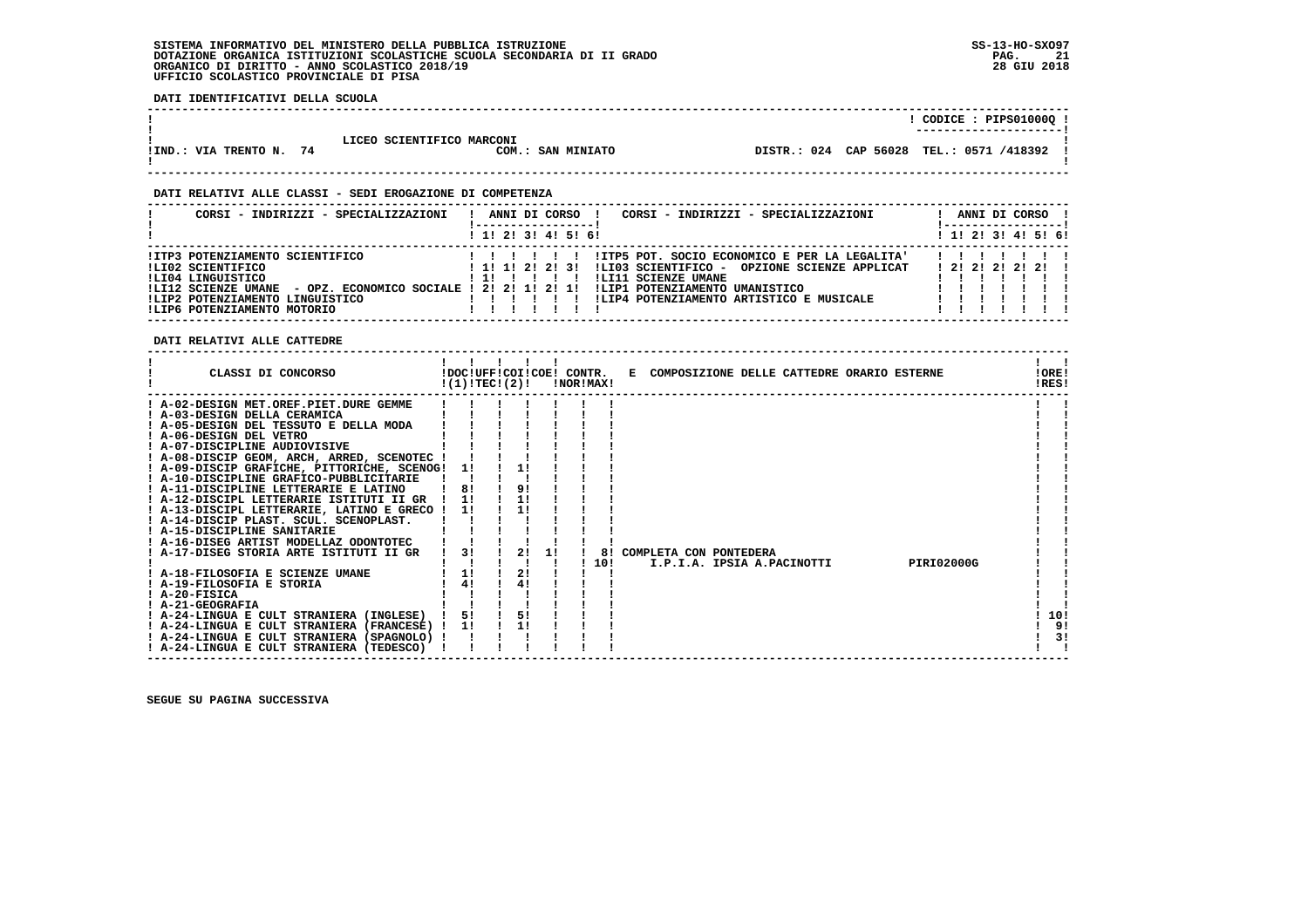**DATI IDENTIFICATIVI DELLA SCUOLA**

|                         |                           |                   | ! CODICE : PIPS01000Q !                    |
|-------------------------|---------------------------|-------------------|--------------------------------------------|
| IIND.: VIA TRENTO N. 74 | LICEO SCIENTIFICO MARCONI | COM.: SAN MINIATO | DISTR.: 024 CAP 56028 TEL.: 0571 /418392 ! |

 **DATI RELATIVI ALLE CATTEDRE**

| CLASSI DI CONCORSO                          | $!(1)!TEC!(2)!$ $INORIMAX!$ |    |    |    |                        |                            | !DOC!UFF!COI!COE! CONTR. E COMPOSIZIONE DELLE CATTEDRE ORARIO ESTERNE |                   | !ORE!<br>!RES! |  |
|---------------------------------------------|-----------------------------|----|----|----|------------------------|----------------------------|-----------------------------------------------------------------------|-------------------|----------------|--|
|                                             |                             |    |    |    |                        |                            |                                                                       |                   |                |  |
| ! A-24-LINGUA E CULT STRANIERA (RUSSO)      |                             |    |    |    |                        |                            |                                                                       |                   |                |  |
| ! A-26-MATEMATICA                           | 1!                          | 3! |    |    |                        |                            |                                                                       |                   |                |  |
| ! A-27-MATEMATICA E FISICA                  | 71                          | 71 |    |    |                        |                            |                                                                       |                   | 4!             |  |
| ! A-29-MUSICA ISTITUTI II GRADO             |                             |    |    |    |                        |                            |                                                                       |                   |                |  |
| ! A-34-SCIENZE E TECNOLOGIE CHIMICHE        |                             |    |    |    |                        |                            |                                                                       |                   |                |  |
| ! A-37-COSTRUZ TECNOL E TECN RAPPR GRAFICA! |                             |    |    |    |                        |                            |                                                                       |                   |                |  |
| ! A-40-TECNOLOGIE ELETTRICHE ELETTRONICHE ! |                             |    |    |    |                        |                            |                                                                       |                   |                |  |
| ! A-41-SCIENZE E TECNOLOGIE INFORMATICHE    | 11                          | 1! |    |    |                        |                            |                                                                       |                   | 2!             |  |
| ! A-45-SCIENZE ECONOMICO-AZIENDALI          |                             |    |    |    |                        |                            |                                                                       |                   |                |  |
| ! A-46-SCIENZE GIURIDICO-ECONOMICHE         | 2!                          | 2! |    |    | 4! CEDE A              | PONTEDERA                  |                                                                       |                   | 2!             |  |
|                                             |                             |    |    |    | I.T.I.                 | G. MARCONI                 |                                                                       | PITF030003        |                |  |
| ! A-47-SCIENZE MATEMATICHE APPLICATE        |                             |    |    |    |                        |                            |                                                                       |                   |                |  |
| ! A-48-SCIENZE MOTORIE E SPORTIVE II GRADO! | 41                          | 41 |    |    |                        |                            |                                                                       |                   |                |  |
| A-50-SCIENZE NAT, CHIM E BIOLOG             | 51                          | 4! | 11 |    | COMPLETA CON PONTEDERA |                            |                                                                       |                   |                |  |
|                                             |                             |    |    | 61 |                        | I.P.I.A. IPSIA A.PACINOTTI |                                                                       | <b>PIRI02000G</b> |                |  |
|                                             |                             |    |    |    | E CON                  | <b>PONTEDERA</b>           |                                                                       |                   |                |  |
|                                             |                             |    |    | 5! |                        | LICEO XXV APRILE           |                                                                       | <b>PIIS00200B</b> |                |  |
| ! A-54-STORIA DELL'ARTE                     |                             |    |    |    |                        |                            |                                                                       |                   |                |  |
| ! A-61-TECNOL E TECN COMUNICAZ MULTIMEDIA   |                             |    |    |    |                        |                            |                                                                       |                   |                |  |
| ! A-62-TECNOL E TECNICHE PER LA GRAFICA     |                             |    |    |    |                        |                            |                                                                       |                   |                |  |
| ! A-65-TEORIA E TECNICA COMUNICAZIONE       |                             |    |    |    |                        |                            |                                                                       |                   |                |  |
| ! B-02-CONV LINGUA STRANIERA (FRANCESE)     |                             |    |    |    |                        |                            |                                                                       |                   | 1!             |  |
| ! B-02-CONV LINGUA STRANIERA (INGLESE)      |                             |    |    |    |                        |                            |                                                                       |                   | 11             |  |
| ! B-02-CONV LINGUA STRANIERA (SPAGNOLO)     |                             |    |    |    |                        |                            |                                                                       |                   | 11             |  |
| ! B-02-CONV LINGUA STRANIERA (TEDESCO)      |                             |    |    |    |                        |                            |                                                                       |                   |                |  |
| ! B-02-CONV LINGUA STRANIERA (RUSSO)        |                             |    |    |    |                        |                            |                                                                       |                   |                |  |
| ! B-08-LAB PRODUZ INDUSTR ARTIG CERAMICA    |                             |    |    |    |                        |                            |                                                                       |                   |                |  |
| ! B-18-LAB SC E TECNOL TESS ABBIGL MODA     |                             |    |    |    |                        |                            |                                                                       |                   |                |  |
| ! B-28-LABORATORIO DI TECNOLOGIE ORAFE      |                             |    |    |    |                        |                            |                                                                       |                   |                |  |

 **------------------------------------------------------------------------------------------------------------------------------------**

 **(1) TITOLARI/INCARICATI**

 **(2) CATTEDRE/POSTI POTENZ.**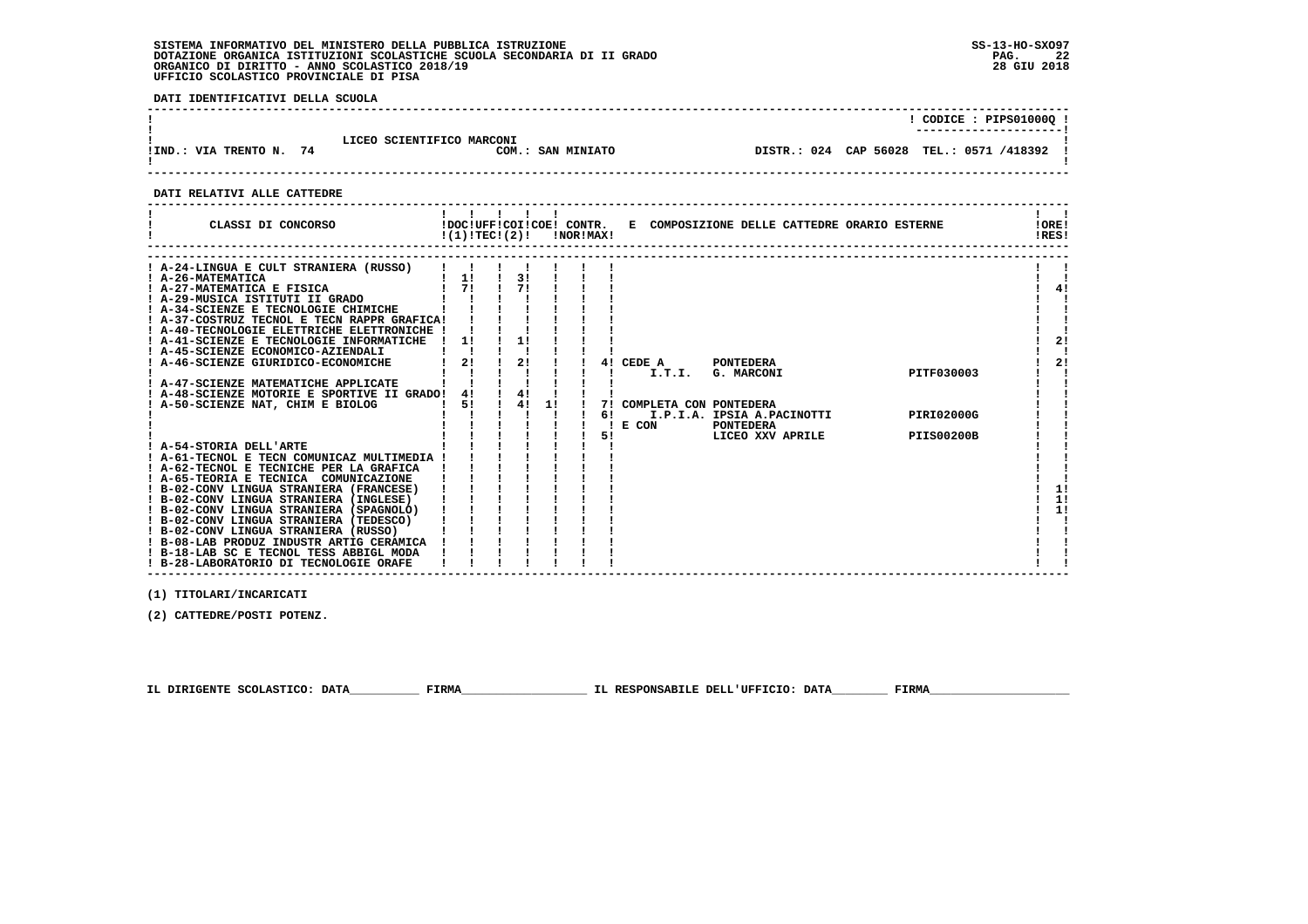**DATI IDENTIFICATIVI DELLA SCUOLA**

|                                   |            |                                 | CODICE: PIPS02000A !    |  |
|-----------------------------------|------------|---------------------------------|-------------------------|--|
|                                   |            |                                 | ----------------------- |  |
|                                   |            |                                 |                         |  |
| LICEO SCIENTIFICO U.              | DINI       |                                 |                         |  |
| VIALE BENEDETTO CROCE 36<br>!IND. | COM.: PISA | DISTR.: 019 CAP 56125 TEL.: 050 | /20036                  |  |
|                                   |            |                                 |                         |  |
|                                   |            |                                 |                         |  |

 **------------------------------------------------------------------------------------------------------------------------------------**

#### **DATI RELATIVI ALLE CLASSI - SEDI EROGAZIONE DI COMPETENZA**

| CORSI - INDIRIZZI - SPECIALIZZAZIONI                                                                                                                       | ANNI DI CORSO<br>CORSI - INDIRIZZI - SPECIALIZZAZIONI<br>1 1 2 3 3 4 5 6 1 | ANNI DI CORSO<br>1 1 1 2 1 3 1 4 1 5 1 6 1 |
|------------------------------------------------------------------------------------------------------------------------------------------------------------|----------------------------------------------------------------------------|--------------------------------------------|
| !ITP5 POT. SOCIO ECONOMICO E PER LA LEGALITA' ! ! ! ! ! ! ! LIO2 SCIENTIFICO<br>!LIP1 POTENZIAMENTO UMANISTICO<br>!LIP4 POTENZIAMENTO ARTISTICO E MUSICALE | ILIP2 POTENZIAMENTO LINGUISTICO<br>.                                       | 1131101111101 91 1                         |

#### **DATI RELATIVI ALLE CATTEDRE**

| CLASSI DI CONCORSO                          | !DOC!UFF!COI!COE! CONTR.<br>!(1)!TEC!(2)! |    |     |                |    | !NOR!MAX! |    |                          | E COMPOSIZIONE DELLE CATTEDRE ORARIO ESTERNE |  |                   | !ORE!<br>!RES! |    |
|---------------------------------------------|-------------------------------------------|----|-----|----------------|----|-----------|----|--------------------------|----------------------------------------------|--|-------------------|----------------|----|
| ! A-02-DESIGN MET.OREF.PIET.DURE GEMME      |                                           |    |     |                |    |           |    |                          |                                              |  |                   |                |    |
| ! A-03-DESIGN DELLA CERAMICA                |                                           |    |     |                |    |           |    |                          |                                              |  |                   |                |    |
| ! A-05-DESIGN DEL TESSUTO E DELLA MODA      |                                           |    |     |                |    |           |    |                          |                                              |  |                   |                |    |
| ! A-06-DESIGN DEL VETRO                     |                                           |    |     |                |    |           |    |                          |                                              |  |                   |                |    |
| ! A-07-DISCIPLINE AUDIOVISIVE               |                                           |    |     |                |    |           |    |                          |                                              |  |                   |                |    |
| ! A-08-DISCIP GEOM, ARCH, ARRED, SCENOTEC ! |                                           |    |     |                |    |           |    |                          |                                              |  |                   |                |    |
| ! A-09-DISCIP GRAFICHE, PITTORICHE, SCENOG! |                                           |    |     |                |    |           |    |                          |                                              |  |                   |                |    |
| ! A-10-DISCIPLINE GRAFICO-PUBBLICITARIE     |                                           |    |     |                |    |           |    |                          |                                              |  |                   |                |    |
| ! A-11-DISCIPLINE LETTERARIE E LATINO       | 1211                                      |    | 26! |                |    |           |    |                          |                                              |  |                   |                | 8! |
| ! A-12-DISCIPL LETTERARIE ISTITUTI II GR    |                                           |    |     |                |    |           |    |                          |                                              |  |                   |                |    |
| ! A-13-DISCIPL LETTERARIE, LATINO E GRECO ! |                                           |    |     |                |    |           |    |                          |                                              |  |                   |                |    |
| ! A-14-DISCIP PLAST, SCUL, SCENOPLAST,      |                                           |    |     |                |    |           |    |                          |                                              |  |                   |                |    |
| ! A-16-DISEG ARTIST MODELLAZ ODONTOTEC      |                                           |    |     | 61             |    |           |    |                          |                                              |  |                   |                |    |
| ! A-17-DISEG STORIA ARTE ISTITUTI II GR     |                                           | 6! |     |                | 11 |           | 21 | 16! COMPLETA CON PISA    |                                              |  | PIPM030002        |                |    |
| ! A-18-FILOSOFIA E SCIENZE UMANE            |                                           |    |     |                |    |           |    | I.M.                     | GIOSUE' CARDUCCI                             |  |                   |                |    |
| ! A-19-FILOSOFIA E STORIA                   | 9!                                        |    | 9!  |                |    |           |    |                          |                                              |  |                   |                | 6! |
| ! A-20-FISICA                               |                                           |    |     |                |    |           |    |                          |                                              |  |                   |                |    |
| ! A-24-LINGUA E CULT STRANIERA (FRANCESE)   | 1!                                        |    |     |                | 11 |           |    | 15! COMPLETA CON CASCINA |                                              |  |                   |                |    |
|                                             |                                           |    |     |                |    |           | 3! |                          | "A.PESENTI"                                  |  | PIIS004003        |                |    |
| ! A-24-LINGUA E CULT STRANIERA (INGLESE)    |                                           | 6! |     | 71             | 1! |           |    | 15! COMPLETA CON PISA    |                                              |  |                   |                |    |
|                                             |                                           |    |     |                |    |           | 3! | L.S.                     | <b>F. BUONARROTI</b>                         |  | <b>PIPS04000G</b> |                |    |
| A-24-LINGUA E CULT STRANIERA (TEDESCO)      | 1!                                        |    |     | 11             |    |           |    | 3! CEDE A                | CASCINA                                      |  |                   |                |    |
|                                             |                                           |    |     |                |    |           |    |                          | "A.PESENTI"                                  |  | PIIS004003        |                |    |
| ! A-24-LINGUA E CULT STRANIERA (SPAGNOLO) ! |                                           |    |     |                |    |           |    |                          |                                              |  |                   |                |    |
| ! A-24-LINGUA E CULT STRANIERA (RUSSO)      |                                           |    |     |                |    |           |    |                          |                                              |  |                   |                |    |
| ! A-26-MATEMATICA                           | 21                                        |    |     | 3 <sub>1</sub> |    |           |    |                          |                                              |  |                   |                |    |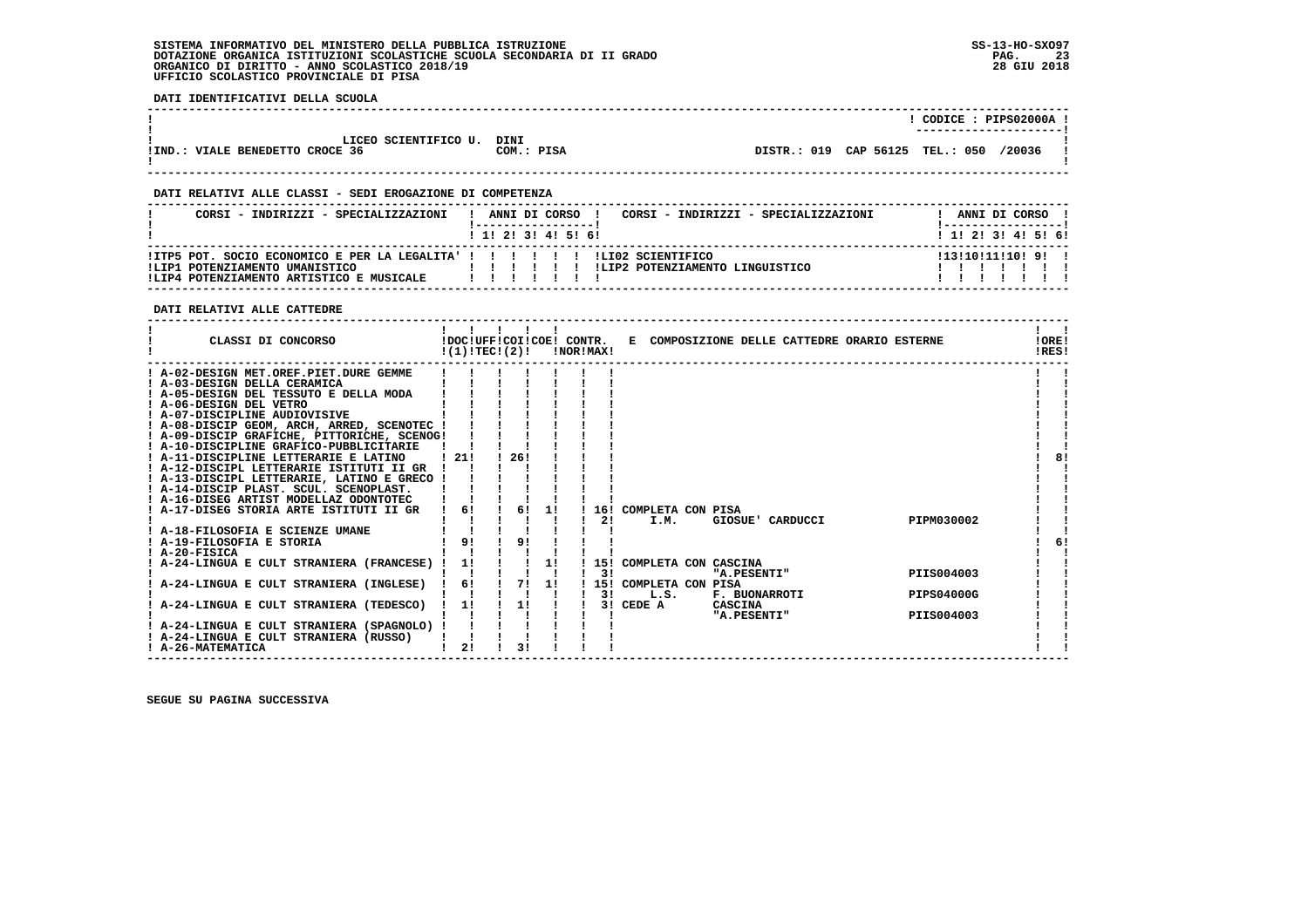**DATI IDENTIFICATIVI DELLA SCUOLA**

|                                                           |                    |                                 | CODICE: PIPS02000A !   |        |  |
|-----------------------------------------------------------|--------------------|---------------------------------|------------------------|--------|--|
| LICEO SCIENTIFICO U.<br>VIALE BENEDETTO CROCE 36<br>!IND. | DINI<br>COM.: PISA | DISTR.: 019 CAP 56125 TEL.: 050 | ---------------------- | /20036 |  |

 **------------------------------------------------------------------------------------------------------------------------------------**

 **DATI RELATIVI ALLE CATTEDRE**

| CLASSI DI CONCORSO                                                                                                                                                                                                                                                                                                                                                                                                                                                                                                                                                                                                                                                                                                                                  |                               | $!(1)!TEC!(2)!$ $INORIMAX!$    |     |          | !DOC!UFF!COI!COE! CONTR. E COMPOSIZIONE DELLE CATTEDRE ORARIO ESTERNE                                                                          | ! ORE!<br>!RES! |
|-----------------------------------------------------------------------------------------------------------------------------------------------------------------------------------------------------------------------------------------------------------------------------------------------------------------------------------------------------------------------------------------------------------------------------------------------------------------------------------------------------------------------------------------------------------------------------------------------------------------------------------------------------------------------------------------------------------------------------------------------------|-------------------------------|--------------------------------|-----|----------|------------------------------------------------------------------------------------------------------------------------------------------------|-----------------|
| ! A-27-MATEMATICA E FISICA<br>! A-29-MUSICA ISTITUTI II GRADO<br>! A-37-COSTRUZ TECNOL E TECN RAPPR GRAFICA!<br>! A-45-SCIENZE ECONOMICO-AZIENDALI<br>! A-46-SCIENZE GIURIDICO-ECONOMICHE<br>! A-48-SCIENZE MOTORIE E SPORTIVE II GRADO!<br>! A-50-SCIENZE NAT, CHIM E BIOLOG<br>! A-54-STORIA DELL'ARTE<br>! A-61-TECNOL E TECN COMUNICAZ MULTIMEDIA !<br>! A-62-TECNOL E TECNICHE PER LA GRAFICA<br>! A-65-TEORIA E TECNICA COMUNICAZIONE<br>! B-02-CONV LINGUA STRANIERA (FRANCESE)<br>! B-02-CONV LINGUA STRANIERA (INGLESE)<br>! B-02-CONV LINGUA STRANIERA (TEDESCO)<br>! B-02-CONV LINGUA STRANIERA (RUSSO)<br>! B-08-LAB PRODUZ INDUSTR ARTIG CERAMICA<br>! B-18-LAB SC E TECNOL TESS ABBIGL MODA<br>! B-28-LABORATORIO DI TECNOLOGIE ORAFE | ! 16!<br>21<br>51<br>71<br>11 | . 1911<br>21<br>51<br>81<br>11 | -11 | 71<br>21 | ! 11! COMPLETA CON PISA<br>PIPM030002<br>I.M.<br>GIOSUE' CARDUCCI<br>16! COMPLETA CON PISA<br>I.A.<br>LICEO ARTISTICO FRANCO RUS<br>PISD05000L | 10!             |
|                                                                                                                                                                                                                                                                                                                                                                                                                                                                                                                                                                                                                                                                                                                                                     |                               |                                |     |          |                                                                                                                                                |                 |

 **(1) TITOLARI/INCARICATI**

 **(2) CATTEDRE/POSTI POTENZ.**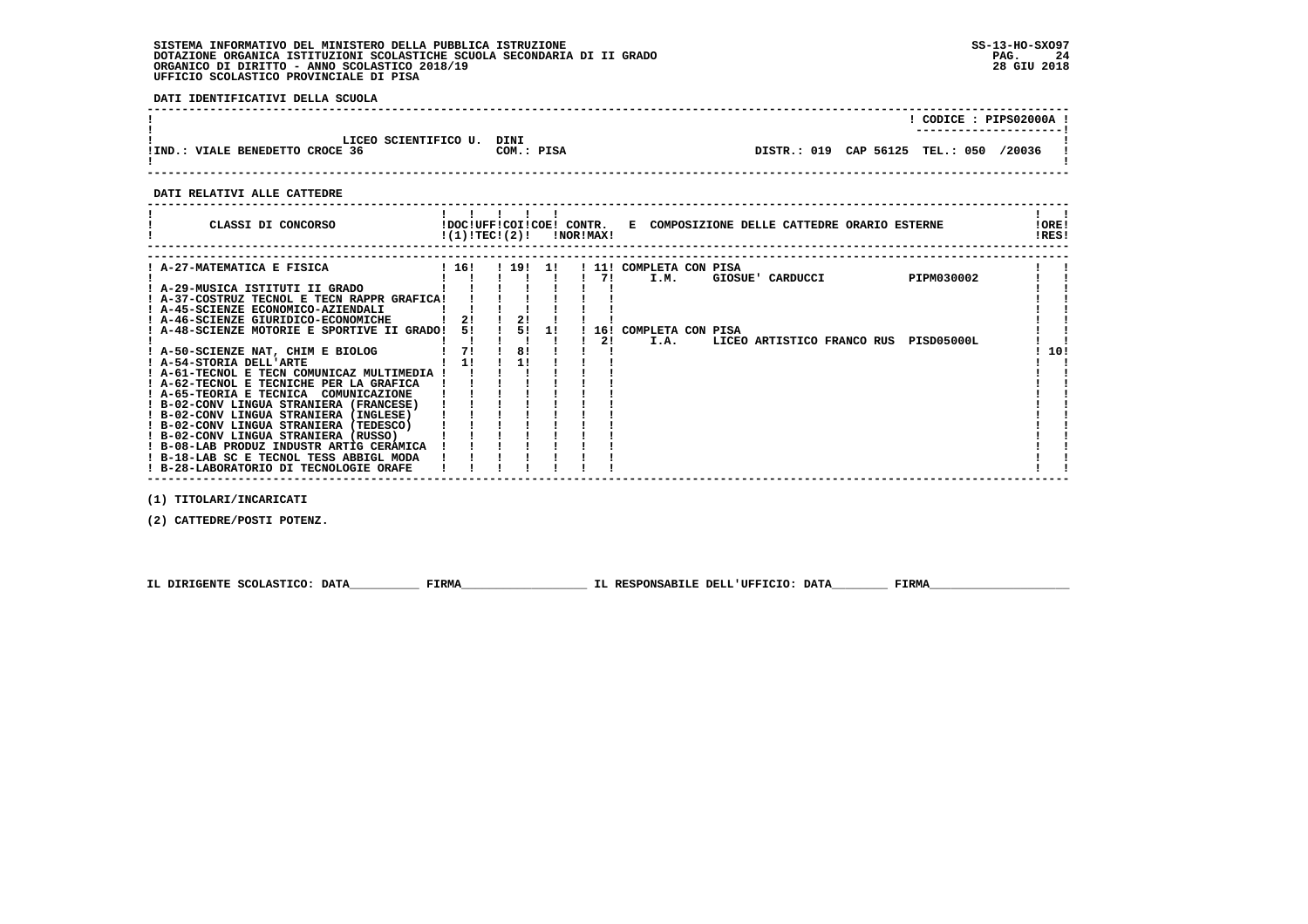**DATI IDENTIFICATIVI DELLA SCUOLA**

|                                         |                   |                                 | ----------------------- | CODICE: PIPS04000G! |
|-----------------------------------------|-------------------|---------------------------------|-------------------------|---------------------|
| LICEO SCIENTIFICO F.                    | <b>BUONARROTI</b> |                                 |                         |                     |
| LARGO CONCETTO MARCHESI, 4<br>$!$ IND.: | COM.: PISA        | DISTR.: 019 CAP 56124 TEL.: 050 |                         | /570339             |

 **------------------------------------------------------------------------------------------------------------------------------------**

#### **DATI RELATIVI ALLE CLASSI - SEDI EROGAZIONE DI COMPETENZA**

| CORSI - INDIRIZZI - SPECIALIZZAZIONI                                                                         | CORSI - INDIRIZZI - SPECIALIZZAZIONI<br>ANNI DI CORSO<br>1 1 2 2 1 3 1 4 1 5 1 6 1                                                                                                                                         | $1 \; 1 \; 2 \; 3 \; 1 \; 4 \; 5 \; 6 \; 6$ | ANNI DI CORSO ! |  |  |
|--------------------------------------------------------------------------------------------------------------|----------------------------------------------------------------------------------------------------------------------------------------------------------------------------------------------------------------------------|---------------------------------------------|-----------------|--|--|
| !ITP3 POTENZIAMENTO SCIENTIFICO<br>ILI02 SCIENTIFICO<br>ILI04 LINGUISTICO<br>!LIP2 POTENZIAMENTO LINGUISTICO | !ITP5 POT. SOCIO ECONOMICO E PER LA LEGALITA'<br>ILIO3 SCIENTIFICO - OPZIONE SCIENZE APPLICAT<br>$1$ 4! 3! 3! 2! 4!<br>!LIP1 POTENZIAMENTO UMANISTICO<br>1 1 1 2 1 2 1 2 1 2 1<br>!LIP4 POTENZIAMENTO ARTISTICO E MUSICALE | 1 5 1 5 1 4 1 6 1 4 1                       |                 |  |  |

 **DATI RELATIVI ALLE CATTEDRE**

| CLASSI DI CONCORSO                          | !(1)!TECI(2)! | !DOC!UFF!COI!COE! CONTR. |       | !NOR!MAX! |    |                    |             | E COMPOSIZIONE DELLE CATTEDRE ORARIO ESTERNE |                   | !ORE!<br>!RES! |
|---------------------------------------------|---------------|--------------------------|-------|-----------|----|--------------------|-------------|----------------------------------------------|-------------------|----------------|
| ! A-02-DESIGN MET.OREF.PIET.DURE GEMME      |               |                          |       |           |    |                    |             |                                              |                   |                |
| ! A-03-DESIGN DELLA CERAMICA                |               |                          |       |           |    |                    |             |                                              |                   |                |
| ! A-05-DESIGN DEL TESSUTO E DELLA MODA      |               |                          |       |           |    |                    |             |                                              |                   |                |
| ! A-06-DESIGN DEL VETRO                     |               |                          |       |           |    |                    |             |                                              |                   |                |
| ! A-07-DISCIPLINE AUDIOVISIVE               |               |                          |       |           |    |                    |             |                                              |                   |                |
| ! A-08-DISCIP GEOM, ARCH, ARRED, SCENOTEC ! | -11           | 1!                       |       |           |    |                    |             |                                              |                   |                |
| ! A-09-DISCIP GRAFICHE, PITTORICHE, SCENOG! |               |                          |       |           |    |                    |             |                                              |                   |                |
| ! A-10-DISCIPLINE GRAFICO-PUBBLICITARIE     |               |                          |       |           |    |                    |             |                                              |                   |                |
| ! A-11-DISCIPLINE LETTERARIE E LATINO       | 118!          | 18!                      |       |           |    |                    |             |                                              |                   |                |
| ! A-12-DISCIPL LETTERARIE ISTITUTI II GR    |               |                          |       |           |    |                    |             |                                              |                   |                |
| ! A-13-DISCIPL LETTERARIE, LATINO E GRECO   |               |                          |       |           |    |                    |             |                                              |                   |                |
| ! A-14-DISCIP PLAST. SCUL. SCENOPLAST.      |               |                          |       |           |    |                    |             |                                              |                   |                |
| ! A-15-DISCIPLINE SANITARIE                 |               |                          |       |           |    |                    |             |                                              |                   |                |
| ! A-16-DISEG ARTIST MODELLAZ ODONTOTEC      |               |                          |       |           |    |                    |             |                                              |                   |                |
| ! A-17-DISEG STORIA ARTE ISTITUTI II GR     | 61            | 6!                       |       |           |    |                    |             |                                              |                   |                |
| ! A-18-FILOSOFIA E SCIENZE UMANE            | 1!            | 1!                       |       |           |    |                    |             |                                              |                   |                |
| ! A-19-FILOSOFIA E STORIA                   | 81            | 81                       |       |           |    |                    |             |                                              |                   |                |
| ! A-20-FISICA                               |               |                          |       |           |    |                    |             |                                              |                   |                |
| ! A-21-GEOGRAFIA                            |               |                          |       |           |    |                    |             |                                              |                   |                |
| ! A-24-LINGUA E CULT STRANIERA (INGLESE)    | 8!            | 8!                       |       |           |    | 3! CEDE A          | PISA        |                                              |                   |                |
|                                             |               |                          |       |           |    | L.S.               | U. DINI     |                                              | <b>PIPS02000A</b> |                |
| A-24-LINGUA E CULT STRANIERA (FRANCESE) !   | 3!            |                          | 2! 1! |           |    | ! 15! COMPLETA CON | CASCINA     |                                              |                   |                |
|                                             |               |                          |       |           | 31 |                    | "A.PESENTI" |                                              | PIIS004003        |                |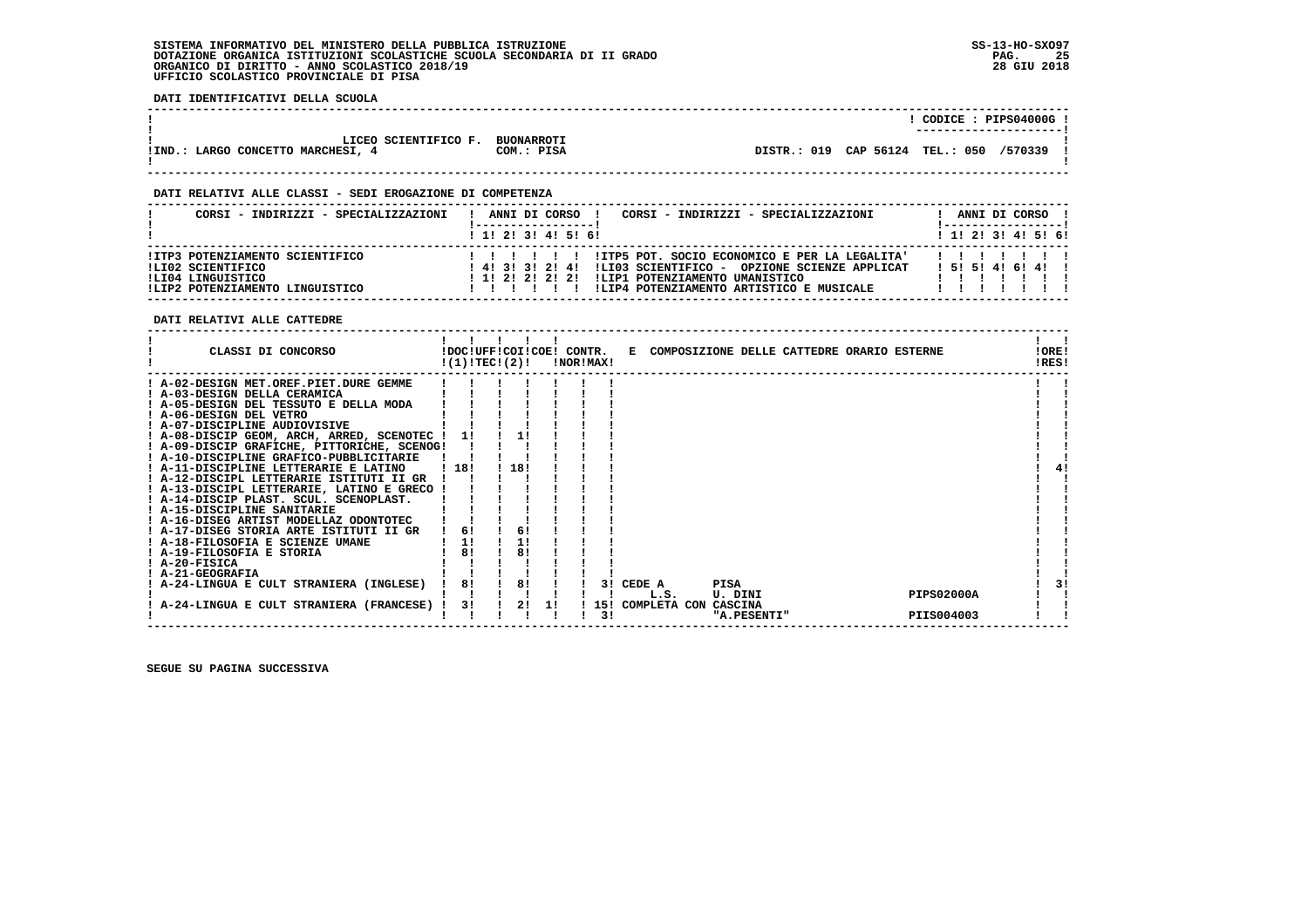**DATI IDENTIFICATIVI DELLA SCUOLA**

|                                                           |                                 |                                 |  | CODICE: PIPS04000G! |
|-----------------------------------------------------------|---------------------------------|---------------------------------|--|---------------------|
| LICEO SCIENTIFICO F.<br>!IND.: LARGO CONCETTO MARCHESI, 4 | <b>BUONARROTI</b><br>COM.: PISA | DISTR.: 019 CAP 56124 TEL.: 050 |  | /570339             |

 **------------------------------------------------------------------------------------------------------------------------------------**

 **DATI RELATIVI ALLE CATTEDRE**

| CLASSI DI CONCORSO                                                                     |                                     |                             |                | $!(1)!TEC!(2)!$ $INORIMAX!$ |                         | !DOC!UFF!COI!COE! CONTR. E COMPOSIZIONE DELLE CATTEDRE ORARIO ESTERNE |                   | ! ORE!<br>!RES! |
|----------------------------------------------------------------------------------------|-------------------------------------|-----------------------------|----------------|-----------------------------|-------------------------|-----------------------------------------------------------------------|-------------------|-----------------|
| ! A-24-LINGUA E CULT STRANIERA (SPAGNOLO) ! 2! ! 1! 1! ! 15! COMPLETA CON PISA         |                                     |                             |                |                             |                         |                                                                       |                   |                 |
|                                                                                        |                                     |                             |                | $1 \quad 31$                | I.M.                    | GIOSUE' CARDUCCI PIPM030002                                           |                   |                 |
| ! A-24-LINGUA E CULT STRANIERA (TEDESCO) !                                             |                                     |                             |                |                             |                         |                                                                       |                   |                 |
| ! A-24-LINGUA E CULT STRANIERA (RUSSO)            <br>  A-26-MATEMATICA     3!   2! 1! |                                     |                             |                |                             | ! 13! COMPLETA CON PISA |                                                                       |                   |                 |
|                                                                                        | $1 \quad 1 \quad 1 \quad 1 \quad 1$ |                             |                | $1 - 51$                    | IPSAR                   | I.P.S.A.R. "G. MATTEOTTI"                                             | <b>PIRH01000D</b> |                 |
| ! A-27-MATEMATICA E FISICA   14!                                                       |                                     | ! 15!                       | $\blacksquare$ |                             | $17!$ CEDE A            | <b>PISA</b>                                                           |                   |                 |
|                                                                                        |                                     |                             |                |                             |                         | ISTITUTO SUPERIORE "GALILE PIIS00700E                                 |                   |                 |
| ! A-29-MUSICA ISTITUTI II GRADO                                                        |                                     |                             |                |                             |                         |                                                                       |                   |                 |
| ! A-34-SCIENZE E TECNOLOGIE CHIMICHE                                                   |                                     |                             |                |                             |                         |                                                                       |                   |                 |
| ! A-37-COSTRUZ TECNOL E TECN RAPPR GRAFICA!                                            |                                     |                             |                |                             |                         |                                                                       |                   |                 |
| ! A-40-TECNOLOGIE ELETTRICHE ELETTRONICHE !                                            |                                     |                             |                |                             |                         |                                                                       |                   |                 |
| ! A-41-SCIENZE E TECNOLOGIE INFORMATICHE !                                             | 2!                                  | 2!                          | 1!             |                             | 12! COMPLETA CON PISA   |                                                                       |                   |                 |
| ! A-45-SCIENZE ECONOMICO-AZIENDALI                                                     |                                     |                             |                | 61                          |                         | ISTITUTO SUPERIORE "L.DA V PIIS00800A                                 |                   |                 |
| ! A-46-SCIENZE GIURIDICO-ECONOMICHE                                                    |                                     |                             |                |                             |                         |                                                                       |                   |                 |
| ! A-47-SCIENZE MATEMATICHE APPLICATE                                                   |                                     |                             |                |                             |                         |                                                                       |                   |                 |
| ! A-48-SCIENZE MOTORIE E SPORTIVE II GRADO! 5!                                         |                                     | $\frac{1}{5}$ $\frac{1}{1}$ |                |                             | 8! CEDE A               | PISA                                                                  |                   |                 |
|                                                                                        |                                     |                             |                | $\blacksquare$              | IPSAR                   | I.P.S.A.R. "G. MATTEOTTI" PIRH01000D                                  |                   |                 |
| ! A-50-SCIENZE NAT, CHIM E BIOLOG                                                      | 110!                                | ! 10!                       |                |                             | 2! CEDE A               | PISA                                                                  |                   |                 |
|                                                                                        |                                     |                             |                |                             | I.A.                    | LICEO ARTISTICO FRANCO RUS PISD05000L                                 |                   |                 |
| ! A-54-STORIA DELL'ARTE                                                                | $1 \quad 11$                        | 11                          |                |                             |                         |                                                                       |                   |                 |
| ! A-61-TECNOL E TECN COMUNICAZ MULTIMEDIA !                                            |                                     |                             |                |                             |                         |                                                                       |                   |                 |
| ! A-62-TECNOL E TECNICHE PER LA GRAFICA<br>! A-65-TEORIA E TECNICA COMUNICAZIONE       |                                     |                             |                |                             |                         |                                                                       |                   |                 |
| ! B-02-CONV LINGUA STRANIERA (FRANCESE) ! 2! ! 1!                                      |                                     |                             | 1!             |                             | 9! COMPLETA CON PISA    |                                                                       |                   |                 |
|                                                                                        |                                     | $\mathbf{I}$                |                | 91                          | I.M.                    | GIOSUE' CARDUCCI                                                      | PIPM030002        |                 |
| B-02-CONV LINGUA STRANIERA (INGLESE)                                                   |                                     |                             | $1 \quad 1$    |                             | 8! CEDE A               | CASCINA                                                               |                   |                 |
|                                                                                        |                                     |                             | $\frac{1}{11}$ |                             |                         | "A.PESENTI"                                                           | PIIS004003        |                 |
| ! B-02-CONV LINGUA STRANIERA (SPAGNOLO)                                                | $1 \quad 11$                        | $\mathbf{I}$                |                | <b>Contract Contract</b>    | 9! COMPLETA CON PISA    |                                                                       |                   |                 |
|                                                                                        |                                     |                             |                |                             | 91<br>I.M.              | GIOSUE' CARDUCCI                                                      | PIPM030002        |                 |
| B-02-CONV LINGUA STRANIERA (TEDESCO)                                                   |                                     |                             |                |                             |                         |                                                                       |                   |                 |
| ! B-02-CONV LINGUA STRANIERA (RUSSO)                                                   |                                     |                             |                |                             |                         |                                                                       |                   |                 |
| ! B-08-LAB PRODUZ INDUSTR ARTIG CERAMICA !<br>! B-18-LAB SC E TECNOL TESS ABBIGL MODA  |                                     |                             |                |                             |                         |                                                                       |                   |                 |
| ! B-28-LABORATORIO DI TECNOLOGIE ORAFE                                                 |                                     |                             |                |                             |                         |                                                                       |                   |                 |
|                                                                                        |                                     |                             |                |                             |                         |                                                                       |                   |                 |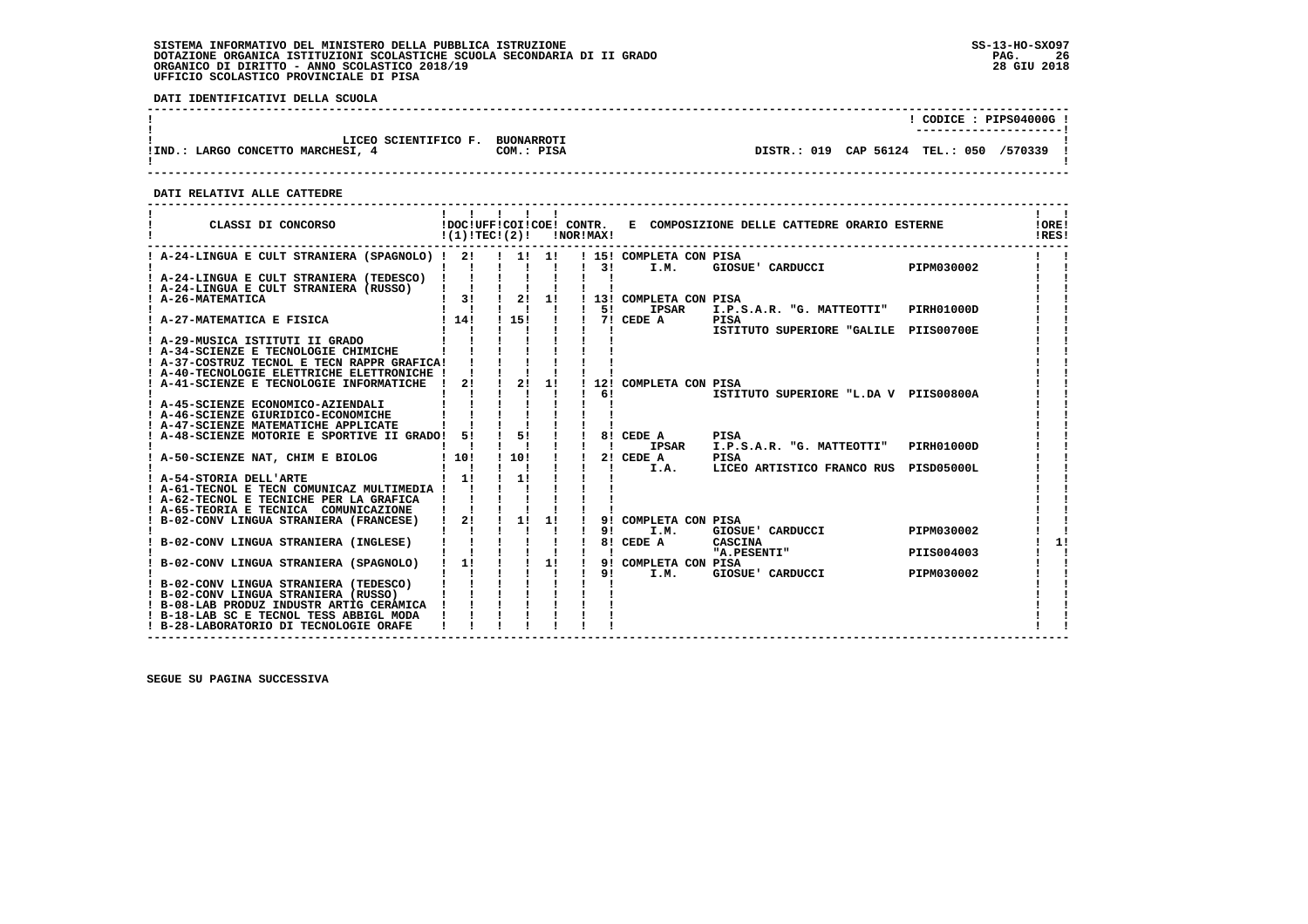**DATI IDENTIFICATIVI DELLA SCUOLA**

|                                                           |                                 |                                           | CODICE: PIPS04000G!<br>----------------------- |
|-----------------------------------------------------------|---------------------------------|-------------------------------------------|------------------------------------------------|
| LICEO SCIENTIFICO F.<br>!IND.: LARGO CONCETTO MARCHESI, 4 | <b>BUONARROTI</b><br>COM.: PISA | DISTR.: 019 CAP 56124 TEL.: 050 /570339 ! |                                                |
|                                                           |                                 |                                           |                                                |

 **DATI RELATIVI ALLE CATTEDRE**

| CLASSI DI CONCORSO | IDOCIUFFICOIICOEI CONTR.<br>!(1)!TECI(2)!<br><b>!NOR!MAX!</b> | E COMPOSIZIONE DELLE CATTEDRE ORARIO ESTERNE |  |  | ! ORE !<br>IRES! |
|--------------------|---------------------------------------------------------------|----------------------------------------------|--|--|------------------|
|                    |                                                               |                                              |  |  |                  |
|                    |                                                               |                                              |  |  |                  |

 **(1) TITOLARI/INCARICATI**

 **(2) CATTEDRE/POSTI POTENZ.**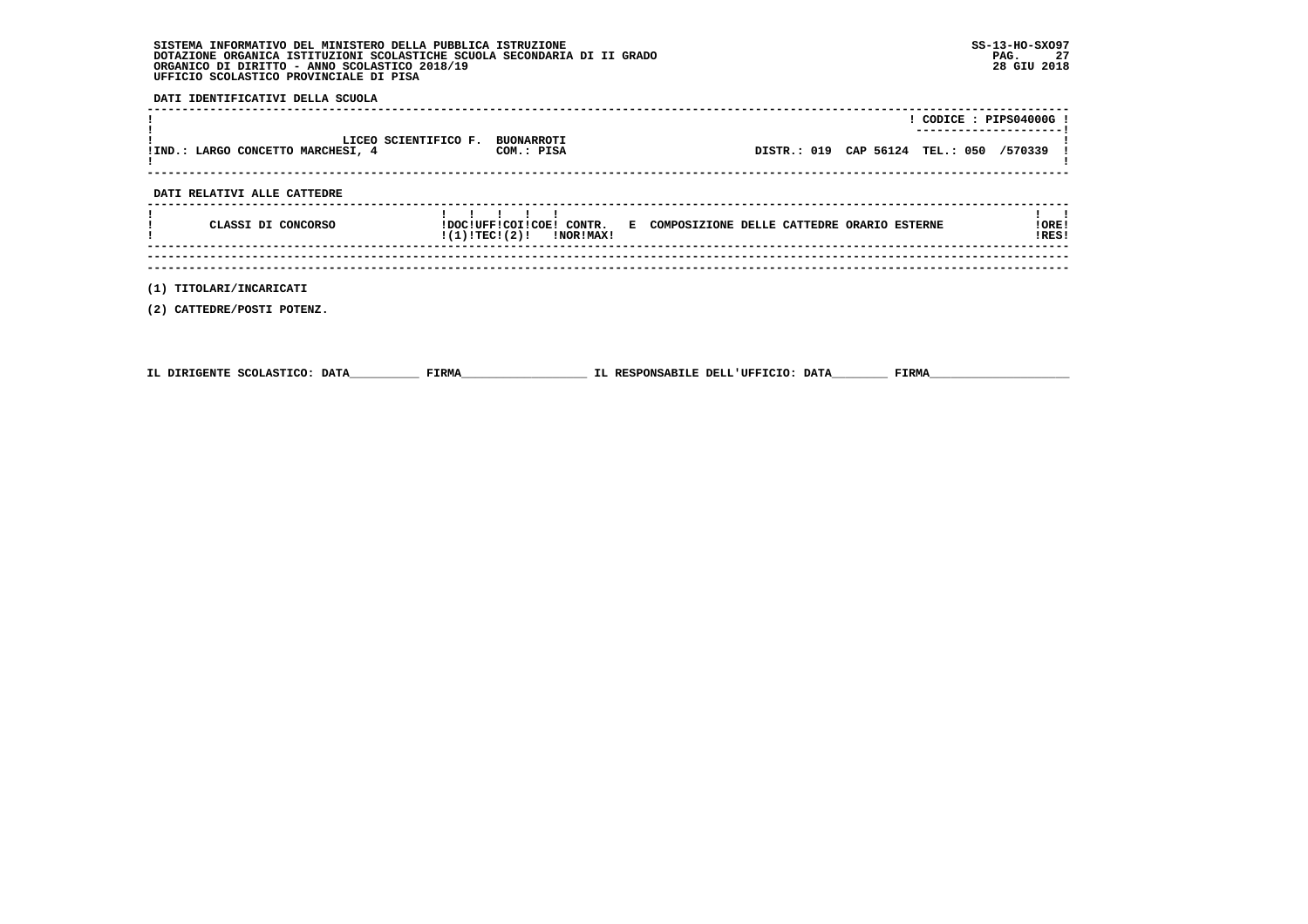**DATI IDENTIFICATIVI DELLA SCUOLA**

|                           | CODICE: PIRH01000D !<br>----------------------                                  |  |
|---------------------------|---------------------------------------------------------------------------------|--|
|                           | IST PROF PER I SERVIZI ALBERGHIERI E RISTORAZIONE I. P. S. A. R. "G. MATTEOTTI" |  |
| !IND.: VIA GARIBALDI, 194 | /94101<br>DISTR.: 019 CAP 56124 TEL.: 050<br>COM.: PISA                         |  |

 **------------------------------------------------------------------------------------------------------------------------------------**

#### **DATI RELATIVI ALLE CLASSI - SEDI EROGAZIONE DI COMPETENZA**

| CORSI - INDIRIZZI - SPECIALIZZAZIONI                     |  |            | ANNI DI CORSO !     | CORSI - INDIRIZZI - SPECIALIZZAZIONI          |                                                        |               | ANNI DI CORSO ! |  |
|----------------------------------------------------------|--|------------|---------------------|-----------------------------------------------|--------------------------------------------------------|---------------|-----------------|--|
|                                                          |  |            | ! 1! 2! 3! 4! 5! 6! |                                               | ! 1! 2! 3! 4! 5! 6!                                    |               |                 |  |
| $!IP05$ SER. ENOG. OSP. ALBERG. - BIENNIO COMUN !! 8!!!! |  |            |                     | !IP06 SERVIZI DI SALA E DI VENDITA - TRIENNIO | $1 \quad 1 \quad 1 \quad 21 \quad 31 \quad 31 \quad 1$ |               |                 |  |
| !IP07 ACCOGLIENZA TURISTICA - TRIENNIO                   |  |            | 1 1 1 2 1 2 1 2 1   | !IP08 SERVIZI COMMERCIALI BIENNIO - TRIENNIO  |                                                        |               |                 |  |
| IIP16 SERV. COMMERC.                                     |  |            |                     | !IP17 ENOGASTR. E OSPITAL. ALBERGH.           | 110 L                                                  |               |                 |  |
| !IPC1 INDIRIZZO A ELABORAZIONE MANUALE                   |  |            |                     | !IPCP PROM.NE COMMER.LE E PUBBL.RIA - OPZIONE |                                                        |               |                 |  |
| !IPEN ENOGASTRONOMIA - TRIENNIO                          |  |            | 1 3 1 4 1 3 1       | !IPPD PROD, DOL, ARTIG, IND.LI - OPZIONE      |                                                        | 1 2 1 2 1 2 1 |                 |  |
| !IPOD OPERATORE DELLA RISTORAZIONE                       |  | 1 11 11 11 |                     | !IPOE OPER.RE AI SERV. DI PROM.NE ACCOGLIENZ  |                                                        |               |                 |  |
| !ITP3 POTENZIAMENTO SCIENTIFICO                          |  |            |                     | !ITP5 POT. SOCIO ECONOMICO E PER LA LEGALITA' |                                                        |               |                 |  |
| !ITP7 POTENZIAMENTO LABORATORIALE                        |  |            |                     | !LIP1 POTENZIAMENTO UMANISTICO                |                                                        |               |                 |  |
| !LIP2 POTENZIAMENTO LINGUISTICO                          |  |            |                     | !LIP4 POTENZIAMENTO ARTISTICO E MUSICALE      |                                                        |               |                 |  |
| ILIP6 POTENZIAMENTO MOTORIO                              |  |            |                     |                                               |                                                        |               |                 |  |

 **DATI RELATIVI ALLE CATTEDRE**

| CLASSI DI CONCORSO                          |       | !(1)!TEC!(2)! | !DOC!UFF!COI!COE! CONTR. | <b>!NOR!MAX!</b> |    |        |      |      | E COMPOSIZIONE DELLE CATTEDRE ORARIO ESTERNE |            | !ORE!<br>!RES! |
|---------------------------------------------|-------|---------------|--------------------------|------------------|----|--------|------|------|----------------------------------------------|------------|----------------|
| ! A-02-DESIGN MET.OREF.PIET.DURE GEMME      |       |               |                          |                  |    |        |      |      |                                              |            |                |
| ! A-03-DESIGN DELLA CERAMICA                |       |               |                          |                  |    |        |      |      |                                              |            |                |
| ! A-05-DESIGN DEL TESSUTO E DELLA MODA      |       |               |                          |                  |    |        |      |      |                                              |            |                |
| ! A-06-DESIGN DEL VETRO                     |       |               |                          |                  |    |        |      |      |                                              |            |                |
| ! A-07-DISCIPLINE AUDIOVISIVE               |       |               |                          |                  |    |        |      |      |                                              |            |                |
| ! A-08-DISCIP GEOM, ARCH, ARRED, SCENOTEC   |       |               |                          |                  |    |        |      |      |                                              |            |                |
| ! A-09-DISCIP GRAFICHE, PITTORICHE, SCENOG! |       |               |                          |                  |    |        |      |      |                                              |            |                |
| ! A-10-DISCIPLINE GRAFICO-PUBBLICITARIE     |       | 11            |                          |                  |    |        |      |      |                                              |            |                |
| ! A-11-DISCIPLINE LETTERARIE E LATINO       |       |               |                          |                  |    |        |      |      |                                              |            |                |
| ! A-12-DISCIPL LETTERARIE ISTITUTI II GR    | ! 17! |               | 171                      |                  |    |        |      |      |                                              |            | 8!             |
| ! A-13-DISCIPL LETTERARIE, LATINO E GRECO   |       |               |                          |                  |    |        |      |      |                                              |            |                |
| ! A-14-DISCIP PLAST. SCUL. SCENOPLAST.      |       |               |                          |                  |    |        |      |      |                                              |            |                |
| ! A-15-DISCIPLINE SANITARIE                 |       |               |                          |                  |    |        |      |      |                                              |            |                |
| ! A-16-DISEG ARTIST MODELLAZ ODONTOTEC      |       |               |                          |                  |    |        |      |      |                                              |            |                |
| ! A-17-DISEG STORIA ARTE ISTITUTI II GR     |       |               |                          |                  |    |        |      |      |                                              |            |                |
| A-18-FILOSOFIA E SCIENZE UMANE              |       | 11            |                          |                  | 41 | CEDE A |      | PISA |                                              |            |                |
|                                             |       |               |                          |                  |    |        | I.M. |      | GIOSUE' CARDUCCI                             | PIPM030002 |                |
| ! A-19-FILOSOFIA E STORIA                   |       |               |                          |                  |    |        |      |      |                                              |            |                |
|                                             |       |               |                          |                  |    |        |      |      |                                              |            |                |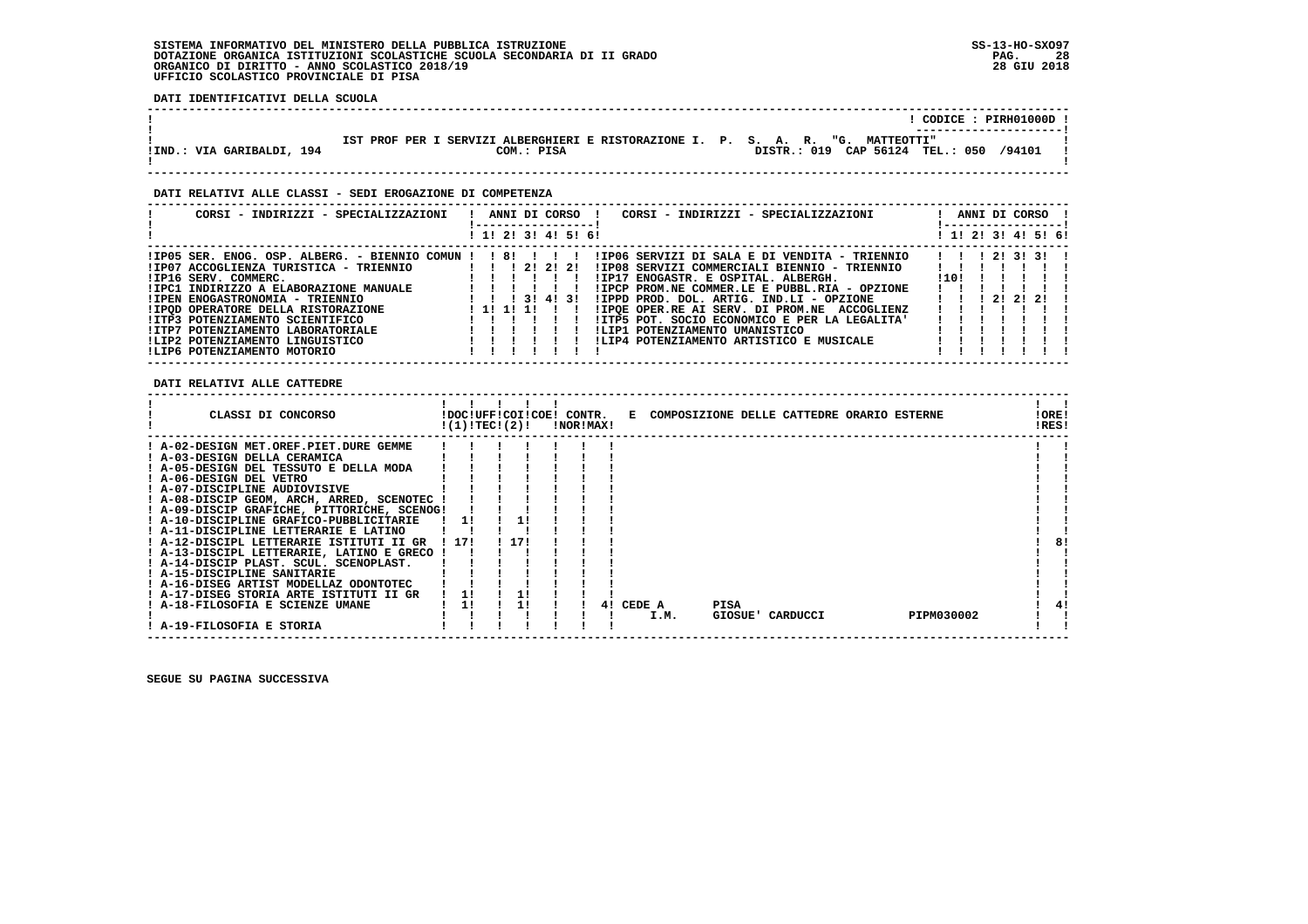**DATI IDENTIFICATIVI DELLA SCUOLA**

|                           |                                                                                               | CODICE: PIRH01000D !                      |  |
|---------------------------|-----------------------------------------------------------------------------------------------|-------------------------------------------|--|
| IIND.: VIA GARIBALDI, 194 | IST PROF PER I SERVIZI ALBERGHIERI E RISTORAZIONE I. P. S. A. R. "G. MATTEOTTI"<br>COM.: PISA | /94101<br>DISTR.: 019 CAP 56124 TEL.: 050 |  |

 **------------------------------------------------------------------------------------------------------------------------------------**

#### **DATI RELATIVI ALLE CATTEDRE**

| CLASSI DI CONCORSO                                                                             | !(1)!TECI(2)!             |               |              | !NOR!MAX!    |      |                              | !DOC!UFF!COI!COE! CONTR. E COMPOSIZIONE DELLE CATTEDRE ORARIO ESTERNE |                   | !ORE!<br>IRES! |
|------------------------------------------------------------------------------------------------|---------------------------|---------------|--------------|--------------|------|------------------------------|-----------------------------------------------------------------------|-------------------|----------------|
| ! A-20-FISICA                                                                                  |                           |               | 11           |              |      | ! 10! COMPLETA CON PISA      |                                                                       |                   |                |
|                                                                                                |                           |               |              |              | 61   |                              | IS "E. SANTONI"                                                       | PIIS003007        |                |
|                                                                                                |                           |               |              | $1 \quad 21$ |      | $!$ E CON                    | PONTEDERA<br>I.T.C.G. ENRICO FERMI                                    | PITD03000R        |                |
| A-21-GEOGRAFIA                                                                                 | 1!                        |               | 1!           |              |      | ! 10! COMPLETA CON PISA      |                                                                       |                   |                |
|                                                                                                |                           |               | $\mathbf{I}$ | 191          |      |                              | IS "E. SANTONI"                                                       | PIIS003007        |                |
| ! A-24-LINGUA E CULT STRANIERA (FRANCESE) !                                                    | 4!                        | $\frac{1}{5}$ |              |              |      |                              |                                                                       |                   | 2!             |
| ! A-24-LINGUA E CULT STRANIERA (INGLESE) ! 8!                                                  |                           | $1$ 9! $1$    |              |              |      | 3! CEDE A                    | <b>PISA</b><br>PISA<br>G. MATTEOTTI                                   |                   | 31             |
|                                                                                                |                           |               |              |              | - 11 | IPSAR                        |                                                                       | <b>PIRH01050V</b> | - 1            |
| ! A-24-LINGUA E CULT STRANIERA (SPAGNOLO) ! !<br>! A-24-LINGUA E CULT STRANIERA (TEDESCO) ! 2! |                           | $\frac{1}{2}$ |              |              |      |                              |                                                                       |                   | 14!<br>6!      |
| ! A-24-LINGUA E CULT STRANIERA (RUSSO)                                                         | $\mathbf{I}$ $\mathbf{I}$ |               |              |              |      |                              |                                                                       |                   |                |
| ! A-26-MATEMATICA                                                                              | 1101                      | 110!          |              |              |      | 5! CEDE A                    | PISA                                                                  |                   | 3!             |
|                                                                                                |                           |               |              |              |      | L.S.                         | F. BUONARROTI                                                         | PIPS04000G        |                |
| ! A-27-MATEMATICA E FISICA                                                                     |                           |               |              |              |      |                              |                                                                       |                   |                |
| ! A-29-MUSICA ISTITUTI II GRADO                                                                |                           |               |              |              |      |                              |                                                                       |                   |                |
| A-31-SCIENZE DEGLI ALIMENTI                                                                    | $1 \t6! \t1 \t7!$         |               |              |              |      | ! 10! CEDE A<br><b>IPSAR</b> | <b>PISA</b><br>G. MATTEOTTI                                           | <b>PIRH01050V</b> |                |
| ! A-34-SCIENZE E TECNOLOGIE CHIMICHE                                                           | 11                        | 11            |              |              |      |                              |                                                                       |                   | 8!             |
| ! A-37-COSTRUZ TECNOL E TECN RAPPR GRAFICA!                                                    |                           |               |              |              |      |                              |                                                                       |                   |                |
| ! A-40-TECNOLOGIE ELETTRICHE ELETTRONICHE !                                                    |                           |               |              |              |      |                              |                                                                       |                   |                |
| ! A-41-SCIENZE E TECNOLOGIE INFORMATICHE                                                       |                           |               | 1!           |              |      | 10! COMPLETA CON PISA        |                                                                       |                   |                |
|                                                                                                |                           |               |              |              | 81   |                              | ISTITUTO SUPERIORE "GALILE PIIS00700E                                 |                   |                |
| ! A-42-SCIENZE E TECNOLOGIE MECCANICHE<br>! A-43-SCIENZE E TECNOLOGIE NAUTICHE                 |                           | 1!            |              |              |      |                              |                                                                       |                   |                |
| ! A-45-SCIENZE ECONOMICO-AZIENDALI                                                             | 71                        | 9!            |              |              |      |                              |                                                                       |                   | 21             |
| A-46-SCIENZE GIURIDICO-ECONOMICHE                                                              | 3 <sub>1</sub>            | 41            |              |              |      | 4! CEDE A                    | <b>PISA</b>                                                           |                   |                |
|                                                                                                |                           |               |              |              |      | <b>IPSAR</b>                 | G. MATTEOTTI                                                          | <b>PIRH01050V</b> |                |
| ! A-47-SCIENZE MATEMATICHE APPLICATE                                                           |                           |               |              |              |      |                              |                                                                       |                   |                |
| ! A-48-SCIENZE MOTORIE E SPORTIVE II GRADO! 6!                                                 |                           | $1 \quad 61$  | 1!           |              |      | ! 10! COMPLETA CON PISA      |                                                                       |                   |                |
|                                                                                                | 2!                        | $\frac{1}{2}$ | 1!           |              | 81   | L.S.                         | F. BUONARROTI                                                         | <b>PIPS04000G</b> |                |
| ! A-50-SCIENZE NAT, CHIM E BIOLOG                                                              |                           |               |              | $1 \quad 61$ |      | ! 12! COMPLETA CON PISA      | ISTITUTO SUPERIORE "GALILE PIIS00700E                                 |                   |                |
| ! A-51-SCIENZE, TECNOL E TECN AGR                                                              |                           |               |              |              |      |                              |                                                                       |                   |                |
| ! A-54-STORIA DELL'ARTE                                                                        |                           |               |              |              |      |                              |                                                                       |                   |                |
| ! A-61-TECNOL E TECN COMUNICAZ MULTIMEDIA !                                                    |                           |               |              |              |      |                              |                                                                       |                   |                |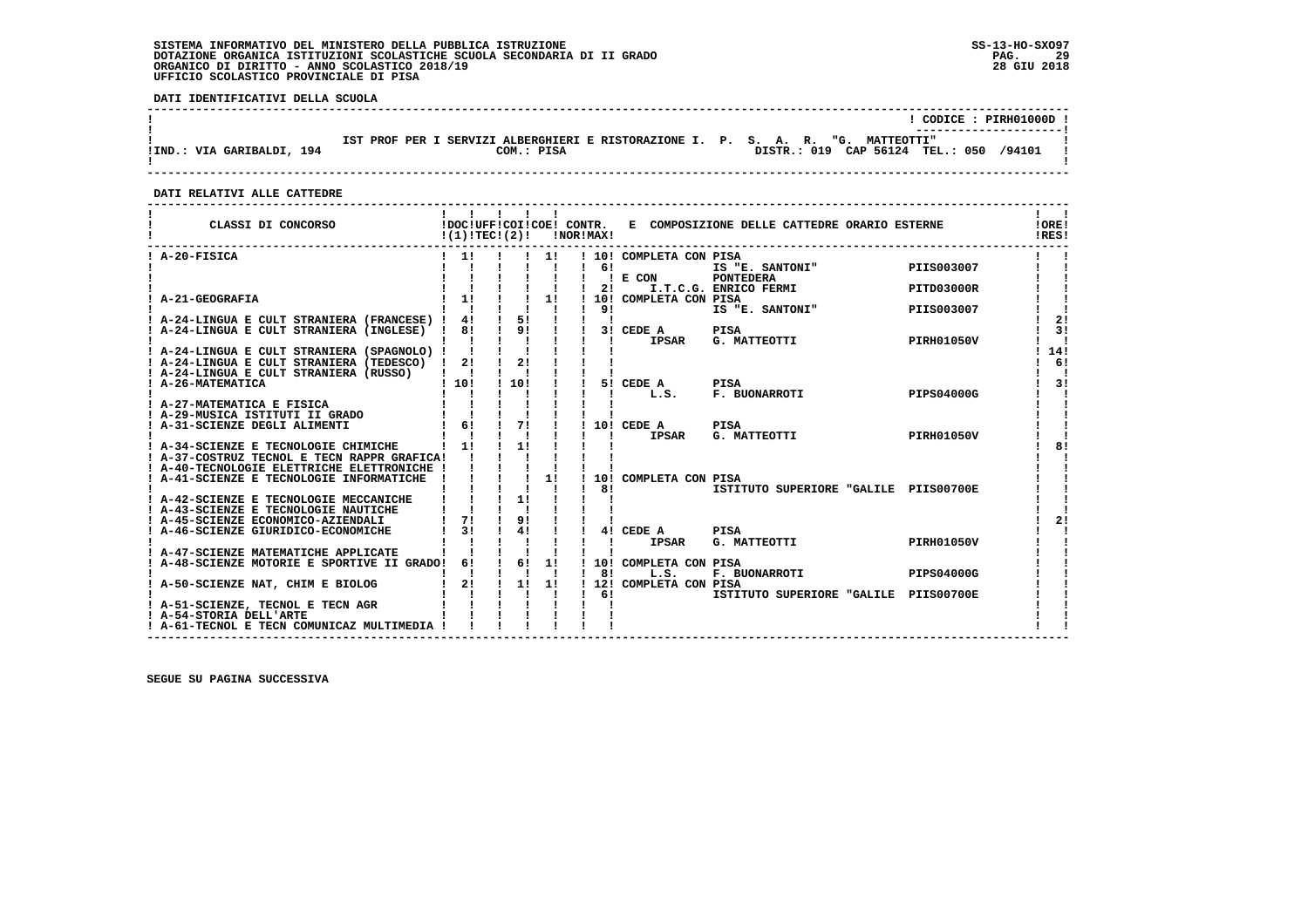**DATI IDENTIFICATIVI DELLA SCUOLA**

|                           |                                                                                               | CODICE: PIRH01000D !                      |
|---------------------------|-----------------------------------------------------------------------------------------------|-------------------------------------------|
| !IND.: VIA GARIBALDI, 194 | IST PROF PER I SERVIZI ALBERGHIERI E RISTORAZIONE I. P. S. A. R. "G. MATTEOTTI"<br>COM.: PISA | /94101<br>DISTR.: 019 CAP 56124 TEL.: 050 |

 **------------------------------------------------------------------------------------------------------------------------------------**

#### **DATI RELATIVI ALLE CATTEDRE**

| CLASSI DI CONCORSO                                                                                                                                                                                                                                                                                                                                                                                                                                                                                                                                                                                                                                                                                 | !DOC!UFF!COI!COE! CONTR.<br>E COMPOSIZIONE DELLE CATTEDRE ORARIO ESTERNE<br>!(1)!TEC!(2)!<br>INORIMAXI                                                                                                                        | IORE!<br>IRES!       |
|----------------------------------------------------------------------------------------------------------------------------------------------------------------------------------------------------------------------------------------------------------------------------------------------------------------------------------------------------------------------------------------------------------------------------------------------------------------------------------------------------------------------------------------------------------------------------------------------------------------------------------------------------------------------------------------------------|-------------------------------------------------------------------------------------------------------------------------------------------------------------------------------------------------------------------------------|----------------------|
| ! A-62-TECNOL E TECNICHE PER LA GRAFICA<br>! A-65-TEORIA E TECNICA COMUNICAZIONE<br>! A-66-TRATT TESTI DATI APPLIC INFORMATICA!<br>B-02-CONV LINGUA STRANIERA (FRANCESE)<br>! B-02-CONV LINGUA STRANIERA (INGLESE)<br>! B-02-CONV LINGUA STRANIERA (TEDESCO)<br>! B-02-CONV LINGUA STRANIERA (RUSSO)<br>! B-03-LABORATORI DI FISICA<br>! B-04-LABORATORI DI LIUTERIA<br>! B-06-LABORATORIO DI ODONTOTECNICA<br>! B-07-LABORATORIO DI OTTICA<br>B-08-LAB PRODUZ INDUSTR ARTIG CERAMICA<br>B-11-LAB SCIENZE E TECNOL AGRARIE<br>B-12-LAB SCIENZE E TECNOL CHIM MICROBIOL!                                                                                                                            | $10!$ CEDE A<br><b>PONTEDERA</b><br>I.T.C.G. ENRICO FERMI<br>PITD03000R<br>11                                                                                                                                                 |                      |
| ! B-14-LAB SCIENZE E TECNOL COSTRUZIONI<br>B-15-LAB SC E TECNOL ELETTR ELETTRONIC<br>B-16-LAB SCIENZE E TECNOL INFORMATICHE<br>- DI CUI UFFICIO TECNICO<br>! B-17-LAB SCIENZE E TECNOL MECCANICHE<br>! B-18-LAB SC E TECNOL TESS ABBIGL MODA<br>! B-19-LAB SERVIZI RICETTIVITA' ALBERGHIER!<br>! B-20-LAB SERV ENOGASTRON, SETT CUCINA<br>B-21-LAB SERV ENOGASTRON, SETT SALA VEND!<br>! B-22-LAB TECNOL E TECN COMUNICAZ MULTIME!<br>! B-23-LAB SERVIZI SOCIO-SANITARI<br>! B-24-LAB SCIENZE E TECNOL NAUTICHE<br>! B-25-LAB SCIENZE E TECNOLCOSTR NAVALI<br>! B-26-LABORATORIO DI TECNOLOGIE DEL LEGNO!<br>! B-27-LABORATORIO DI TECNOLOGIE DEL MARMO!<br>! B-28-LABORATORIO DI TECNOLOGIE ORAFE | 1!<br>11<br>1!<br>4!<br>31<br>1101<br>1111<br>11<br>10! COMPLETA CON PISA<br>81<br>SEZIONE "DON BOSCO" - CASA PIRH01001E<br><b>IPSAR</b><br>-1<br>81<br>81<br>6! CEDE A<br><b>PISA</b><br>G. MATTEOTTI<br>IPSAR<br>PIRH01050V | 2!<br>8!<br>1!<br>71 |

 **(1) TITOLARI/INCARICATI**

 **(2) CATTEDRE/POSTI POTENZ.**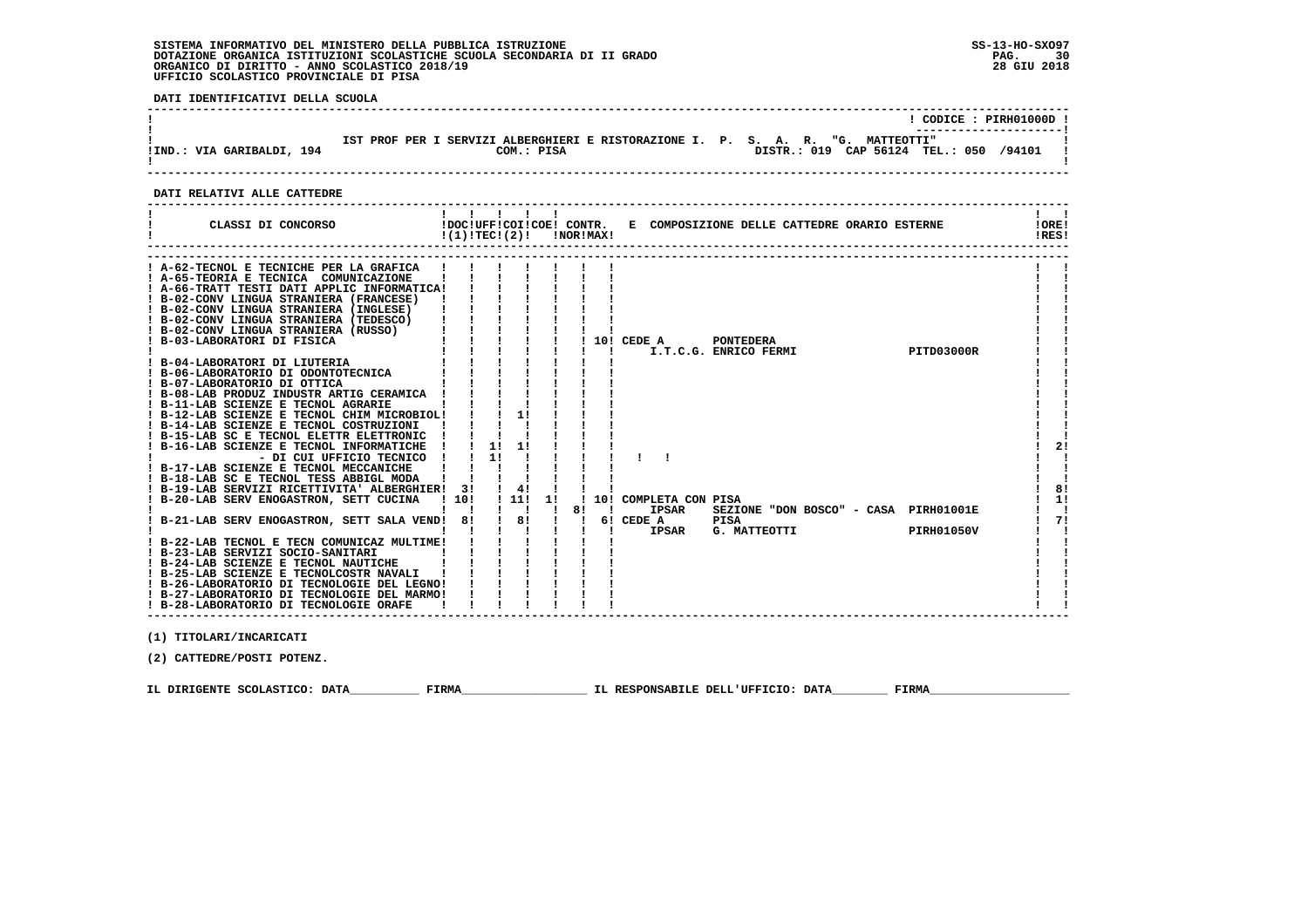**DATI IDENTIFICATIVI DELLA SCUOLA**

| IST PROF PER I SERVIZI ALBERGHIERI SEZIONE "DON BOSCO" - CASA DI RECLUSIONE |            |  | CODICE: PIRH01001E !<br>---------------------                                                                                          |
|-----------------------------------------------------------------------------|------------|--|----------------------------------------------------------------------------------------------------------------------------------------|
| ISEZIONE ASSOCIATA<br>IIND.: VIA GARIBALDI 194                              | COM.: PISA |  | ALL' IST PROF PER I SERVIZI ALBERGHIERI E RISTORAZIONE I. P. S. A. R. "G. MATTEOTTI" DI PISA<br>DISTR.: 019 CAP 56124 TEL.: 050 /94101 |

 **------------------------------------------------------------------------------------------------------------------------------------**

### **DATI RELATIVI ALLE CLASSI - SEDI EROGAZIONE DI COMPETENZA**

| CORSI - INDIRIZZI - SPECIALIZZAZIONI                                                                                                                         |  |  | ANNI DI CORSO !   | CORSI - INDIRIZZI - SPECIALIZZAZIONI |  | ANNI DI CORSO !           |  |  |
|--------------------------------------------------------------------------------------------------------------------------------------------------------------|--|--|-------------------|--------------------------------------|--|---------------------------|--|--|
|                                                                                                                                                              |  |  | 1 1 2 3 3 4 5 6 1 |                                      |  | 1 1 1 2 1 3 1 4 1 5 1 6 1 |  |  |
| IIP05 SER. ENOG. OSP. ALBERG. - BIENNIO COMUN ! ! !!!!!!!! IIP06 SERVIZI DI SALA E DI VENDITA - TRIENNIO<br>IIP07 ACCOGLIENZA TURISTICA - TRIENNIO<br>111111 |  |  |                   | !IP17 ENOGASTR. E OSPITAL. ALBERGH.  |  | .<br>1 1 I I              |  |  |
| !IPEN ENOGASTRONOMIA - TRIENNIO                                                                                                                              |  |  |                   |                                      |  |                           |  |  |

#### **DATI RELATIVI ALLE CATTEDRE**

| CLASSI DI CONCORSO                                                                      | !(1)!TECI(2)! |  | !DOC!UFF!COI!COE! CONTR.<br>!NOR!MAX! |              | E COMPOSIZIONE DELLE CATTEDRE ORARIO ESTERNE |  |            | !ORE!<br>IRES! |  |
|-----------------------------------------------------------------------------------------|---------------|--|---------------------------------------|--------------|----------------------------------------------|--|------------|----------------|--|
| ! A-12-DISCIPL LETTERARIE ISTITUTI II GR                                                |               |  |                                       |              |                                              |  |            | ! 14!          |  |
| ! A-18-FILOSOFIA E SCIENZE UMANE                                                        |               |  |                                       |              |                                              |  |            |                |  |
| ! A-20-FISICA                                                                           |               |  |                                       |              |                                              |  |            |                |  |
| ! A-21-GEOGRAFIA                                                                        |               |  |                                       |              |                                              |  |            |                |  |
| ! A-24-LINGUA E CULT STRANIERA (FRANCESE)                                               |               |  |                                       |              |                                              |  |            |                |  |
| ! A-24-LINGUA E CULT STRANIERA (INGLESE)                                                |               |  |                                       |              |                                              |  |            | 6!             |  |
| ! A-26-MATEMATICA                                                                       |               |  |                                       |              |                                              |  |            | 91             |  |
| ! A-27-MATEMATICA E FISICA                                                              |               |  |                                       |              |                                              |  |            |                |  |
| ! A-31-SCIENZE DEGLI ALIMENTI                                                           |               |  |                                       |              |                                              |  |            | 5!             |  |
| ! A-34-SCIENZE E TECNOLOGIE CHIMICHE                                                    |               |  |                                       |              |                                              |  |            | 3!             |  |
| ! A-41-SCIENZE E TECNOLOGIE INFORMATICHE                                                |               |  |                                       |              |                                              |  |            |                |  |
| ! A-45-SCIENZE ECONOMICO-AZIENDALI                                                      |               |  |                                       | CEDE A       | CASCINA                                      |  |            |                |  |
|                                                                                         |               |  |                                       |              | "A.PESENTI"                                  |  | PIIS004003 |                |  |
| ! A-46-SCIENZE GIURIDICO-ECONOMICHE                                                     |               |  |                                       |              |                                              |  |            | 2!             |  |
| ! A-47-SCIENZE MATEMATICHE APPLICATE                                                    |               |  |                                       |              |                                              |  |            |                |  |
| ! A-48-SCIENZE MOTORIE E SPORTIVE II GRADO!                                             |               |  |                                       |              |                                              |  |            |                |  |
| ! A-50-SCIENZE NAT, CHIM E BIOLOG<br>! B-03-LABORATORI DI FISICA                        |               |  |                                       |              |                                              |  |            | 31             |  |
|                                                                                         |               |  |                                       |              |                                              |  |            |                |  |
| ! B-12-LAB SCIENZE E TECNOL CHIM MICROBIOL!<br>! B-16-LAB SCIENZE E TECNOL INFORMATICHE |               |  |                                       |              |                                              |  |            |                |  |
| ! B-19-LAB SERVIZI RICETTIVITA' ALBERGHIER!                                             |               |  |                                       |              |                                              |  |            | 4!             |  |
| ! B-20-LAB SERV ENOGASTRON, SETT CUCINA                                                 |               |  |                                       | CEDE A       | <b>PISA</b>                                  |  |            | 4!             |  |
|                                                                                         |               |  |                                       | <b>IPSAR</b> | I.P.S.A.R. "G. MATTEOTTI"                    |  | PIRH01000D |                |  |
| ! B-21-LAB SERV ENOGASTRON, SETT SALA VEND!                                             |               |  |                                       |              |                                              |  |            | 8!             |  |

 **(1) TITOLARI/INCARICATI**

 **(2) CATTEDRE/POSTI POTENZ.**

 **IL DIRIGENTE SCOLASTICO: DATA\_\_\_\_\_\_\_\_\_\_ FIRMA\_\_\_\_\_\_\_\_\_\_\_\_\_\_\_\_\_\_ IL RESPONSABILE DELL'UFFICIO: DATA\_\_\_\_\_\_\_\_ FIRMA\_\_\_\_\_\_\_\_\_\_\_\_\_\_\_\_\_\_\_\_**

 **------------------------------------------------------------------------------------------------------------------------------------**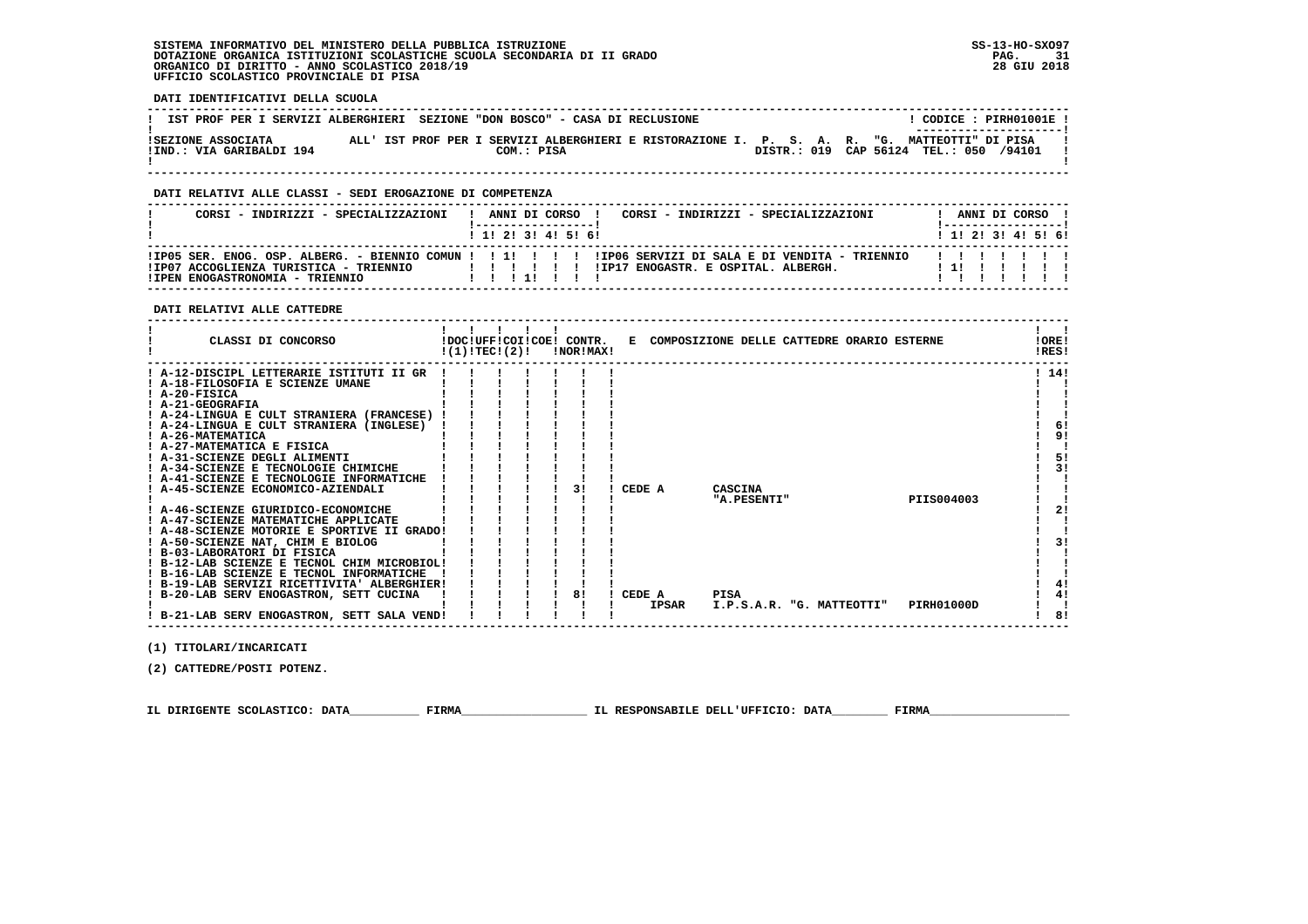**DATI IDENTIFICATIVI DELLA SCUOLA**

| IST PROF PER I SERVIZI ALBERGHIERI G. MATTEOTTI |  |  |            |                                                                                               |  |  | CODICE: PIRH01050V !<br>---------------------- |  |  |
|-------------------------------------------------|--|--|------------|-----------------------------------------------------------------------------------------------|--|--|------------------------------------------------|--|--|
| ICORSO SERALE<br>IIND.: VIA GARIBALDI 194       |  |  | COM.: PISA | DELL' IST PROF PER I SERVIZI ALBERGHIERI E RISTORAZIONE I. P. S. A. R. "G. MATTEOTTI" DI PISA |  |  | DISTR.: 019 CAP 56124 TEL.: 050 /94101         |  |  |
|                                                 |  |  |            |                                                                                               |  |  |                                                |  |  |

 **------------------------------------------------------------------------------------------------------------------------------------**

#### **DATI RELATIVI ALLE CLASSI - SEDI EROGAZIONE DI COMPETENZA**

| CORSI - INDIRIZZI - SPECIALIZZAZIONI                                                              | CORSI - INDIRIZZI - SPECIALIZZAZIONI<br>ANNI DI CORSO                                                                                                                                                                         | ANNI DI CORSO !                             |
|---------------------------------------------------------------------------------------------------|-------------------------------------------------------------------------------------------------------------------------------------------------------------------------------------------------------------------------------|---------------------------------------------|
|                                                                                                   | 1 1 2 3 3 4 5 6                                                                                                                                                                                                               | $1 \; 1 \; 2 \; 3 \; 1 \; 4 \; 5 \; 6 \; 6$ |
| IIP16 SERV. COMMERC.<br>!IPC1 INDIRIZZO A ELABORAZIONE MANUALE<br>!IPEN ENOGASTRONOMIA - TRIENNIO | !IPO5 SER. ENOG. OSP. ALBERG. - BIENNIO COMUN!!!!!!!!!!!PO8 SERVIZI COMMERCIALI BIENNIO - TRIENNIO  !!!!!!!!!<br>!IP17 ENOGASTR. E OSPITAL. ALBERGH.<br>!IPCP PROM.NE COMMER.LE E PUBBL.RIA - OPZIONE<br>.<br>1 1 1 1 1 1 1 1 | ! 1! !                                      |

 **DATI RELATIVI ALLE CATTEDRE**

| CLASSI DI CONCORSO                                                                                                                                                                    | !DOC!UFF!COI!COE! CONTR.<br>!(1)!TEC!(2)! |    |    | !NOR!MAX! |     |                                            | E COMPOSIZIONE DELLE CATTEDRE ORARIO ESTERNE |                   | !ORE!<br>!RES! |
|---------------------------------------------------------------------------------------------------------------------------------------------------------------------------------------|-------------------------------------------|----|----|-----------|-----|--------------------------------------------|----------------------------------------------|-------------------|----------------|
| ! A-10-DISCIPLINE GRAFICO-PUBBLICITARIE<br>! A-12-DISCIPL LETTERARIE ISTITUTI II GR<br>! A-17-DISEG STORIA ARTE ISTITUTI II GR<br>! A-18-FILOSOFIA E SCIENZE UMANE<br>$I$ A-20-FISICA | 21                                        |    |    |           |     |                                            |                                              |                   | 3!<br>6!       |
| ! A-21-GEOGRAFIA<br>A-24-LINGUA E CULT STRANIERA (FRANCESE)                                                                                                                           | 11                                        |    |    | 1! 13!    | 51  | COMPLETA CON PISA                          | IS "E. SANTONI"                              | PIIS003007        | 31             |
| A-24-LINGUA E CULT STRANIERA (INGLESE)                                                                                                                                                | 1!                                        |    |    | 1! 16!    | 31  | COMPLETA CON PISA<br><b>IPSAR</b>          | I.P.S.A.R. "G. MATTEOTTI"                    | <b>PIRH01000D</b> |                |
| ! A-26-MATEMATICA<br>A-27-MATEMATICA E FISICA<br>! A-31-SCIENZE DEGLI ALIMENTI                                                                                                        | 11<br>11                                  | 11 | 11 | 81        |     | COMPLETA CON PISA                          |                                              |                   | 6!<br>21       |
| ! A-34-SCIENZE E TECNOLOGIE CHIMICHE<br>! A-41-SCIENZE E TECNOLOGIE INFORMATICHE                                                                                                      |                                           |    |    |           | 10! | <b>IPSAR</b>                               | I.P.S.A.R. "G. MATTEOTTI"                    | <b>PIRH01000D</b> | 3!             |
| A-45-SCIENZE ECONOMICO-AZIENDALI                                                                                                                                                      | 2!                                        | 11 |    | 81        |     | CEDE A                                     | <b>PISA</b><br>ISTITUTO SUPERIORE "GALILE    | <b>PIIS00700E</b> |                |
| A-46-SCIENZE GIURIDICO-ECONOMICHE                                                                                                                                                     | 11                                        |    |    | 1! 10!    |     | COMPLETA CON PISA<br><b>IPSAR</b><br>E CON | I.P.S.A.R. "G. MATTEOTTI"<br>PISA            | PIRH01000D        |                |
| ! A-47-SCIENZE MATEMATICHE APPLICATE<br>! A-48-SCIENZE MOTORIE E SPORTIVE II GRADO!                                                                                                   |                                           |    |    |           | 41  |                                            | IS "E. SANTONI"                              | PIIS003007        |                |
| ! A-50-SCIENZE NAT, CHIM E BIOLOG<br>! A-54-STORIA DELL'ARTE                                                                                                                          |                                           |    |    |           |     |                                            |                                              |                   | 3!             |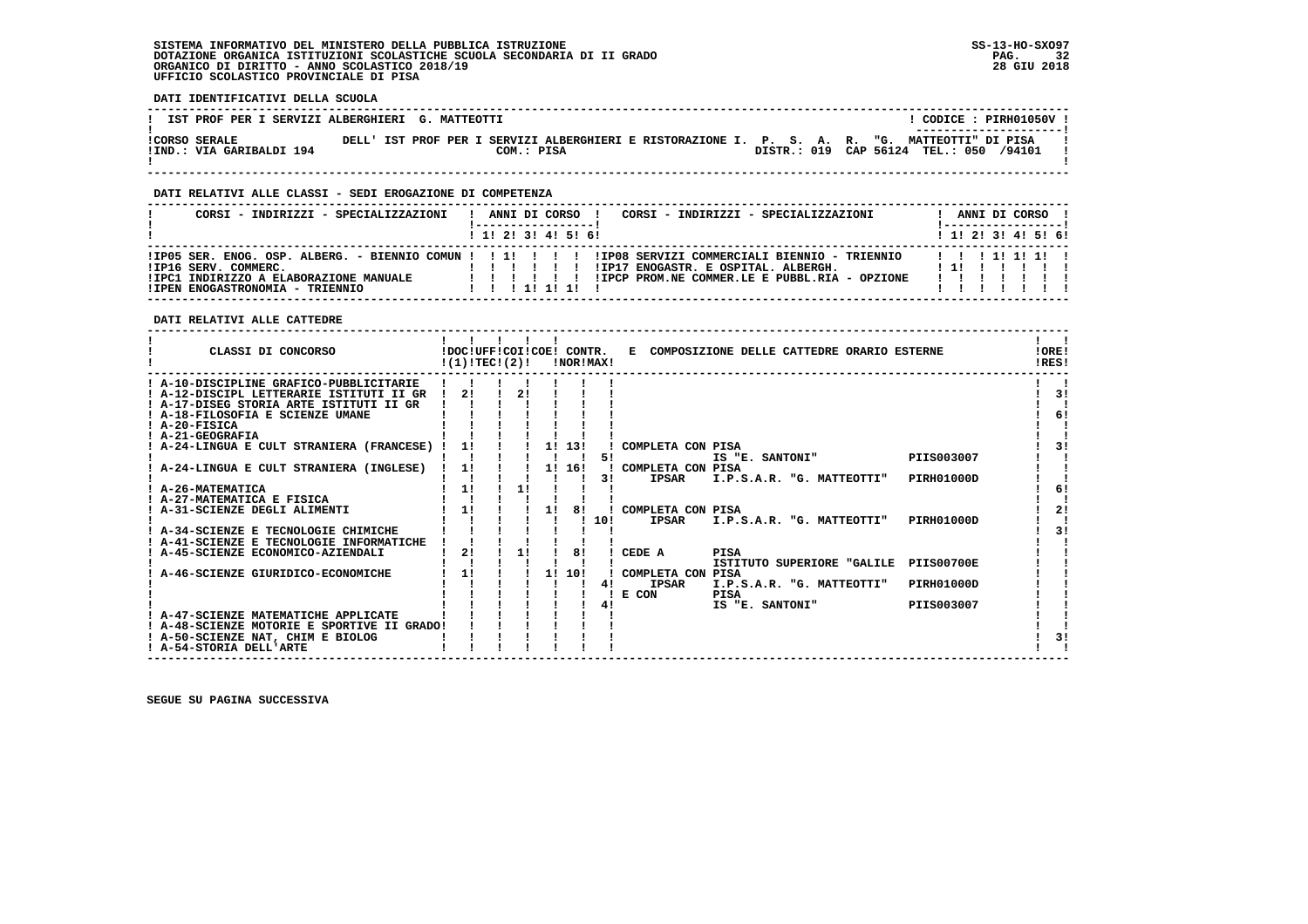**DATI IDENTIFICATIVI DELLA SCUOLA**

| IST PROF PER I SERVIZI ALBERGHIERI G. MATTEOTTI |            |                                                                                               | CODICE: PIRH01050V !                   |
|-------------------------------------------------|------------|-----------------------------------------------------------------------------------------------|----------------------------------------|
| ICORSO SERALE<br>!IND.: VIA GARIBALDI 194       | COM.: PISA | DELL' IST PROF PER I SERVIZI ALBERGHIERI E RISTORAZIONE I. P. S. A. R. "G. MATTEOTTI" DI PISA | DISTR.: 019 CAP 56124 TEL.: 050 /94101 |

 **------------------------------------------------------------------------------------------------------------------------------------**

 **DATI RELATIVI ALLE CATTEDRE**

| CLASSI DI CONCORSO                                                                                                                                                                                                                                                                                                                                                                                                                                                                                                                                                                                                                                                                                                                                                                                                                                                                | $!(1)!TEC!(2)!$ $INORIMAX!$ |  |        |    | !DOC!UFF!COI!COE! CONTR. E COMPOSIZIONE DELLE CATTEDRE ORARIO ESTERNE |  |                           |  |            |  | !ORE!<br>!RES! |
|-----------------------------------------------------------------------------------------------------------------------------------------------------------------------------------------------------------------------------------------------------------------------------------------------------------------------------------------------------------------------------------------------------------------------------------------------------------------------------------------------------------------------------------------------------------------------------------------------------------------------------------------------------------------------------------------------------------------------------------------------------------------------------------------------------------------------------------------------------------------------------------|-----------------------------|--|--------|----|-----------------------------------------------------------------------|--|---------------------------|--|------------|--|----------------|
| ! A-66-TRATT TESTI DATI APPLIC INFORMATICA!<br>! B-03-LABORATORI DI FISICA<br>! B-04-LABORATORI DI LIUTERIA<br>! B-07-LABORATORIO DI OTTICA<br>! B-08-LAB PRODUZ INDUSTR ARTIG CERAMICA<br>! B-12-LAB SCIENZE E TECNOL CHIM MICROBIOL!<br>! B-14-LAB SCIENZE E TECNOL COSTRUZIONI<br>! B-15-LAB SC E TECNOL ELETTR ELETTRONIC<br>! B-16-LAB SCIENZE E TECNOL INFORMATICHE<br>! B-17-LAB SCIENZE E TECNOL MECCANICHE<br>! B-18-LAB SC E TECNOL TESS ABBIGL MODA<br>! B-19-LAB SERVIZI RICETTIVITA' ALBERGHIER!<br>! B-20-LAB SERV ENOGASTRON, SETT CUCINA<br>! B-21-LAB SERV ENOGASTRON, SETT SALA VEND!<br>! B-22-LAB TECNOL E TECN COMUNICAZ MULTIME!<br>! B-24-LAB SCIENZE E TECNOL NAUTICHE<br>! B-25-LAB SCIENZE E TECNOLCOSTR NAVALI<br>! B-26-LABORATORIO DI TECNOLOGIE DEL LEGNO!<br>! B-27-LABORATORIO DI TECNOLOGIE DEL MARMO!<br>! B-28-LABORATORIO DI TECNOLOGIE ORAFE | -11                         |  | 1! 12! | 61 | COMPLETA CON PISA<br>IPSAR                                            |  | I.P.S.A.R. "G. MATTEOTTI" |  | PIRH01000D |  | 41             |

 **(1) TITOLARI/INCARICATI**

 **(2) CATTEDRE/POSTI POTENZ.**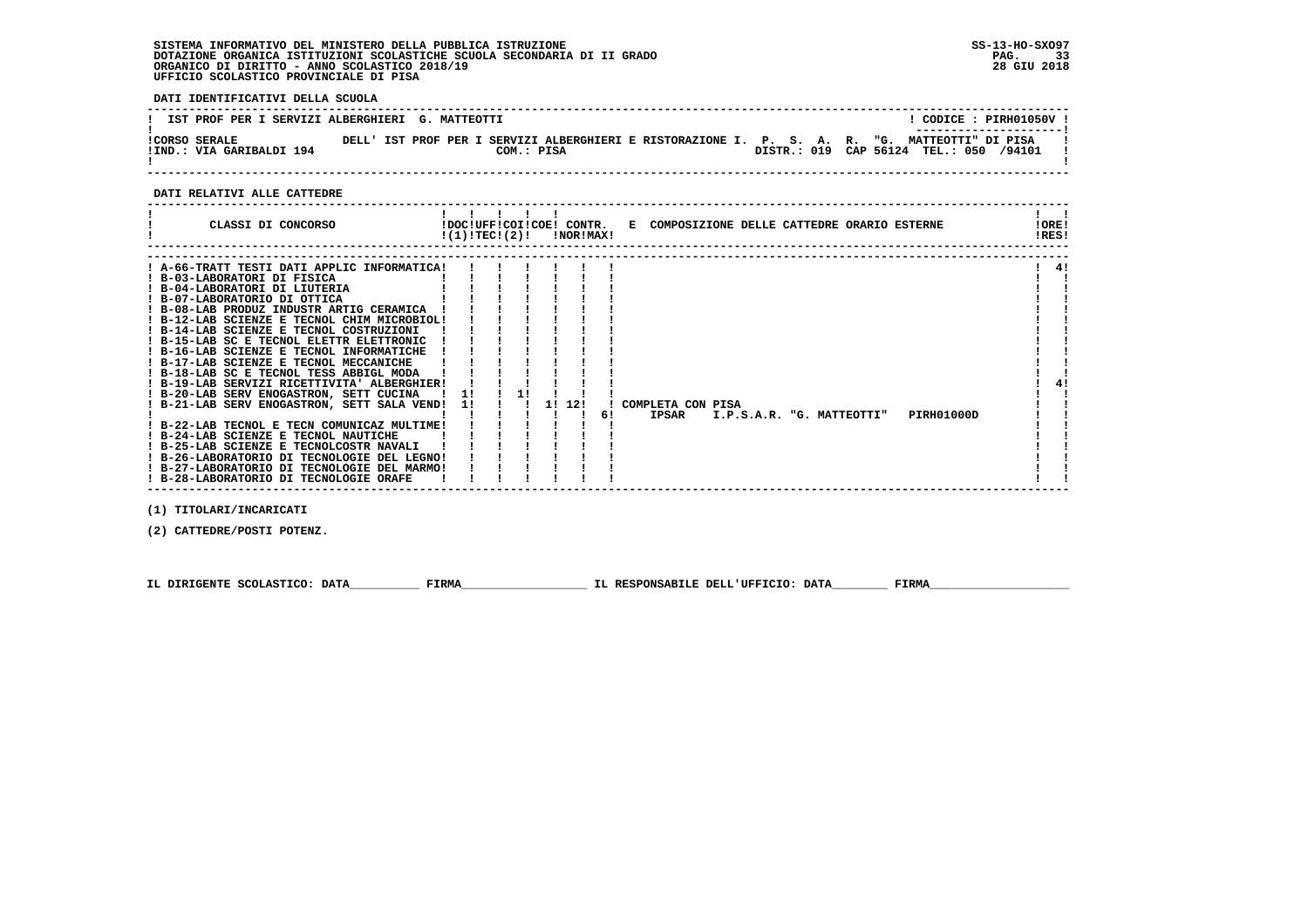**DATI IDENTIFICATIVI DELLA SCUOLA**

| IST PROF INDUSTRIA E ARTIGIANATO                | G. FASCETTI                                                |            |                                 | CODICE: PIRI00851B !<br>------------------- |
|-------------------------------------------------|------------------------------------------------------------|------------|---------------------------------|---------------------------------------------|
| <b>!CORSO SERALE</b><br>!IND.: VIA UGO RINDI 47 | DELL' IST PROF INDUSTRIA E ARTIGIANATO G. FASCETTI DI PISA | COM.: PISA | DISTR.: 019 CAP 56123 TEL.: 050 | /560137                                     |

 **------------------------------------------------------------------------------------------------------------------------------------**

#### **DATI RELATIVI ALLE CLASSI - SEDI EROGAZIONE DI COMPETENZA**

| CORSI - INDIRIZZI - SPECIALIZZAZIONI                                                                                                                                                        |   |  | ANNI DI CORSO       | CORSI - INDIRIZZI - SPECIALIZZAZIONI                                                                      | ANNI DI CORSO !                             |  |  |  |
|---------------------------------------------------------------------------------------------------------------------------------------------------------------------------------------------|---|--|---------------------|-----------------------------------------------------------------------------------------------------------|---------------------------------------------|--|--|--|
|                                                                                                                                                                                             |   |  | 1 1! 2! 3! 4! 5! 6! |                                                                                                           | $1 \; 1 \; 2 \; 3 \; 1 \; 4 \; 5 \; 6 \; 6$ |  |  |  |
| !IP03 ODONTOTECNICO BIENNIO- TRIENNIO<br>! IP09 MAN.NE ASSIS.ZA TEC. BIENNIO - TRIENNIO ! ! ! ! ! !<br>!IP20 ARTI AUS. PROF. SANIT.:ODONTOTECNICO<br>!IPC1 INDIRIZZO A ELABORAZIONE MANUALE | . |  |                     | !IP04 OTTICO BIENNIO - TRIENNIO<br>!IP14 MANUTENZ. E ASSIST. TECN.<br>IIP21 ARTI AUS. PROF. SANIT.:OTTICO |                                             |  |  |  |

 **DATI RELATIVI ALLE CATTEDRE**

| CLASSI DI CONCORSO                          | !(1)!TEC!(2)! |  |  | !DOC!UFF!COI!COE! CONTR.<br>!NOR!MAX! | E COMPOSIZIONE DELLE CATTEDRE ORARIO ESTERNE | 10RE1<br>!RES! |  |
|---------------------------------------------|---------------|--|--|---------------------------------------|----------------------------------------------|----------------|--|
| ! A-12-DISCIPL LETTERARIE ISTITUTI II GR    |               |  |  |                                       |                                              |                |  |
| ! A-15-DISCIPLINE SANITARIE                 |               |  |  |                                       |                                              |                |  |
| ! A-16-DISEG ARTIST MODELLAZ ODONTOTEC      |               |  |  |                                       |                                              |                |  |
| $I$ A-20-FISICA                             |               |  |  |                                       |                                              |                |  |
| ! A-21-GEOGRAFIA                            |               |  |  |                                       |                                              |                |  |
| ! A-26-MATEMATICA                           |               |  |  |                                       |                                              |                |  |
| ! A-27-MATEMATICA E FISICA                  |               |  |  |                                       |                                              |                |  |
| ! A-34-SCIENZE E TECNOLOGIE CHIMICHE        |               |  |  |                                       |                                              |                |  |
| ! A-37-COSTRUZ TECNOL E TECN RAPPR GRAFICA! |               |  |  |                                       |                                              |                |  |
| ! A-40-TECNOLOGIE ELETTRICHE ELETTRONICHE ! |               |  |  |                                       |                                              |                |  |
| ! A-41-SCIENZE E TECNOLOGIE INFORMATICHE    |               |  |  |                                       |                                              |                |  |
| ! A-42-SCIENZE E TECNOLOGIE MECCANICHE      |               |  |  |                                       |                                              |                |  |
| ! A-46-SCIENZE GIURIDICO-ECONOMICHE         |               |  |  |                                       |                                              |                |  |
| ! A-47-SCIENZE MATEMATICHE APPLICATE        |               |  |  |                                       |                                              |                |  |
| ! A-48-SCIENZE MOTORIE E SPORTIVE II GRADO! |               |  |  |                                       |                                              |                |  |
| ! A-50-SCIENZE NAT, CHIM E BIOLOG           |               |  |  |                                       |                                              |                |  |
| ! A-66-TRATT TESTI DATI APPLIC INFORMATICA! |               |  |  |                                       |                                              |                |  |
| ! B-03-LABORATORI DI FISICA                 |               |  |  |                                       |                                              |                |  |
| ! B-04-LABORATORI DI LIUTERIA               |               |  |  |                                       |                                              |                |  |
| ! B-06-LABORATORIO DI ODONTOTECNICA         |               |  |  |                                       |                                              |                |  |
| ! B-07-LABORATORIO DI OTTICA                |               |  |  |                                       |                                              |                |  |
| ! B-08-LAB PRODUZ INDUSTR ARTIG CERAMICA    |               |  |  |                                       |                                              |                |  |
| ! B-12-LAB SCIENZE E TECNOL CHIM MICROBIOL! |               |  |  |                                       |                                              |                |  |
| ! B-14-LAB SCIENZE E TECNOL COSTRUZIONI     |               |  |  |                                       |                                              |                |  |
| ! B-15-LAB SC E TECNOL ELETTR ELETTRONIC    |               |  |  |                                       |                                              |                |  |
| ! B-16-LAB SCIENZE E TECNOL INFORMATICHE    |               |  |  |                                       |                                              |                |  |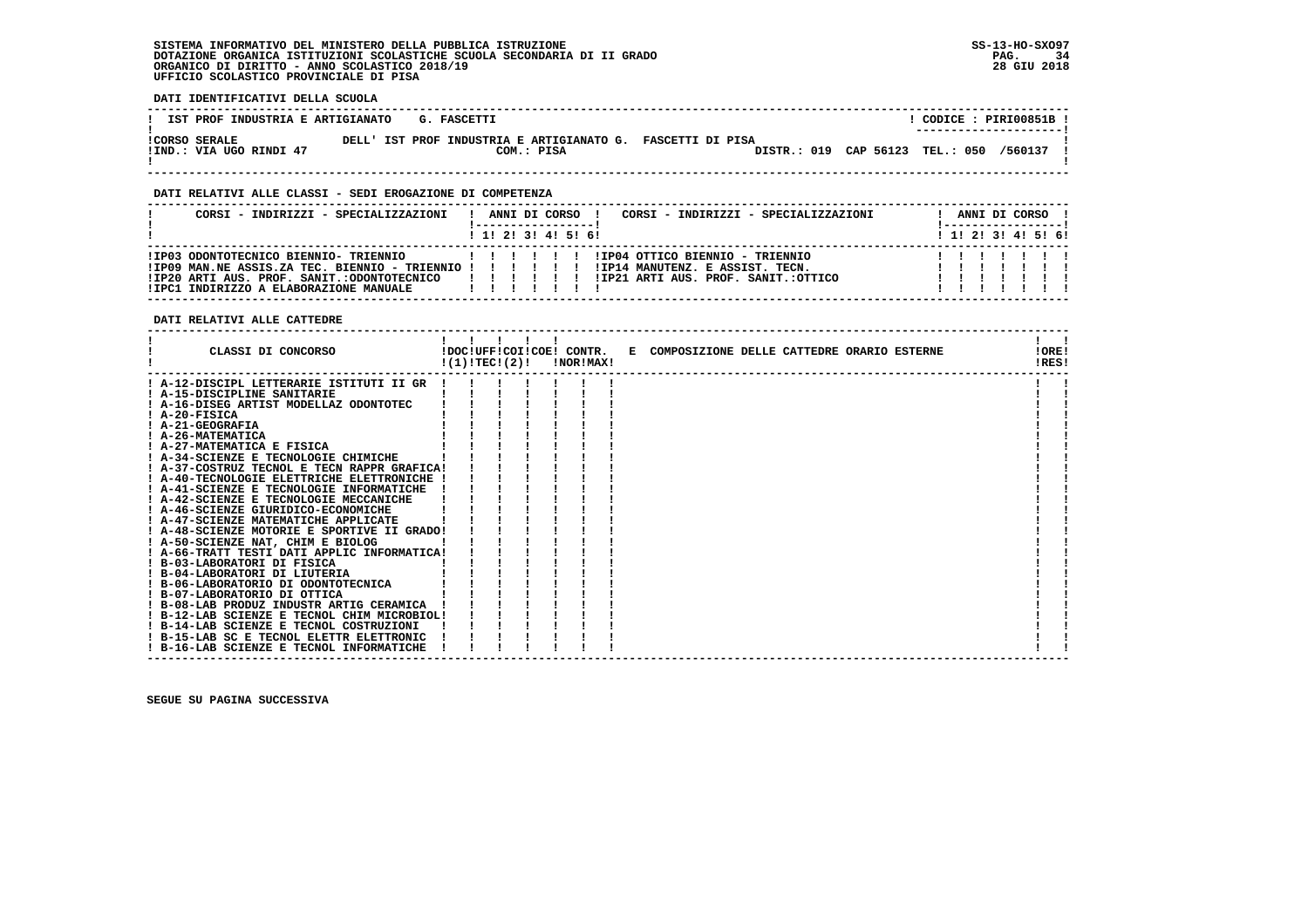**DATI IDENTIFICATIVI DELLA SCUOLA**

| IST PROF INDUSTRIA E ARTIGIANATO                | G. FASCETTI |            |                                                            |                                 | CODICE: PIRI00851B !<br>--------------------- |  |
|-------------------------------------------------|-------------|------------|------------------------------------------------------------|---------------------------------|-----------------------------------------------|--|
| <b>!CORSO SERALE</b><br>!IND.: VIA UGO RINDI 47 |             | COM.: PISA | DELL' IST PROF INDUSTRIA E ARTIGIANATO G. FASCETTI DI PISA | DISTR.: 019 CAP 56123 TEL.: 050 | /560137                                       |  |

 **------------------------------------------------------------------------------------------------------------------------------------**

#### **DATI RELATIVI ALLE CATTEDRE**

| CLASSI DI CONCORSO                                                                                                                                                                                                                                                                                                                                                                                     | !DOC!UFF!COI!COE! CONTR.<br>!(1)!TEC!(2)! |  | !NOR!MAX! | E COMPOSIZIONE DELLE CATTEDRE ORARIO ESTERNE | ! ORE!<br>IRES! |
|--------------------------------------------------------------------------------------------------------------------------------------------------------------------------------------------------------------------------------------------------------------------------------------------------------------------------------------------------------------------------------------------------------|-------------------------------------------|--|-----------|----------------------------------------------|-----------------|
| ! B-17-LAB SCIENZE E TECNOL MECCANICHE<br>! B-18-LAB SC E TECNOL TESS ABBIGL MODA<br>! B-20-LAB SERV ENOGASTRON, SETT CUCINA<br>! B-22-LAB TECNOL E TECN COMUNICAZ MULTIME!<br>! B-24-LAB SCIENZE E TECNOL NAUTICHE<br>! B-25-LAB SCIENZE E TECNOLCOSTR NAVALI<br>! B-26-LABORATORIO DI TECNOLOGIE DEL LEGNO!<br>! B-27-LABORATORIO DI TECNOLOGIE DEL MARMO!<br>! B-28-LABORATORIO DI TECNOLOGIE ORAFE |                                           |  |           |                                              |                 |

 **(1) TITOLARI/INCARICATI**

 **(2) CATTEDRE/POSTI POTENZ.**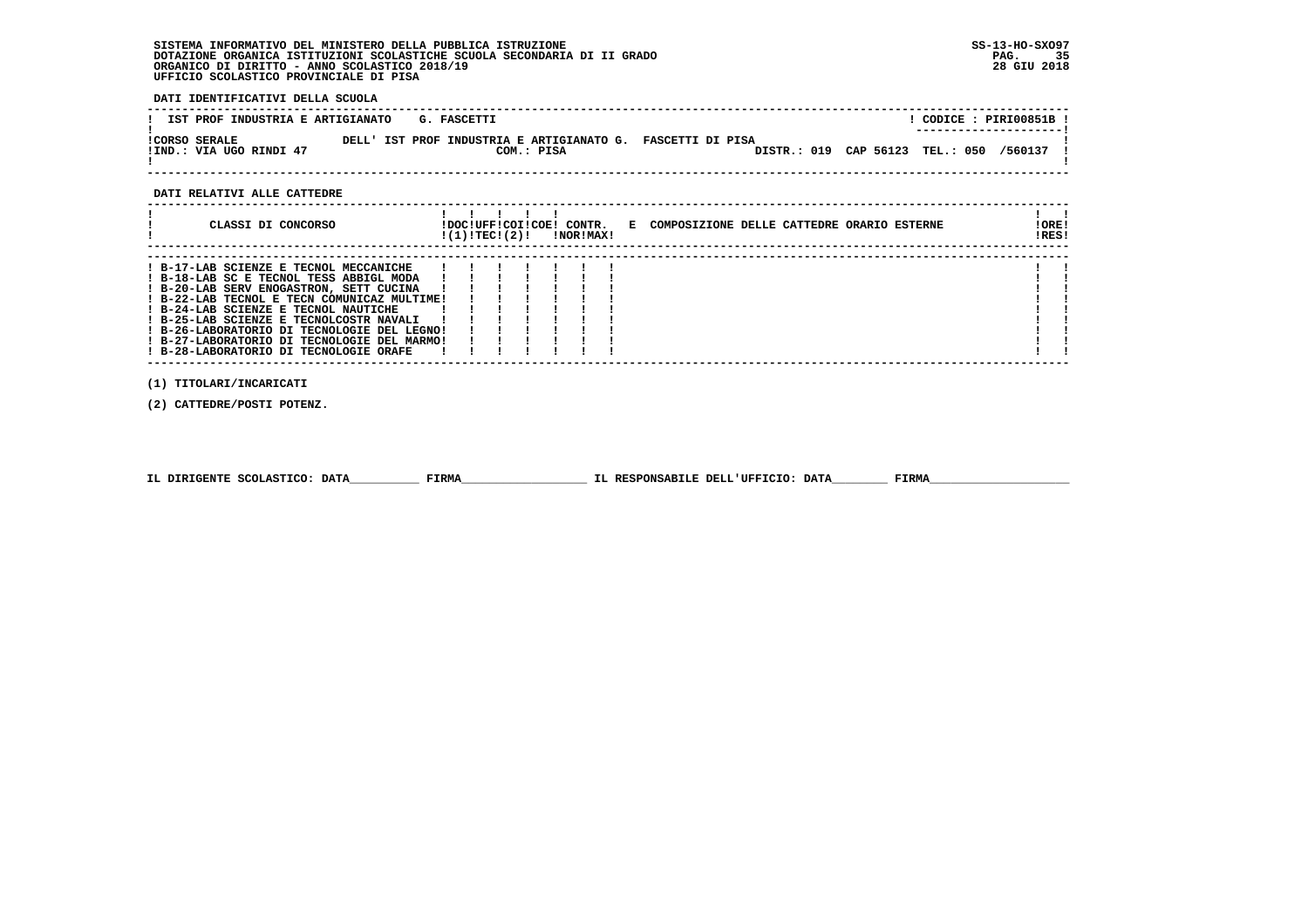**DATI IDENTIFICATIVI DELLA SCUOLA**

|                         |                                                                           | CODICE: PIRI02000G                      |
|-------------------------|---------------------------------------------------------------------------|-----------------------------------------|
| !IND.: VIA SALCIOLI, 11 | IST PROF INDUSTRIA E ARTIGIANATO IPSIA A.<br>PACINOTTI<br>COM.: PONTEDERA | DISTR.: 023 CAP 56025 TEL.: 0587 /21081 |

 **------------------------------------------------------------------------------------------------------------------------------------**

#### **DATI RELATIVI ALLE CLASSI - SEDI EROGAZIONE DI COMPETENZA**

| CORSI - INDIRIZZI - SPECIALIZZAZIONI                |                                        |  | ----------------- | CORSI - INDIRIZZI - SPECIALIZZAZIONI<br>ANNI DI CORSO ! |                      |  |                   | ANNI DI CORSO !<br>------------------ |  |
|-----------------------------------------------------|----------------------------------------|--|-------------------|---------------------------------------------------------|----------------------|--|-------------------|---------------------------------------|--|
|                                                     | ! 1! 2! 3! 4! 5! 6!                    |  |                   |                                                         |                      |  |                   | ! 1! 2! 3! 4! 5! 6!                   |  |
| !IP02 SERVIZI SOCIO-SANITARI BIENNIO-TRIENNIO !     |                                        |  |                   | !IP08 SERVIZI COMMERCIALI BIENNIO - TRIENNIO            |                      |  |                   |                                       |  |
| !IP09 MAN.NE ASSIS.ZA TEC. BIENNIO - TRIENNIO !! 2! |                                        |  |                   | !IP10 PROD. INDUSTR. ARTIG. - BIENNIO COMUNE            | $1 \quad 1 \quad 21$ |  |                   |                                       |  |
| IIP13 IND. E ARTIG. MADE IN ITALY                   | 121 1 1 1 1                            |  |                   | IIP14 MANUTENZ. E ASSIST. TECN.                         | I 51.                |  |                   |                                       |  |
| !IP16 SERV. COMMERC.                                |                                        |  |                   | !IP19 SERVIZI SANITA' E ASSIST. SOC.                    | $1 - 11$             |  |                   |                                       |  |
| !IPAG ARTIGIANATO - TRIENNIO                        |                                        |  |                   | !IPAI APP. IMP. SER. TEC. IND. CIV. - OPZIONE           |                      |  | 1 1 1 1 1 2 1 1 1 |                                       |  |
| !IPC1 INDIRIZZO A ELABORAZIONE MANUALE              |                                        |  |                   | !IPID INDUSTRIA - TRIENNIO                              |                      |  |                   |                                       |  |
| !IPMM MAN.NE DEI MEZZI DI TRASPORTO - OPZIONE !     |                                        |  | 1 2 1 3 1 2 1     | !IPOM OPERAT. ALLA RIPARAZ. VEICOLI A MOTORE            | $1 \t1 \t21$         |  |                   |                                       |  |
| !IPOU OPERATORE DI IMPIANTI TERMOIDRAULICI          |                                        |  |                   | !IPTS PRODUZIONI TESSILI SARTORIALI - OPZIONE           |                      |  | 1 1 1 2 1 2 1 2 1 |                                       |  |
| IITP3 POTENZIAMENTO SCIENTIFICO                     | $\mathbf{1}$ $\mathbf{1}$ $\mathbf{1}$ |  |                   | !ITP5 POT. SOCIO ECONOMICO E PER LA LEGALITA'           |                      |  |                   |                                       |  |
| !LIP1 POTENZIAMENTO UMANISTICO                      |                                        |  |                   | !LIP2 POTENZIAMENTO LINGUISTICO                         |                      |  |                   |                                       |  |
| !LIP4 POTENZIAMENTO ARTISTICO E MUSICALE            |                                        |  |                   |                                                         |                      |  |                   |                                       |  |

#### **DATI RELATIVI ALLE CATTEDRE**

| !ORE!<br>!RES! |     |
|----------------|-----|
|                |     |
|                |     |
|                |     |
|                |     |
|                |     |
|                |     |
|                |     |
|                |     |
|                |     |
|                |     |
|                | 6!  |
|                |     |
|                |     |
|                | 12! |
|                |     |
|                |     |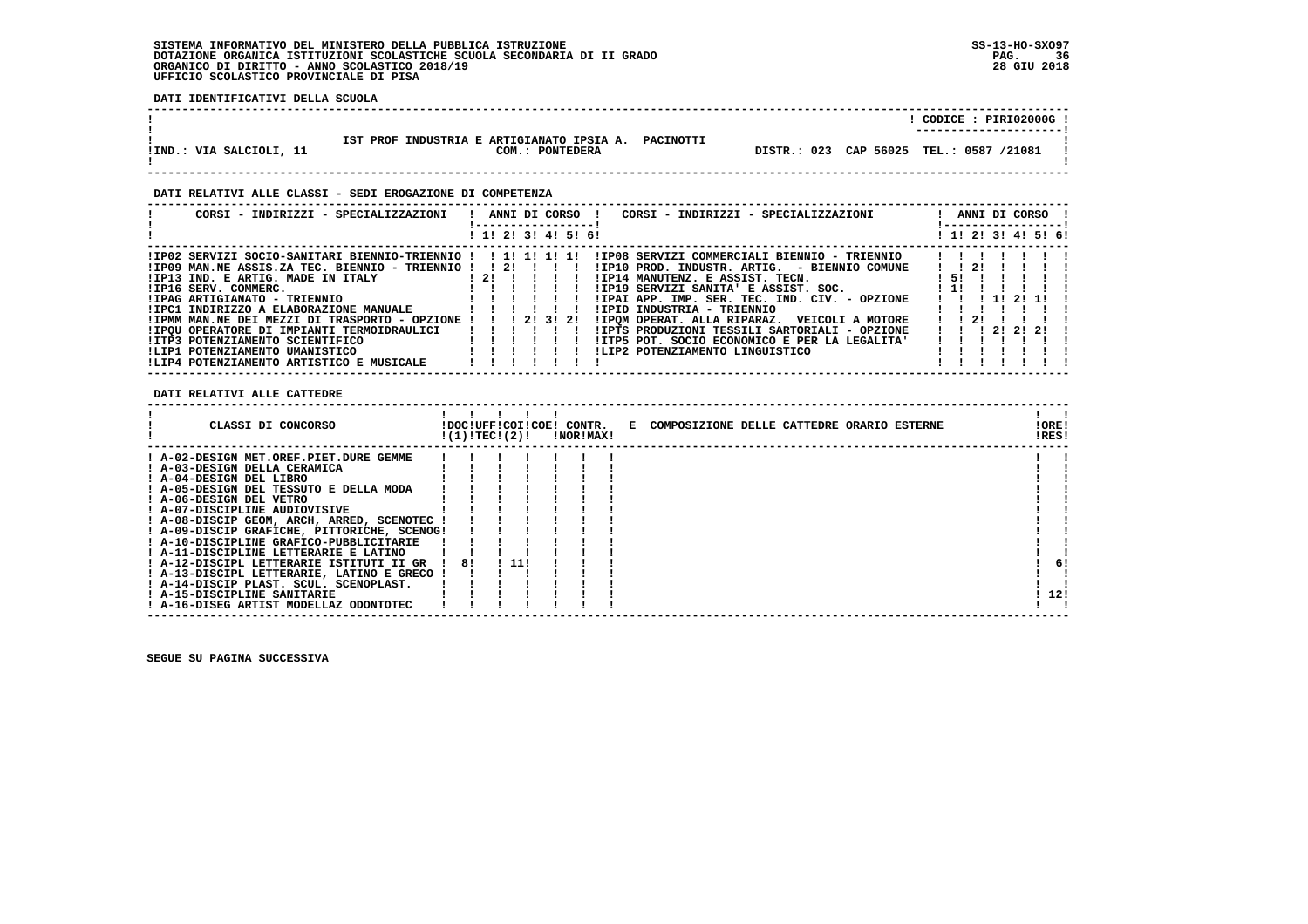**DATI IDENTIFICATIVI DELLA SCUOLA**

|                         |                                                                        | CODICE: PIRI02000G !<br>---------------------- |
|-------------------------|------------------------------------------------------------------------|------------------------------------------------|
| !IND.: VIA SALCIOLI, 11 | IST PROF INDUSTRIA E ARTIGIANATO IPSIA A. PACINOTTI<br>COM.: PONTEDERA | DISTR.: 023 CAP 56025 TEL.: 0587 /21081        |

 **------------------------------------------------------------------------------------------------------------------------------------**

 **DATI RELATIVI ALLE CATTEDRE**

| $\frac{1}{2}$<br>2!<br>21<br>! 10! CEDE A<br>SAN MINIATO<br>$\mathbf{I}$<br>PIPS010000<br>L.S.<br><b>MARCONI</b><br>$\mathbf{I}$<br>$\frac{1}{2}$<br>$\mathbf{I}$<br>A-18-FILOSOFIA E SCIENZE UMANE<br>$3!$ CEDE A<br>PONTEDERA<br>I.P.I.A. IPSIA PACINOTTI<br>PIRI020512<br>! A-19-FILOSOFIA E STORIA<br>$1 \quad 11$<br>11<br>! A-20-FISICA<br>71<br>! A-24-LINGUA E CULT STRANIERA (FRANCESE) !<br>6! CEDE A<br><b>PONTEDERA</b><br>I.P.I.A. IPSIA PACINOTTI<br>PIRI020512<br>! A-24-LINGUA E CULT STRANIERA (INGLESE) ! 6!<br>$\frac{1}{6}$<br>31<br>! A-24-LINGUA E CULT STRANIERA (SPAGNOLO) !<br>! A-24-LINGUA E CULT STRANIERA (TEDESCO) !<br>$\begin{array}{cccc} 1 & 1 & 1 & 1 \\ 1 & 6 & 1 & 6 \end{array}$<br>! A-24-LINGUA E CULT STRANIERA (RUSSO)<br>11<br>! 16! COMPLETA CON PONTEDERA<br>! A-26-MATEMATICA<br>I.P.I.A. IPSIA PACINOTTI<br>PIRI020512<br>31<br>! A-27-MATEMATICA E FISICA<br>21<br>! A-29-MUSICA ISTITUTI II GRADO<br>11<br>2!<br>11<br>! A-34-SCIENZE E TECNOLOGIE CHIMICHE<br>! A-37-COSTRUZ TECNOL E TECN RAPPR GRAFICA!<br>$1 \quad 41$<br>4! CEDE A PONTEDERA<br>A-40-TECNOLOGIE ELETTRICHE ELETTRONICHE<br>41<br>I.P.I.A. IPSIA PACINOTTI<br>PIRI020512<br>$1 \quad 61$<br>6!<br>4! CEDE A PONTEDERA<br>$\frac{1}{1}$<br>I.P.I.A. IPSIA PACINOTTI<br>PIRI020512<br>$\frac{1}{1}$ $\frac{1}{2}$<br>12!<br>! A-44-TECNOL TESSILI, ABBIGL E MODA<br>$1 \quad 31$<br>1!<br>! A-45-SCIENZE ECONOMICO-AZIENDALI<br>! 14! COMPLETA CON PONTEDERA<br>I.P.I.A. IPSIA PACINOTTI<br>3 I<br>PIRI020512<br>$\mathbf{I}$<br>2!<br>2!<br>! 10! CEDE A<br>A-46-SCIENZE GIURIDICO-ECONOMICHE<br><b>PISA</b><br>ISTITUTO SUPERIORE "GALILE PIIS00700E<br>Π.<br>4! ED A<br><b>PONTEDERA</b><br>I.P.I.A. IPSIA PACINOTTI<br>PIRI020512<br>- 11<br>A-47-SCIENZE MATEMATICHE APPLICATE | CLASSI DI CONCORSO                       | !DOC!UFF!COI!COE! CONTR.<br>!(1)!TEC!(2)! |                 |  | !NOR!MAX! | E COMPOSIZIONE DELLE CATTEDRE ORARIO ESTERNE | !ORE!<br>!RES! |
|--------------------------------------------------------------------------------------------------------------------------------------------------------------------------------------------------------------------------------------------------------------------------------------------------------------------------------------------------------------------------------------------------------------------------------------------------------------------------------------------------------------------------------------------------------------------------------------------------------------------------------------------------------------------------------------------------------------------------------------------------------------------------------------------------------------------------------------------------------------------------------------------------------------------------------------------------------------------------------------------------------------------------------------------------------------------------------------------------------------------------------------------------------------------------------------------------------------------------------------------------------------------------------------------------------------------------------------------------------------------------------------------------------------------------------------------------------------------------------------------------------------------------------------------------------------------------------------------------------------------------------------------------------------------------------------------------------------------------------------------------------------------------------------------------------|------------------------------------------|-------------------------------------------|-----------------|--|-----------|----------------------------------------------|----------------|
|                                                                                                                                                                                                                                                                                                                                                                                                                                                                                                                                                                                                                                                                                                                                                                                                                                                                                                                                                                                                                                                                                                                                                                                                                                                                                                                                                                                                                                                                                                                                                                                                                                                                                                                                                                                                        | ! A-17-DISEG STORIA ARTE ISTITUTI II GR  |                                           |                 |  |           |                                              |                |
|                                                                                                                                                                                                                                                                                                                                                                                                                                                                                                                                                                                                                                                                                                                                                                                                                                                                                                                                                                                                                                                                                                                                                                                                                                                                                                                                                                                                                                                                                                                                                                                                                                                                                                                                                                                                        |                                          |                                           |                 |  |           |                                              |                |
|                                                                                                                                                                                                                                                                                                                                                                                                                                                                                                                                                                                                                                                                                                                                                                                                                                                                                                                                                                                                                                                                                                                                                                                                                                                                                                                                                                                                                                                                                                                                                                                                                                                                                                                                                                                                        |                                          |                                           |                 |  |           |                                              |                |
|                                                                                                                                                                                                                                                                                                                                                                                                                                                                                                                                                                                                                                                                                                                                                                                                                                                                                                                                                                                                                                                                                                                                                                                                                                                                                                                                                                                                                                                                                                                                                                                                                                                                                                                                                                                                        |                                          |                                           |                 |  |           |                                              |                |
|                                                                                                                                                                                                                                                                                                                                                                                                                                                                                                                                                                                                                                                                                                                                                                                                                                                                                                                                                                                                                                                                                                                                                                                                                                                                                                                                                                                                                                                                                                                                                                                                                                                                                                                                                                                                        |                                          |                                           |                 |  |           |                                              |                |
|                                                                                                                                                                                                                                                                                                                                                                                                                                                                                                                                                                                                                                                                                                                                                                                                                                                                                                                                                                                                                                                                                                                                                                                                                                                                                                                                                                                                                                                                                                                                                                                                                                                                                                                                                                                                        | ! A-21-GEOGRAFIA                         |                                           |                 |  |           |                                              |                |
|                                                                                                                                                                                                                                                                                                                                                                                                                                                                                                                                                                                                                                                                                                                                                                                                                                                                                                                                                                                                                                                                                                                                                                                                                                                                                                                                                                                                                                                                                                                                                                                                                                                                                                                                                                                                        |                                          |                                           |                 |  |           |                                              |                |
|                                                                                                                                                                                                                                                                                                                                                                                                                                                                                                                                                                                                                                                                                                                                                                                                                                                                                                                                                                                                                                                                                                                                                                                                                                                                                                                                                                                                                                                                                                                                                                                                                                                                                                                                                                                                        |                                          |                                           |                 |  |           |                                              |                |
|                                                                                                                                                                                                                                                                                                                                                                                                                                                                                                                                                                                                                                                                                                                                                                                                                                                                                                                                                                                                                                                                                                                                                                                                                                                                                                                                                                                                                                                                                                                                                                                                                                                                                                                                                                                                        |                                          |                                           |                 |  |           |                                              |                |
|                                                                                                                                                                                                                                                                                                                                                                                                                                                                                                                                                                                                                                                                                                                                                                                                                                                                                                                                                                                                                                                                                                                                                                                                                                                                                                                                                                                                                                                                                                                                                                                                                                                                                                                                                                                                        |                                          |                                           |                 |  |           |                                              |                |
|                                                                                                                                                                                                                                                                                                                                                                                                                                                                                                                                                                                                                                                                                                                                                                                                                                                                                                                                                                                                                                                                                                                                                                                                                                                                                                                                                                                                                                                                                                                                                                                                                                                                                                                                                                                                        |                                          |                                           |                 |  |           |                                              |                |
|                                                                                                                                                                                                                                                                                                                                                                                                                                                                                                                                                                                                                                                                                                                                                                                                                                                                                                                                                                                                                                                                                                                                                                                                                                                                                                                                                                                                                                                                                                                                                                                                                                                                                                                                                                                                        |                                          |                                           |                 |  |           |                                              |                |
|                                                                                                                                                                                                                                                                                                                                                                                                                                                                                                                                                                                                                                                                                                                                                                                                                                                                                                                                                                                                                                                                                                                                                                                                                                                                                                                                                                                                                                                                                                                                                                                                                                                                                                                                                                                                        |                                          |                                           |                 |  |           |                                              |                |
|                                                                                                                                                                                                                                                                                                                                                                                                                                                                                                                                                                                                                                                                                                                                                                                                                                                                                                                                                                                                                                                                                                                                                                                                                                                                                                                                                                                                                                                                                                                                                                                                                                                                                                                                                                                                        |                                          |                                           |                 |  |           |                                              |                |
|                                                                                                                                                                                                                                                                                                                                                                                                                                                                                                                                                                                                                                                                                                                                                                                                                                                                                                                                                                                                                                                                                                                                                                                                                                                                                                                                                                                                                                                                                                                                                                                                                                                                                                                                                                                                        |                                          |                                           |                 |  |           |                                              |                |
|                                                                                                                                                                                                                                                                                                                                                                                                                                                                                                                                                                                                                                                                                                                                                                                                                                                                                                                                                                                                                                                                                                                                                                                                                                                                                                                                                                                                                                                                                                                                                                                                                                                                                                                                                                                                        |                                          |                                           |                 |  |           |                                              |                |
|                                                                                                                                                                                                                                                                                                                                                                                                                                                                                                                                                                                                                                                                                                                                                                                                                                                                                                                                                                                                                                                                                                                                                                                                                                                                                                                                                                                                                                                                                                                                                                                                                                                                                                                                                                                                        |                                          |                                           |                 |  |           |                                              |                |
|                                                                                                                                                                                                                                                                                                                                                                                                                                                                                                                                                                                                                                                                                                                                                                                                                                                                                                                                                                                                                                                                                                                                                                                                                                                                                                                                                                                                                                                                                                                                                                                                                                                                                                                                                                                                        |                                          |                                           |                 |  |           |                                              |                |
|                                                                                                                                                                                                                                                                                                                                                                                                                                                                                                                                                                                                                                                                                                                                                                                                                                                                                                                                                                                                                                                                                                                                                                                                                                                                                                                                                                                                                                                                                                                                                                                                                                                                                                                                                                                                        |                                          |                                           |                 |  |           |                                              |                |
|                                                                                                                                                                                                                                                                                                                                                                                                                                                                                                                                                                                                                                                                                                                                                                                                                                                                                                                                                                                                                                                                                                                                                                                                                                                                                                                                                                                                                                                                                                                                                                                                                                                                                                                                                                                                        | ! A-41-SCIENZE E TECNOLOGIE INFORMATICHE |                                           |                 |  |           |                                              |                |
|                                                                                                                                                                                                                                                                                                                                                                                                                                                                                                                                                                                                                                                                                                                                                                                                                                                                                                                                                                                                                                                                                                                                                                                                                                                                                                                                                                                                                                                                                                                                                                                                                                                                                                                                                                                                        | ! A-42-SCIENZE E TECNOLOGIE MECCANICHE   |                                           |                 |  |           |                                              |                |
|                                                                                                                                                                                                                                                                                                                                                                                                                                                                                                                                                                                                                                                                                                                                                                                                                                                                                                                                                                                                                                                                                                                                                                                                                                                                                                                                                                                                                                                                                                                                                                                                                                                                                                                                                                                                        |                                          |                                           |                 |  |           |                                              |                |
|                                                                                                                                                                                                                                                                                                                                                                                                                                                                                                                                                                                                                                                                                                                                                                                                                                                                                                                                                                                                                                                                                                                                                                                                                                                                                                                                                                                                                                                                                                                                                                                                                                                                                                                                                                                                        |                                          |                                           |                 |  |           |                                              |                |
|                                                                                                                                                                                                                                                                                                                                                                                                                                                                                                                                                                                                                                                                                                                                                                                                                                                                                                                                                                                                                                                                                                                                                                                                                                                                                                                                                                                                                                                                                                                                                                                                                                                                                                                                                                                                        |                                          |                                           |                 |  |           |                                              |                |
|                                                                                                                                                                                                                                                                                                                                                                                                                                                                                                                                                                                                                                                                                                                                                                                                                                                                                                                                                                                                                                                                                                                                                                                                                                                                                                                                                                                                                                                                                                                                                                                                                                                                                                                                                                                                        |                                          |                                           |                 |  |           |                                              |                |
|                                                                                                                                                                                                                                                                                                                                                                                                                                                                                                                                                                                                                                                                                                                                                                                                                                                                                                                                                                                                                                                                                                                                                                                                                                                                                                                                                                                                                                                                                                                                                                                                                                                                                                                                                                                                        |                                          |                                           |                 |  |           |                                              |                |
|                                                                                                                                                                                                                                                                                                                                                                                                                                                                                                                                                                                                                                                                                                                                                                                                                                                                                                                                                                                                                                                                                                                                                                                                                                                                                                                                                                                                                                                                                                                                                                                                                                                                                                                                                                                                        |                                          |                                           |                 |  |           |                                              |                |
|                                                                                                                                                                                                                                                                                                                                                                                                                                                                                                                                                                                                                                                                                                                                                                                                                                                                                                                                                                                                                                                                                                                                                                                                                                                                                                                                                                                                                                                                                                                                                                                                                                                                                                                                                                                                        |                                          |                                           |                 |  |           |                                              |                |
|                                                                                                                                                                                                                                                                                                                                                                                                                                                                                                                                                                                                                                                                                                                                                                                                                                                                                                                                                                                                                                                                                                                                                                                                                                                                                                                                                                                                                                                                                                                                                                                                                                                                                                                                                                                                        |                                          |                                           |                 |  |           |                                              |                |
| -3 I<br>81<br>! A-48-SCIENZE MOTORIE E SPORTIVE II GRADO!                                                                                                                                                                                                                                                                                                                                                                                                                                                                                                                                                                                                                                                                                                                                                                                                                                                                                                                                                                                                                                                                                                                                                                                                                                                                                                                                                                                                                                                                                                                                                                                                                                                                                                                                              |                                          |                                           | $\overline{3}1$ |  |           |                                              |                |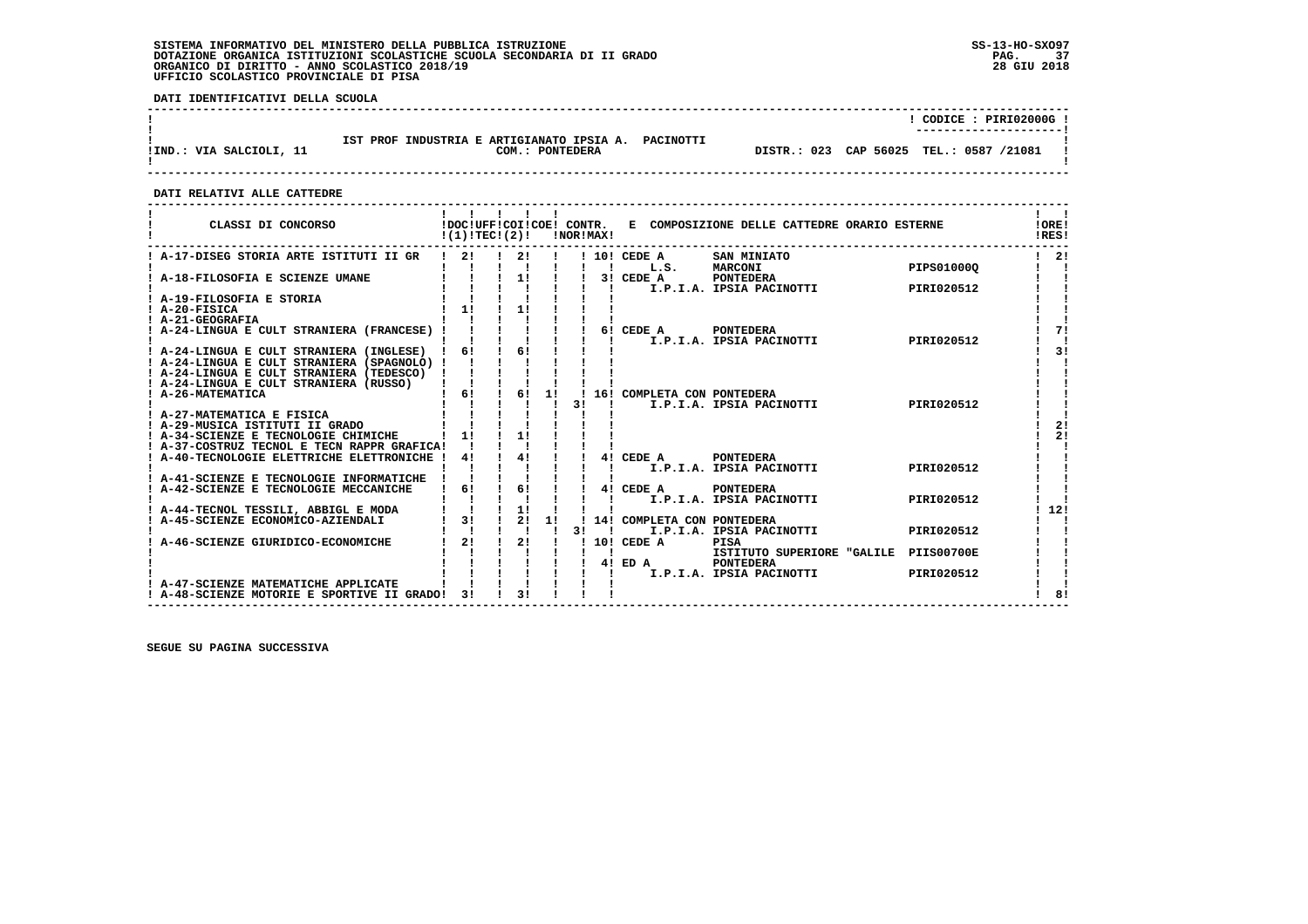**DATI IDENTIFICATIVI DELLA SCUOLA**

|                         |                                                                        |                                         | CODICE: PIRI02000G !<br>---------------------- |
|-------------------------|------------------------------------------------------------------------|-----------------------------------------|------------------------------------------------|
| !IND.: VIA SALCIOLI, 11 | IST PROF INDUSTRIA E ARTIGIANATO IPSIA A. PACINOTTI<br>COM.: PONTEDERA | DISTR.: 023 CAP 56025 TEL.: 0587 /21081 |                                                |

 **------------------------------------------------------------------------------------------------------------------------------------**

#### **DATI RELATIVI ALLE CATTEDRE**

| CLASSI DI CONCORSO                                                                   | !(1)!TEC!(2)! |    | !DOC!UFF!COI!COE! CONTR. | !NOR!MAX! |                   | E COMPOSIZIONE DELLE CATTEDRE ORARIO ESTERNE |            | !ORE!<br>!RES! |
|--------------------------------------------------------------------------------------|---------------|----|--------------------------|-----------|-------------------|----------------------------------------------|------------|----------------|
| ! A-50-SCIENZE NAT, CHIM E BIOLOG                                                    | 11            |    | 11                       |           | 6! CEDE A<br>L.S. | SAN MINIATO<br>MARCONI                       | PIPS010000 |                |
| ! A-54-STORIA DELL'ARTE                                                              | 1!            |    | 1!                       |           |                   |                                              |            |                |
| ! A-61-TECNOL E TECN COMUNICAZ MULTIMEDIA !                                          |               |    |                          |           |                   |                                              |            |                |
| ! A-62-TECNOL E TECNICHE PER LA GRAFICA                                              |               |    |                          |           |                   |                                              |            |                |
| ! A-65-TEORIA E TECNICA COMUNICAZIONE                                                |               |    |                          |           |                   |                                              |            |                |
| ! A-66-TRATT TESTI DATI APPLIC INFORMATICA!                                          |               |    | 1!                       |           |                   |                                              |            |                |
| ! B-02-CONV LINGUA STRANIERA (FRANCESE)                                              |               |    |                          |           |                   |                                              |            |                |
| ! B-02-CONV LINGUA STRANIERA (INGLESE)                                               |               |    |                          |           |                   |                                              |            |                |
| ! B-02-CONV LINGUA STRANIERA (TEDESCO)                                               |               |    |                          |           |                   |                                              |            |                |
| ! B-02-CONV LINGUA STRANIERA (RUSSO)                                                 |               |    |                          |           |                   |                                              |            |                |
| ! B-03-LABORATORI DI FISICA                                                          |               |    |                          |           |                   |                                              |            | 2!             |
| ! B-04-LABORATORI DI LIUTERIA                                                        |               |    |                          |           |                   |                                              |            |                |
| ! B-07-LABORATORIO DI OTTICA                                                         |               |    |                          |           |                   |                                              |            |                |
| ! B-08-LAB PRODUZ INDUSTR ARTIG CERAMICA                                             |               |    |                          |           |                   |                                              |            |                |
| B-12-LAB SCIENZE E TECNOL CHIM MICROBIOL!                                            |               |    | 1!                       |           | 3! CEDE A         | <b>PONTEDERA</b>                             |            |                |
|                                                                                      |               |    |                          |           | I.T.I.            | G. MARCONI                                   | PITF030003 |                |
| ! B-14-LAB SCIENZE E TECNOL COSTRUZIONI                                              | 4!            |    | 51                       |           |                   |                                              |            | 3!             |
| ! B-15-LAB SC E TECNOL ELETTR ELETTRONIC<br>! B-16-LAB SCIENZE E TECNOL INFORMATICHE |               |    |                          |           |                   |                                              |            |                |
| B-17-LAB SCIENZE E TECNOL MECCANICHE                                                 | 31            | 11 | 41                       |           |                   |                                              |            | 3!             |
| - DI CUI UFFICIO TECNICO                                                             |               | 11 |                          |           |                   |                                              |            |                |
| ! B-18-LAB SC E TECNOL TESS ABBIGL MODA                                              | 1!            |    | 4!                       |           |                   |                                              |            | 16!            |
| ! B-20-LAB SERV ENOGASTRON, SETT CUCINA                                              |               |    |                          |           |                   |                                              |            |                |
| ! B-22-LAB TECNOL E TECN COMUNICAZ MULTIME!                                          |               |    |                          |           |                   |                                              |            |                |
| ! B-23-LAB SERVIZI SOCIO-SANITARI                                                    |               |    | 1!                       |           |                   |                                              |            |                |
| ! B-24-LAB SCIENZE E TECNOL NAUTICHE                                                 |               |    |                          |           |                   |                                              |            |                |
| ! B-25-LAB SCIENZE E TECNOLCOSTR NAVALI                                              |               |    |                          |           |                   |                                              |            |                |
| ! B-26-LABORATORIO DI TECNOLOGIE DEL LEGNO!                                          |               |    |                          |           |                   |                                              |            |                |
| ! B-27-LABORATORIO DI TECNOLOGIE DEL MARMO!                                          |               |    |                          |           |                   |                                              |            |                |
| ! B-28-LABORATORIO DI TECNOLOGIE ORAFE                                               |               |    |                          |           |                   |                                              |            |                |

 **------------------------------------------------------------------------------------------------------------------------------------**

 **(1) TITOLARI/INCARICATI**

 **(2) CATTEDRE/POSTI POTENZ.**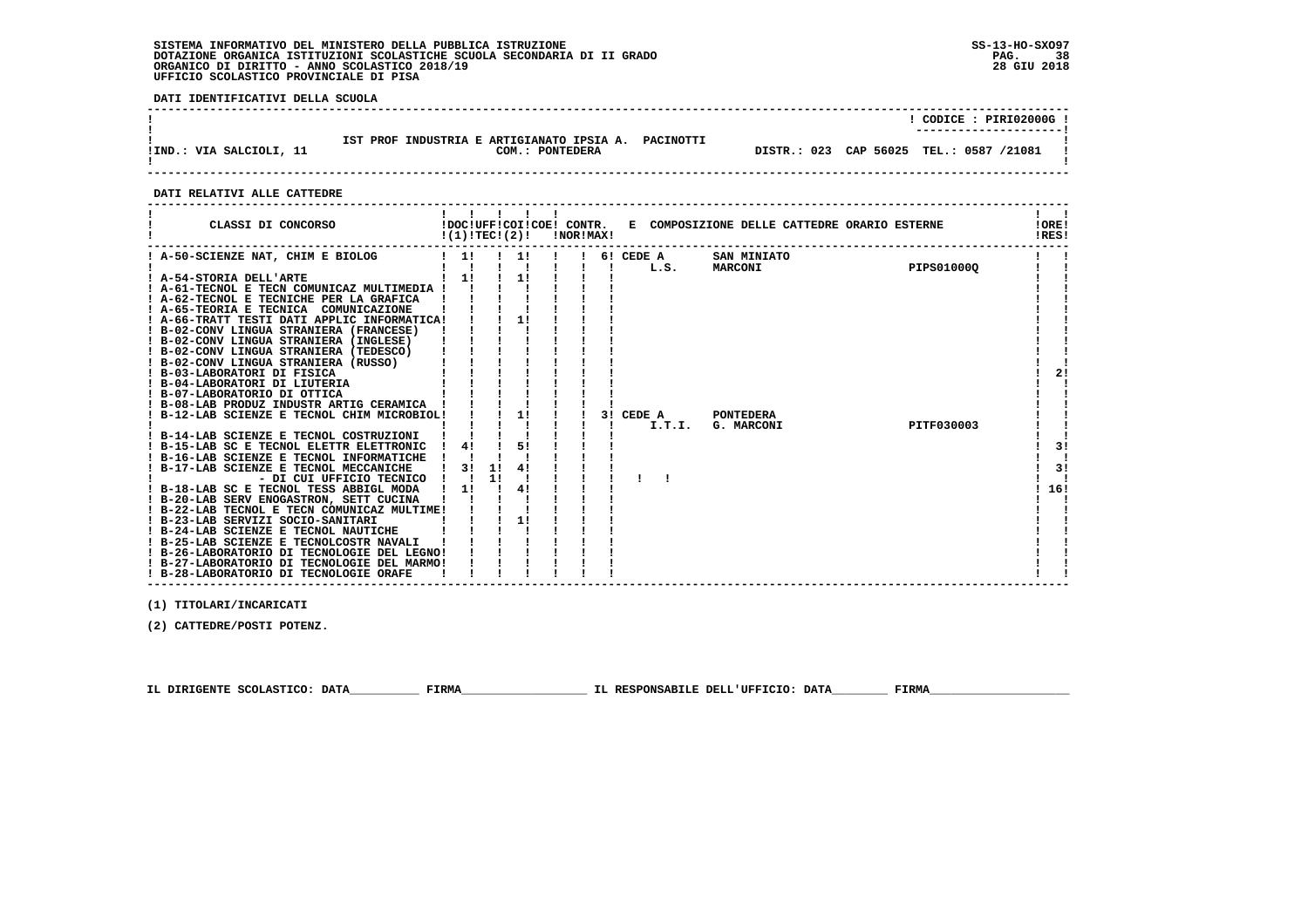**DATI IDENTIFICATIVI DELLA SCUOLA**

| IST PROF INDUSTRIA E ARTIGIANATO | IPSIA PACINOTTI                                                        | CODICE : PIRI020512 !                   |
|----------------------------------|------------------------------------------------------------------------|-----------------------------------------|
| <b>ICORSO SERALE</b>             | DELL' IST PROF INDUSTRIA E ARTIGIANATO IPSIA A. PACINOTTI DI PONTEDERA | ----------------------                  |
| IIND.: VIA SALCIOLI 11           | COM.: PONTEDERA                                                        | DISTR.: 023 CAP 56025 TEL.: 0587 /21081 |

#### **DATI RELATIVI ALLE CLASSI - SEDI EROGAZIONE DI COMPETENZA**

| CORSI - INDIRIZZI - SPECIALIZZAZIONI                                                                                                                                                                 |  |  | ANNI DI CORSO !         | CORSI - INDIRIZZI - SPECIALIZZAZIONI                                                                                                                                             |                              |  | ANNI DI CORSO !<br>! ------------------ |  |
|------------------------------------------------------------------------------------------------------------------------------------------------------------------------------------------------------|--|--|-------------------------|----------------------------------------------------------------------------------------------------------------------------------------------------------------------------------|------------------------------|--|-----------------------------------------|--|
|                                                                                                                                                                                                      |  |  | $1$ , 1! 2! 3! 4! 5! 6! |                                                                                                                                                                                  |                              |  | $1$ 1! 2! 3! 4! 5! 6!                   |  |
| !IP13 IND. E ARTIG. MADE IN ITALY<br>.<br>!IP16 SERV. COMMERC.<br>.<br>IPAI APP. IMP. SER. TEC. IND. CIV. - OPZIONE !!!!!!!!!!!!!PC1 INDIRIZZO A ELABORAZIONE MANUALE!<br>!IPID INDUSTRIA - TRIENNIO |  |  |                         | IPO9 MAN.NE ASSIS.ZA TEC. BIENNIO - TRIENNIO ! ! ! ! ! ! IPIO PROD. INDUSTR. ARTIG. - BIENNIO COMUNE!<br>!IP14 MANUTENZ. E ASSIST. TECN.<br>IIP19 SERVIZI SANITA' E ASSIST. SOC. | 1 1 1 1 1 1 1 1 1<br>1111111 |  |                                         |  |

 **DATI RELATIVI ALLE CATTEDRE**

|                                  | CLASSI DI CONCORSO                          | !(1)!TEC!(2)! |    | !DOC!UFF!COI!COE! CONTR.<br>!NOR!MAX! |    | E COMPOSIZIONE DELLE CATTEDRE ORARIO ESTERNE    | !ORE!<br>IRES! |  |
|----------------------------------|---------------------------------------------|---------------|----|---------------------------------------|----|-------------------------------------------------|----------------|--|
|                                  | ! A-02-DESIGN MET.OREF.PIET.DURE GEMME      |               |    |                                       |    |                                                 |                |  |
| ! A-03-DESIGN DELLA CERAMICA     |                                             |               |    |                                       |    |                                                 |                |  |
| ! A-04-DESIGN DEL LIBRO          |                                             |               |    |                                       |    |                                                 |                |  |
| ! A-07-DISCIPLINE AUDIOVISIVE    |                                             |               |    |                                       |    |                                                 |                |  |
|                                  | ! A-08-DISCIP GEOM, ARCH, ARRED, SCENOTEC ! |               |    |                                       |    |                                                 |                |  |
|                                  | ! A-09-DISCIP GRAFICHE, PITTORICHE, SCENOG! |               |    |                                       |    |                                                 |                |  |
|                                  | ! A-10-DISCIPLINE GRAFICO-PUBBLICITARIE     |               |    |                                       |    |                                                 |                |  |
|                                  | A-12-DISCIPL LETTERARIE ISTITUTI II GR      | 2!            |    |                                       |    |                                                 | 91             |  |
|                                  | ! A-14-DISCIP PLAST. SCUL. SCENOPLAST.      |               |    |                                       |    |                                                 |                |  |
| ! A-15-DISCIPLINE SANITARIE      |                                             |               |    |                                       |    |                                                 | 91             |  |
|                                  | ! A-16-DISEG ARTIST MODELLAZ ODONTOTEC      |               |    |                                       |    |                                                 |                |  |
|                                  | A-17-DISEG STORIA ARTE ISTITUTI II GR       |               |    |                                       |    |                                                 |                |  |
| ! A-18-FILOSOFIA E SCIENZE UMANE |                                             | 11            |    | 1! 16!                                |    | COMPLETA CON PONTEDERA                          |                |  |
|                                  |                                             |               |    |                                       | 31 | PIRI02000G<br>I.P.I.A. IPSIA A.PACINOTTI        |                |  |
| ! A-20-FISICA                    |                                             |               |    |                                       |    |                                                 |                |  |
| ! A-21-GEOGRAFIA                 |                                             |               |    |                                       |    |                                                 |                |  |
|                                  | ! A-24-LINGUA E CULT STRANIERA (FRANCESE)   | 11            |    | 1! 12!                                |    | COMPLETA CON PONTEDERA                          |                |  |
|                                  |                                             |               |    |                                       | 61 | <b>PIRI02000G</b><br>I.P.I.A. IPSIA A.PACINOTTI |                |  |
|                                  | A-24-LINGUA E CULT STRANIERA (INGLESE)      |               | 1! |                                       |    |                                                 |                |  |
| ! A-26-MATEMATICA                |                                             | 1!            | 11 | 31                                    |    | <b>PONTEDERA</b><br>CEDE A                      | 61             |  |
|                                  |                                             |               |    |                                       |    | <b>PIRI02000G</b><br>I.P.I.A. IPSIA A.PACINOTTI |                |  |
| ! A-27-MATEMATICA E FISICA       |                                             |               |    |                                       |    |                                                 |                |  |
| ! A-29-MUSICA ISTITUTI II GRADO  |                                             |               |    |                                       |    |                                                 |                |  |
|                                  | ! A-34-SCIENZE E TECNOLOGIE CHIMICHE        |               |    |                                       |    |                                                 |                |  |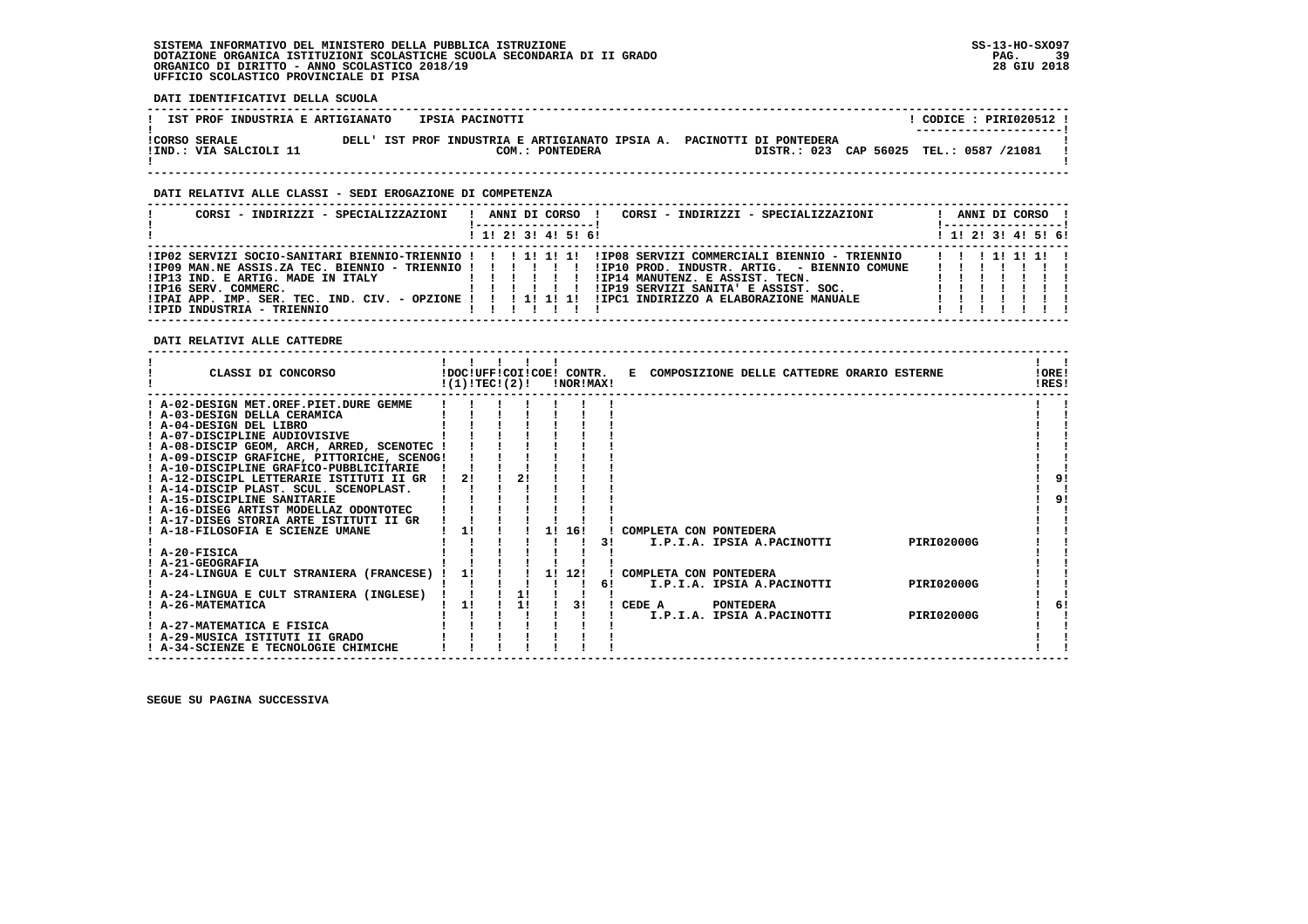**DATI IDENTIFICATIVI DELLA SCUOLA**

| IST PROF INDUSTRIA E ARTIGIANATO               |  | IPSIA PACINOTTI |                 |  |                                                                                                                   |  | CODICE: PIRI020512 !<br>--------------------- |  |
|------------------------------------------------|--|-----------------|-----------------|--|-------------------------------------------------------------------------------------------------------------------|--|-----------------------------------------------|--|
| <b>!CORSO SERALE</b><br>!IND.: VIA SALCIOLI 11 |  |                 | COM.: PONTEDERA |  | DELL' IST PROF INDUSTRIA E ARTIGIANATO IPSIA A. PACINOTTI DI PONTEDERA<br>DISTR.: 023 CAP 56025 TEL.: 0587 /21081 |  |                                               |  |

 **------------------------------------------------------------------------------------------------------------------------------------**

 **DATI RELATIVI ALLE CATTEDRE**

| CLASSI DI CONCORSO                                                                         | !!!!!<br>$!(1)!TEC!(2)!$ $ NORIMAX $ |  |  |                           | !DOC!UFF!COI!COE! CONTR. E COMPOSIZIONE DELLE CATTEDRE ORARIO ESTERNE         | !ORE!<br>IRES!             |
|--------------------------------------------------------------------------------------------|--------------------------------------|--|--|---------------------------|-------------------------------------------------------------------------------|----------------------------|
|                                                                                            |                                      |  |  |                           |                                                                               |                            |
| ! A-37-COSTRUZ TECNOL E TECN RAPPR GRAFICA!<br>! A-40-TECNOLOGIE ELETTRICHE ELETTRONICHE ! |                                      |  |  |                           | ! COMPLETA CON PONTEDERA                                                      | $\overline{\phantom{a}31}$ |
|                                                                                            |                                      |  |  |                           | 4!                                                                            |                            |
|                                                                                            |                                      |  |  |                           |                                                                               |                            |
| $\frac{1}{2}$ A-42-SCIENZE E TECNOLOGIE MECCANICHE $\frac{1}{2}$ 1!   1! 13!               |                                      |  |  |                           | ! COMPLETA CON PONTEDERA                                                      |                            |
|                                                                                            |                                      |  |  | 4!                        | I.P.I.A. IPSIA A.PACINOTTI PIRI02000G                                         |                            |
|                                                                                            |                                      |  |  |                           |                                                                               |                            |
|                                                                                            |                                      |  |  |                           | $3!$ $!$ $CEDE$ $A$<br><b>PONTEDERA</b>                                       |                            |
|                                                                                            |                                      |  |  | $\mathbf{1}$ $\mathbf{1}$ | I.P.I.A. IPSIA A.PACINOTTI<br><b>PIRI02000G</b>                               |                            |
|                                                                                            |                                      |  |  |                           | ! COMPLETA CON PONTEDERA<br>PLETA CON PONTEDERA<br>I.P.I.A. IPSIA A.PACINOTTI |                            |
|                                                                                            |                                      |  |  |                           | <b>PIRI02000G</b>                                                             |                            |
| ! A-48-SCIENZE MOTORIE E SPORTIVE II GRADO!                                                |                                      |  |  |                           |                                                                               |                            |
| ! A-50-SCIENZE NAT, CHIM E BIOLOG                                                          |                                      |  |  |                           |                                                                               |                            |
| ! A-61-TECNOL E TECN COMUNICAZ MULTIMEDIA !                                                |                                      |  |  |                           |                                                                               |                            |
| ! A-62-TECNOL E TECNICHE PER LA GRAFICA                                                    |                                      |  |  |                           |                                                                               |                            |
|                                                                                            |                                      |  |  |                           |                                                                               | 4!                         |
|                                                                                            |                                      |  |  |                           |                                                                               |                            |
|                                                                                            |                                      |  |  |                           |                                                                               |                            |
|                                                                                            |                                      |  |  |                           |                                                                               |                            |
|                                                                                            |                                      |  |  |                           |                                                                               |                            |
| ! B-12-LAB SCIENZE E TECNOL CHIM MICROBIOL!                                                |                                      |  |  |                           |                                                                               |                            |
| ! B-14-LAB SCIENZE E TECNOL COSTRUZIONI                                                    |                                      |  |  |                           |                                                                               |                            |
| ! B-15-LAB SC E TECNOL ELETTR ELETTRONIC                                                   |                                      |  |  |                           |                                                                               | 14!                        |
| ! B-16-LAB SCIENZE E TECNOL INFORMATICHE                                                   |                                      |  |  |                           |                                                                               |                            |
| ! B-17-LAB SCIENZE E TECNOL MECCANICHE<br>! B-18-LAB SC E TECNOL TESS ABBIGL MODA          |                                      |  |  |                           |                                                                               | 5!                         |
| ! B-20-LAB SERV ENOGASTRON, SETT CUCINA                                                    |                                      |  |  |                           |                                                                               |                            |
| ! B-22-LAB TECNOL E TECN COMUNICAZ MULTIME!                                                |                                      |  |  |                           |                                                                               |                            |
| ! B-23-LAB SERVIZI SOCIO-SANITARI                                                          |                                      |  |  |                           |                                                                               | 21                         |
| ! B-24-LAB SCIENZE E TECNOL NAUTICHE                                                       |                                      |  |  |                           |                                                                               |                            |
| ! B-25-LAB SCIENZE E TECNOLCOSTR NAVALI                                                    |                                      |  |  |                           |                                                                               |                            |
| ! B-26-LABORATORIO DI TECNOLOGIE DEL LEGNO!                                                |                                      |  |  |                           |                                                                               |                            |
| ! B-27-LABORATORIO DI TECNOLOGIE DEL MARMO!                                                |                                      |  |  |                           |                                                                               |                            |
| ! B-28-LABORATORIO DI TECNOLOGIE ORAFE                                                     |                                      |  |  |                           |                                                                               |                            |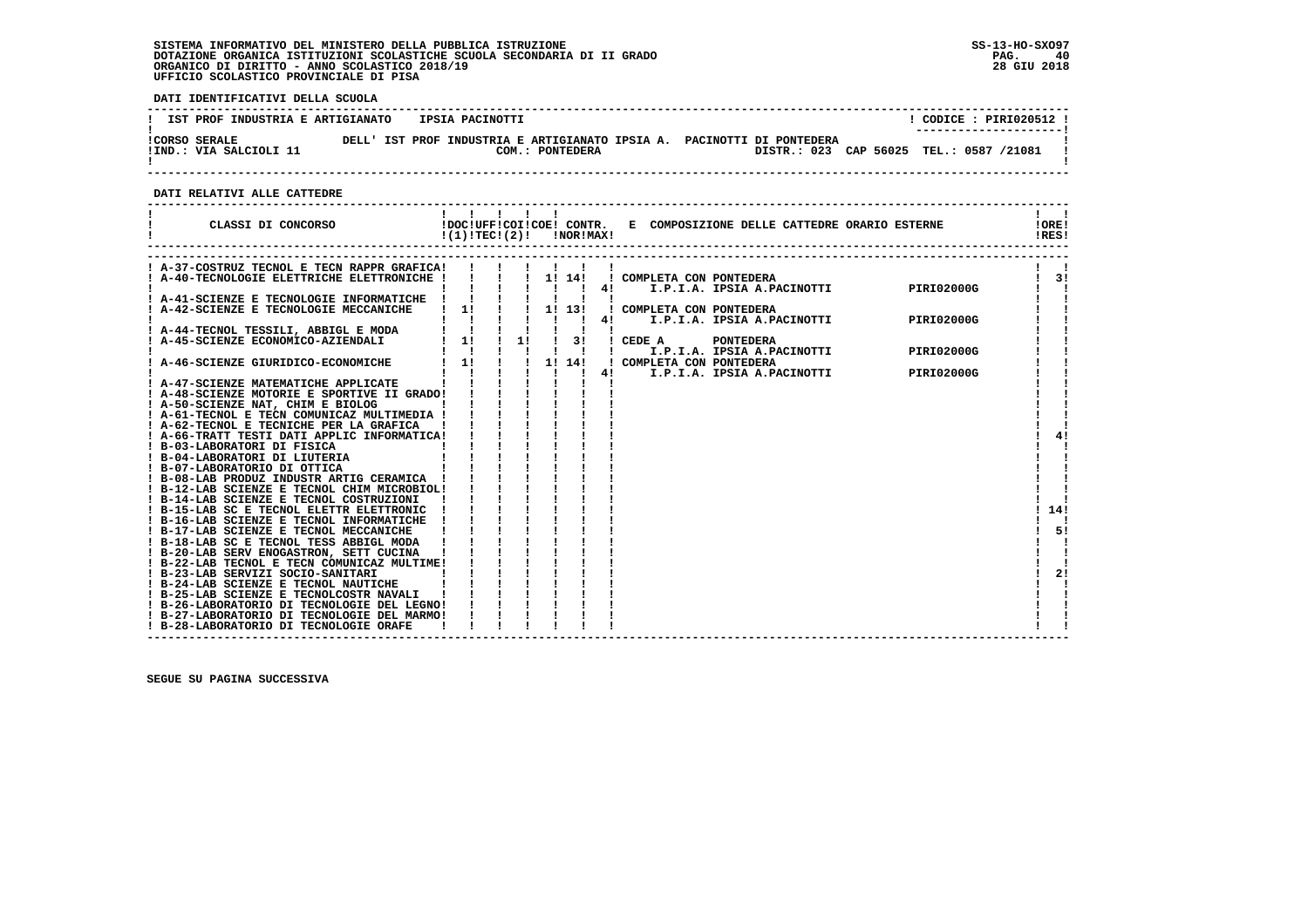**DATI IDENTIFICATIVI DELLA SCUOLA**

| IST PROF INDUSTRIA E ARTIGIANATO | IPSIA PACINOTTI                                                        | CODICE : PIRI020512 !                   |
|----------------------------------|------------------------------------------------------------------------|-----------------------------------------|
| <b>ICORSO SERALE</b>             | DELL' IST PROF INDUSTRIA E ARTIGIANATO IPSIA A. PACINOTTI DI PONTEDERA | ----------------------                  |
| IIND.: VIA SALCIOLI 11           | COM.: PONTEDERA                                                        | DISTR.: 023 CAP 56025 TEL.: 0587 /21081 |

#### **DATI RELATIVI ALLE CATTEDRE**

|  | CLASSI DI CONCORSO | $\mathbf{1}$ $\mathbf{1}$ $\mathbf{1}$ $\mathbf{1}$<br>!DOC!UFF!COI!COE! CONTR.<br>!(1)!TEC!(2)!<br>INORIMAXI | E COMPOSIZIONE DELLE CATTEDRE ORARIO ESTERNE | ORE!<br>!RES! |
|--|--------------------|---------------------------------------------------------------------------------------------------------------|----------------------------------------------|---------------|
|  |                    |                                                                                                               |                                              |               |

 **------------------------------------------------------------------------------------------------------------------------------------**

 **(1) TITOLARI/INCARICATI**

 **(2) CATTEDRE/POSTI POTENZ.**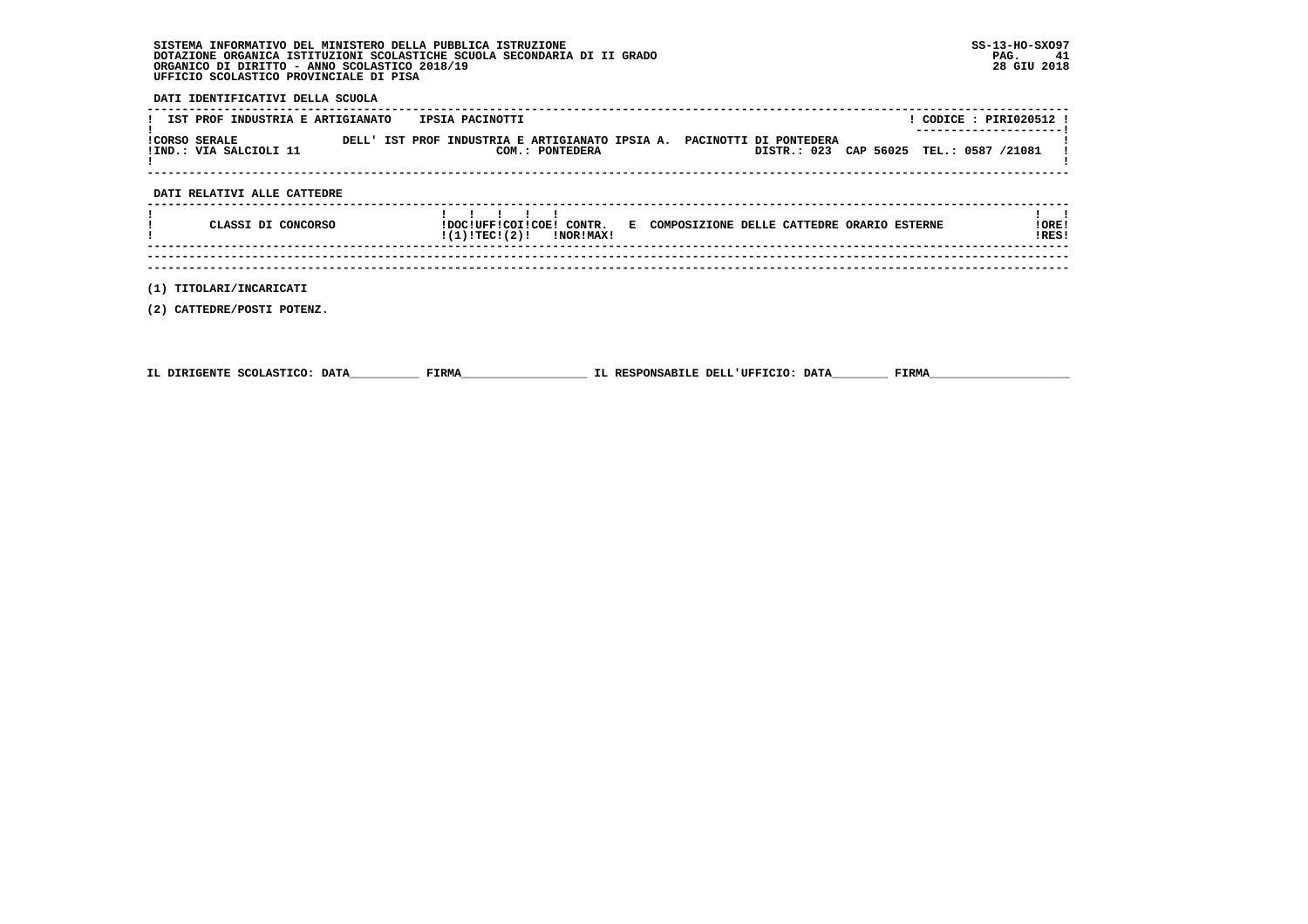**DATI IDENTIFICATIVI DELLA SCUOLA**

|                            |                                                |            |                                         |  | CODICE: PISD05000L!<br>---------------------- |  |
|----------------------------|------------------------------------------------|------------|-----------------------------------------|--|-----------------------------------------------|--|
| !IND.: VIA SAN FREDIANO N. | ISTITUTO D'ARTE LICEO ARTISTICO FRANCO RUSSOLI | COM.: PISA | DISTR.: 019 CAP 56126 TEL.: 050 /580501 |  |                                               |  |

 **------------------------------------------------------------------------------------------------------------------------------------**

#### **DATI RELATIVI ALLE CLASSI - SEDI EROGAZIONE DI COMPETENZA**

| CORSI - INDIRIZZI - SPECIALIZZAZIONI                                                                    | CORSI - INDIRIZZI - SPECIALIZZAZIONI<br>ANNI DI CORSO !                                                                                                                                                                                                                                                      | ANNI DI CORSO !               |
|---------------------------------------------------------------------------------------------------------|--------------------------------------------------------------------------------------------------------------------------------------------------------------------------------------------------------------------------------------------------------------------------------------------------------------|-------------------------------|
|                                                                                                         | $1$ , 1! 2! 3! 4! 5! 6!                                                                                                                                                                                                                                                                                      | $1$ , 1!, 2!, 3!, 4!, 5!, 6!  |
| ILI10 GRAFICA<br>!LIA9 DESIGN- MET. OREFIC. CORALLO<br>!LIB9 DESIGN- ARRED. LEGNO<br>ILIH9 DESIGN-VETRO | ILI00 ARTISTICO NUOVO ORDINAMENTO - BIENNIO C ! 7! 6! ! ! ! !LI05 ARCHITETTURA E AMBIENTE<br>!LIA6 ARTI FIGURATIVE- PLAST. SCULT.<br>$1 \quad 1 \quad 1 \quad 21 \quad 21 \quad 11$<br>!LIAI INDIRIZZO A ELABORAZIONE MANUALE<br>ILIC6 ARTI FIGURATIVE- PLAST. PITTOR.<br>1 1 1 1 1 1 1 1 1<br>1 1 1 1 1 1 1 | 111111<br>1 1 1 4 1 2 1 3 1 1 |

 **DATI RELATIVI ALLE CATTEDRE**

| CLASSI DI CONCORSO<br>!DOC!UFF!COI!COE! CONTR.<br>!(1)!TEC!(2)! |          |    | !NOR!MAX! |                   | E COMPOSIZIONE DELLE CATTEDRE ORARIO ESTERNE |                   | !ORE!<br>!RES! |    |
|-----------------------------------------------------------------|----------|----|-----------|-------------------|----------------------------------------------|-------------------|----------------|----|
| ! A-02-DESIGN MET.OREF.PIET.DURE GEMME                          |          |    |           |                   |                                              |                   |                |    |
| ! A-03-DESIGN DELLA CERAMICA                                    |          |    |           |                   |                                              |                   |                |    |
| ! A-04-DESIGN DEL LIBRO                                         |          |    |           |                   |                                              |                   |                |    |
| ! A-05-DESIGN DEL TESSUTO E DELLA MODA                          |          |    |           |                   |                                              |                   |                |    |
| ! A-06-DESIGN DEL VETRO<br>31                                   | 31       |    |           |                   |                                              |                   |                |    |
| ! A-07-DISCIPLINE AUDIOVISIVE                                   |          |    |           |                   |                                              |                   |                |    |
| 81<br>A-08-DISCIP GEOM, ARCH, ARRED, SCENOTEC !                 | 8!       |    | 41        | CEDE A            | <b>VOLTERRA</b>                              |                   |                | 21 |
|                                                                 |          |    |           |                   | GIOSUE' CARDUCCI                             | <b>PIIS00100G</b> |                |    |
| ! A-09-DISCIP GRAFICHE, PITTORICHE, SCENOG! 11!                 | 111      |    |           | 6! CEDE A         | PISA                                         |                   |                |    |
|                                                                 |          |    |           | I.A.              | LICEO ARTISTICO FRANCO RUS                   | PISD050524        |                |    |
| ! A-10-DISCIPLINE GRAFICO-PUBBLICITARIE                         |          |    |           |                   |                                              |                   |                |    |
| ! A-11-DISCIPLINE LETTERARIE E LATINO                           |          |    |           |                   |                                              |                   |                |    |
| 91<br>: A-12-DISCIPL LETTERARIE ISTITUTI II GR                  | 91       | 11 | 16!       | COMPLETA CON PISA |                                              |                   |                |    |
|                                                                 | 71       |    |           | I.A.              | LICEO ARTISTICO FRANCO RUS                   | PISD050524        |                |    |
| 6!<br>! A-14-DISCIP PLAST. SCUL. SCENOPLAST.                    |          |    |           |                   |                                              |                   |                |    |
| ! A-18-FILOSOFIA E SCIENZE UMANE                                |          |    |           |                   |                                              |                   |                |    |
| ! A-19-FILOSOFIA E STORIA<br>4!<br>6!                           | 41<br>61 |    | 91        | CEDE A            |                                              |                   |                |    |
| A-24-LINGUA E CULT STRANIERA (INGLESE)                          |          |    |           |                   | PISA<br>ISTITUTO SUPERIORE "GALILE           | PIIS00700E        |                |    |
| A-27-MATEMATICA E FISICA<br>6!                                  | 6!       |    | 91        | CEDE A            | <b>PISA</b>                                  |                   |                | 21 |
|                                                                 |          |    |           | I.A.              | LICEO ARTISTICO FRANCO RUS                   | PISD050524        |                |    |
| A-34-SCIENZE E TECNOLOGIE CHIMICHE                              |          |    |           |                   |                                              |                   |                | 2! |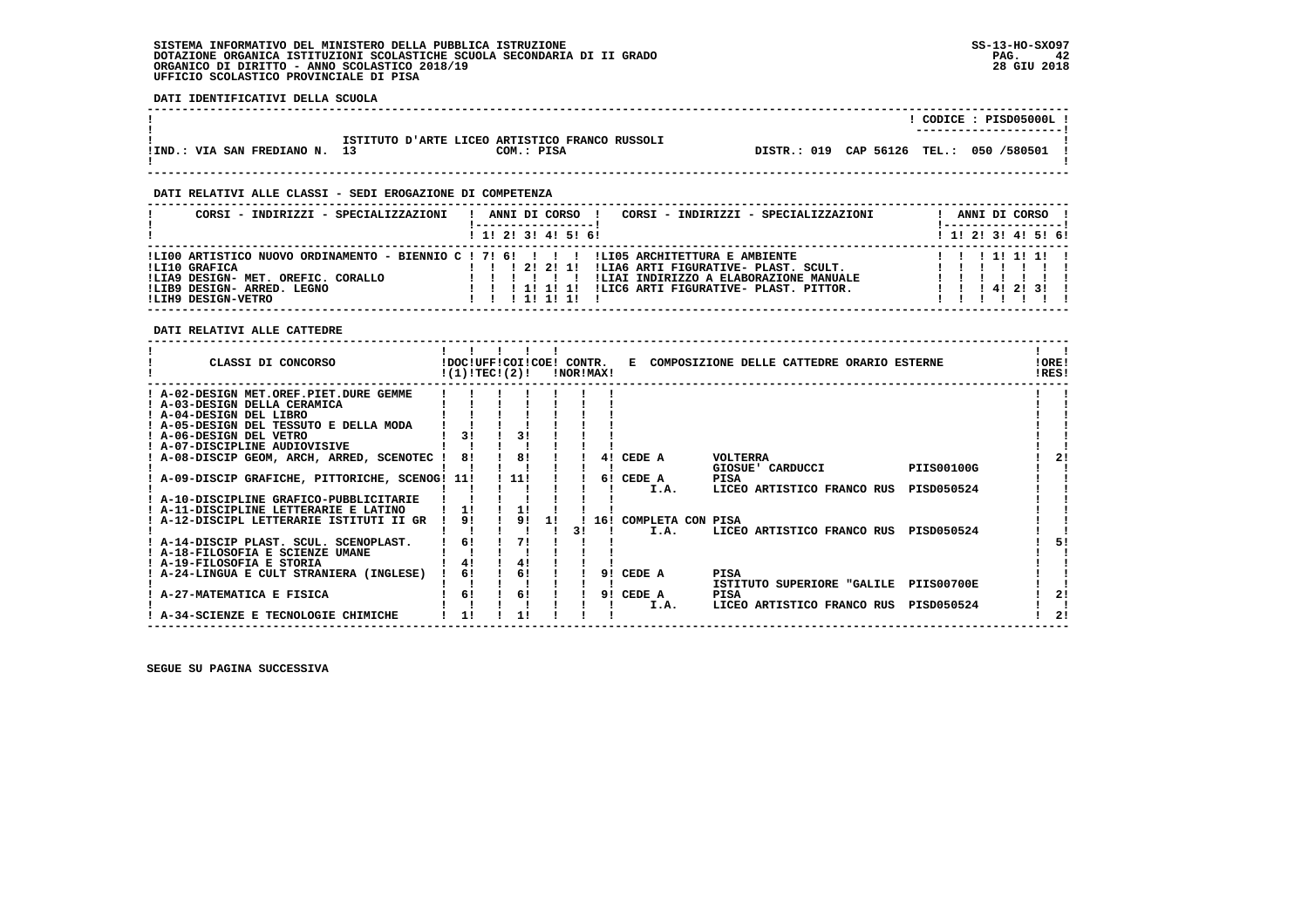**DATI IDENTIFICATIVI DELLA SCUOLA**

|                            |                                                |            |  |                                         |  | CODICE: PISD05000L!<br>--------------------- |
|----------------------------|------------------------------------------------|------------|--|-----------------------------------------|--|----------------------------------------------|
| !IND.: VIA SAN FREDIANO N. | ISTITUTO D'ARTE LICEO ARTISTICO FRANCO RUSSOLI | COM.: PISA |  | DISTR.: 019 CAP 56126 TEL.: 050 /580501 |  |                                              |

 **------------------------------------------------------------------------------------------------------------------------------------**

 **DATI RELATIVI ALLE CATTEDRE**

| CLASSI DI CONCORSO                          | !DOC!UFF!COI!COE!<br>!(1)!TECI(2)! |    |     | CONTR. | !NOR!MAX! |                      | E COMPOSIZIONE DELLE CATTEDRE ORARIO ESTERNE                                                     | ! ORE!<br>!RES! |
|---------------------------------------------|------------------------------------|----|-----|--------|-----------|----------------------|--------------------------------------------------------------------------------------------------|-----------------|
| ! A-48-SCIENZE MOTORIE E SPORTIVE II GRADO! | 31                                 | 31 |     |        |           | 2! CEDE A<br>2! ED A | PISA<br>ISTITUTO SUPERIORE "GALILE<br><b>PIIS00700E</b><br>PISA                                  |                 |
|                                             |                                    |    |     |        |           | 6! ED A              | <b>PIIS00800A</b><br>ISTITUTO SUPERIORE "L.DA V<br>PISA                                          |                 |
| A-50-SCIENZE NAT, CHIM E BIOLOG             | 21                                 |    | 1 ! |        | 16!<br>21 | I.M.<br>L.S.         | PIPM030002<br>GIOSUE' CARDUCCI<br>COMPLETA CON PISA<br><b>PIPS04000G</b><br><b>F. BUONARROTI</b> |                 |
| A-54-STORIA DELL'ARTE                       | 51                                 | 51 | 11  |        | 91<br>9!  |                      | COMPLETA CON PISA<br><b>PIIS00700E</b><br>ISTITUTO SUPERIORE "GALILE                             |                 |
| ! A-61-TECNOL E TECN COMUNICAZ MULTIMEDIA   |                                    |    |     |        |           |                      |                                                                                                  |                 |

 **(1) TITOLARI/INCARICATI**

 **(2) CATTEDRE/POSTI POTENZ.**

|  | IL DIRIGENTE SCOLASTICO: DATA | <b>FIRMA</b> | IL RESPONSABILE DELL'UFFICIO: DATA | FIRMZ |
|--|-------------------------------|--------------|------------------------------------|-------|
|--|-------------------------------|--------------|------------------------------------|-------|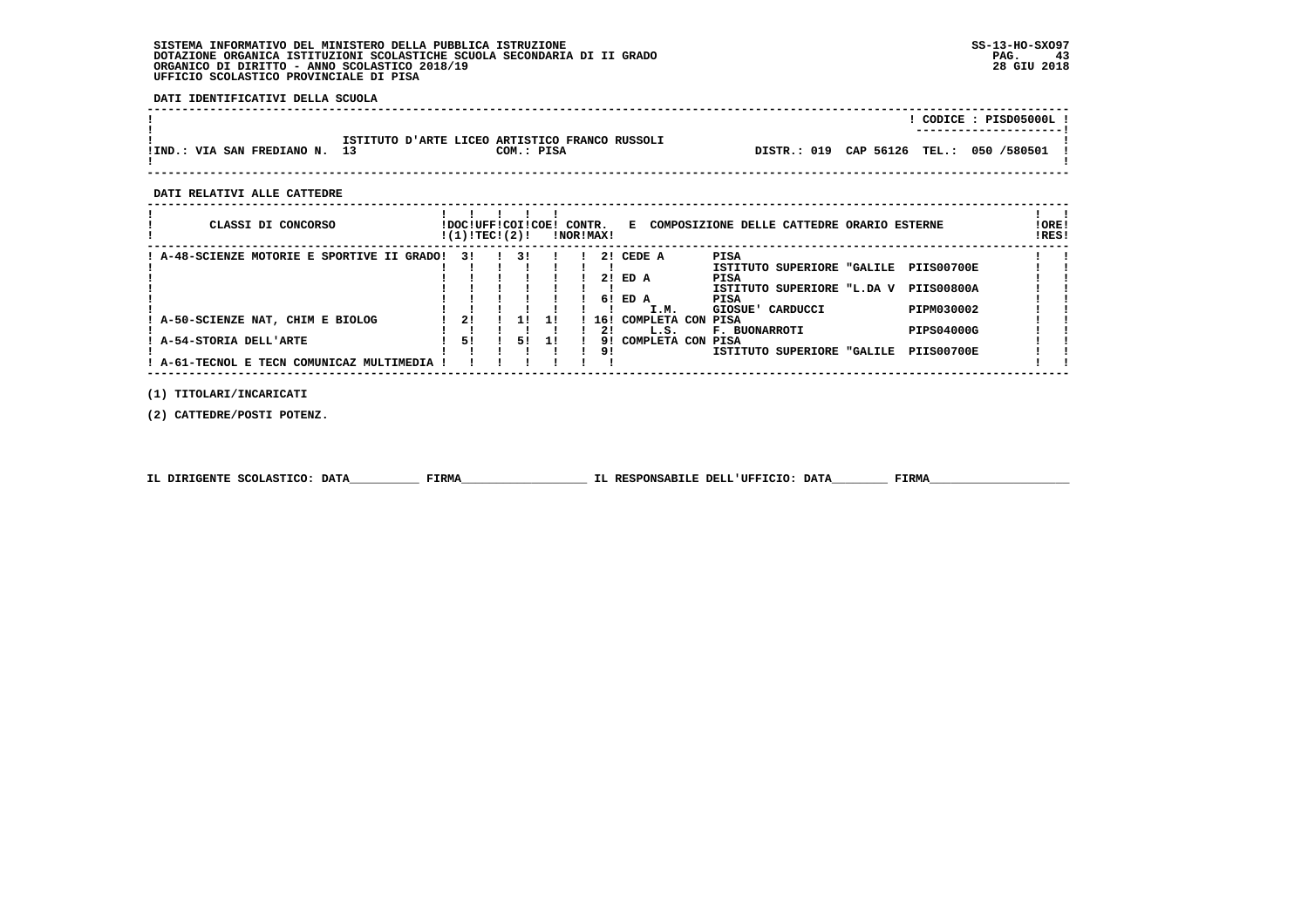**DATI IDENTIFICATIVI DELLA SCUOLA**

| ISTITUTO D'ARTE                                       |       | ISTITUTO ARTE                                                    |               |  |                       |  |       | CODICE : PISD050513 !<br>--------------------- |  |
|-------------------------------------------------------|-------|------------------------------------------------------------------|---------------|--|-----------------------|--|-------|------------------------------------------------|--|
| <b>!CORSO SERALE</b><br>IIND.: VIA TOSCOROMAGNOLA 192 | DELL' | ISTITUTO D'ARTE LICEO ARTISTICO FRANCO RUSSOLI CASCINADI CASCINA | COM.: CASCINA |  | DISTR.: 019 CAP 56021 |  | TEL.: |                                                |  |

 **------------------------------------------------------------------------------------------------------------------------------------**

#### **DATI RELATIVI ALLE CLASSI - SEDI EROGAZIONE DI COMPETENZA**

| CORSI<br>- INDIRIZZI - SPECIALIZZAZIONI                                                                                        |  |  | ANNI DI CORSO<br>! 1! 2! 3! 4! 5! 6! | CORSI - INDIRIZZI - SPECIALIZZAZIONI   |  |  | ANNI DI CORSO<br>1 1 1 2 1 3 1 4 1 5 1 6 1 |  |
|--------------------------------------------------------------------------------------------------------------------------------|--|--|--------------------------------------|----------------------------------------|--|--|--------------------------------------------|--|
| ILI00 ARTISTICO NUOVO ORDINAMENTO - BIENNIO C ! ! ! ! ! ! ILIA6 ARTI FIGURATIVE- PLAST. SCULT.<br>DESIGN- MET. OREFIC. CORALLO |  |  |                                      | ILLAI INDIRIZZO A ELABORAZIONE MANUALE |  |  |                                            |  |

#### **DATI RELATIVI ALLE CATTEDRE**

| CLASSI DI CONCORSO                          | !(1)!TEC!(2)! |  | !DOC!UFF!COI!COE! CONTR.<br>!NOR!MAX! | E COMPOSIZIONE DELLE CATTEDRE ORARIO ESTERNE |  |  | !ORE!<br>!RES! |  |
|---------------------------------------------|---------------|--|---------------------------------------|----------------------------------------------|--|--|----------------|--|
| ! A-02-DESIGN MET.OREF.PIET.DURE GEMME      |               |  |                                       |                                              |  |  |                |  |
| ! A-03-DESIGN DELLA CERAMICA                |               |  |                                       |                                              |  |  |                |  |
| ! A-04-DESIGN DEL LIBRO                     |               |  |                                       |                                              |  |  |                |  |
| ! A-05-DESIGN DEL TESSUTO E DELLA MODA      |               |  |                                       |                                              |  |  |                |  |
| ! A-06-DESIGN DEL VETRO                     |               |  |                                       |                                              |  |  |                |  |
| ! A-07-DISCIPLINE AUDIOVISIVE               |               |  |                                       |                                              |  |  |                |  |
| ! A-08-DISCIP GEOM, ARCH, ARRED, SCENOTEC   |               |  |                                       |                                              |  |  |                |  |
| ! A-09-DISCIP GRAFICHE, PITTORICHE, SCENOG! |               |  |                                       |                                              |  |  |                |  |
| ! A-10-DISCIPLINE GRAFICO-PUBBLICITARIE     |               |  |                                       |                                              |  |  |                |  |
| ! A-11-DISCIPLINE LETTERARIE E LATINO       |               |  |                                       |                                              |  |  |                |  |
| ! A-12-DISCIPL LETTERARIE ISTITUTI II GR    |               |  |                                       |                                              |  |  |                |  |
| ! A-14-DISCIP PLAST. SCUL. SCENOPLAST.      |               |  |                                       |                                              |  |  |                |  |
| ! A-18-FILOSOFIA E SCIENZE UMANE            |               |  |                                       |                                              |  |  |                |  |
| ! A-19-FILOSOFIA E STORIA                   |               |  |                                       |                                              |  |  |                |  |
| ! A-27-MATEMATICA E FISICA                  |               |  |                                       |                                              |  |  |                |  |
| ! A-34-SCIENZE E TECNOLOGIE CHIMICHE        |               |  |                                       |                                              |  |  |                |  |
| ! A-48-SCIENZE MOTORIE E SPORTIVE II GRADO! |               |  |                                       |                                              |  |  |                |  |
| ! A-50-SCIENZE NAT, CHIM E BIOLOG           |               |  |                                       |                                              |  |  |                |  |
| ! A-54-STORIA DELL'ARTE                     |               |  |                                       |                                              |  |  |                |  |
| ! A-61-TECNOL E TECN COMUNICAZ MULTIMEDIA   |               |  |                                       |                                              |  |  |                |  |

 **(1) TITOLARI/INCARICATI**

 **(2) CATTEDRE/POSTI POTENZ.**

 **IL DIRIGENTE SCOLASTICO: DATA\_\_\_\_\_\_\_\_\_\_ FIRMA\_\_\_\_\_\_\_\_\_\_\_\_\_\_\_\_\_\_ IL RESPONSABILE DELL'UFFICIO: DATA\_\_\_\_\_\_\_\_ FIRMA\_\_\_\_\_\_\_\_\_\_\_\_\_\_\_\_\_\_\_\_**

 **------------------------------------------------------------------------------------------------------------------------------------**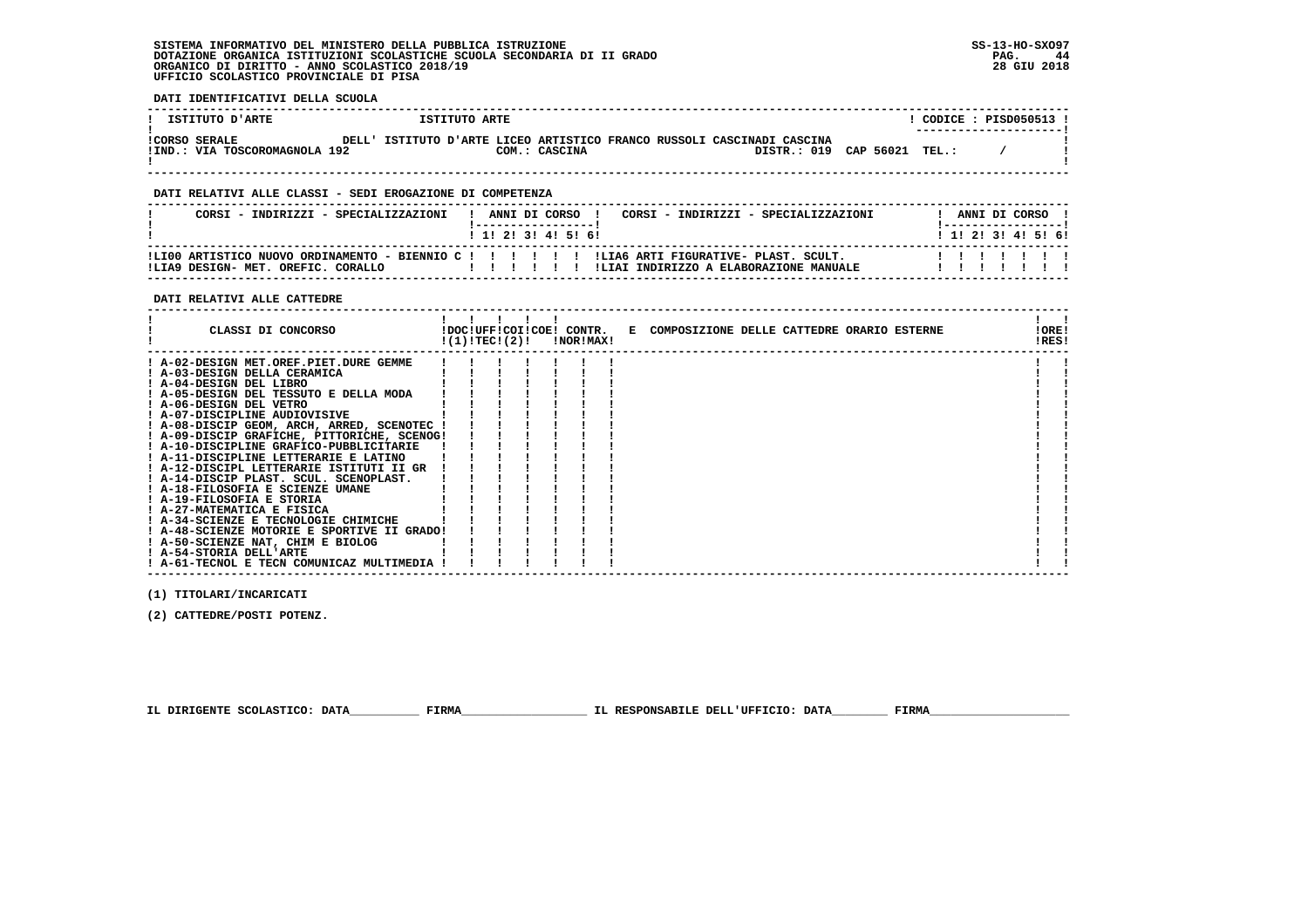**DATI IDENTIFICATIVI DELLA SCUOLA**

| ISTITUTO D'ARTE           | LICEO ARTISTICO FRANCO RUSSOLI SERALE                        | CODICE: PISD050524 !<br>--------------------- |
|---------------------------|--------------------------------------------------------------|-----------------------------------------------|
| <b>!CORSO SERALE</b>      | DELL' ISTITUTO D'ARTE LICEO ARTISTICO FRANCO RUSSOLI DI PISA | /580501                                       |
| IIND.: VIA S. FREDIANO 13 | COM.: PISA                                                   | DISTR.: 019 CAP 56126 TEL.: 050               |

 **------------------------------------------------------------------------------------------------------------------------------------**

### **DATI RELATIVI ALLE CLASSI - SEDI EROGAZIONE DI COMPETENZA**

|                                                                                                                                                                                                                       |                           | ANNI DI CORSO ! |
|-----------------------------------------------------------------------------------------------------------------------------------------------------------------------------------------------------------------------|---------------------------|-----------------|
| 1 1 1 2 1 3 1 4 1 5 1 6 1                                                                                                                                                                                             | 1 1 1 2 1 3 1 4 1 5 1 6 1 |                 |
| !LI00 ARTISTICO NUOVO ORDINAMENTO - BIENNIO C ! ! ! ! ! ! ! !LI10 GRAFICA<br>11111111<br>!LIAI INDIRIZZO A ELABORAZIONE MANUALE<br>!LIA6 ARTI FIGURATIVE- PLAST. SCULT.<br>.<br>!LIC6 ARTI FIGURATIVE- PLAST. PITTOR. |                           |                 |

#### **DATI RELATIVI ALLE CATTEDRE**

| CLASSI DI CONCORSO                          | !(1)!TECI(2)! |  |    | !NOR!MAX! |    | !DOC!UFF!COI!COE! CONTR. E COMPOSIZIONE DELLE CATTEDRE ORARIO ESTERNE | !ORE!<br>IRES! |
|---------------------------------------------|---------------|--|----|-----------|----|-----------------------------------------------------------------------|----------------|
| ! A-02-DESIGN MET.OREF.PIET.DURE GEMME      |               |  |    |           |    |                                                                       |                |
| ! A-03-DESIGN DELLA CERAMICA                |               |  |    |           |    |                                                                       |                |
| ! A-04-DESIGN DEL LIBRO                     |               |  |    |           |    |                                                                       |                |
| ! A-05-DESIGN DEL TESSUTO E DELLA MODA      |               |  |    |           |    |                                                                       |                |
| ! A-06-DESIGN DEL VETRO                     |               |  |    |           |    |                                                                       |                |
| ! A-07-DISCIPLINE AUDIOVISIVE               |               |  |    |           |    |                                                                       |                |
| ! A-08-DISCIP GEOM, ARCH, ARRED, SCENOTEC ! |               |  |    |           |    |                                                                       |                |
| ! A-09-DISCIP GRAFICHE, PITTORICHE, SCENOG! | 11            |  |    | 1! 12!    |    | ! COMPLETA CON PISA                                                   |                |
|                                             |               |  |    |           | 61 | I.A.<br>LICEO ARTISTICO FRANCO RUS<br>PISD05000L                      |                |
| ! A-10-DISCIPLINE GRAFICO-PUBBLICITARIE     | 11            |  |    |           |    |                                                                       |                |
| ! A-11-DISCIPLINE LETTERARIE E LATINO       |               |  |    |           |    |                                                                       |                |
| ! A-12-DISCIPL LETTERARIE ISTITUTI II GR    |               |  |    |           |    | PISA<br>CEDE A                                                        | 6!             |
|                                             |               |  |    |           |    | I.A.<br>LICEO ARTISTICO FRANCO RUS PISD05000L                         |                |
| ! A-14-DISCIP PLAST. SCUL. SCENOPLAST.      |               |  |    |           |    |                                                                       | 81             |
| ! A-18-FILOSOFIA E SCIENZE UMANE            |               |  |    |           |    |                                                                       |                |
| ! A-19-FILOSOFIA E STORIA                   |               |  |    |           |    |                                                                       | 71             |
| ! A-24-LINGUA E CULT STRANIERA (INGLESE)    |               |  |    |           |    |                                                                       | 6!             |
| A-27-MATEMATICA E FISICA                    | 11            |  | 11 |           |    | COMPLETA CON PISA                                                     |                |
|                                             |               |  |    |           | 91 | I.A.<br>LICEO ARTISTICO FRANCO RUS<br>PISD05000L                      |                |
| ! A-34-SCIENZE E TECNOLOGIE CHIMICHE        |               |  |    |           |    |                                                                       | 4!             |
| ! A-48-SCIENZE MOTORIE E SPORTIVE II GRADO! |               |  |    |           |    |                                                                       |                |
| ! A-50-SCIENZE NAT, CHIM E BIOLOG           |               |  |    |           |    |                                                                       |                |
| ! A-54-STORIA DELL'ARTE                     |               |  |    |           |    |                                                                       | 6!             |
| ! A-61-TECNOL E TECN COMUNICAZ MULTIMEDIA   |               |  |    |           |    |                                                                       |                |

 **(1) TITOLARI/INCARICATI**

 **(2) CATTEDRE/POSTI POTENZ.**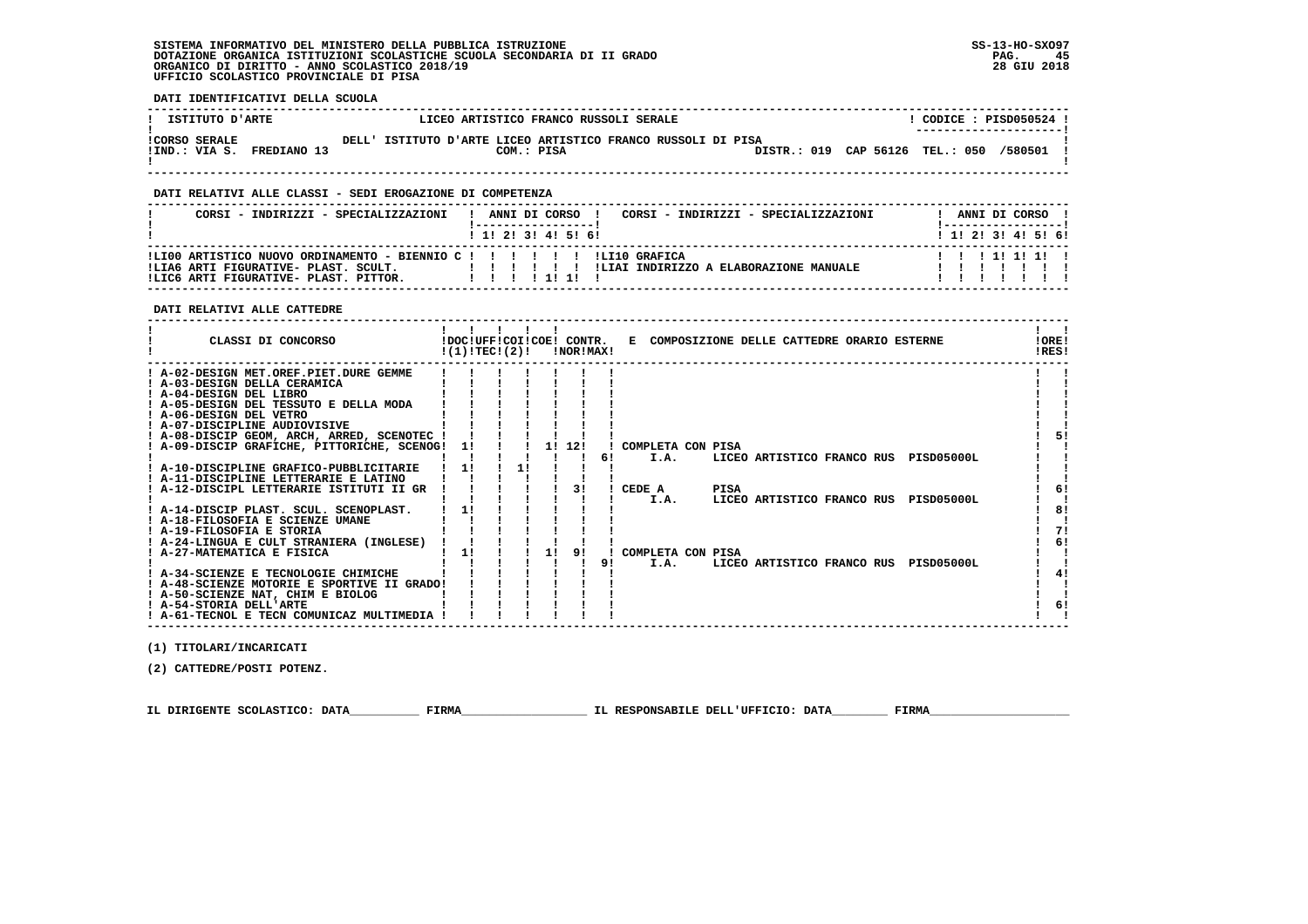**DATI IDENTIFICATIVI DELLA SCUOLA**

| ISTITUTO TECNICO COMMERCIALE                               | A. PACINOTTI                                                       |                             | CODICE: PITD007516!                  |  |
|------------------------------------------------------------|--------------------------------------------------------------------|-----------------------------|--------------------------------------|--|
| <b>ICORSO SERALE</b><br>DELL'<br>CROCE 34<br>IIND.: VIA B. | ISTITUTO TECNICO COMMERCIALE TD A. PACINOTTI DI PISA<br>COM.: PISA | DISTR.: 019 CAP 56100 TEL.: | ---------------------<br>050 / 23520 |  |

#### **DATI RELATIVI ALLE CLASSI - SEDI EROGAZIONE DI COMPETENZA**

| CORSI<br>INDIRIZZI - SPECIALIZZAZIONI        | ANNI DI CORSO<br>CORSI<br>SPECIALIZZAZIONI<br>- INDIRIZZI -<br>------------------ | ANNI DI CORSO       |
|----------------------------------------------|-----------------------------------------------------------------------------------|---------------------|
|                                              | ! 1! 2! 3! 4! 5! 6!                                                               | ! 1! 2! 3! 4! 5! 6! |
| !IT01 AMM. FINAN. MARKETING - BIENNIO COMUNE | !ITAF AMM.NE FINAN. E MARKETING - TRIENNIO<br>.                                   |                     |

 **------------------------------------------------------------------------------------------------------------------------------------**

#### **DATI RELATIVI ALLE CATTEDRE**

| CLASSI DI CONCORSO                                                                                                                                                                                                                                                                                                                                                                         | !(1)!TEC!(2)! |  | !DOC!UFF!COI!COE! CONTR.<br>!NOR!MAX! | E COMPOSIZIONE DELLE CATTEDRE ORARIO ESTERNE | !ORE!<br>!RES! |  |
|--------------------------------------------------------------------------------------------------------------------------------------------------------------------------------------------------------------------------------------------------------------------------------------------------------------------------------------------------------------------------------------------|---------------|--|---------------------------------------|----------------------------------------------|----------------|--|
| ! A-12-DISCIPL LETTERARIE ISTITUTI II GR<br>$I$ A-20-FISICA<br>! A-21-GEOGRAFIA<br>! A-26-MATEMATICA<br>! A-27-MATEMATICA E FISICA<br>! A-34-SCIENZE E TECNOLOGIE CHIMICHE<br>! A-41-SCIENZE E TECNOLOGIE INFORMATICHE<br>! A-45-SCIENZE ECONOMICO-AZIENDALI<br>! A-46-SCIENZE GIURIDICO-ECONOMICHE<br>! A-47-SCIENZE MATEMATICHE APPLICATE<br>! A-48-SCIENZE MOTORIE E SPORTIVE II GRADO! |               |  |                                       |                                              |                |  |
| ! A-50-SCIENZE NAT, CHIM E BIOLOG<br>! A-66-TRATT TESTI DATI APPLIC INFORMATICA!                                                                                                                                                                                                                                                                                                           |               |  |                                       |                                              |                |  |

 **(1) TITOLARI/INCARICATI**

 **(2) CATTEDRE/POSTI POTENZ.**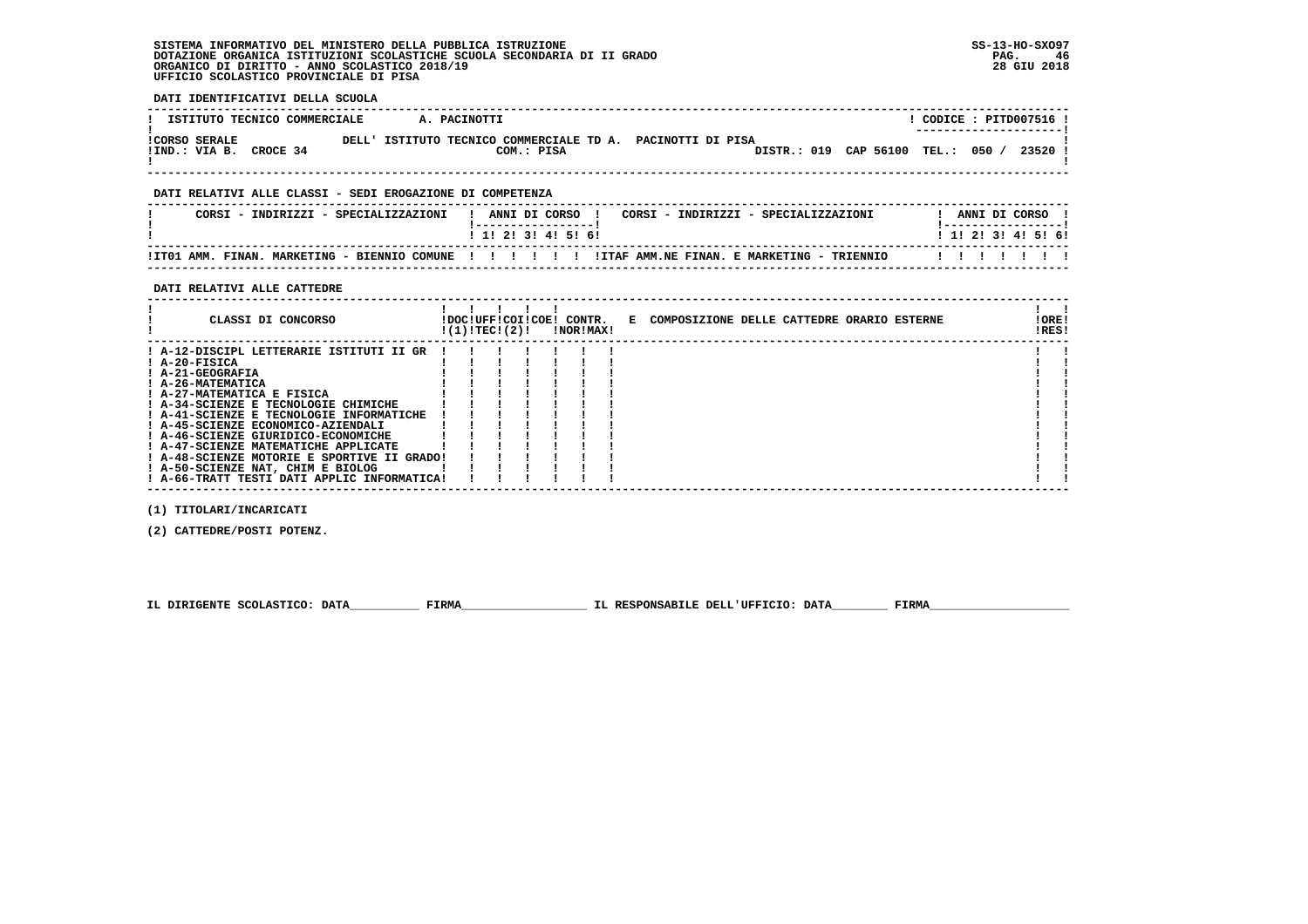**DATI IDENTIFICATIVI DELLA SCUOLA**

|                       |                                                                    | CODICE: PITD03000R !<br>----------------------   |
|-----------------------|--------------------------------------------------------------------|--------------------------------------------------|
| !IND.: VIA FIRENZE 51 | IST TEC COMMERCIALE E PER GEOMETRI ENRICO FERMI<br>COM.: PONTEDERA | DISTR.: 023 CAP 56025<br>TEL.: 0587 /<br>213400! |

 **------------------------------------------------------------------------------------------------------------------------------------**

 **------------------------------------------------------------------------------------------------------------------------------------**

#### **DATI RELATIVI ALLE CLASSI - SEDI EROGAZIONE DI COMPETENZA**

| CORSI - INDIRIZZI - SPECIALIZZAZIONI                                                                                                           | CORSI - INDIRIZZI - SPECIALIZZAZIONI<br>ANNI DI CORSO !<br>-----------------                                                                                                                                    | ANNI DI CORSO !<br>! ------------------                |
|------------------------------------------------------------------------------------------------------------------------------------------------|-----------------------------------------------------------------------------------------------------------------------------------------------------------------------------------------------------------------|--------------------------------------------------------|
|                                                                                                                                                | ! 1! 2! 3! 4! 5! 6!                                                                                                                                                                                             | ! 1! 2! 3! 4! 5! 6!                                    |
| !IT01 AMM. FINAN. MARKETING - BIENNIO COMUNE ! 4! 4! ! ! ! !<br>!ITAF AMM.NE FINAN. E MARKETING - TRIENNIO   !! 2! 2! 2!                       | !IT04 TURISMO BIENNIO - TRIENNIO<br>IIT21 AGRARIA, AGROAL. E AGROIND.-BIENNIO COM ! 3! 3! ! ! ! !IT24 COSTR., AMB. E TERRITORIO - BIENNIO COM<br>!ITCA COSTR, AMB, TERRITORIO - TRIENNIO                        | $1$ 3! 2! 2! 2! 2! !<br>1111<br>1 1 1 1 1 2 1 1 1      |
| IITP3 POTENZIAMENTO SCIENTIFICO<br>IITPT PRODUZIONI E TRASFORMAZIONI<br>IITSI SISTEMI INFORMATIVI AZIENDALI<br>ILIP2 POTENZIAMENTO LINGUISTICO | !ITP5 POT. SOCIO ECONOMICO E PER LA LEGALITA'<br>1 1 1 3 1 3 1 3 1<br>!ITRI REL. INTERNAZIONALI PER IL MARKETING<br>1 1 1 1 2 1 1<br>ILIP1 POTENZIAMENTO UMANISTICO<br>!LIP4 POTENZIAMENTO ARTISTICO E MUSICALE | $1 \quad 1 \quad 1 \quad 21 \quad 21 \quad 31 \quad 1$ |

#### **DATI RELATIVI ALLE CATTEDRE**

| CLASSI DI CONCORSO                                                                                                                                                                                                                                                                                                                                                                                                                                                                                                                                                                                                                                                                                                           | !DOC!UFF!COI!COE! CONTR.<br>!(1)!TEC!(2)! |                 | !NOR!MAX! |          | E COMPOSIZIONE DELLE CATTEDRE ORARIO ESTERNE |                                                                     |  |                          | !ORE!<br>!RES! |    |
|------------------------------------------------------------------------------------------------------------------------------------------------------------------------------------------------------------------------------------------------------------------------------------------------------------------------------------------------------------------------------------------------------------------------------------------------------------------------------------------------------------------------------------------------------------------------------------------------------------------------------------------------------------------------------------------------------------------------------|-------------------------------------------|-----------------|-----------|----------|----------------------------------------------|---------------------------------------------------------------------|--|--------------------------|----------------|----|
| : A-02-DESIGN MET.OREF.PIET.DURE GEMME<br>! A-03-DESIGN DELLA CERAMICA<br>! A-05-DESIGN DEL TESSUTO E DELLA MODA<br>! A-06-DESIGN DEL VETRO<br>! A-07-DISCIPLINE AUDIOVISIVE<br>! A-08-DISCIP GEOM, ARCH, ARRED, SCENOTEC<br>! A-09-DISCIP GRAFICHE, PITTORICHE, SCENOG!<br>! A-10-DISCIPLINE GRAFICO-PUBBLICITARIE<br>! A-11-DISCIPLINE LETTERARIE E LATINO<br>! A-12-DISCIPL LETTERARIE ISTITUTI II GR<br>! A-13-DISCIPL LETTERARIE, LATINO E GRECO<br>! A-14-DISCIP PLAST. SCUL. SCENOPLAST.<br>! A-15-DISCIPLINE SANITARIE<br>A-16-DISEG ARTIST MODELLAZ ODONTOTEC<br>! A-17-DISEG STORIA ARTE ISTITUTI II GR<br>! A-18-FILOSOFIA E SCIENZE UMANE<br>! A-19-FILOSOFIA E STORIA<br>! A-20-FISICA<br><b>A-21-GEOGRAFIA</b> | 117!<br>11<br>1!<br>2!                    | 19!<br>1!<br>21 |           | 61<br>21 | CEDE A<br>I.T.I.<br>CEDE A<br><b>IPSAR</b>   | <b>PONTEDERA</b><br>G. MARCONI<br>PISA<br>I.P.S.A.R. "G. MATTEOTTI" |  | PITF030003<br>PIRH01000D |                | 6! |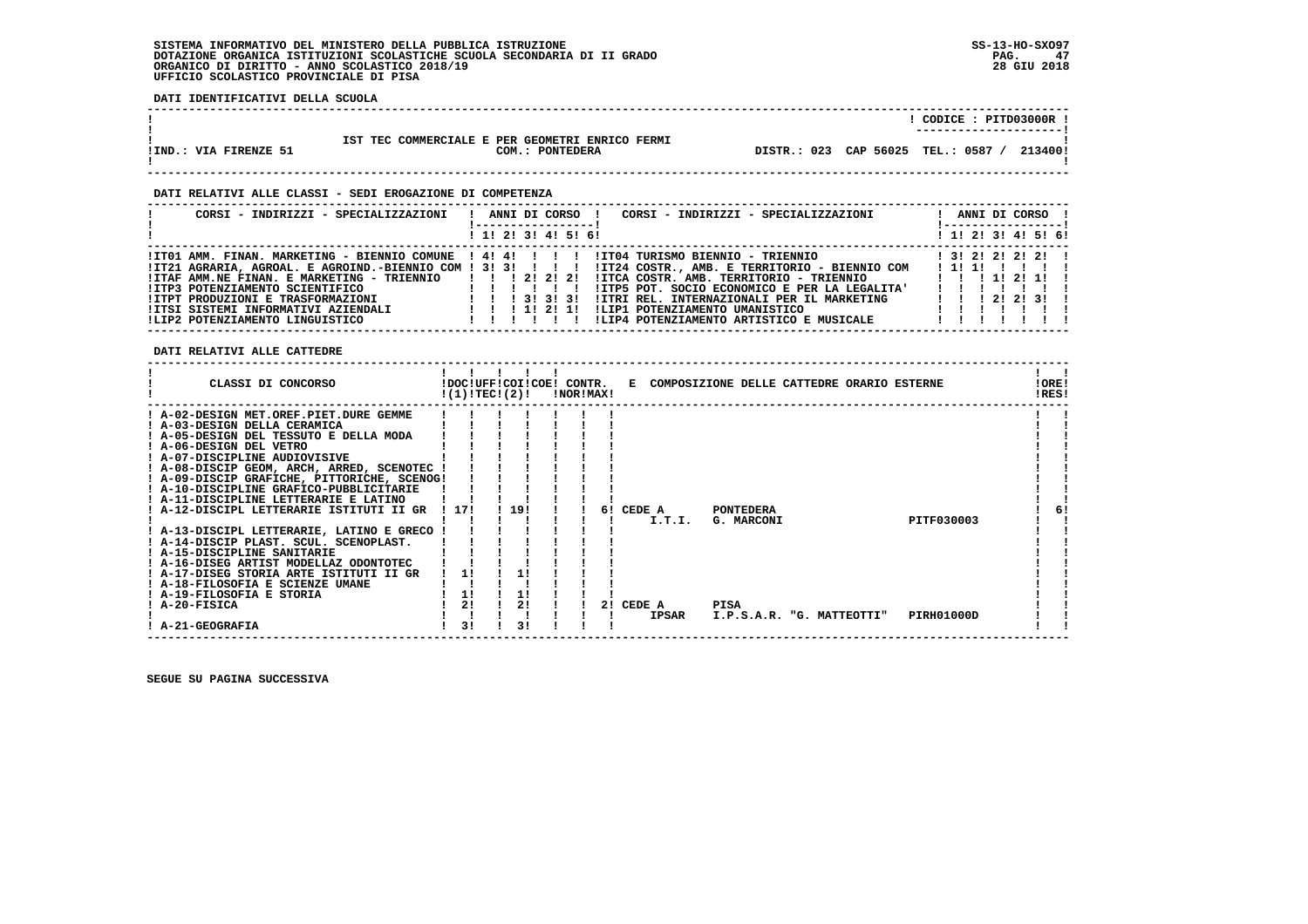**DATI IDENTIFICATIVI DELLA SCUOLA**

|                       |                                                                    | CODICE: PITD03000R !<br>----------------------- |
|-----------------------|--------------------------------------------------------------------|-------------------------------------------------|
| !IND.: VIA FIRENZE 51 | IST TEC COMMERCIALE E PER GEOMETRI ENRICO FERMI<br>COM.: PONTEDERA | 213400!<br>DISTR.: 023 CAP 56025 TEL.: 0587 /   |

 **------------------------------------------------------------------------------------------------------------------------------------**

 **DATI RELATIVI ALLE CATTEDRE**

| CLASSI DI CONCORSO                                                                                                                  | !(1)!TEC!(2)!                                                         |                                                    |    | !NOR!MAX! |              |                                          | !DOC!UFF!COI!COE! CONTR. E COMPOSIZIONE DELLE CATTEDRE ORARIO ESTERNE |                   | !ORE!<br>!RES! |
|-------------------------------------------------------------------------------------------------------------------------------------|-----------------------------------------------------------------------|----------------------------------------------------|----|-----------|--------------|------------------------------------------|-----------------------------------------------------------------------|-------------------|----------------|
| ! A-24-LINGUA E CULT STRANIERA (FRANCESE) ! 5!                                                                                      |                                                                       | $1 \quad 41 \quad 11$<br>$\mathbf{1}$ $\mathbf{1}$ |    |           | $1 \quad 61$ | ! 12! COMPLETA CON SAN MINIATO<br>I.T.C. | CARLO CATTANEO                                                        | PITD070007        |                |
| ! A-24-LINGUA E CULT STRANIERA (INGLESE) ! 10!                                                                                      |                                                                       | ! 10!<br>$\mathbf{I}$                              | 1! |           | 91           | 9! COMPLETA CON CASCINA                  | "A.PESENTI"                                                           | PIIS004003        |                |
| ! A-24-LINGUA E CULT STRANIERA (SPAGNOLO) ! 4!<br>A-24-LINGUA E CULT STRANIERA (TEDESCO)<br>! A-24-LINGUA E CULT STRANIERA (RUSSO)  |                                                                       | $\frac{1}{4}$                                      |    |           |              |                                          |                                                                       |                   |                |
| A-26-MATEMATICA                                                                                                                     | $\begin{array}{cccccccccccccc} 1 & 4 & 1 & 1 & 4 & 1 & 1 \end{array}$ |                                                    |    |           |              | 3! CEDE A                                | <b>SAN MINIATO</b><br>I.T.C. CARLO CATTANEO PITD070007                |                   | 51             |
| ! A-27-MATEMATICA E FISICA<br>! A-29-MUSICA ISTITUTI II GRADO<br>A-32-SCIENZE GEOLOGIA MINERALOGIA                                  |                                                                       |                                                    |    |           |              |                                          |                                                                       |                   |                |
| ! A-34-SCIENZE E TECNOLOGIE CHIMICHE<br>! A-37-COSTRUZ TECNOL E TECN RAPPR GRAFICA!                                                 | 3!<br>51                                                              | 31<br>51                                           |    |           |              |                                          |                                                                       |                   | 6!             |
| ! A-40-TECNOLOGIE ELETTRICHE ELETTRONICHE !<br>! A-41-SCIENZE E TECNOLOGIE INFORMATICHE                                             | 31                                                                    | 3!                                                 |    |           |              |                                          |                                                                       |                   |                |
| ! A-42-SCIENZE E TECNOLOGIE MECCANICHE<br>A-45-SCIENZE ECONOMICO-AZIENDALI                                                          | 1!<br>91                                                              | 11<br>9!                                           |    |           |              | 9! CEDE A VOLTERRA                       |                                                                       |                   | 21             |
| ! A-46-SCIENZE GIURIDICO-ECONOMICHE<br>! A-47-SCIENZE MATEMATICHE APPLICATE                                                         | 8!<br>81                                                              | 9!<br>71                                           | 1! |           |              | 9! COMPLETA CON VOLTERRA                 | I.T.C.G. SEZIONE "GRAZIANI" CASA DI PITD04001C                        |                   |                |
| ! A-48-SCIENZE MOTORIE E SPORTIVE II GRADO! 6!                                                                                      |                                                                       | $\mathbf{I}$<br>61                                 |    |           | 91           |                                          | LEIA CON VOLIERRA<br>I.T.C.G. F. NICCOLINI                            | PITD04000B        | 4!             |
| ! A-50-SCIENZE NAT, CHIM E BIOLOG<br>1 51<br>! A-51-SCIENZE, TECNOL E TECN AGR                                                      | 31                                                                    | 31<br>61                                           |    |           |              |                                          |                                                                       |                   | 6!             |
| ! A-52-SCIENZE, TECNOL E TECN PROD ANIMALI! !<br>! A-54-STORIA DELL'ARTE                                                            | 11                                                                    | $\frac{1}{2}$ 11<br>11                             |    |           | 6!           | CEDE A                                   | <b>PONTEDERA</b><br>LICEO XXV APRILE                                  | <b>PIIS00200B</b> | 6!             |
|                                                                                                                                     |                                                                       |                                                    |    |           |              | 6! ED A<br>I.T.C.                        | SAN MINIATO<br>CARLO CATTANEO                                         | PITD070007        |                |
| ! A-61-TECNOL E TECN COMUNICAZ MULTIMEDIA !<br>! A-62-TECNOL E TECNICHE PER LA GRAFICA<br>! A-65-TEORIA E TECNICA COMUNICAZIONE     |                                                                       |                                                    |    |           |              |                                          |                                                                       |                   |                |
| ! A-66-TRATT TESTI DATI APPLIC INFORMATICA! 1!<br>! B-02-CONV LINGUA STRANIERA (FRANCESE)<br>! B-02-CONV LINGUA STRANIERA (INGLESE) |                                                                       | 11                                                 |    |           |              |                                          |                                                                       |                   |                |

 **------------------------------------------------------------------------------------------------------------------------------------**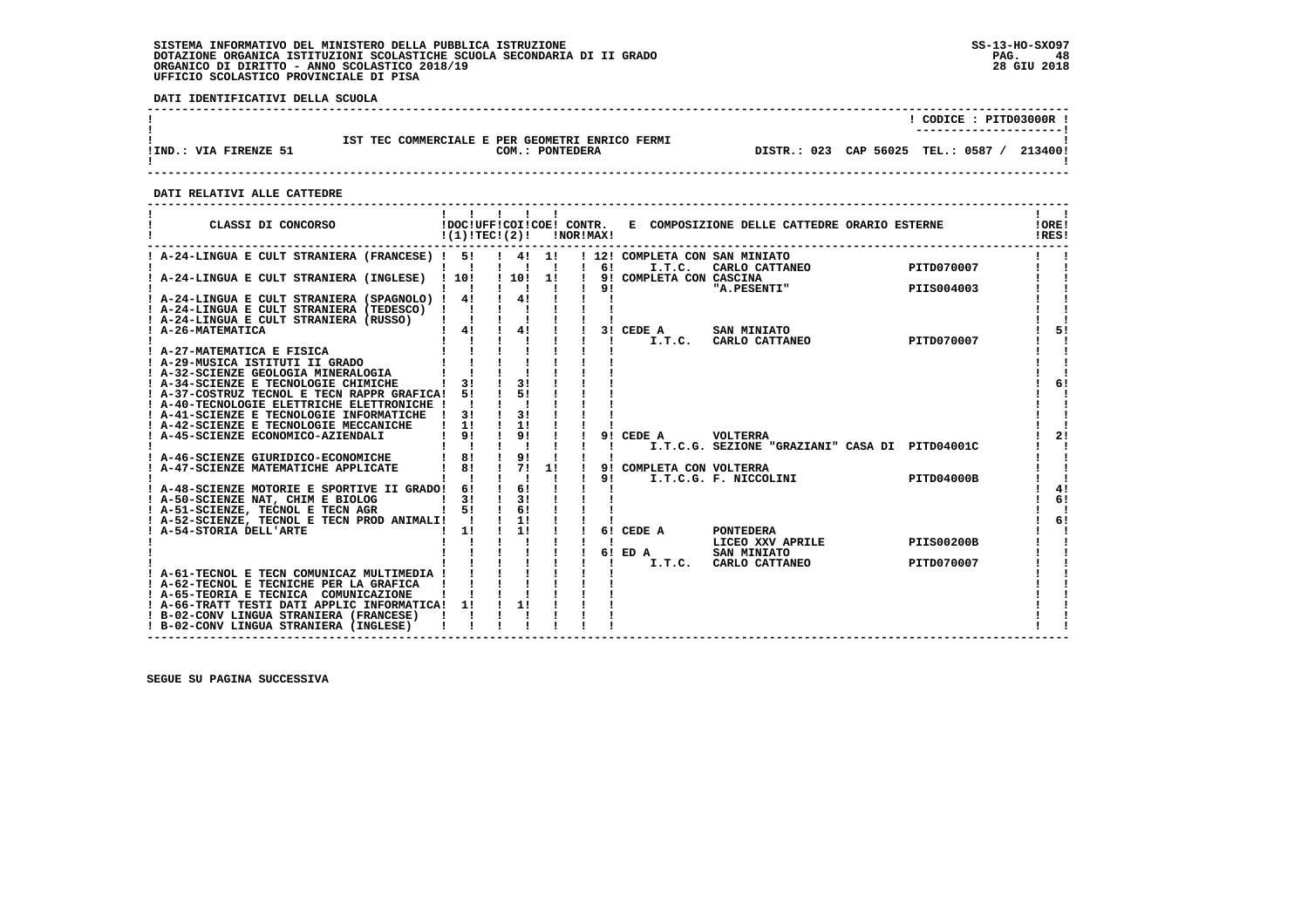**DATI IDENTIFICATIVI DELLA SCUOLA**

|                       |                                                                       |                                    | CODICE: PITD03000R !<br>---------------------- |
|-----------------------|-----------------------------------------------------------------------|------------------------------------|------------------------------------------------|
| !IND.: VIA FIRENZE 51 | TEC COMMERCIALE E PER GEOMETRI ENRICO FERMI<br>TST<br>COM.: PONTEDERA | DISTR.: 023 CAP 56025 TEL.: 0587 / | 213400!                                        |

 **------------------------------------------------------------------------------------------------------------------------------------**

#### **DATI RELATIVI ALLE CATTEDRE**

| CLASSI DI CONCORSO                                                                                                                                                                                                                                                                                                                                                                                                                                                    | !DOC!UFF!COI!COE! CONTR.<br>!(1)!TEC!(2)! |    |  | INORIMAXI | E COMPOSIZIONE DELLE CATTEDRE ORARIO ESTERNE                                        | ! ORE !<br>!RES! |
|-----------------------------------------------------------------------------------------------------------------------------------------------------------------------------------------------------------------------------------------------------------------------------------------------------------------------------------------------------------------------------------------------------------------------------------------------------------------------|-------------------------------------------|----|--|-----------|-------------------------------------------------------------------------------------|------------------|
| ! B-02-CONV LINGUA STRANIERA (TEDESCO)<br>! B-02-CONV LINGUA STRANIERA (RUSSO)<br>! B-03-LABORATORI DI FISICA<br>! B-08-LAB PRODUZ INDUSTR ARTIG CERAMICA<br>! B-11-LAB SCIENZE E TECNOL AGRARIE<br>! B-12-LAB SCIENZE E TECNOL CHIM MICROBIOL!<br>! B-14-LAB SCIENZE E TECNOL COSTRUZIONI<br>! B-16-LAB SCIENZE E TECNOL INFORMATICHE<br>! B-17-LAB SCIENZE E TECNOL MECCANICHE<br>! B-18-LAB SC E TECNOL TESS ABBIGL MODA<br>! B-28-LABORATORIO DI TECNOLOGIE ORAFE | 21<br>11<br>21<br>11                      | 21 |  | 81<br>10! | COMPLETA CON PISA<br><b>IPSAR</b><br><b>PIRH01000D</b><br>I.P.S.A.R. "G. MATTEOTTI" | 17!<br>21<br>81  |

 **(1) TITOLARI/INCARICATI**

 **(2) CATTEDRE/POSTI POTENZ.**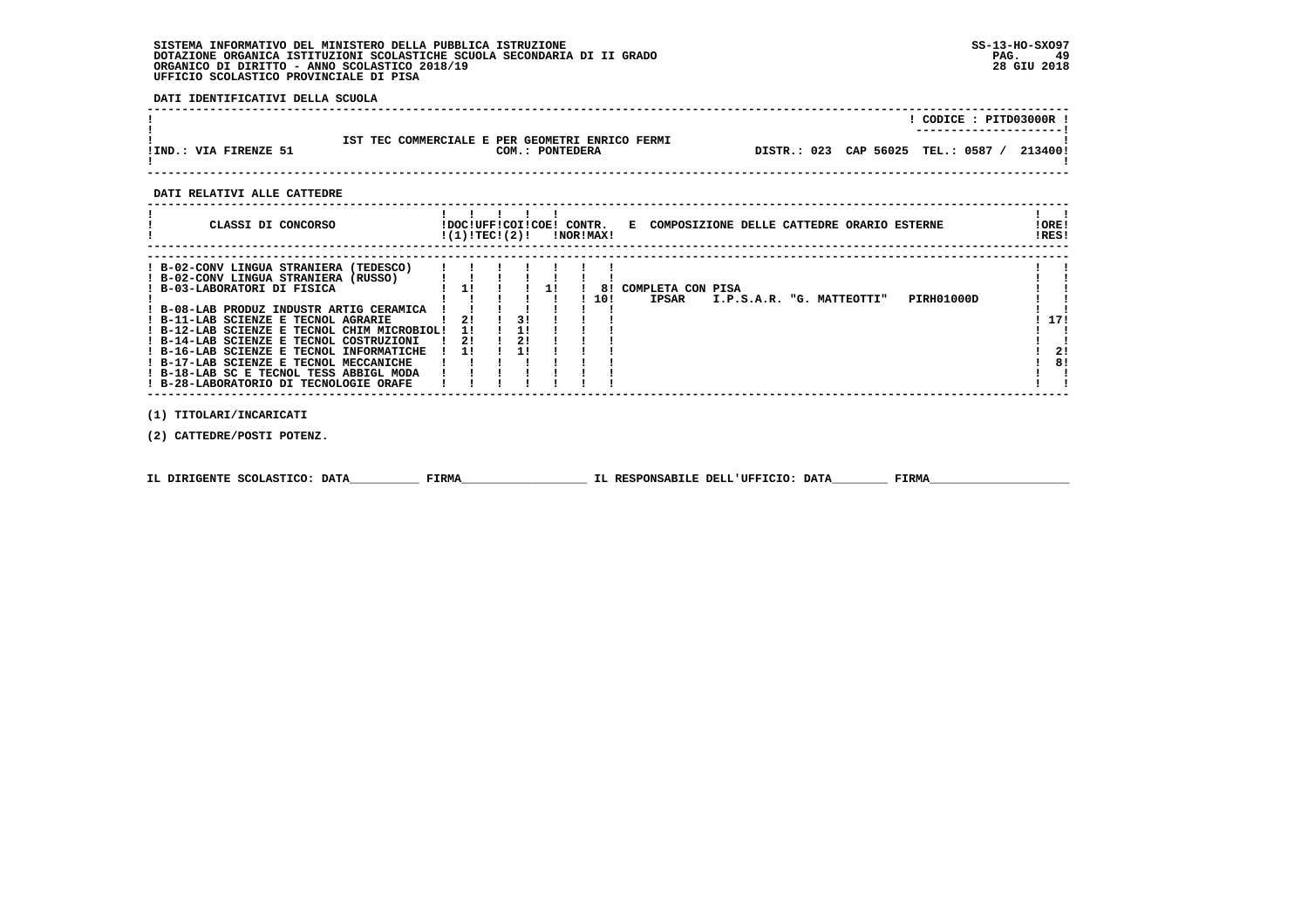**DATI IDENTIFICATIVI DELLA SCUOLA**

| IST TEC COMMERCIALE E PER GEOMETRI PONTEDERA |       |                                                                                 |             |     |       | CODICE: PITD030506 !<br>---------------------- |
|----------------------------------------------|-------|---------------------------------------------------------------------------------|-------------|-----|-------|------------------------------------------------|
| <b>ICORSO SERALE</b><br>$!$ IND.:            | DELL' | IST TEC COMMERCIALE E PER GEOMETRI ENRICO FERMI DI PONTEDERA<br>COM.: PONTEDERA | DISTR.: 023 | CAP | TEL.: |                                                |

#### **DATI RELATIVI ALLE CLASSI - SEDI EROGAZIONE DI COMPETENZA**

| CORSI - INDIRIZZI - SPECIALIZZAZIONI | ! ANNI DI CORSO !<br>CORSI - INDIRIZZI - SPECIALIZZAZIONI<br>1 1 1 2 1 3 1 4 1 5 1 6 1                                                                                                                                      | ANNI DI CORSO<br>1 1 2 3 3 4 5 6 1 |
|--------------------------------------|-----------------------------------------------------------------------------------------------------------------------------------------------------------------------------------------------------------------------------|------------------------------------|
|                                      | ! ITO1 AMM. FINAN. MARKETING - BIENNIO COMUNE ! ! ! ! !! ! !IT24 COSTR., AMB. E TERRITORIO - BIENNIO COM ! ! ! ! ! ! !<br>ITTAF AMM.NE FINAN. E MARKETING - TRIENNIO IIIIIIIIIIIIIIIIIIII COSTR. AMB. TERRITORIO - TRIENNIO |                                    |

 **DATI RELATIVI ALLE CATTEDRE**

| CLASSI DI CONCORSO                          |  |  | !DOC!UFF!COI!COE! CONTR.<br>$!(1)!TEC!(2)!$ $INORIMAX!$ |  | E COMPOSIZIONE DELLE CATTEDRE ORARIO ESTERNE |  |  | !ORE!<br>!RES! |  |
|---------------------------------------------|--|--|---------------------------------------------------------|--|----------------------------------------------|--|--|----------------|--|
| ! A-12-DISCIPL LETTERARIE ISTITUTI II GR    |  |  |                                                         |  |                                              |  |  |                |  |
| ! A-20-FISICA                               |  |  |                                                         |  |                                              |  |  |                |  |
| ! A-21-GEOGRAFIA                            |  |  |                                                         |  |                                              |  |  |                |  |
| ! A-26-MATEMATICA                           |  |  |                                                         |  |                                              |  |  |                |  |
| ! A-27-MATEMATICA E FISICA                  |  |  |                                                         |  |                                              |  |  |                |  |
| ! A-32-SCIENZE GEOLOGIA MINERALOGIA         |  |  |                                                         |  |                                              |  |  |                |  |
| A-34-SCIENZE E TECNOLOGIE CHIMICHE          |  |  |                                                         |  |                                              |  |  |                |  |
| ! A-37-COSTRUZ TECNOL E TECN RAPPR GRAFICA! |  |  |                                                         |  |                                              |  |  |                |  |
| ! A-40-TECNOLOGIE ELETTRICHE ELETTRONICHE   |  |  |                                                         |  |                                              |  |  |                |  |
| ! A-41-SCIENZE E TECNOLOGIE INFORMATICHE    |  |  |                                                         |  |                                              |  |  |                |  |
| ! A-42-SCIENZE E TECNOLOGIE MECCANICHE      |  |  |                                                         |  |                                              |  |  |                |  |
| ! A-45-SCIENZE ECONOMICO-AZIENDALI          |  |  |                                                         |  |                                              |  |  |                |  |
| A-46-SCIENZE GIURIDICO-ECONOMICHE           |  |  |                                                         |  |                                              |  |  |                |  |
| ! A-47-SCIENZE MATEMATICHE APPLICATE        |  |  |                                                         |  |                                              |  |  |                |  |
| ! A-48-SCIENZE MOTORIE E SPORTIVE II GRADO! |  |  |                                                         |  |                                              |  |  |                |  |
| ! A-50-SCIENZE NAT, CHIM E BIOLOG           |  |  |                                                         |  |                                              |  |  |                |  |
| ! A-51-SCIENZE, TECNOL E TECN AGR           |  |  |                                                         |  |                                              |  |  |                |  |
| ! A-66-TRATT TESTI DATI APPLIC INFORMATICA! |  |  |                                                         |  |                                              |  |  |                |  |
| ! B-03-LABORATORI DI FISICA                 |  |  |                                                         |  |                                              |  |  |                |  |
| ! B-12-LAB SCIENZE E TECNOL CHIM MICROBIOL! |  |  |                                                         |  |                                              |  |  |                |  |
| ! B-14-LAB SCIENZE E TECNOL COSTRUZIONI     |  |  |                                                         |  |                                              |  |  |                |  |
| ! B-16-LAB SCIENZE E TECNOL INFORMATICHE    |  |  |                                                         |  |                                              |  |  |                |  |
| ! B-17-LAB SCIENZE E TECNOL MECCANICHE      |  |  |                                                         |  |                                              |  |  |                |  |

 **(1) TITOLARI/INCARICATI**

 **(2) CATTEDRE/POSTI POTENZ.**

 **IL DIRIGENTE SCOLASTICO: DATA\_\_\_\_\_\_\_\_\_\_ FIRMA\_\_\_\_\_\_\_\_\_\_\_\_\_\_\_\_\_\_ IL RESPONSABILE DELL'UFFICIO: DATA\_\_\_\_\_\_\_\_ FIRMA\_\_\_\_\_\_\_\_\_\_\_\_\_\_\_\_\_\_\_\_**

 **------------------------------------------------------------------------------------------------------------------------------------**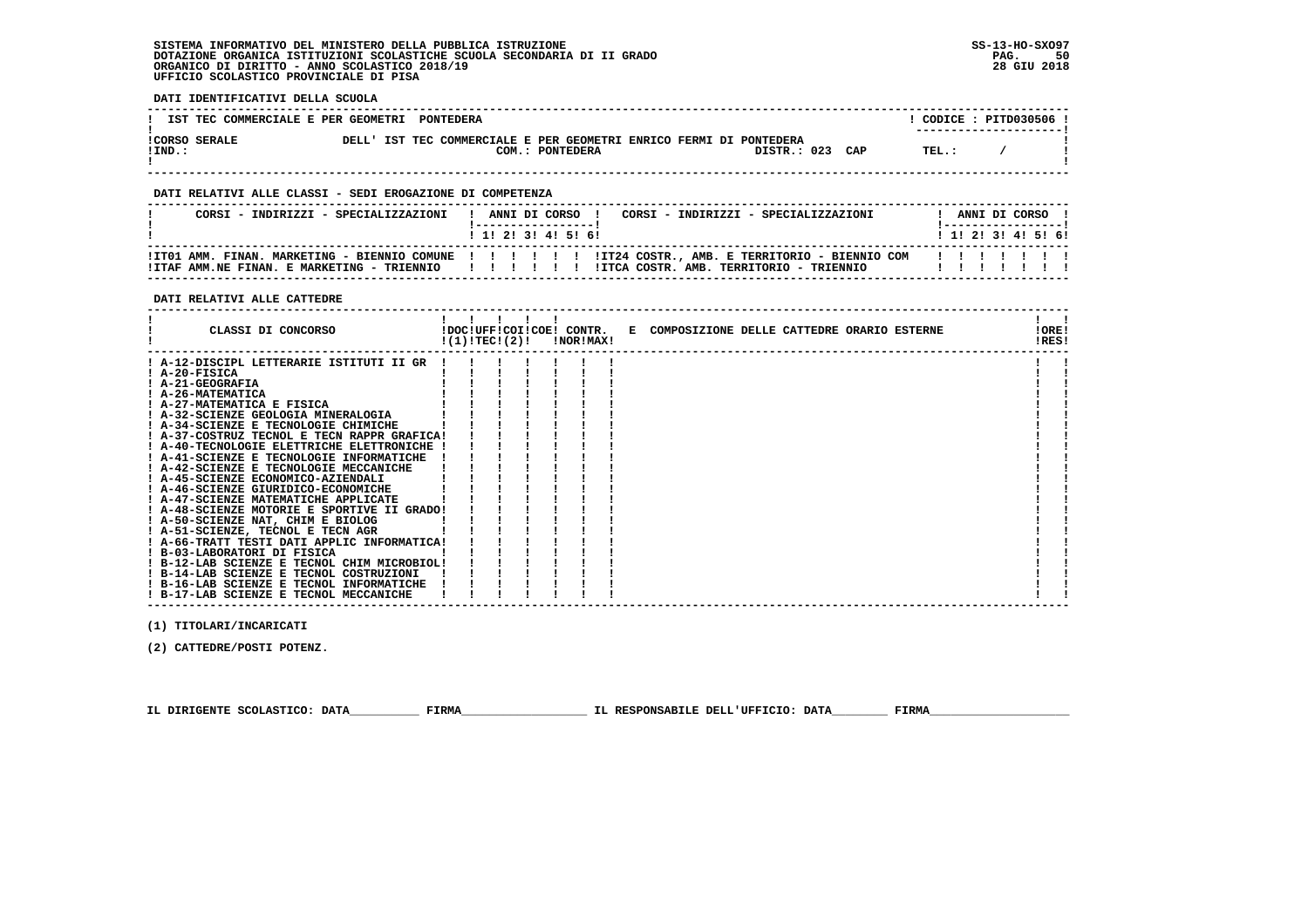**DATI IDENTIFICATIVI DELLA SCUOLA**

|                         |                                                                      |                                  | CODICE: PITD04000B !<br>----------------------- |
|-------------------------|----------------------------------------------------------------------|----------------------------------|-------------------------------------------------|
| !IND.: VIA GUARNACCI, 6 | TEC COMMERCIALE E PER GEOMETRI F. NICCOLINI<br>TST<br>COM.: VOLTERRA | DISTR.: 022 CAP 56048 TEL.: 0588 | 88506                                           |

#### **DATI RELATIVI ALLE CLASSI - SEDI EROGAZIONE DI COMPETENZA**

| CORSI - INDIRIZZI - SPECIALIZZAZIONI                            |  |  |                     | ANNI DI CORSO ! | CORSI - INDIRIZZI - SPECIALIZZAZIONI         |      |       | ANNI DI CORSO !     |
|-----------------------------------------------------------------|--|--|---------------------|-----------------|----------------------------------------------|------|-------|---------------------|
|                                                                 |  |  | ! 1! 2! 3! 4! 5! 6! |                 |                                              |      |       | ! 1! 2! 3! 4! 5! 6! |
|                                                                 |  |  |                     |                 |                                              |      | 11111 |                     |
| $!IP07$ ACCOGLIENZA TURISTICA - TRIENNIO $1 : 1 : 1 : 1 :$      |  |  |                     |                 | !IP17 ENOGASTR. E OSPITAL. ALBERGH.          |      |       | 131 1 1 1 1 1       |
|                                                                 |  |  |                     |                 | IIPOD OPERATORE DELLA RISTORAZIONE           |      |       |                     |
| !IT01 AMM. FINAN. MARKETING - BIENNIO COMUNE ! 1! 1! ! ! ! !    |  |  |                     |                 | !IT10 ELETTR. ED ELETTROTEC.- BIENNIO COMUNE | 1111 |       |                     |
| $11T24$ COSTR., AMB. E TERRITORIO - BIENNIO COM ! 1! 1! ! ! ! ! |  |  |                     |                 | !ITAF AMM.NE FINAN. E MARKETING - TRIENNIO   |      |       | 1 1 1 1 1 1 1 1 1   |
| $IITCA COSTR. AMB. TERRITORIO - TRIENNIO$ $I I I II 1 I I$      |  |  |                     |                 | !ITET ELETTROTECNICA                         |      |       | 1 1 1 1 1 1 1 1 1   |
| !ITP5 POT. SOCIO ECONOMICO E PER LA LEGALITA' ! ! ! ! ! !       |  |  |                     |                 |                                              |      |       |                     |
|                                                                 |  |  |                     |                 | !LIP4 POTENZIAMENTO ARTISTICO E MUSICALE     |      |       |                     |

 **DATI RELATIVI ALLE CATTEDRE**

| CLASSI DI CONCORSO                          | !(1)!TECI(2)! |    |    | !NOR!MAX! | !DOC!UFF!COI!COE! CONTR. E COMPOSIZIONE DELLE CATTEDRE ORARIO ESTERNE | !ORE!<br>!RES! |                |
|---------------------------------------------|---------------|----|----|-----------|-----------------------------------------------------------------------|----------------|----------------|
| ! A-02-DESIGN MET.OREF.PIET.DURE GEMME      |               |    |    |           |                                                                       |                |                |
| ! A-03-DESIGN DELLA CERAMICA                |               |    |    |           |                                                                       |                |                |
| ! A-05-DESIGN DEL TESSUTO E DELLA MODA      |               |    |    |           |                                                                       |                |                |
| ! A-06-DESIGN DEL VETRO                     |               |    |    |           |                                                                       |                |                |
| ! A-07-DISCIPLINE AUDIOVISIVE               |               |    |    |           |                                                                       |                |                |
| ! A-08-DISCIP GEOM, ARCH, ARRED, SCENOTEC ! |               |    |    |           |                                                                       |                |                |
| ! A-09-DISCIP GRAFICHE, PITTORICHE, SCENOG! |               |    |    |           |                                                                       |                |                |
| ! A-10-DISCIPLINE GRAFICO-PUBBLICITARIE     |               |    |    |           |                                                                       |                |                |
| ! A-12-DISCIPL LETTERARIE ISTITUTI II GR    | 51            | 71 |    |           |                                                                       |                |                |
| ! A-14-DISCIP PLAST. SCUL. SCENOPLAST.      |               |    |    |           |                                                                       |                |                |
| ! A-16-DISEG ARTIST MODELLAZ ODONTOTEC      |               |    |    |           |                                                                       |                |                |
| ! A-17-DISEG STORIA ARTE ISTITUTI II GR     |               |    |    |           |                                                                       |                |                |
| ! A-18-FILOSOFIA E SCIENZE UMANE            |               |    |    |           |                                                                       |                |                |
| ! A-19-FILOSOFIA E STORIA                   |               |    |    |           |                                                                       |                |                |
| ! A-20-FISICA                               | 11            |    |    |           |                                                                       |                | 21             |
| ! A-21-GEOGRAFIA                            |               |    |    |           |                                                                       |                | 11!            |
| ! A-24-LINGUA E CULT STRANIERA (FRANCESE) ! | 11            |    | 11 |           | ! 15! COMPLETA CON VOLTERRA                                           |                | 2 <sub>1</sub> |
|                                             |               |    |    | 31        | I.T.C.G. SEZIONE "GRAZIANI" CASA DI PITD04001C                        |                |                |
| ! A-24-LINGUA E CULT STRANIERA (INGLESE)    | 4!            | 51 |    |           |                                                                       |                |                |
| ! A-24-LINGUA E CULT STRANIERA (SPAGNOLO) ! |               |    |    |           |                                                                       |                | 11!            |
| ! A-24-LINGUA E CULT STRANIERA (TEDESCO)    |               |    |    |           |                                                                       |                |                |
| ! A-24-LINGUA E CULT STRANIERA (RUSSO)      |               |    |    |           |                                                                       |                |                |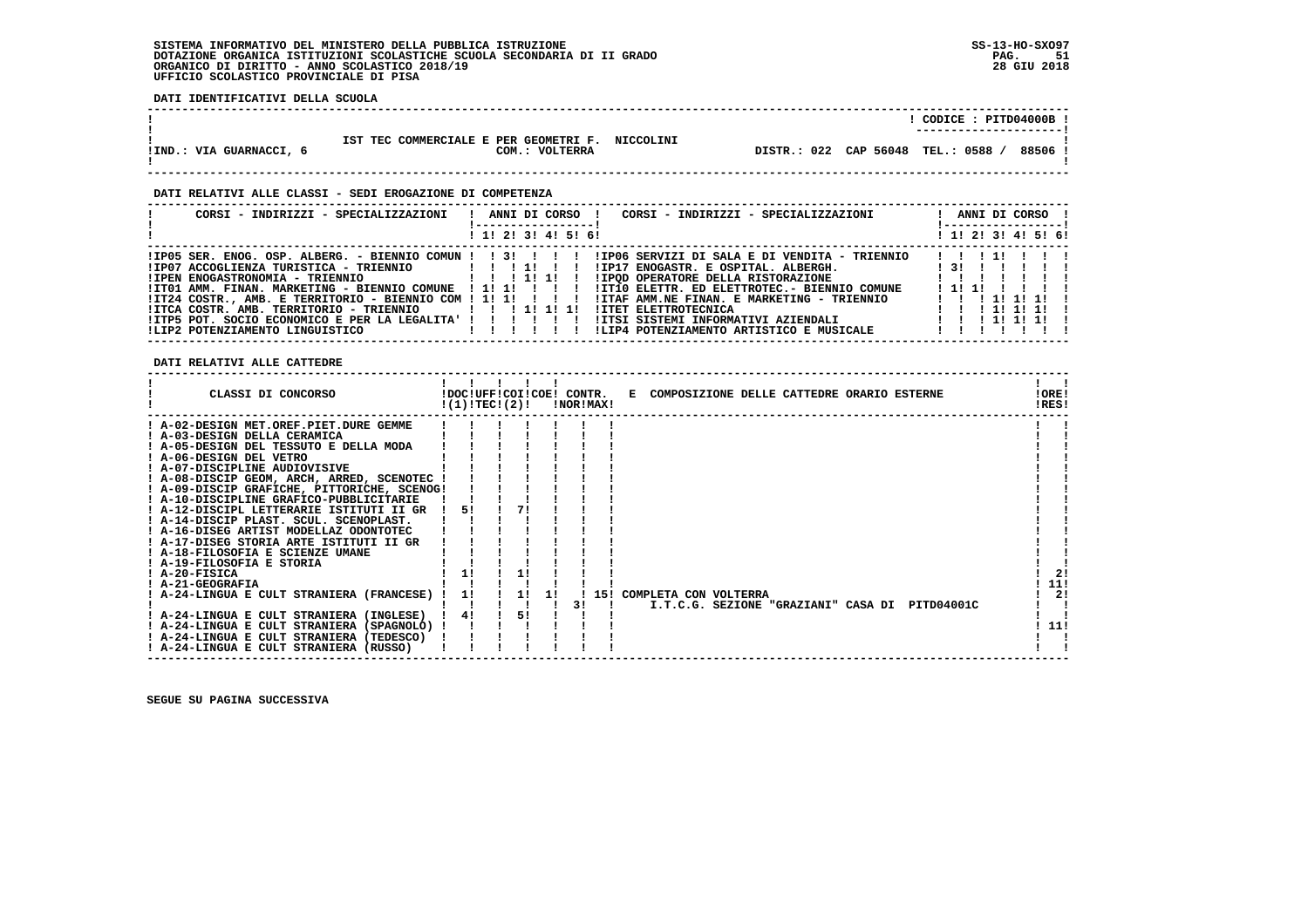**DATI IDENTIFICATIVI DELLA SCUOLA**

| !IND.: VIA GUARNACCI, 6 | IST TEC COMMERCIALE E PER GEOMETRI F. NICCOLINI<br>COM.: VOLTERRA | CODICE: PITD04000B !<br>88506.<br>DISTR.: 022 CAP 56048 TEL.: 0588 / |
|-------------------------|-------------------------------------------------------------------|----------------------------------------------------------------------|
|                         |                                                                   |                                                                      |

#### **DATI RELATIVI ALLE CATTEDRE**

| CLASSI DI CONCORSO                             | !(1)!TEC!(2)! |    |                           |    | <b>!NOR!MAX!</b> |              | !DOC!UFF!COI!COE! CONTR. E COMPOSIZIONE DELLE CATTEDRE ORARIO ESTERNE | !ORE!<br>!RES! |
|------------------------------------------------|---------------|----|---------------------------|----|------------------|--------------|-----------------------------------------------------------------------|----------------|
| A-26-MATEMATICA                                | 11            |    |                           |    |                  |              |                                                                       |                |
| A-27-MATEMATICA E FISICA                       |               |    |                           |    |                  |              |                                                                       |                |
| A-29-MUSICA ISTITUTI II GRADO                  |               |    |                           |    |                  |              |                                                                       |                |
| ! A-31-SCIENZE DEGLI ALIMENTI                  |               |    | 11                        |    |                  |              |                                                                       | 5!             |
| ! A-32-SCIENZE GEOLOGIA MINERALOGIA            |               |    |                           |    |                  |              |                                                                       |                |
| ! A-34-SCIENZE E TECNOLOGIE CHIMICHE           | 1!            |    | $1 \quad 11$              |    |                  |              |                                                                       | 2!             |
| ! A-37-COSTRUZ TECNOL E TECN RAPPR GRAFICA!    | 4!            |    | 4!                        |    |                  |              |                                                                       |                |
| ! A-40-TECNOLOGIE ELETTRICHE ELETTRONICHE !    | 31            |    | 31                        |    |                  |              |                                                                       |                |
| ! A-41-SCIENZE E TECNOLOGIE INFORMATICHE       |               |    |                           |    |                  |              |                                                                       | 9!             |
| ! A-42-SCIENZE E TECNOLOGIE MECCANICHE         |               |    |                           |    |                  |              |                                                                       |                |
| ! A-45-SCIENZE ECONOMICO-AZIENDALI             | 3!            |    | 4!                        |    |                  |              |                                                                       |                |
| ! A-46-SCIENZE GIURIDICO-ECONOMICHE            | 4!            |    | 3!                        | 11 |                  |              | 17! COMPLETA CON VOLTERRA                                             |                |
|                                                | л.            |    | $\mathbf{1}$ $\mathbf{1}$ |    |                  | -1           | I.T.C.G. SEZIONE "GRAZIANI" CASA DI PITD04001C                        |                |
| ! A-47-SCIENZE MATEMATICHE APPLICATE           | 1!            |    | $\frac{1}{2}$             |    |                  |              | $9!$ CEDE A<br><b>PONTEDERA</b>                                       | 21             |
|                                                |               |    | $\mathbf{I}$ $\mathbf{I}$ |    |                  |              | I.T.C.G. ENRICO FERMI<br>PITD03000R                                   |                |
| ! A-48-SCIENZE MOTORIE E SPORTIVE II GRADO! 2! |               |    | $\frac{1}{2}$             |    |                  |              |                                                                       | 4!             |
| ! A-50-SCIENZE NAT, CHIM E BIOLOG              |               |    | $1 \quad 11$              |    |                  |              |                                                                       |                |
| ! A-51-SCIENZE, TECNOL E TECN AGR              |               |    |                           |    |                  |              | <b>VOLTERRA</b><br>! 11! CEDE A                                       |                |
|                                                |               |    |                           |    |                  | $\mathbf{I}$ | I.T.C.G. SEZIONE "GRAZIANI" CASA DI PITD04001C                        |                |
| ! A-54-STORIA DELL'ARTE                        |               |    |                           |    |                  |              |                                                                       |                |
| A-61-TECNOL E TECN COMUNICAZ MULTIMEDIA !      |               |    |                           |    |                  |              |                                                                       |                |
| A-62-TECNOL E TECNICHE PER LA GRAFICA          |               |    |                           |    |                  |              |                                                                       |                |
| ! A-65-TEORIA E TECNICA COMUNICAZIONE          |               |    |                           |    |                  |              |                                                                       |                |
| ! A-66-TRATT TESTI DATI APPLIC INFORMATICA!    |               |    |                           |    |                  |              |                                                                       | 41             |
| ! B-02-CONV LINGUA STRANIERA (FRANCESE)        |               |    |                           |    |                  |              |                                                                       |                |
| ! B-02-CONV LINGUA STRANIERA (INGLESE)         |               |    |                           |    |                  |              |                                                                       |                |
| ! B-02-CONV LINGUA STRANIERA (TEDESCO)         |               |    |                           |    |                  |              |                                                                       |                |
| ! B-02-CONV LINGUA STRANIERA (RUSSO)           |               |    |                           |    |                  |              |                                                                       |                |
| ! B-03-LABORATORI DI FISICA                    |               |    |                           |    |                  |              |                                                                       | 71             |
| ! B-08-LAB PRODUZ INDUSTR ARTIG CERAMICA       |               |    |                           |    |                  |              |                                                                       |                |
| ! B-12-LAB SCIENZE E TECNOL CHIM MICROBIOL!    |               |    |                           |    |                  |              |                                                                       | 71             |
| ! B-14-LAB SCIENZE E TECNOL COSTRUZIONI        | $\frac{1}{2}$ |    | 11                        |    |                  |              |                                                                       | 9!             |
| ! B-15-LAB SC E TECNOL ELETTR ELETTRONIC       | $\frac{1}{1}$ | 11 |                           |    |                  |              |                                                                       | 9!             |
| - DI CUI UFFICIO TECNICO                       |               | 11 |                           |    |                  |              |                                                                       |                |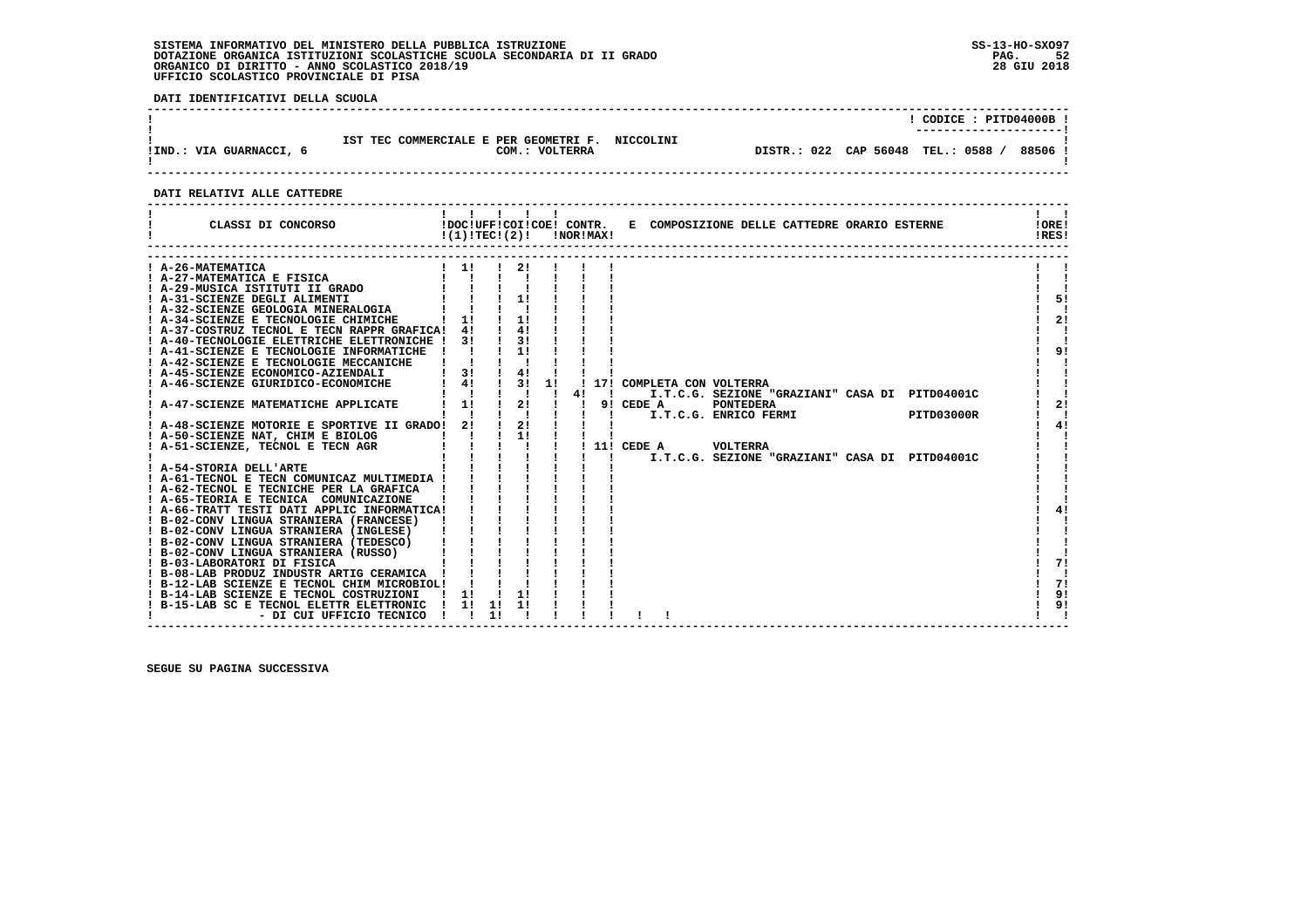**DATI IDENTIFICATIVI DELLA SCUOLA**

|                       |                                                                      |             | CODICE: PITD04000B !<br>----------------------- |
|-----------------------|----------------------------------------------------------------------|-------------|-------------------------------------------------|
| !IND.: VIA GUARNACCI, | TEC COMMERCIALE E PER GEOMETRI F. NICCOLINI<br>TST<br>COM.: VOLTERRA | DISTR.: 022 | CAP 56048 TEL.: 0588<br>88506                   |

 **------------------------------------------------------------------------------------------------------------------------------------**

 **DATI RELATIVI ALLE CATTEDRE**

| CLASSI DI CONCORSO                          |                | !DOC!UFF!COI!COE! CONTR.<br>!(1)!TECI(2)! |  |     |    | !NOR!MAX! | COMPOSIZIONE DELLE CATTEDRE ORARIO ESTERNE<br>Е.  | !ORE!<br>IRES! |
|---------------------------------------------|----------------|-------------------------------------------|--|-----|----|-----------|---------------------------------------------------|----------------|
| ! B-16-LAB SCIENZE E TECNOL INFORMATICHE    | $\blacksquare$ |                                           |  | -11 |    | 12!       | COMPLETA CON VOLTERRA                             |                |
|                                             |                |                                           |  |     | 61 |           | I.T.C.G. SEZIONE "GRAZIANI" CASA DI<br>PITD04001C |                |
| ! B-17-LAB SCIENZE E TECNOL MECCANICHE      |                |                                           |  |     |    |           |                                                   | 41             |
| ! B-18-LAB SC E TECNOL TESS ABBIGL MODA     |                |                                           |  |     |    |           |                                                   |                |
| ! B-19-LAB SERVIZI RICETTIVITA' ALBERGHIER! |                |                                           |  |     |    |           |                                                   |                |
| ! B-20-LAB SERV ENOGASTRON, SETT CUCINA     |                | - 1 !                                     |  |     |    |           |                                                   | 16!            |
| ! B-21-LAB SERV ENOGASTRON, SETT SALA VEND! |                | -11                                       |  | 11  |    |           | ! 14! COMPLETA CON VOLTERRA                       |                |
|                                             |                |                                           |  |     | 41 |           | I.T.C.G. SEZIONE "GRAZIANI" CASA DI<br>PITD04001C |                |
| B-28-LABORATORIO DI TECNOLOGIE ORAFE        |                |                                           |  |     |    |           |                                                   |                |

 **(1) TITOLARI/INCARICATI**

 **(2) CATTEDRE/POSTI POTENZ.**

|  | IL DIRIGENTE SCOLASTICO: DATA | <b>FIRMA</b> | IL RESPONSABILE DELL'UFFICIO: DATA | FIRMZ |
|--|-------------------------------|--------------|------------------------------------|-------|
|--|-------------------------------|--------------|------------------------------------|-------|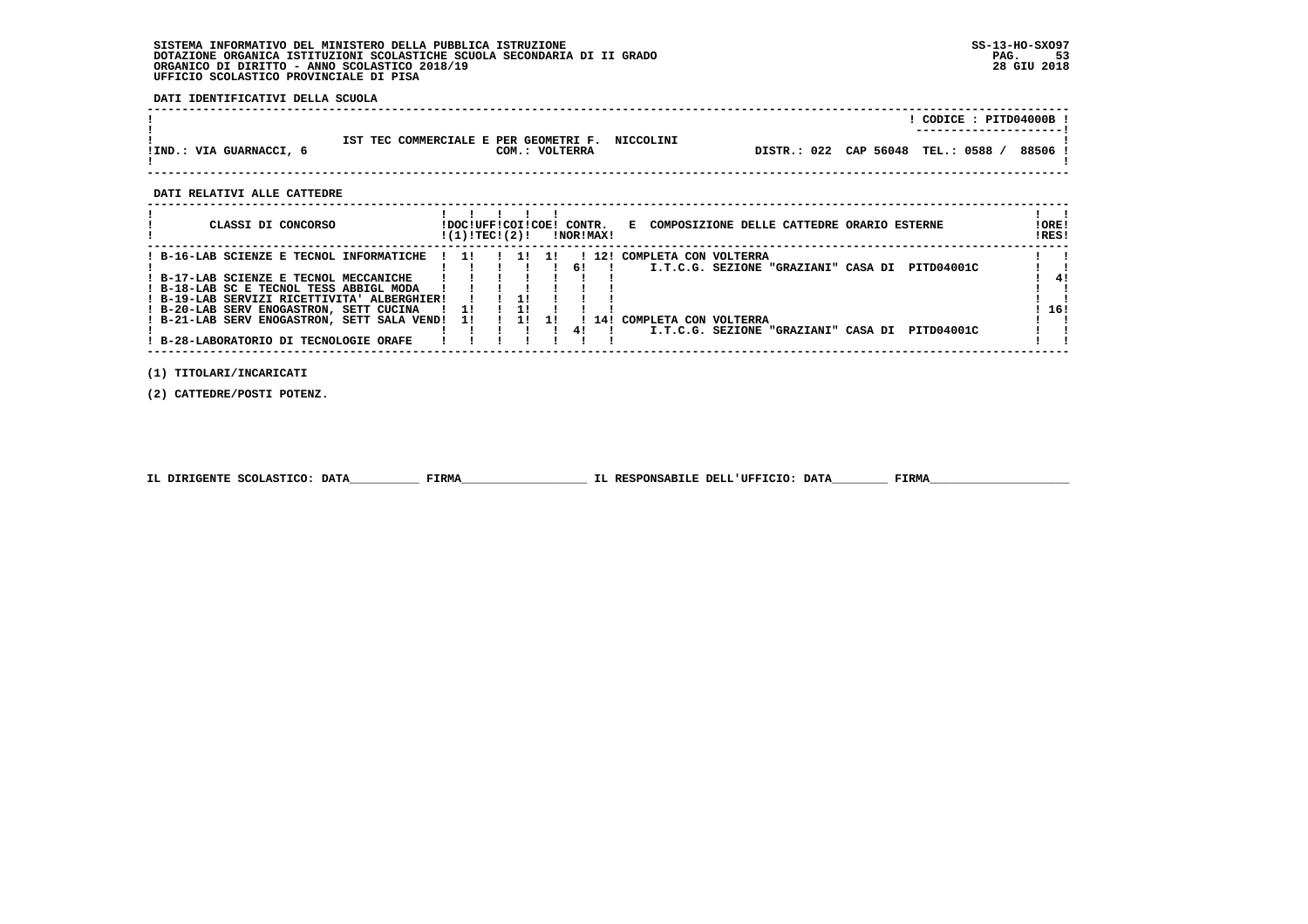**DATI IDENTIFICATIVI DELLA SCUOLA**

| pail localitically pouch become                       |                                                                                    |                                                                   |
|-------------------------------------------------------|------------------------------------------------------------------------------------|-------------------------------------------------------------------|
|                                                       | IST TEC COMMERCIALE E PER GEOMETRI SEZIONE "GRAZIANI" CASA DI RECLUSIONE           | CODICE: PITD04001C !                                              |
| ISEZIONE ASSOCIATA<br>!IND.: VIA RAMPA DI CASTELLO, 1 | ALL' IST TEC COMMERCIALE E PER GEOMETRI F. NICCOLINI DI VOLTERRA<br>COM.: VOLTERRA | --------------------- <br>DISTR.: 022 CAP 56048 TEL.: 0588 /88506 |

 **------------------------------------------------------------------------------------------------------------------------------------**

#### **DATI RELATIVI ALLE CLASSI - SEDI EROGAZIONE DI COMPETENZA**

| CORSI - INDIRIZZI - SPECIALIZZAZIONI                                                                                                                                                                                                  |  |  |                                             | ! ANNI DI CORSO ! |  |  | CORSI - INDIRIZZI - SPECIALIZZAZIONI |  |   |  | ANNI DI CORSO !<br>!------------------ |  |
|---------------------------------------------------------------------------------------------------------------------------------------------------------------------------------------------------------------------------------------|--|--|---------------------------------------------|-------------------|--|--|--------------------------------------|--|---|--|----------------------------------------|--|
|                                                                                                                                                                                                                                       |  |  | $1 \; 1 \; 2 \; 3 \; 1 \; 4 \; 5 \; 6 \; 6$ |                   |  |  |                                      |  |   |  | 1 1 2 2 1 3 4 5 5 6 1                  |  |
| IIP05 SER. ENOG. OSP. ALBERG. - BIENNIO COMUN ! ! 1! ! ! ! IIP17 ENOGASTR. E OSPITAL. ALBERGH.<br>!IPEN ENOGASTRONOMIA - TRIENNIO<br>ITCA COSTR. AMB. TERRITORIO - TRIENNIO         1  1  1  ILIP4 POTENZIAMENTO ARTISTICO E MUSICALE |  |  |                                             |                   |  |  |                                      |  | . |  | 111111111                              |  |

#### **DATI RELATIVI ALLE CATTEDRE**

| CLASSI DI CONCORSO                                               | !(1)!TECI(2)! |    | !DOC!UFF!COI!COE! CONTR.<br>!NOR!MAX! | E COMPOSIZIONE DELLE CATTEDRE ORARIO ESTERNE |                       |  |                   | !ORE!<br>IRES! |
|------------------------------------------------------------------|---------------|----|---------------------------------------|----------------------------------------------|-----------------------|--|-------------------|----------------|
| ! A-02-DESIGN MET.OREF.PIET.DURE GEMME                           |               |    |                                       |                                              |                       |  |                   |                |
| ! A-03-DESIGN DELLA CERAMICA                                     |               |    |                                       |                                              |                       |  |                   |                |
| A-05-DESIGN DEL TESSUTO E DELLA MODA                             |               |    |                                       |                                              |                       |  |                   |                |
| ! A-06-DESIGN DEL VETRO                                          |               |    |                                       |                                              |                       |  |                   |                |
| ! A-07-DISCIPLINE AUDIOVISIVE                                    |               |    |                                       |                                              |                       |  |                   |                |
| ! A-08-DISCIP GEOM, ARCH, ARRED, SCENOTEC                        |               |    |                                       |                                              |                       |  |                   |                |
| ! A-09-DISCIP GRAFICHE, PITTORICHE, SCENOG!                      |               |    |                                       |                                              |                       |  |                   |                |
| ! A-10-DISCIPLINE GRAFICO-PUBBLICITARIE                          |               |    |                                       |                                              |                       |  |                   |                |
| ! A-12-DISCIPL LETTERARIE ISTITUTI II GR                         | 2!            | 21 |                                       |                                              |                       |  |                   | 12!            |
| ! A-14-DISCIP PLAST. SCUL. SCENOPLAST.                           |               |    |                                       |                                              |                       |  |                   |                |
| ! A-16-DISEG ARTIST MODELLAZ ODONTOTEC                           |               |    |                                       |                                              |                       |  |                   |                |
| ! A-17-DISEG STORIA ARTE ISTITUTI II GR                          |               |    |                                       |                                              |                       |  |                   |                |
| ! A-20-FISICA                                                    |               |    |                                       |                                              |                       |  |                   | 5!             |
| ! A-21-GEOGRAFIA                                                 |               |    |                                       |                                              |                       |  |                   |                |
| A-24-LINGUA E CULT STRANIERA (FRANCESE)                          |               |    | 31                                    | CEDE A                                       | VOLTERRA              |  |                   | 71             |
|                                                                  |               |    |                                       |                                              | I.T.C.G. F. NICCOLINI |  | <b>PITD04000B</b> |                |
| ! A-24-LINGUA E CULT STRANIERA (INGLESE)                         |               | 1! |                                       |                                              |                       |  |                   | 2!             |
| ! A-26-MATEMATICA                                                | 11            | 1! |                                       |                                              |                       |  |                   | 91             |
| ! A-27-MATEMATICA E FISICA                                       |               |    |                                       |                                              |                       |  |                   |                |
| ! A-29-MUSICA ISTITUTI II GRADO<br>! A-31-SCIENZE DEGLI ALIMENTI |               |    |                                       |                                              |                       |  |                   | 11!            |
| A-32-SCIENZE GEOLOGIA MINERALOGIA                                |               |    |                                       |                                              |                       |  |                   |                |
| ! A-34-SCIENZE E TECNOLOGIE CHIMICHE                             |               |    |                                       |                                              |                       |  |                   | 6!             |
| ! A-37-COSTRUZ TECNOL E TECN RAPPR GRAFICA!                      |               | 2! |                                       |                                              |                       |  |                   |                |
| ! A-40-TECNOLOGIE ELETTRICHE ELETTRONICHE                        |               |    |                                       |                                              |                       |  |                   |                |
| ! A-41-SCIENZE E TECNOLOGIE INFORMATICHE                         |               |    |                                       |                                              |                       |  |                   | 4!             |
| ! A-42-SCIENZE E TECNOLOGIE MECCANICHE                           |               |    |                                       |                                              |                       |  |                   |                |
|                                                                  |               |    |                                       |                                              |                       |  |                   |                |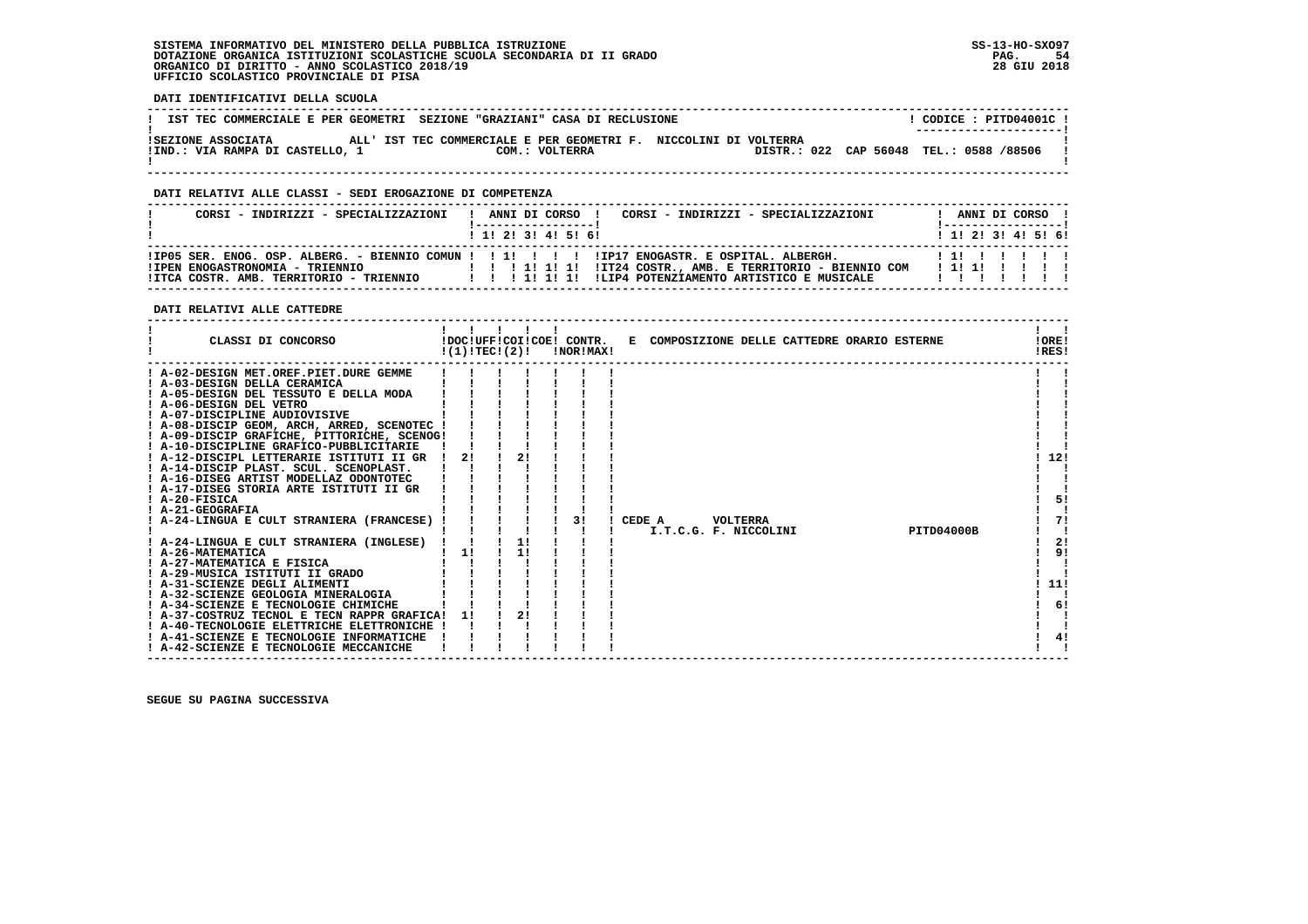**DATI IDENTIFICATIVI DELLA SCUOLA**

|                                 | IST TEC COMMERCIALE E PER GEOMETRI SEZIONE "GRAZIANI" CASA DI RECLUSIONE | CODICE: PITD04001C !                    |
|---------------------------------|--------------------------------------------------------------------------|-----------------------------------------|
|                                 |                                                                          | ---------------------                   |
| ISEZIONE ASSOCIATA              | ALL' IST TEC COMMERCIALE E PER GEOMETRI F. NICCOLINI DI VOLTERRA         |                                         |
| !IND.: VIA RAMPA DI CASTELLO, 1 | COM.: VOLTERRA                                                           | DISTR.: 022 CAP 56048 TEL.: 0588 /88506 |
|                                 |                                                                          |                                         |

 **------------------------------------------------------------------------------------------------------------------------------------**

 **DATI RELATIVI ALLE CATTEDRE**

| CLASSI DI CONCORSO                          | !(1)!TEC!(2)! |    |    | <b>INORIMAXI</b> |     | !DOC!UFF!COI!COE! CONTR. E COMPOSIZIONE DELLE CATTEDRE ORARIO ESTERNE | <b>!ORE!</b><br>IRES! |
|---------------------------------------------|---------------|----|----|------------------|-----|-----------------------------------------------------------------------|-----------------------|
|                                             |               |    |    |                  |     |                                                                       |                       |
| A-45-SCIENZE ECONOMICO-AZIENDALI            | 11            |    |    | 1! 9!            |     | ! COMPLETA CON PONTEDERA                                              |                       |
|                                             |               |    |    |                  | 91  | PITD03000R<br>I.T.C.G. ENRICO FERMI                                   |                       |
| A-46-SCIENZE GIURIDICO-ECONOMICHE           |               |    |    | 41               |     | CEDE A<br>VOLTERRA                                                    |                       |
|                                             |               |    |    |                  |     | I.T.C.G. F. NICCOLINI<br><b>PITD04000B</b>                            |                       |
| ! A-47-SCIENZE MATEMATICHE APPLICATE        |               |    |    |                  |     |                                                                       | 31                    |
| ! A-48-SCIENZE MOTORIE E SPORTIVE II GRADO! |               |    |    |                  |     |                                                                       |                       |
| ! A-50-SCIENZE NAT, CHIM E BIOLOG           |               |    |    |                  |     |                                                                       | 31                    |
| ! A-51-SCIENZE, TECNOL E TECN AGR           |               |    | 11 | 81               |     | COMPLETA CON VOLTERRA                                                 |                       |
|                                             |               |    |    |                  | 11! | <b>PITD04000B</b><br>I.T.C.G. F. NICCOLINI                            |                       |
| ! A-54-STORIA DELL'ARTE                     |               |    |    |                  |     |                                                                       |                       |
| ! A-61-TECNOL E TECN COMUNICAZ MULTIMEDIA   |               |    |    |                  |     |                                                                       |                       |
| ! A-62-TECNOL E TECNICHE PER LA GRAFICA     |               |    |    |                  |     |                                                                       |                       |
| ! B-03-LABORATORI DI FISICA                 |               |    |    |                  |     |                                                                       | 2 <sub>1</sub>        |
| ! B-08-LAB PRODUZ INDUSTR ARTIG CERAMICA    |               |    |    |                  |     |                                                                       |                       |
| ! B-12-LAB SCIENZE E TECNOL CHIM MICROBIOL! |               |    |    |                  |     |                                                                       | 21                    |
| ! B-14-LAB SCIENZE E TECNOL COSTRUZIONI     | 11            | 1! |    |                  |     |                                                                       | 1!                    |
| ! B-16-LAB SCIENZE E TECNOL INFORMATICHE    |               |    |    | 6!               |     | CEDE A<br>VOLTERRA                                                    |                       |
|                                             |               |    |    |                  |     | <b>PITD04000B</b><br>I.T.C.G. F. NICCOLINI                            |                       |
| ! B-17-LAB SCIENZE E TECNOL MECCANICHE      |               |    |    |                  |     |                                                                       | 21                    |
| ! B-18-LAB SC E TECNOL TESS ABBIGL MODA     |               |    |    |                  |     |                                                                       |                       |
| ! B-19-LAB SERVIZI RICETTIVITA' ALBERGHIER! |               |    |    |                  |     |                                                                       | 4!                    |
| ! B-20-LAB SERV ENOGASTRON, SETT CUCINA     | 1!            | 1! |    |                  |     |                                                                       |                       |
| ! B-21-LAB SERV ENOGASTRON, SETT SALA VEND! |               |    |    | 4!               |     | CEDE A<br>VOLTERRA                                                    | 8!                    |
|                                             |               |    |    |                  |     | <b>PITD04000B</b><br>I.T.C.G. F. NICCOLINI                            |                       |
| ! B-28-LABORATORIO DI TECNOLOGIE ORAFE      |               |    |    |                  |     |                                                                       |                       |

 **(1) TITOLARI/INCARICATI**

(2) CATTEDRE/POSTI POTENZ**.**<br>IL DIRIGENTE SCOLASTICO: DATA\_\_\_\_\_\_\_\_\_\_\_\_ FIRMA\_\_\_\_\_\_\_\_\_\_\_\_\_\_\_\_\_\_\_\_\_\_\_\_IL RESPONSABILE DELL'UFFICIO: DATA\_\_\_\_\_\_\_\_\_\_\_ FIRMA\_\_\_\_\_\_\_\_\_\_\_\_\_

 **------------------------------------------------------------------------------------------------------------------------------------**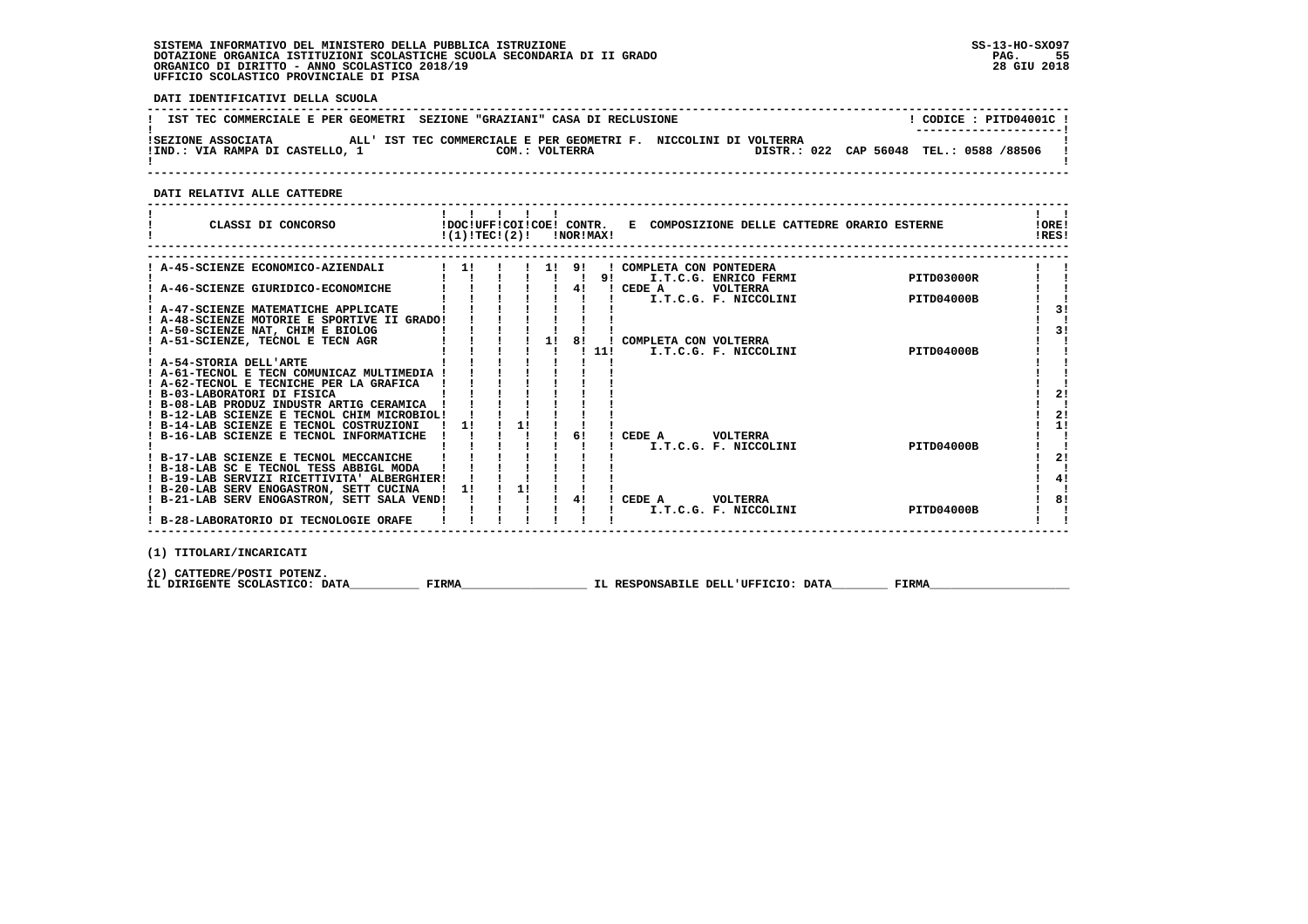**DATI IDENTIFICATIVI DELLA SCUOLA**

|                     |                                                                  | $CODE: PITD070007$ !                       |
|---------------------|------------------------------------------------------------------|--------------------------------------------|
| !IND.: VIA CATENA 3 | ISTITUTO TECNICO COMMERCIALE CARLO CATTANEO<br>COM.: SAN MINIATO | DISTR.: 024 CAP 56027 TEL.: 0571 /418385 ! |
|                     |                                                                  |                                            |

#### **DATI RELATIVI ALLE CLASSI - SEDI EROGAZIONE DI COMPETENZA**

| CORSI - INDIRIZZI - SPECIALIZZAZIONI                                                                                                                                                                                                                                                                                                                                                                          | CORSI - INDIRIZZI - SPECIALIZZAZIONI<br>ANNI DI CORSO !                                                                                                                                                                                                                                                                                          |       |  | ANNI DI CORSO !<br>----------------- |  |
|---------------------------------------------------------------------------------------------------------------------------------------------------------------------------------------------------------------------------------------------------------------------------------------------------------------------------------------------------------------------------------------------------------------|--------------------------------------------------------------------------------------------------------------------------------------------------------------------------------------------------------------------------------------------------------------------------------------------------------------------------------------------------|-------|--|--------------------------------------|--|
|                                                                                                                                                                                                                                                                                                                                                                                                               | ! 1! 2! 3! 4! 5! 6!                                                                                                                                                                                                                                                                                                                              |       |  | ! 1! 2! 3! 4! 5! 6!                  |  |
| $!$ IP10 PROD. INDUSTR. ARTIG. - BIENNIO COMUNE $!$ $!$ $!$ $!$ $!$ $!$ $!$<br>! IPOL OPERATORE DELLE PRODUZIONI CHIMICHE : 1 ! 1 ! 1 ! ! ! !<br>!IT04 TURISMO BIENNIO - TRIENNIO                     ! 2! 2! 2! 2! 2!<br>!IT16 CHIM. MATER. BIOTECN. - BIENNIO COMUNE<br>!ITAF AMM.NE FINAN. E MARKETING - TRIENNIO   !! 3! 3! 2!<br>!ITCM CHIMICA E MATERIALI<br>!ITRI REL. INTERNAZIONALI PER IL MARKETING | IIP13 IND. E ARTIG. MADE IN ITALY<br>!IPID INDUSTRIA - TRIENNIO<br>!IT01 AMM. FINAN. MARKETING - BIENNIO COMUNE<br>!IT15 GRAF. E COM.NE BIENNIO - TRIENNIO<br>! 2! 2! ! ! !<br>!IT27 MECCAN, MECCATR. EN. ART. ENERGIA QUADR<br><b>!ITBS BIOTECNOLOGIE SANITARIE</b><br>1 1 2 3 3 3 1<br>!ITCV COSTRUZIONI NAVALI - OPZIONE<br>1 1 1 1 1 1 1 1 1 | 13121 |  |                                      |  |

 **DATI RELATIVI ALLE CATTEDRE**

| CLASSI DI CONCORSO                          |      | !DOC!UFF!COI!COE! CONTR.<br>!(1)!TEC!(2)! |     | !NOR!MAX! |     |              |                     | E COMPOSIZIONE DELLE CATTEDRE ORARIO ESTERNE |            | !ORE!<br>!RES! |  |
|---------------------------------------------|------|-------------------------------------------|-----|-----------|-----|--------------|---------------------|----------------------------------------------|------------|----------------|--|
| ! A-02-DESIGN MET.OREF.PIET.DURE GEMME      |      |                                           |     |           |     |              |                     |                                              |            |                |  |
| A-03-DESIGN DELLA CERAMICA                  |      |                                           |     |           |     |              |                     |                                              |            |                |  |
| ! A-04-DESIGN DEL LIBRO                     |      |                                           |     |           |     |              |                     |                                              |            |                |  |
| ! A-07-DISCIPLINE AUDIOVISIVE               |      |                                           |     |           |     |              |                     |                                              |            |                |  |
| ! A-08-DISCIP GEOM, ARCH, ARRED, SCENOTEC   |      |                                           |     |           |     |              |                     |                                              |            |                |  |
| ! A-09-DISCIP GRAFICHE, PITTORICHE, SCENOG! |      |                                           |     |           |     |              |                     |                                              |            |                |  |
| ! A-10-DISCIPLINE GRAFICO-PUBBLICITARIE     |      |                                           |     |           |     |              |                     |                                              |            |                |  |
| ! A-12-DISCIPL LETTERARIE ISTITUTI II GR    | 1131 | 14!                                       |     |           |     |              |                     |                                              |            |                |  |
| ! A-14-DISCIP PLAST. SCUL. SCENOPLAST.      |      |                                           |     |           |     |              |                     |                                              |            |                |  |
| ! A-15-DISCIPLINE SANITARIE                 |      |                                           |     |           |     |              |                     |                                              |            |                |  |
| ! A-16-DISEG ARTIST MODELLAZ ODONTOTEC      |      |                                           |     |           |     |              |                     |                                              |            |                |  |
| ! A-17-DISEG STORIA ARTE ISTITUTI II GR     |      |                                           |     |           |     |              |                     |                                              |            |                |  |
| ! A-18-FILOSOFIA E SCIENZE UMANE            |      |                                           |     |           |     |              |                     |                                              |            |                |  |
| ! A-20-FISICA                               |      |                                           |     |           |     |              |                     |                                              |            |                |  |
| ! A-21-GEOGRAFIA                            |      | 2!                                        |     |           |     |              |                     |                                              |            |                |  |
| ! A-24-LINGUA E CULT STRANIERA (FRANCESE)   | 3!   | 3!                                        |     |           | 61  | CEDE A       | <b>PONTEDERA</b>    |                                              |            |                |  |
|                                             |      |                                           |     |           |     | I.T.C.G.     | <b>ENRICO FERMI</b> |                                              | PITD03000R |                |  |
| A-24-LINGUA E CULT STRANIERA (INGLESE)      | 6!   | 71                                        | -11 |           | 12! | COMPLETA CON | <b>PONTEDERA</b>    |                                              |            |                |  |
|                                             |      |                                           |     |           | 61  | I.M.         | EUGENIO MONTALE     |                                              | PIPM050007 |                |  |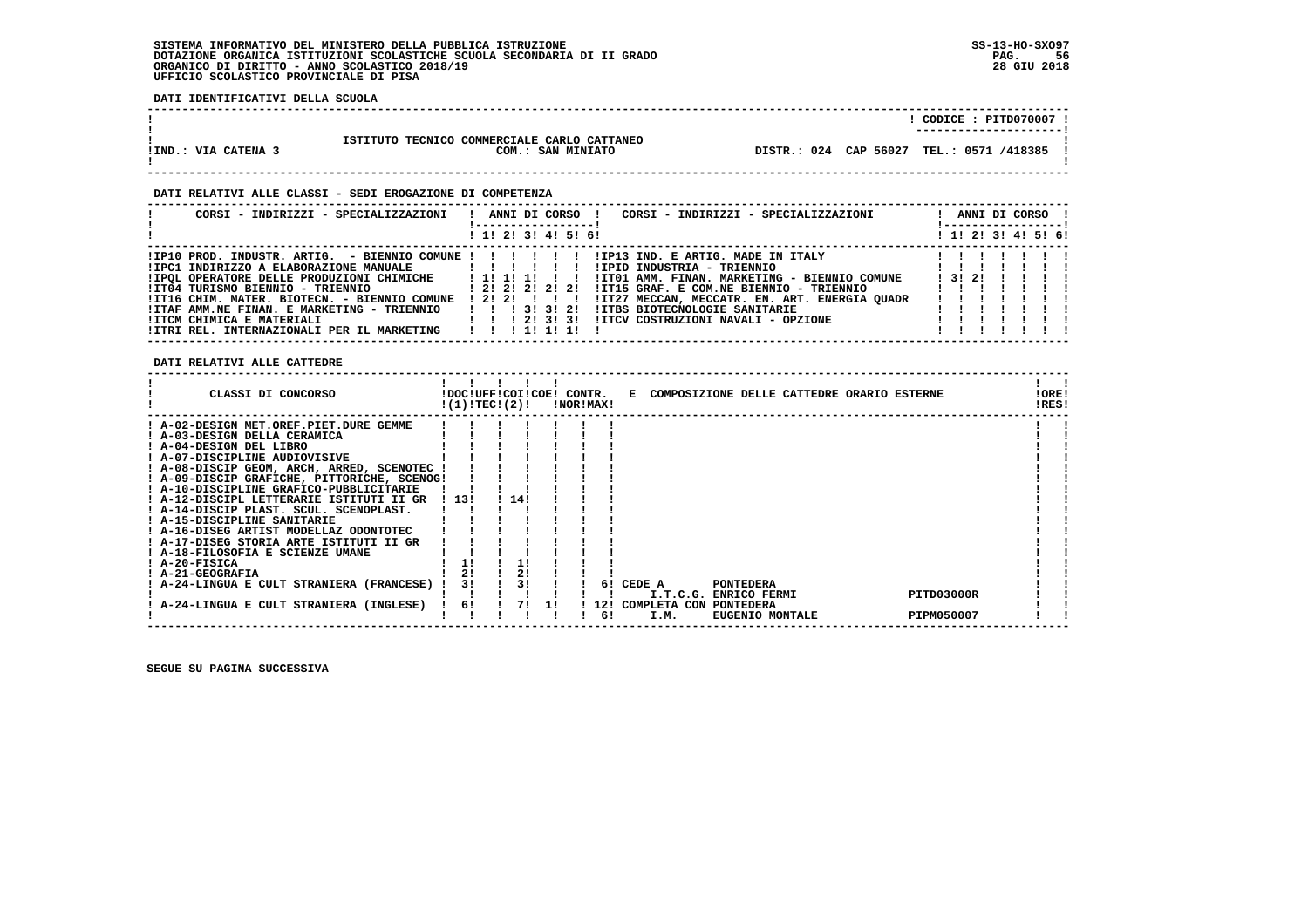**DATI IDENTIFICATIVI DELLA SCUOLA**

|                     |                                                                  | CODICE: PITD070007 !<br>---------------------- |
|---------------------|------------------------------------------------------------------|------------------------------------------------|
| !IND.: VIA CATENA 3 | ISTITUTO TECNICO COMMERCIALE CARLO CATTANEO<br>COM.: SAN MINIATO | DISTR.: 024 CAP 56027 TEL.: 0571 /418385       |

 **------------------------------------------------------------------------------------------------------------------------------------**

#### **DATI RELATIVI ALLE CATTEDRE**

| CLASSI DI CONCORSO                             | !(1)!TEC!(2)! |                                            |         | <b>!NOR!MAX!</b> |                 |                                          | !DOC!UFF!COI!COE! CONTR. E COMPOSIZIONE DELLE CATTEDRE ORARIO ESTERNE |            | !ORE!<br>!RES! |
|------------------------------------------------|---------------|--------------------------------------------|---------|------------------|-----------------|------------------------------------------|-----------------------------------------------------------------------|------------|----------------|
| ! A-24-LINGUA E CULT STRANIERA (TEDESCO) ! 4!  |               | $1 \quad 31 \quad 11$                      |         |                  |                 | ! 9! COMPLETA CON PONTEDERA              |                                                                       |            |                |
|                                                |               |                                            |         |                  | ! 9!            | I.M.                                     | FONIEDERA<br>EUGENIO MONTALE PIPM050007                               |            |                |
| ! A-24-LINGUA E CULT STRANIERA (SPAGNOLO) !    |               |                                            |         |                  |                 |                                          |                                                                       |            |                |
| ! A-26-MATEMATICA                              | 3!            | $\frac{1}{2}$                              | 1!      |                  |                 | ! 16! COMPLETA CON PONTEDERA             |                                                                       |            |                |
| ! A-27-MATEMATICA E FISICA                     |               |                                            |         |                  | $1 \quad 31$    |                                          | I.T.C.G. ENRICO FERMI                                                 | PITD03000R |                |
| ! A-31-SCIENZE DEGLI ALIMENTI                  |               |                                            |         |                  |                 |                                          |                                                                       |            |                |
| ! A-34-SCIENZE E TECNOLOGIE CHIMICHE           | ! 6! 10!      |                                            |         |                  |                 |                                          |                                                                       |            |                |
| ! A-36-SCIENZE E TECNOL LOGISTICA              |               |                                            |         |                  |                 |                                          |                                                                       |            |                |
| ! A-37-COSTRUZ TECNOL E TECN RAPPR GRAFICA! 1! |               |                                            | 11      |                  |                 | ! 16! COMPLETA CON PONTEDERA             |                                                                       |            |                |
|                                                |               |                                            |         |                  | 21              | I.T.I.                                   | G. MARCONI                                                            | PITF030003 |                |
| ! A-39-TECNOL COSTR NAVALI                     |               |                                            |         |                  |                 |                                          |                                                                       |            |                |
| ! A-40-TECNOLOGIE ELETTRICHE ELETTRONICHE !    |               |                                            |         |                  |                 |                                          |                                                                       |            |                |
| ! A-41-SCIENZE E TECNOLOGIE INFORMATICHE       | $\frac{1}{1}$ | 11                                         |         |                  |                 |                                          |                                                                       |            | 6!             |
| ! A-42-SCIENZE E TECNOLOGIE MECCANICHE         |               |                                            |         |                  |                 |                                          |                                                                       |            |                |
| ! A-43-SCIENZE E TECNOLOGIE NAUTICHE           |               |                                            |         |                  |                 |                                          |                                                                       |            |                |
| ! A-44-TECNOL TESSILI, ABBIGL E MODA           |               |                                            |         |                  |                 |                                          |                                                                       |            |                |
| ! A-45-SCIENZE ECONOMICO-AZIENDALI             | $1 \quad 71$  | $\frac{1}{8}$                              |         |                  |                 |                                          |                                                                       |            | 51             |
| ! A-46-SCIENZE GIURIDICO-ECONOMICHE            | 6!            | $\frac{1}{6}$                              | 11      |                  |                 |                                          | 14! COMPLETA CON SAN MINIATO                                          |            |                |
|                                                |               | -1                                         |         | 4!               | $\blacksquare$  | I.T.C.                                   | CARLO CATTANEO                                                        | PITD07050L |                |
| ! A-47-SCIENZE MATEMATICHE APPLICATE           | 6!            | $\frac{1}{5}$<br>$\mathbf{I}$ $\mathbf{I}$ | 11      | 31               | $\mathbf{I}$    | ! 15! COMPLETA CON SAN MINIATO<br>I.T.C. | SAN MINIATO<br>CARLO CATTANEO                                         | PITD07050L |                |
| ! A-48-SCIENZE MOTORIE E SPORTIVE II GRADO! 4! |               | $\frac{1}{4}$                              |         |                  |                 |                                          |                                                                       |            | 81             |
| ! A-50-SCIENZE NAT, CHIM E BIOLOG              | 31            | $\frac{1}{3}$                              |         |                  |                 |                                          |                                                                       |            |                |
| ! A-54-STORIA DELL'ARTE                        | 11            | $\frac{1}{2}$ $\frac{1}{2}$ $\frac{1}{2}$  |         |                  |                 | ! 12! COMPLETA CON PONTEDERA             |                                                                       |            |                |
|                                                |               |                                            | $1 - 1$ |                  | 1 <sub>61</sub> |                                          | I.T.C.G. ENRICO FERMI                                                 | PITD03000R |                |
| ! A-61-TECNOL E TECN COMUNICAZ MULTIMEDIA !    |               |                                            |         |                  |                 |                                          |                                                                       |            |                |
| ! A-62-TECNOL E TECNICHE PER LA GRAFICA !      |               |                                            |         |                  |                 |                                          |                                                                       |            |                |
| ! A-65-TEORIA E TECNICA COMUNICAZIONE          |               |                                            |         |                  |                 |                                          |                                                                       |            |                |
| ! A-66-TRATT TESTI DATI APPLIC INFORMATICA!    |               | 11                                         |         |                  |                 |                                          |                                                                       |            |                |
| ! B-03-LABORATORI DI FISICA                    |               |                                            |         |                  |                 |                                          |                                                                       |            | 91             |
| ! B-04-LABORATORI DI LIUTERIA                  |               |                                            |         |                  |                 |                                          |                                                                       |            |                |
| ! B-05-LABORATORIO DI LOGISTICA                |               |                                            |         |                  |                 |                                          |                                                                       |            |                |
| ! B-07-LABORATORIO DI OTTICA                   |               |                                            |         |                  |                 |                                          |                                                                       |            |                |
| ! B-08-LAB PRODUZ INDUSTR ARTIG CERAMICA !     |               |                                            |         |                  |                 |                                          |                                                                       |            | 31             |
| ! B-12-LAB SCIENZE E TECNOL CHIM MICROBIOL!    | 11            |                                            |         |                  |                 |                                          |                                                                       |            |                |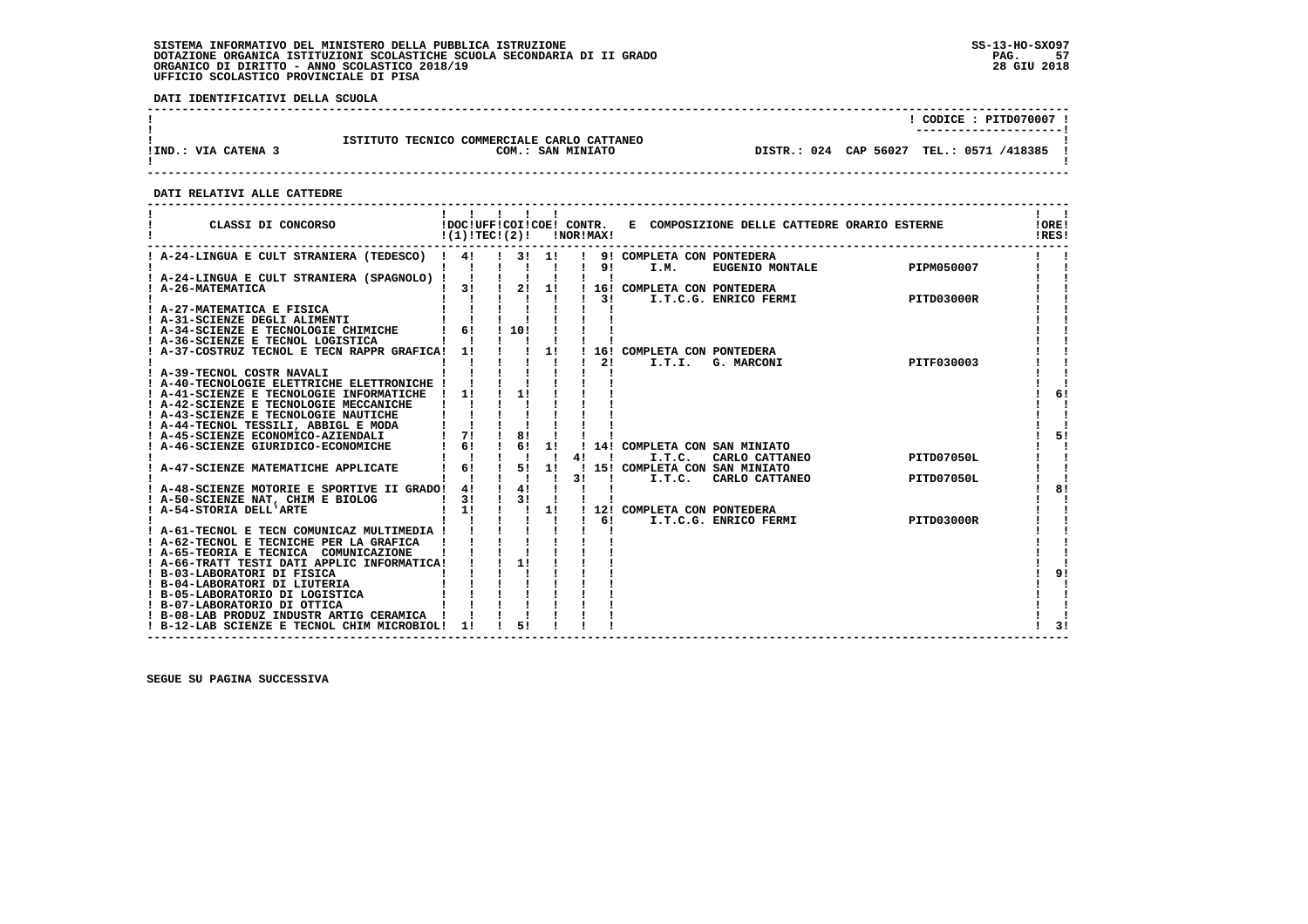**DATI IDENTIFICATIVI DELLA SCUOLA**

|                     |                                                                  | $CODICE: PITD070007$ !<br>---------------------- |  |
|---------------------|------------------------------------------------------------------|--------------------------------------------------|--|
| !IND.: VIA CATENA 3 | ISTITUTO TECNICO COMMERCIALE CARLO CATTANEO<br>COM.: SAN MINIATO | DISTR.: 024 CAP 56027 TEL.: 0571 /418385 !       |  |

#### **DATI RELATIVI ALLE CATTEDRE**

| CLASSI DI CONCORSO                          | !DOC!UFF!COI!COE! CONTR.<br>!(1)!TEC!(2)! |  | <b>!NOR!MAX!</b> | E COMPOSIZIONE DELLE CATTEDRE ORARIO ESTERNE | !ORE!<br>IRES! |
|---------------------------------------------|-------------------------------------------|--|------------------|----------------------------------------------|----------------|
| ! B-14-LAB SCIENZE E TECNOL COSTRUZIONI     |                                           |  |                  |                                              |                |
| ! B-15-LAB SC E TECNOL ELETTR ELETTRONIC    |                                           |  |                  |                                              |                |
| ! B-16-LAB SCIENZE E TECNOL INFORMATICHE    |                                           |  |                  |                                              | 41             |
| ! B-17-LAB SCIENZE E TECNOL MECCANICHE      |                                           |  |                  |                                              | 41             |
| ! B-18-LAB SC E TECNOL TESS ABBIGL MODA     |                                           |  |                  |                                              |                |
| ! B-20-LAB SERV ENOGASTRON, SETT CUCINA     |                                           |  |                  |                                              |                |
| ! B-22-LAB TECNOL E TECN COMUNICAZ MULTIME! |                                           |  |                  |                                              |                |
| ! B-24-LAB SCIENZE E TECNOL NAUTICHE        |                                           |  |                  |                                              |                |
| ! B-25-LAB SCIENZE E TECNOLCOSTR NAVALI     |                                           |  |                  |                                              |                |
| ! B-26-LABORATORIO DI TECNOLOGIE DEL LEGNO! |                                           |  |                  |                                              |                |
| ! B-27-LABORATORIO DI TECNOLOGIE DEL MARMO! |                                           |  |                  |                                              |                |
| ! B-28-LABORATORIO DI TECNOLOGIE ORAFE      |                                           |  |                  |                                              |                |
|                                             |                                           |  |                  |                                              |                |

 **(1) TITOLARI/INCARICATI**

 **(2) CATTEDRE/POSTI POTENZ.**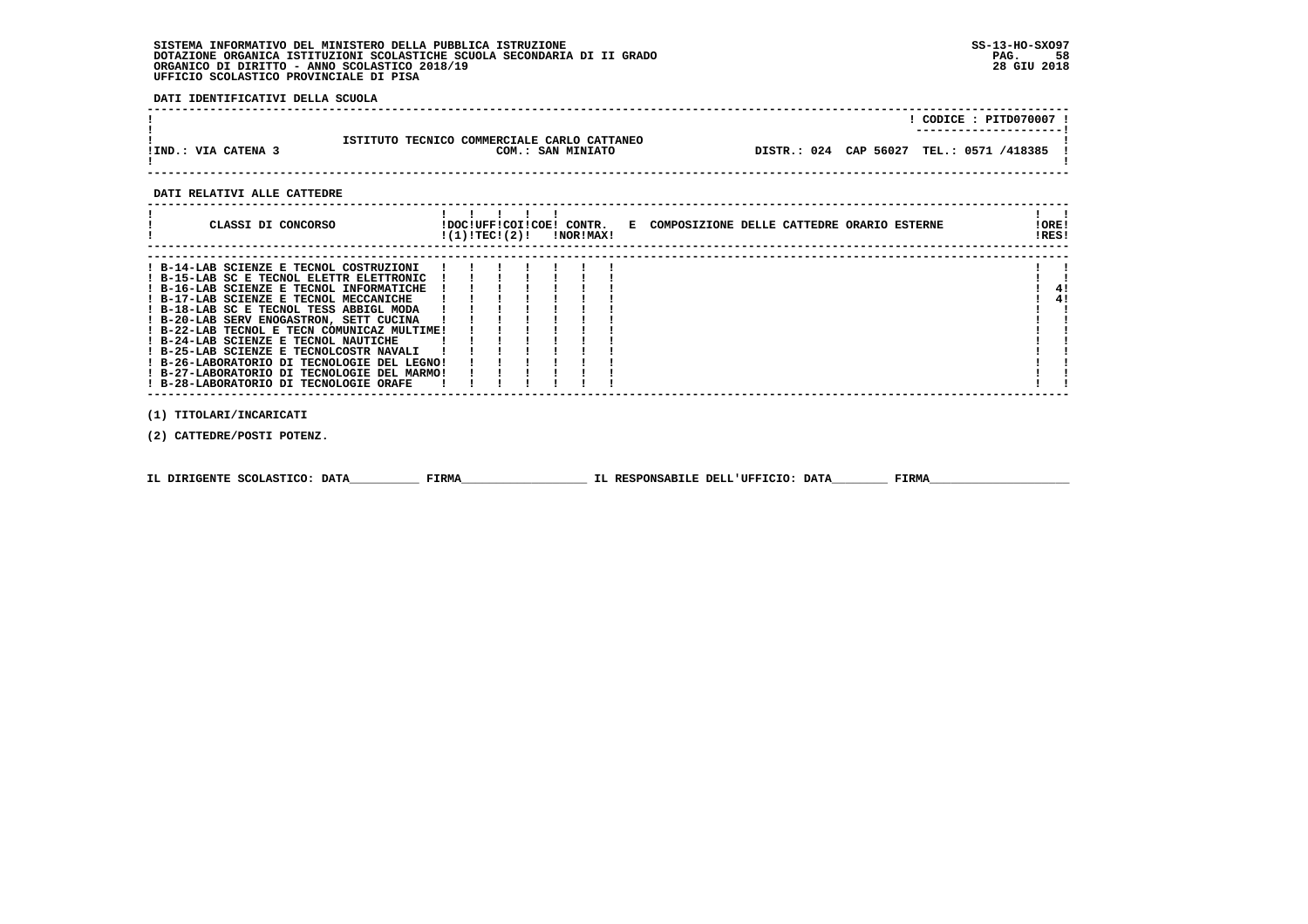**DATI IDENTIFICATIVI DELLA SCUOLA**

| ISTITUTO TECNICO COMMERCIALE                |       | CARLO CATTANEO |                                                                                 |  |  |                                          |  | CODICE: PITD07050L !<br>---------------------- |  |
|---------------------------------------------|-------|----------------|---------------------------------------------------------------------------------|--|--|------------------------------------------|--|------------------------------------------------|--|
| <b>!CORSO SERALE</b><br>!IND.: VIA CATENA 3 | DELL' |                | ISTITUTO TECNICO COMMERCIALE CARLO CATTANEO DI SAN MINIATO<br>COM.: SAN MINIATO |  |  | DISTR.: 024 CAP 56027 TEL.: 0571 /418385 |  |                                                |  |

 **------------------------------------------------------------------------------------------------------------------------------------**

### **DATI RELATIVI ALLE CLASSI - SEDI EROGAZIONE DI COMPETENZA**

| CORSI - INDIRIZZI - SPECIALIZZAZIONI | ANNI DI CORSO 1<br>CORSI - INDIRIZZI - SPECIALIZZAZIONI                                                 | ANNI DI CORSO             |  |
|--------------------------------------|---------------------------------------------------------------------------------------------------------|---------------------------|--|
|                                      | 1 1 2 3 3 4 5 6 6                                                                                       | 1 1 1 2 1 3 1 4 1 5 1 6 1 |  |
|                                      | ITTO1 AMM. FINAN. MARKETING - BIENNIO COMUNE !!!!!!!!!!!!!!!! ITAF AMM.NE FINAN. E MARKETING - TRIENNIO | 1111111                   |  |

 **------------------------------------------------------------------------------------------------------------------------------------**

#### **DATI RELATIVI ALLE CATTEDRE**

| CLASSI DI CONCORSO                          | !(1)!TEC!(2)! |  |  | !DOC!UFF!COI!COE! CONTR.<br>!NOR!MAX! | E COMPOSIZIONE DELLE CATTEDRE ORARIO ESTERNE |                |  |            | ! ORE!<br>!RES! |
|---------------------------------------------|---------------|--|--|---------------------------------------|----------------------------------------------|----------------|--|------------|-----------------|
| ! A-12-DISCIPL LETTERARIE ISTITUTI II GR    |               |  |  |                                       |                                              |                |  |            | 51              |
| ! A-20-FISICA                               |               |  |  |                                       |                                              |                |  |            |                 |
| ! A-21-GEOGRAFIA                            |               |  |  |                                       |                                              |                |  |            |                 |
| ! A-24-LINGUA E CULT STRANIERA (FRANCESE)   |               |  |  |                                       |                                              |                |  |            | 21              |
| ! A-24-LINGUA E CULT STRANIERA (INGLESE)    |               |  |  |                                       |                                              |                |  |            | 2!              |
| ! A-26-MATEMATICA                           |               |  |  |                                       |                                              |                |  |            |                 |
| ! A-27-MATEMATICA E FISICA                  |               |  |  |                                       |                                              |                |  |            |                 |
| ! A-34-SCIENZE E TECNOLOGIE CHIMICHE        |               |  |  |                                       |                                              |                |  |            |                 |
| ! A-41-SCIENZE E TECNOLOGIE INFORMATICHE    |               |  |  |                                       |                                              |                |  |            |                 |
| ! A-45-SCIENZE ECONOMICO-AZIENDALI          |               |  |  |                                       |                                              |                |  |            | -61             |
| A-46-SCIENZE GIURIDICO-ECONOMICHE           |               |  |  | 41                                    | CEDE A                                       | SAN MINIATO    |  |            |                 |
|                                             |               |  |  |                                       | I.T.C.                                       | CARLO CATTANEO |  | PITD070007 |                 |
| ! A-47-SCIENZE MATEMATICHE APPLICATE        |               |  |  | 31                                    | CEDE A                                       | SAN MINIATO    |  |            |                 |
|                                             |               |  |  |                                       | I.T.C.                                       | CARLO CATTANEO |  | PITD070007 |                 |
| ! A-48-SCIENZE MOTORIE E SPORTIVE II GRADO! |               |  |  |                                       |                                              |                |  |            |                 |
| ! A-50-SCIENZE NAT, CHIM E BIOLOG           |               |  |  |                                       |                                              |                |  |            |                 |
| ! A-66-TRATT TESTI DATI APPLIC INFORMATICA! |               |  |  |                                       |                                              |                |  |            |                 |

 **(1) TITOLARI/INCARICATI**

 **(2) CATTEDRE/POSTI POTENZ.**

 **IL DIRIGENTE SCOLASTICO: DATA\_\_\_\_\_\_\_\_\_\_ FIRMA\_\_\_\_\_\_\_\_\_\_\_\_\_\_\_\_\_\_ IL RESPONSABILE DELL'UFFICIO: DATA\_\_\_\_\_\_\_\_ FIRMA\_\_\_\_\_\_\_\_\_\_\_\_\_\_\_\_\_\_\_\_**

 **------------------------------------------------------------------------------------------------------------------------------------**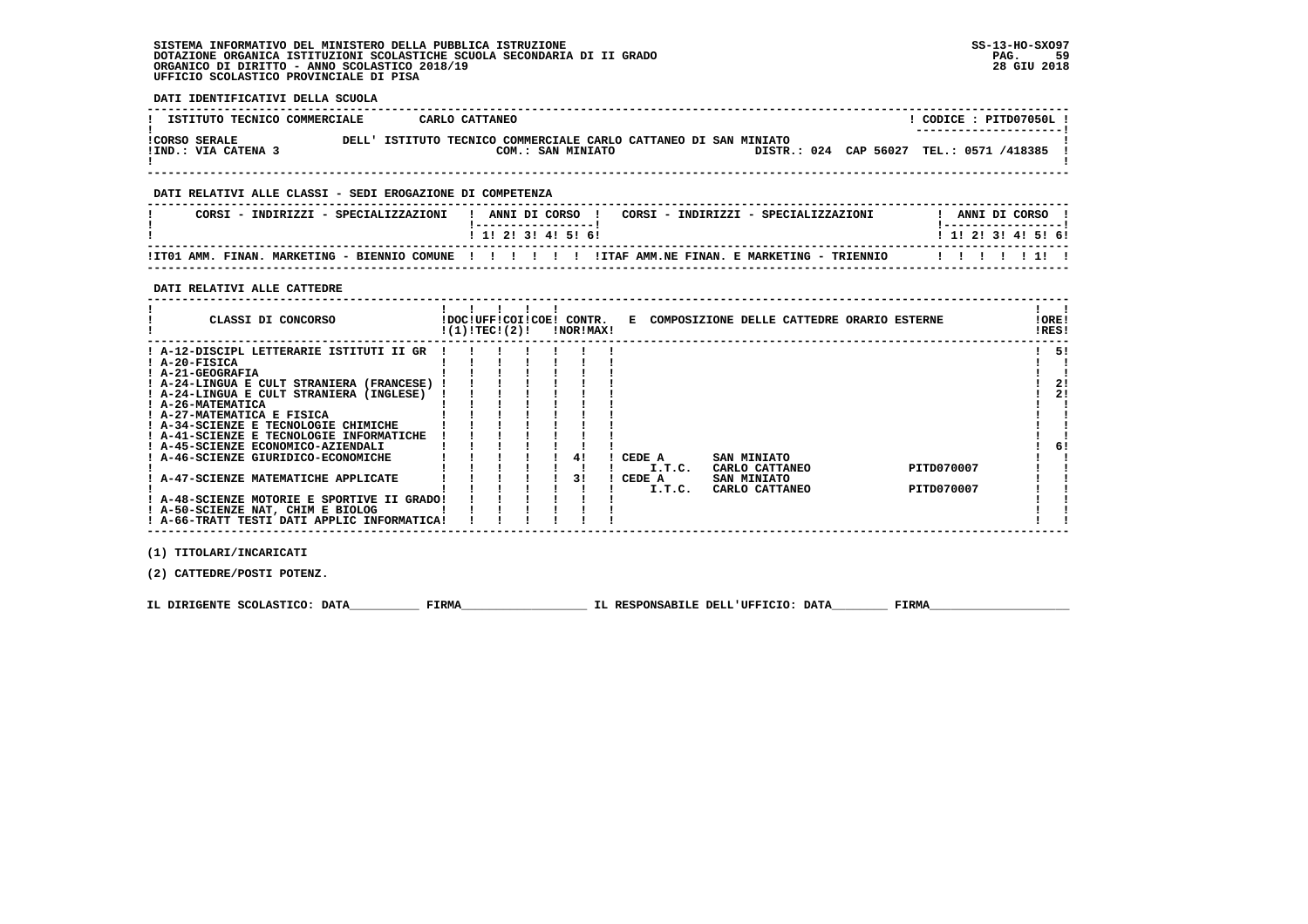**DATI IDENTIFICATIVI DELLA SCUOLA**

| ISTITUTO TECNICO PER ATTIVITA' SOCI C.GAMBACORTI SERALE |                                                                               |            |  |                                        |  | CODICE: PITE003509 !<br>---------------------- |  |
|---------------------------------------------------------|-------------------------------------------------------------------------------|------------|--|----------------------------------------|--|------------------------------------------------|--|
| <b>!CORSO SERALE</b><br>!IND.: VIA POSSENTI 20          | DELL' ISTITUTO TECNICO PER ATTIVITA' SOCIALI (GIA' ITF) C. GAMBACORTI DI PISA | COM.: PISA |  | DISTR.: 019 CAP 56121 TEL.: 0502 /0433 |  |                                                |  |

 **------------------------------------------------------------------------------------------------------------------------------------**

#### **DATI RELATIVI ALLE CLASSI - SEDI EROGAZIONE DI COMPETENZA**

| CORSI - INDIRIZZI - SPECIALIZZAZIONI                                                        |  |  | ANNI DI CORSO             |  |  |  | CORSI - INDIRIZZI - SPECIALIZZAZIONI |  | ANNI DI CORSO<br>. __________________ |  |  |
|---------------------------------------------------------------------------------------------|--|--|---------------------------|--|--|--|--------------------------------------|--|---------------------------------------|--|--|
|                                                                                             |  |  | 1 1 1 2 1 3 1 4 1 5 1 6 1 |  |  |  |                                      |  | 1 1 1 2 1 3 1 4 1 5 1 6 1             |  |  |
| IP02 SERVIZI SOCIO-SANITARI BIENNIO-TRIENNIO ! ! ! ! ! !IP19 SERVIZI SANITA' E ASSIST. SOC. |  |  |                           |  |  |  |                                      |  | .                                     |  |  |

 **------------------------------------------------------------------------------------------------------------------------------------**

#### **DATI RELATIVI ALLE CATTEDRE**

| CLASSI DI CONCORSO                                                         | !(1)!TECI(2)! |  | !DOC!UFF!COI!COE! CONTR.<br>!NOR!MAX! | E COMPOSIZIONE DELLE CATTEDRE ORARIO ESTERNE | !ORE!<br>!RES! |  |
|----------------------------------------------------------------------------|---------------|--|---------------------------------------|----------------------------------------------|----------------|--|
| ! A-12-DISCIPL LETTERARIE ISTITUTI II GR                                   |               |  |                                       |                                              |                |  |
| ! A-15-DISCIPLINE SANITARIE                                                |               |  |                                       |                                              |                |  |
| ! A-17-DISEG STORIA ARTE ISTITUTI II GR                                    |               |  |                                       |                                              |                |  |
| ! A-18-FILOSOFIA E SCIENZE UMANE                                           |               |  |                                       |                                              |                |  |
| $I$ A-20-FISICA                                                            |               |  |                                       |                                              |                |  |
| ! A-21-GEOGRAFIA                                                           |               |  |                                       |                                              |                |  |
| ! A-26-MATEMATICA                                                          |               |  |                                       |                                              |                |  |
| ! A-27-MATEMATICA E FISICA                                                 |               |  |                                       |                                              |                |  |
| ! A-29-MUSICA ISTITUTI II GRADO                                            |               |  |                                       |                                              |                |  |
| A-34-SCIENZE E TECNOLOGIE CHIMICHE                                         |               |  |                                       |                                              |                |  |
| ! A-41-SCIENZE E TECNOLOGIE INFORMATICHE                                   |               |  |                                       |                                              |                |  |
| ! A-45-SCIENZE ECONOMICO-AZIENDALI                                         |               |  |                                       |                                              |                |  |
| ! A-46-SCIENZE GIURIDICO-ECONOMICHE                                        |               |  |                                       |                                              |                |  |
| ! A-47-SCIENZE MATEMATICHE APPLICATE                                       |               |  |                                       |                                              |                |  |
| ! A-48-SCIENZE MOTORIE E SPORTIVE II GRADO!                                |               |  |                                       |                                              |                |  |
| ! A-50-SCIENZE NAT, CHIM E BIOLOG                                          |               |  |                                       |                                              |                |  |
| ! B-03-LABORATORI DI FISICA<br>! B-12-LAB SCIENZE E TECNOL CHIM MICROBIOL! |               |  |                                       |                                              |                |  |
| ! B-16-LAB SCIENZE E TECNOL INFORMATICHE                                   |               |  |                                       |                                              |                |  |
| ! B-23-LAB SERVIZI SOCIO-SANITARI                                          |               |  |                                       |                                              |                |  |
|                                                                            |               |  |                                       |                                              |                |  |

 **------------------------------------------------------------------------------------------------------------------------------------**

 **(1) TITOLARI/INCARICATI**

 **(2) CATTEDRE/POSTI POTENZ.**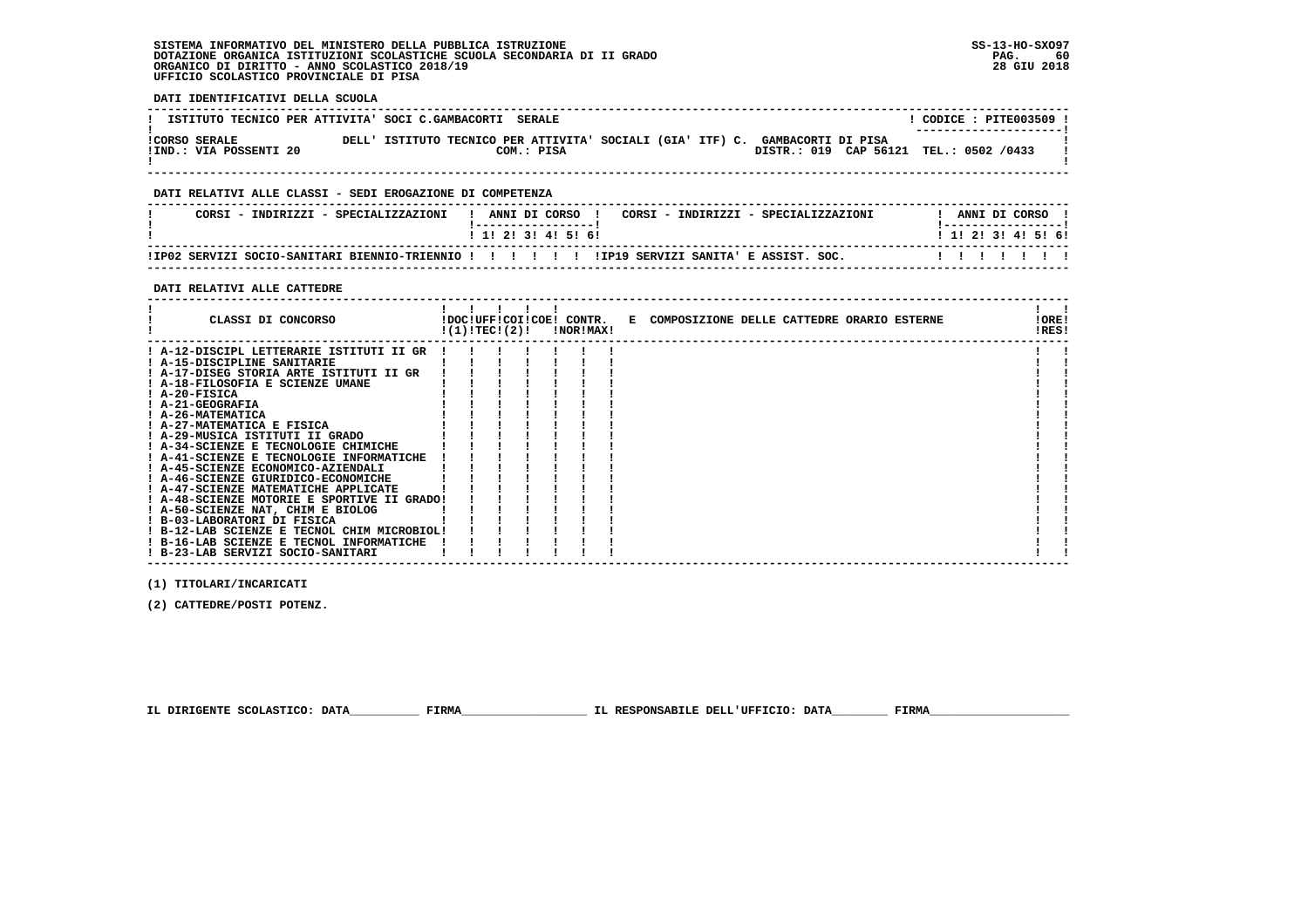**DATI IDENTIFICATIVI DELLA SCUOLA**

|                      |                                                                      | CODICE: PITF030003 !<br>---------------------- |
|----------------------|----------------------------------------------------------------------|------------------------------------------------|
| !IND.: VIA MILANO 51 | ISTITUTO TECNICO INDUSTRIALE G.<br><b>MARCONI</b><br>COM.: PONTEDERA | DISTR.: 023 CAP 56025 TEL.: 0587<br>53566 !    |

 **------------------------------------------------------------------------------------------------------------------------------------**

#### **DATI RELATIVI ALLE CLASSI - SEDI EROGAZIONE DI COMPETENZA**

| CORSI - INDIRIZZI - SPECIALIZZAZIONI                             |        |  | ANNI DI CORSO     | CORSI - INDIRIZZI - SPECIALIZZAZIONI          |       | ANNI DI CORSO<br>----------------- |  |  |
|------------------------------------------------------------------|--------|--|-------------------|-----------------------------------------------|-------|------------------------------------|--|--|
|                                                                  |        |  | 1! 2! 3! 4! 5! 6! |                                               |       | ! 1! 2! 3! 4! 5! 6!                |  |  |
| !IT05 MECC. MECCATRON. ENER. - BIENNIO COMUNE ! 2! 2!            |        |  |                   | !IT10 ELETTR. ED ELETTROTEC.- BIENNIO COMUNE  | 12121 |                                    |  |  |
| !IT13 INFOR. TELECOM. - BIENNIO COMUNE                           | ! 3131 |  |                   | !IT15 GRAF. E COM.NE BIENNIO - TRIENNIO       | 1111  |                                    |  |  |
| <b>!ITEC ELETTRONICA</b>                                         |        |  | 21211             | <b>!ITEN ENERGIA</b>                          |       | $1 \quad 11$                       |  |  |
| !ITIA INFORMATICA                                                |        |  | 21121             | IITMM MECCANICA E MECCATRONICA                |       | 1 1 1 2 1 1 1                      |  |  |
| !ITP3 POTENZIAMENTO SCIENTIFICO                                  |        |  |                   | !ITP5 POT, SOCIO ECONOMICO E PER LA LEGALITA' |       |                                    |  |  |
| !ITP7 POTENZIAMENTO LABORATORIALE                                |        |  |                   | !ITTL TELECOMUNICAZIONI                       |       | 111111                             |  |  |
| OPZIONE SCIENZE APPLICAT ! 3! 3! 3! 3! 4!<br>!LI03 SCIENTIFICO - |        |  |                   | !LIP1 POTENZIAMENTO UMANISTICO                |       |                                    |  |  |
| !LIP2 POTENZIAMENTO LINGUISTICO                                  |        |  |                   | !LIP4 POTENZIAMENTO ARTISTICO E MUSICALE      |       |                                    |  |  |
| !LIP6 POTENZIAMENTO MOTORIO                                      |        |  |                   |                                               |       |                                    |  |  |

 **DATI RELATIVI ALLE CATTEDRE**

| CLASSI DI CONCORSO                                                                                                                                                                                                                                                                                                                                                                                                                                                                                                                                                                                                                                                                                      |                        | !DOC!UFF!COI!COE! CONTR.<br>!(1)!TEC!(2)! | !NOR!MAX! | E COMPOSIZIONE DELLE CATTEDRE ORARIO ESTERNE                  | !ORE!<br>!RES! |
|---------------------------------------------------------------------------------------------------------------------------------------------------------------------------------------------------------------------------------------------------------------------------------------------------------------------------------------------------------------------------------------------------------------------------------------------------------------------------------------------------------------------------------------------------------------------------------------------------------------------------------------------------------------------------------------------------------|------------------------|-------------------------------------------|-----------|---------------------------------------------------------------|----------------|
| ! A-02-DESIGN MET.OREF.PIET.DURE GEMME<br>! A-03-DESIGN DELLA CERAMICA<br>! A-05-DESIGN DEL TESSUTO E DELLA MODA<br>! A-06-DESIGN DEL VETRO<br>! A-07-DISCIPLINE AUDIOVISIVE<br>! A-08-DISCIP GEOM, ARCH, ARRED, SCENOTEC !<br>! A-09-DISCIP GRAFICHE, PITTORICHE, SCENOG!<br>! A-10-DISCIPLINE GRAFICO-PUBBLICITARIE<br>! A-11-DISCIPLINE LETTERARIE E LATINO<br>! A-12-DISCIPL LETTERARIE ISTITUTI II GR<br>! A-13-DISCIPL LETTERARIE, LATINO E GRECO<br>! A-14-DISCIP PLAST. SCUL. SCENOPLAST.<br>! A-15-DISCIPLINE SANITARIE<br>! A-16-DISEG ARTIST MODELLAZ ODONTOTEC<br>! A-17-DISEG STORIA ARTE ISTITUTI II GR<br>! A-18-FILOSOFIA E SCIENZE UMANE<br>! A-19-FILOSOFIA E STORIA<br>! A-20-FISICA | 116!<br>11<br>1!<br>41 | 1171<br>11<br>51                          | 61        | COMPLETA CON PONTEDERA<br>PITD03000R<br>I.T.C.G. ENRICO FERMI | 3!             |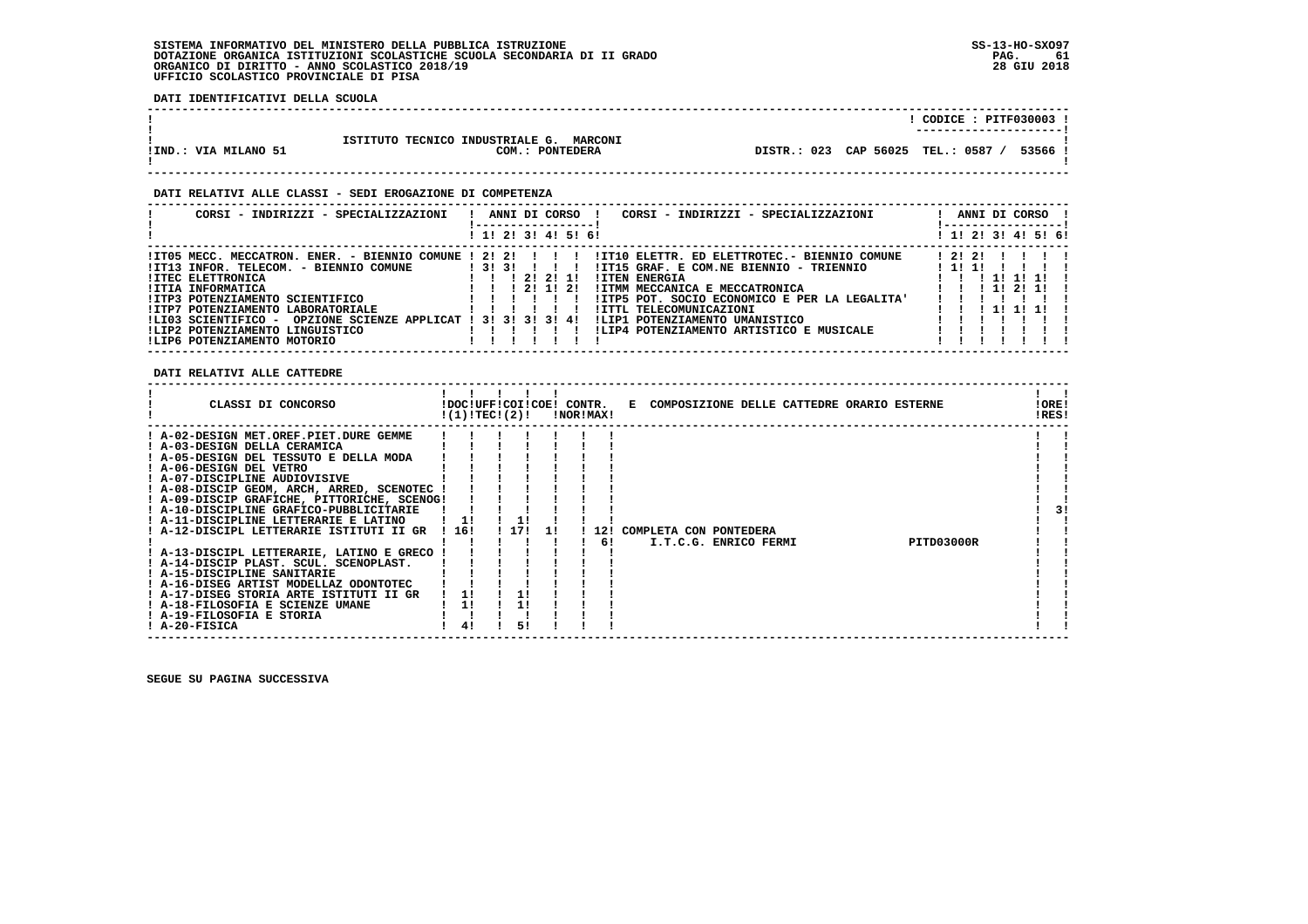**DATI IDENTIFICATIVI DELLA SCUOLA**

|                      |                                                   |                                    | CODICE: PITF030003 !   |       |
|----------------------|---------------------------------------------------|------------------------------------|------------------------|-------|
|                      |                                                   |                                    | ---------------------- |       |
|                      |                                                   |                                    |                        |       |
|                      | ISTITUTO TECNICO INDUSTRIALE G.<br><b>MARCONI</b> |                                    |                        |       |
| !IND.: VIA MILANO 51 | COM.: PONTEDERA                                   | DISTR.: 023 CAP 56025 TEL.: 0587 / |                        | 53566 |
|                      |                                                   |                                    |                        |       |
|                      |                                                   |                                    |                        |       |

 **------------------------------------------------------------------------------------------------------------------------------------**

#### **DATI RELATIVI ALLE CATTEDRE**

| CLASSI DI CONCORSO<br>------------------                                           | $!(1)!TEC!(2)!$ $INORIMAX!$ |                                                                         |                           |                |                              | !DOC!UFF!COI!COE! CONTR. E COMPOSIZIONE DELLE CATTEDRE ORARIO ESTERNE |                   | !ORE!<br>!RES! |
|------------------------------------------------------------------------------------|-----------------------------|-------------------------------------------------------------------------|---------------------------|----------------|------------------------------|-----------------------------------------------------------------------|-------------------|----------------|
| ! A-21-GEOGRAFIA                                                                   | $1 \quad 11$                |                                                                         | 11                        |                | ! 8! COMPLETA CON PISA       |                                                                       |                   |                |
|                                                                                    | $\blacksquare$              |                                                                         | $\mathbf{I}$ $\mathbf{I}$ | 1101           |                              | ISTITUTO SUPERIORE "L.DA V PIIS00800A                                 |                   |                |
| ! A-24-LINGUA E CULT STRANIERA (INGLESE) !                                         | 8!                          | 9!                                                                      |                           |                |                              |                                                                       |                   | -31            |
| ! A-24-LINGUA E CULT STRANIERA (FRANCESE) ! !                                      |                             |                                                                         |                           |                |                              |                                                                       |                   |                |
| ! A-24-LINGUA E CULT STRANIERA (SPAGNOLO) !!                                       |                             |                                                                         |                           |                |                              |                                                                       |                   |                |
| ! A-24-LINGUA E CULT STRANIERA (TEDESCO) !                                         |                             |                                                                         |                           |                |                              |                                                                       |                   |                |
| ! A-24-LINGUA E CULT STRANIERA (RUSSO)                                             |                             |                                                                         |                           |                |                              |                                                                       |                   |                |
| ! 12<br>! ISICA ! !<br>! A-26-MATEMATICA                                           |                             | 113!                                                                    |                           |                |                              |                                                                       |                   |                |
| ! A-27-MATEMATICA E FISICA                                                         |                             |                                                                         |                           |                |                              |                                                                       |                   |                |
| ! A-29-MUSICA ISTITUTI II GRADO                                                    |                             |                                                                         |                           |                |                              |                                                                       |                   |                |
| ! A-31-SCIENZE DEGLI ALIMENTI                                                      |                             |                                                                         |                           |                |                              |                                                                       |                   |                |
| ! A-34-SCIENZE E TECNOLOGIE CHIMICHE                                               |                             |                                                                         |                           |                |                              |                                                                       |                   | 6!             |
| ! A-37-COSTRUZ TECNOL E TECN RAPPR GRAFICA! 3!                                     |                             | $\frac{1}{4!}$ $\frac{1}{1}$                                            |                           |                | 2! CEDE A                    | SAN MINIATO<br>I.T.C. CARLO CATTANEO                                  |                   | 6!             |
|                                                                                    |                             |                                                                         |                           | - 11           |                              |                                                                       | PITD070007        | 81             |
| ! A-40-TECNOLOGIE ELETTRICHE ELETTRONICHE ! 10!                                    |                             | ! 10!                                                                   |                           |                |                              |                                                                       |                   |                |
| ! A-41-SCIENZE E TECNOLOGIE INFORMATICHE                                           | 61<br>$\mathbf{I}$          | $\begin{array}{ccccc} & 6 & & \end{array}$<br>$\mathbf{I}$ $\mathbf{I}$ |                           | $\blacksquare$ | 4! CEDE A                    | <b>PONTEDERA</b>                                                      | <b>PIIS00200B</b> |                |
| ! A-42-SCIENZE E TECNOLOGIE MECCANICHE                                             | 6!                          | $\mathbf{I}$                                                            | 6! 1!                     |                | 12! COMPLETA CON PISA        | LICEO XXV APRILE                                                      |                   |                |
|                                                                                    |                             |                                                                         |                           | 61             |                              | ISTITUTO SUPERIORE "L.DA V PIIS00800A                                 |                   |                |
|                                                                                    |                             |                                                                         |                           |                |                              |                                                                       |                   |                |
| <b>I A-43-SCIENZE E TECNOLOGIE NAUTICHE<br/>! A-45-SCIENZE ECONOMICO-AZIENDALI</b> |                             |                                                                         |                           |                |                              |                                                                       |                   |                |
| ! A-46-SCIENZE GIURIDICO-ECONOMICHE                                                | $4!$ $1$                    | 31                                                                      | 1!                        |                | 14! COMPLETA CON SAN MINIATO |                                                                       |                   |                |
|                                                                                    |                             |                                                                         |                           | 4!             | L.S.                         | MARCONI                                                               | PIPS01000Q        |                |
| ! A-47-SCIENZE MATEMATICHE APPLICATE                                               |                             |                                                                         |                           |                |                              |                                                                       |                   |                |
| ! A-48-SCIENZE MOTORIE E SPORTIVE II GRADO!                                        | 51                          | 51                                                                      |                           |                | 8! CEDE A                    | <b>PONTEDERA</b>                                                      |                   |                |
|                                                                                    |                             |                                                                         |                           | $\mathbf{I}$   | I.M.                         | <b>EUGENIO MONTALE</b>                                                | PIPM050007        |                |
| ! A-50-SCIENZE NAT, CHIM E BIOLOG                                                  | 4!                          | $\frac{1}{4}$                                                           |                           |                |                              |                                                                       |                   |                |
| ! A-51-SCIENZE, TECNOL E TECN AGR                                                  |                             |                                                                         |                           |                |                              |                                                                       |                   |                |
| ! A-54-STORIA DELL'ARTE                                                            | $1 \quad 11$                | 11                                                                      |                           |                |                              |                                                                       |                   |                |
| ! A-61-TECNOL E TECN COMUNICAZ MULTIMEDIA !                                        |                             |                                                                         |                           |                |                              |                                                                       |                   |                |
| ! A-62-TECNOL E TECNICHE PER LA GRAFICA !                                          |                             |                                                                         |                           |                |                              |                                                                       |                   |                |
| ! A-65-TEORIA E TECNICA COMUNICAZIONE                                              |                             |                                                                         |                           |                |                              |                                                                       |                   |                |
| ! A-66-TRATT TESTI DATI APPLIC INFORMATICA!                                        |                             |                                                                         |                           |                |                              |                                                                       |                   |                |
| ! B-02-CONV LINGUA STRANIERA (FRANCESE)                                            |                             |                                                                         |                           |                |                              |                                                                       |                   |                |
| ! B-02-CONV LINGUA STRANIERA (INGLESE)                                             |                             |                                                                         |                           |                |                              |                                                                       |                   |                |
| ! B-02-CONV LINGUA STRANIERA (TEDESCO)                                             |                             |                                                                         |                           |                |                              |                                                                       |                   |                |
|                                                                                    |                             |                                                                         |                           |                |                              |                                                                       |                   |                |